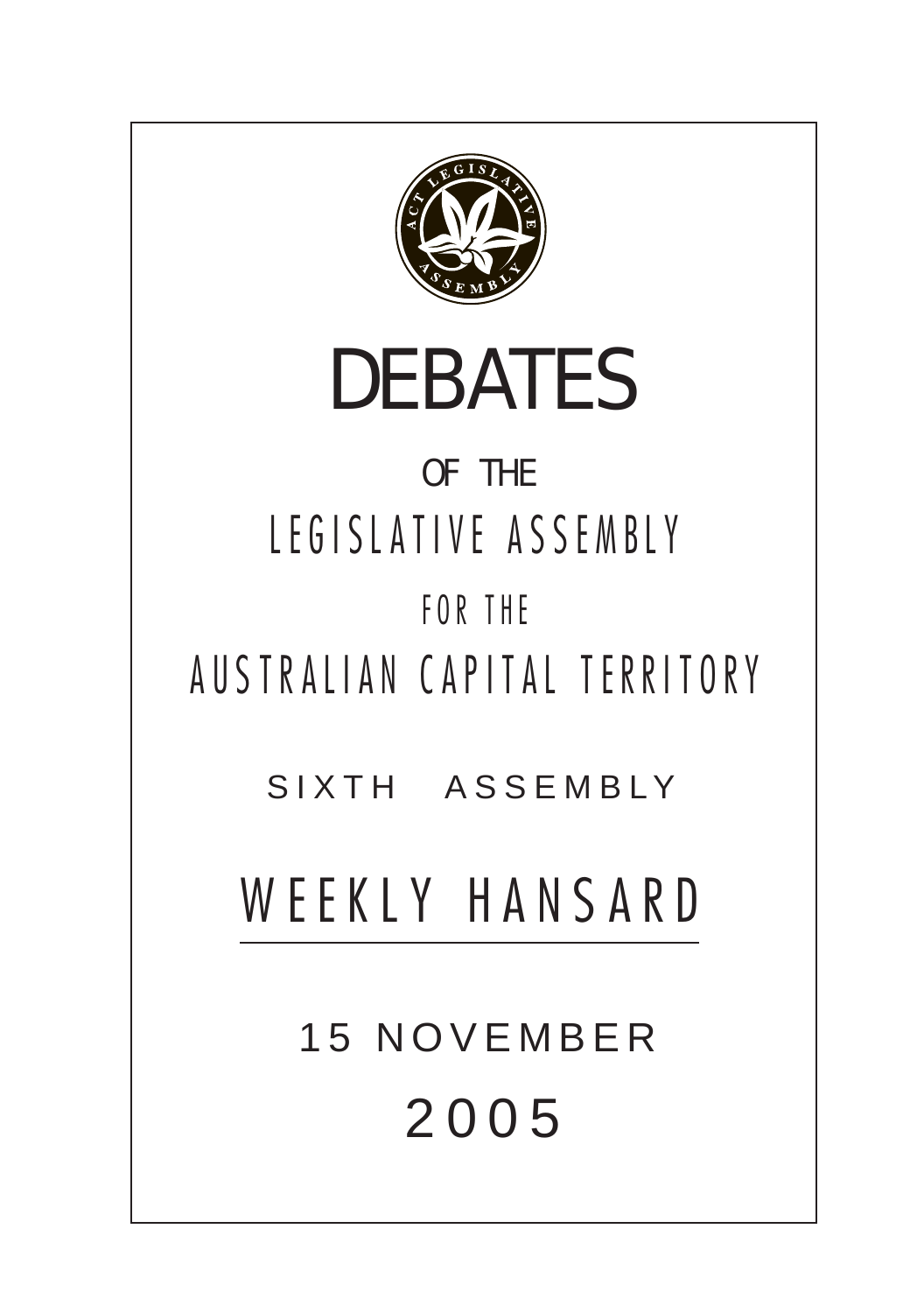# Tuesday, 15 November 2005

| Questions without notice:       |  |
|---------------------------------|--|
|                                 |  |
|                                 |  |
|                                 |  |
|                                 |  |
|                                 |  |
|                                 |  |
|                                 |  |
|                                 |  |
|                                 |  |
|                                 |  |
|                                 |  |
|                                 |  |
|                                 |  |
|                                 |  |
|                                 |  |
|                                 |  |
|                                 |  |
|                                 |  |
| Adjournment:                    |  |
|                                 |  |
|                                 |  |
|                                 |  |
|                                 |  |
|                                 |  |
|                                 |  |
|                                 |  |
|                                 |  |
|                                 |  |
| <b>Schedules of Amendments:</b> |  |
|                                 |  |
|                                 |  |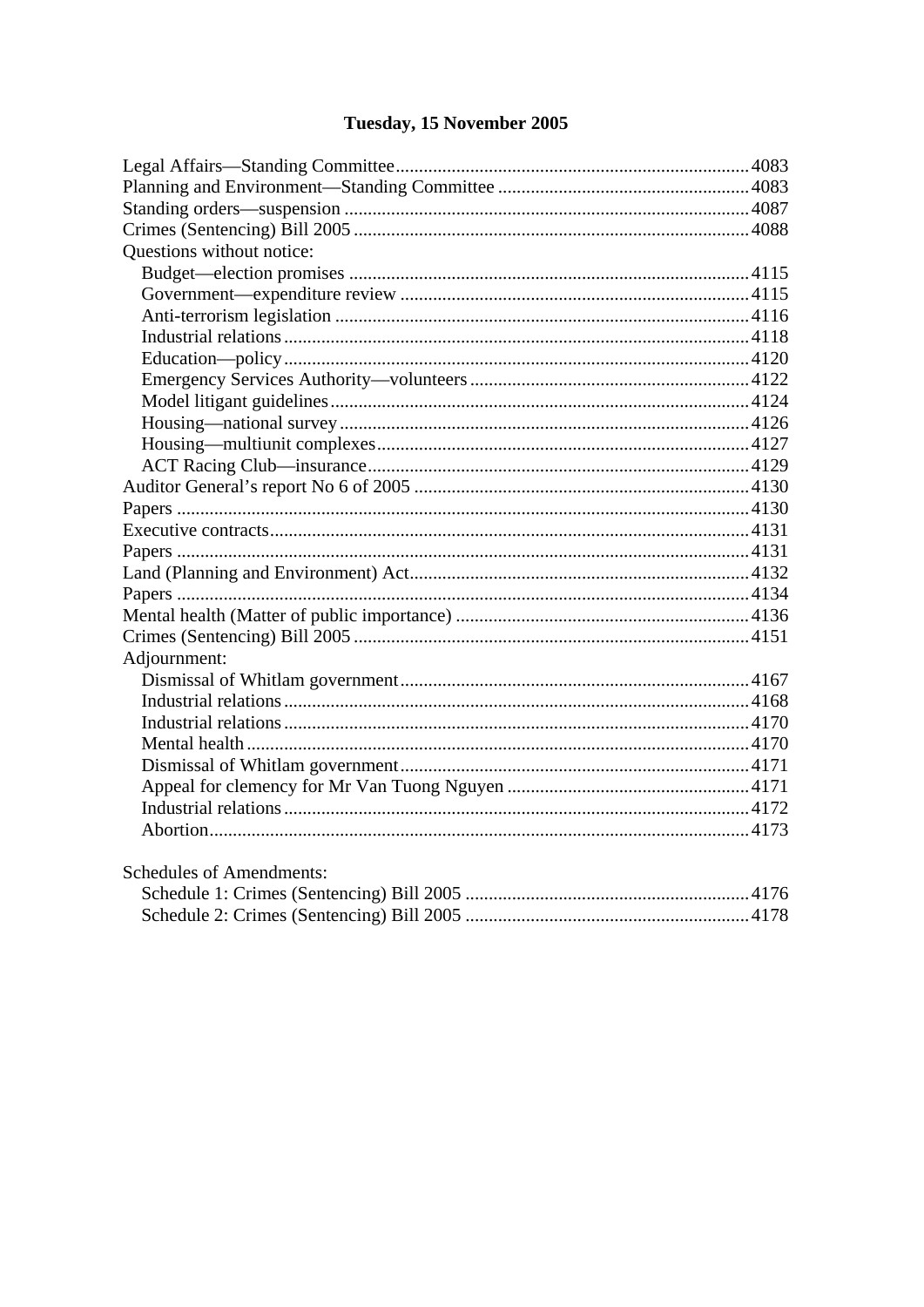# <span id="page-2-0"></span>**Tuesday, 15 November 2005**

**MR SPEAKER** (Mr Berry) took the chair at 10.30 am, made a formal recognition that the Assembly was meeting on the lands of the traditional owners, and asked members to stand in silence and pray or reflect on their responsibilities to the people of the Australian Capital Territory.

## **Legal Affairs—Standing Committee Scrutiny report 18**

**MR STEFANIAK**: I present the following report:

Legal Affairs—Standing Committee (performing the duties of a Scrutiny of Bills and Subordinate Legislation Committee)—Scrutiny Report 18*,* dated 14 November 2005, together with the relevant minutes of proceedings.

**MR STEFANIAK** (Ginninderra) (10. 31): I seek leave to make a brief statement.

Leave granted.

**MR STEFANIAK**: Scrutiny report 18 contains the committee's comments on five bills, 37 pieces of subordinate legislation, four government responses and two regulatory impact statements. The report was circulated to members when the Assembly was not sitting. I commend the report to the Assembly.

## **Leave of Absence**

Motion (by **Mrs Burke**) agreed to:

That leave of absence be given to Mr Seselja for this sitting.

## **Planning and Environment—Standing Committee Report 16**

**MR GENTLEMAN** (Brindabella) (10. 32): I present the following report:

Planning and Environment—Standing Committee—Report 16—Tenth Annual Conference of Parliamentary Environment and Public Works Committees—*Report on the Sustainability and Bushfire Recovery Conference, 28-30 September 2005,* dated 11 November 2005, together with a copy of the extracts of the relevant minutes of proceedings.

I seek leave to move a motion authorising the report for publication.

Leave granted.

**MR GENTLEMAN**: I move:

That the report be authorised for publication.

Question resolved in the affirmative.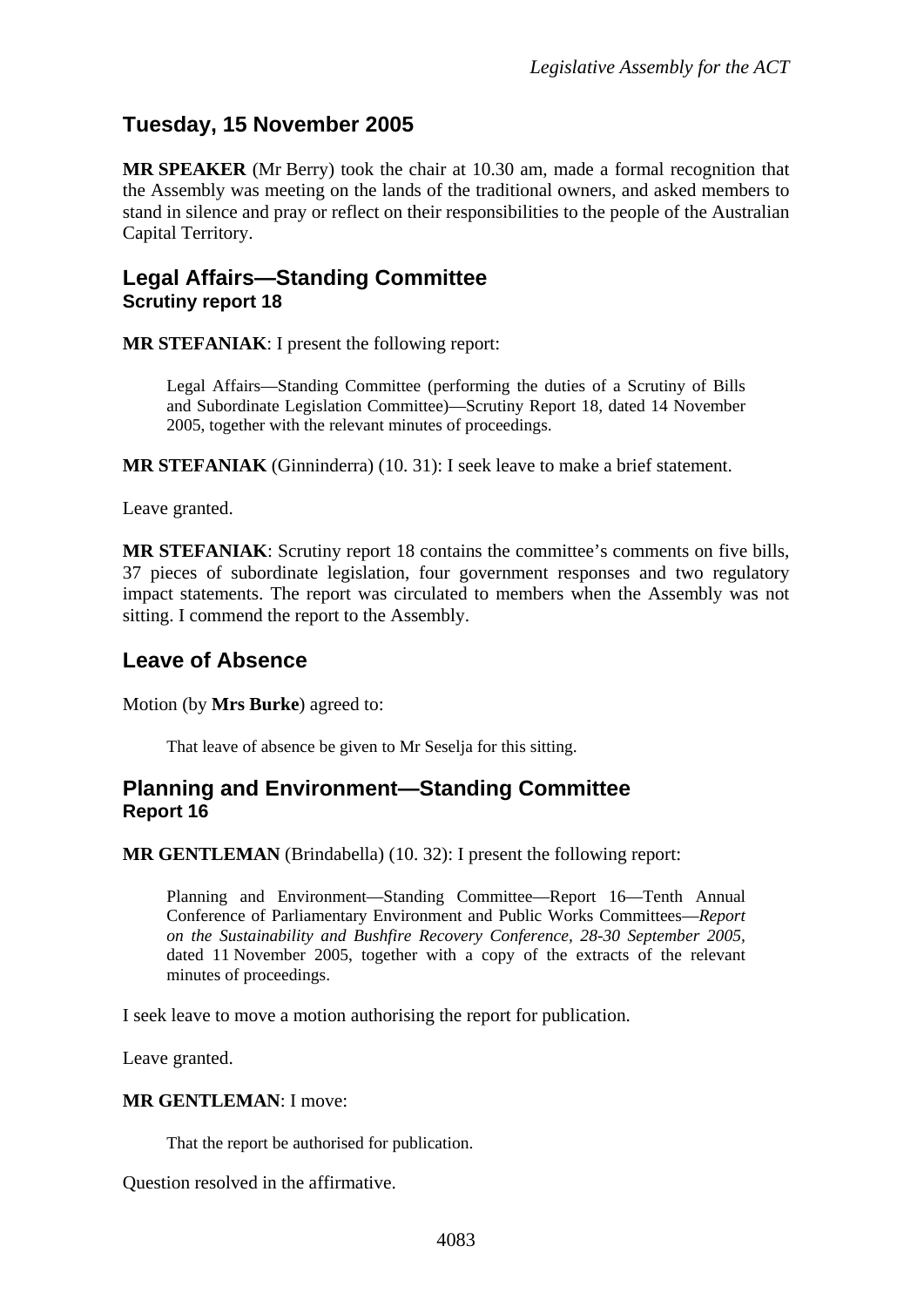#### **MR GENTLEMAN**: I move:

That the report be noted.

I have tabled in the Assembly today the report of the Standing Committee on Planning and Environment on the Tenth Annual Conference of Parliamentary Environment and Public Works Committees, which the standing committee hosted in Canberra. Held over the last three days of September, the conference theme was "Sustainability and bushfire recovery". The previous year's conference, held in Melbourne in mid-July 2004, had accepted an offer from the then chair of the Fifth Assembly's Standing Committee on Planning and Environment, Ms Roslyn Dundas, for the ACT to host the 2005 conference. It was noted that the ACT had experienced a devastating natural disaster with the bushfires of 2003 and that the conference could focus on the challenges and opportunities for change following disasters and on the public works and environmental issues involved in recovery. This theme was pursued in the 2005 conference.

The sustainability and bushfire recovery conference provided an opportunity for participants to learn of the numerous strategies for managing recovery, sustainability and future bushfire risk that have been adopted by several governments, as well as by ACT business and community organisations in recent years. Counterpart Australian state and territory parliamentary committees were represented at the conference. There is a list of delegates in the report.

Some of the keynote speakers at the conference included Mr Jon Stanhope, ACT Chief Minister and Minister for the Environment; Mr Stuart Ellis AM, chair of the national bushfire inquiry; Mr Sandy Hollway, chair of the Shaping our Territory working group; Mr Jim Gould, the CSIRO forestry and forest products organiser; and Mr John Mackay, CEO of ActewAGL. Some of the outstanding women presenting papers included Ms Lyn Breuer of South Australia; Dr Susan Nicholls, from the University of Canberra; and Ms Mary Porter from the ACT.

During the opening session on Wednesday 28 September in the Legislative Assembly chamber, delegates from around Australia were welcomed to Ngunnawal country by elder Louise Brown. Later, delegates enjoyed guided walks in the Australian National Botanic Gardens, which focused on the adaptation of Australian flora to fire. There was a formal welcome by the Speaker of the Assembly, Mr Wayne Berry; and there was a performance by Wiradjuri Echo, a local Aboriginal dance group. Delegates also enjoyed the fine hospitality provided by Hudsons in the Gardens.

On Thursday 29 September the committee decided to shorten the planned conference field trip because of inclement weather, but not before delegates learnt about the numerous recovery initiatives on and around Mount Stromlo and visited Tidbinbilla nature reserve. On the lower slopes of Mount Stromlo, delegates toured the Mount Stromlo water treatment plant and the General Manager, Water, ActewAGL, Mr Asoka Wijeratne, highlighted the features of the 250 millilitres a day capacity of the \$39.3 million water treatment plant built following the adverse impact of the 2003 bushfires and the drought on the catchment's water supply.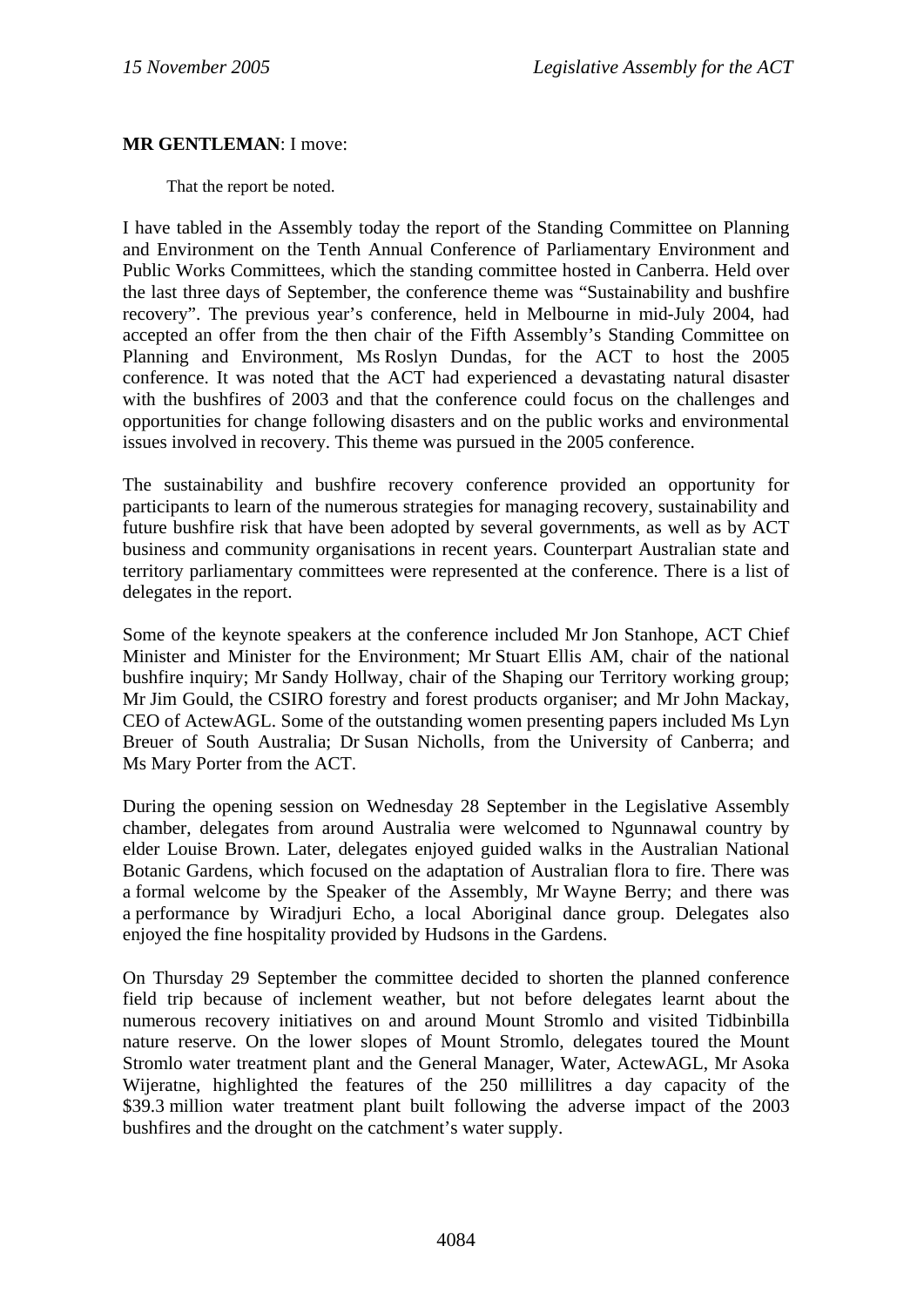Greening Australia ACT and south east New South Wales executive officer, Mr Toby Jones, and environmental services manager, Ms Susie Wilson, outlined the extraordinary contribution ACT volunteers have made to Greening Australia's recovery plantings. They explained that more than 2,800 community volunteers, supported by volunteer bushfire brigades and ACT emergency services, have participated in propagation, planting, watering and other activities. By mid-2005 more than 31,400 native trees, shrubs and grasses had been planted along riparian areas and steep parts of the landscape.

A new native revegetation guide has been published and 53,000 native plants grown. At the summit of Mount Stromlo, the director of the Mount Stromlo Observatory, Professor Penny Sackett, greeted the delegates, who learnt of the post-bushfire recovery works, including demolition, clearing and salvage works, new domes, and plans for the new advanced instrumentation and technology centre.

Delegates were then rotated in groups through various activities, including a guided tour of the Mount Stromlo Observatory, led by staff from the Australian National University's research school of astronomy and astrophysics. Research/outreach officer, Mr Vince Ford, and publicity officer, Ms Natalie Aked, assisted. A presentation was given about the rebuilding of Stromlo Forest Park by renowned marathon runner Mr Robert de Castella and former Australian road cyclist and Atlanta Olympian Mr Stephen Hodges.

The Executive Director of Strategic Projects and Implementation of the Chief Minister's Department, Mr George Tomlins, and CMD consultant Mr Ron Maginness assisted with those presentations. Many delegates also braved the inclement weather and participated in the planting of native saplings and seedlings with Greening Australia staff and volunteers before departing Mount Stromlo.

On the journey to and from Tidbinbilla nature reserve, delegates heard expert commentary from Ms Jocelyn Plovits, Senior Manager of the Shaping our Territory working group, about the impact of the fires on Canberra and recovery initiatives. At the conference dinner on Thursday evening at the national museum, John Mackay, who is the Chief Executive Officer of ActewAGL, spoke about ActewAGL and his personal experience following the 2003 bushfires. After dinner, several interstate and local delegates explored Canberra's nightlife.

For the duration of the conference a sustainability and bushfire recovery conference display was mounted in the University House common room. This was open to the public on Wednesday 28 September and Thursday 29 September. Entry was free. Displays included the winning design for the Canberra international arboretum and gardens; the concept design for the ACT bushfire memorial and layout; Tidbinbilla redevelopments; plans for Stromlo Forest Park; the redevelopment of Uriarra and Stromlo villages; ecowise maps of recovery in catchments and by vegetation communities; information from the Australian Native Plants Society Canberra Region; Yarralumla Nursery display of fire-retardant plants; and information about Centrelink's role in responding to emergencies.

On Friday 30 September delegates heard from Mr Jim Gould of the CSIRO, who also spoke on behalf of co-author Dr John Raison, about the likely increase in bushfires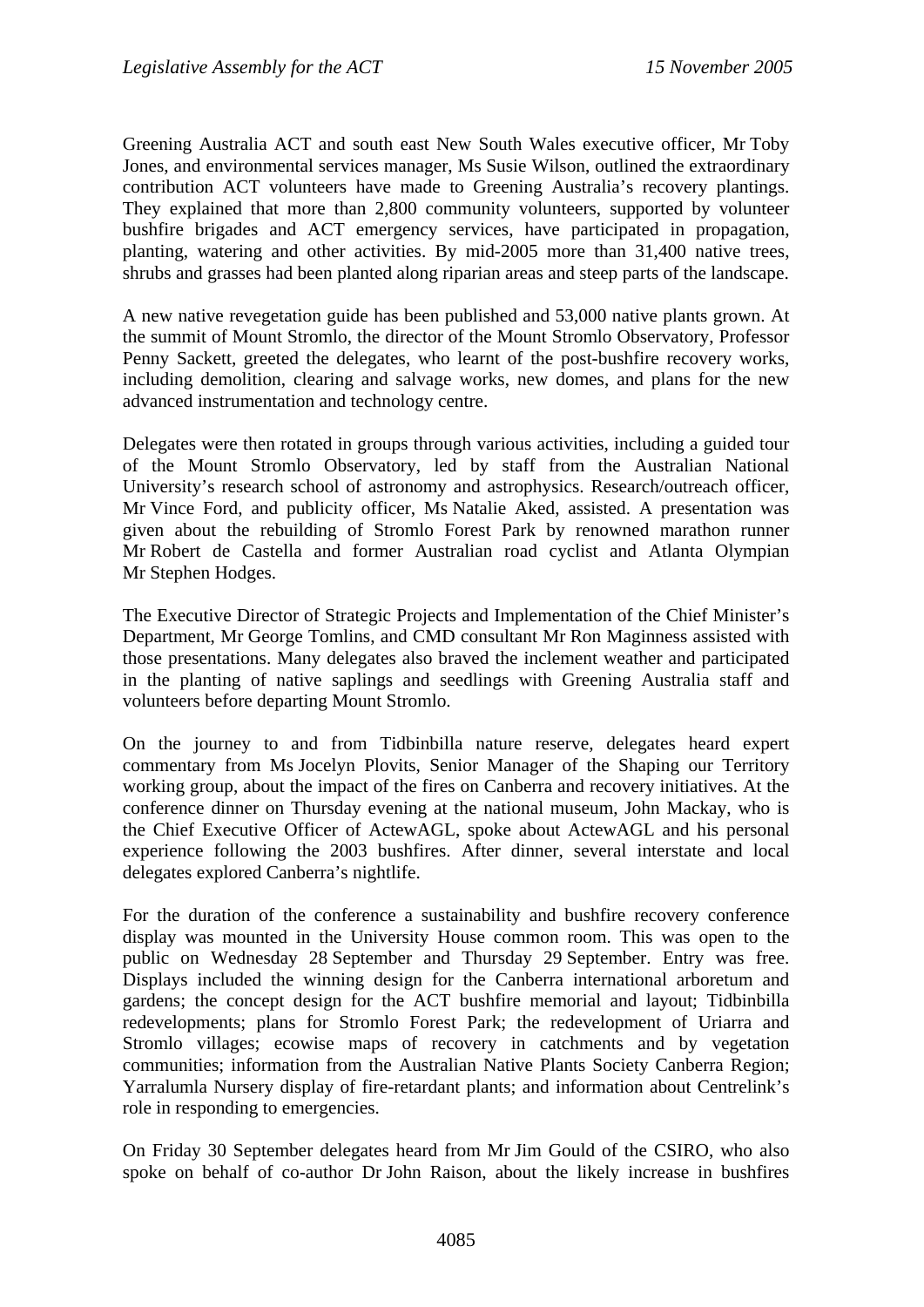because of more common periods of drought and extreme weather events due to climate change. Ms Lyn Breuer MLA, presiding member of the South Australian Environment, Resources and Development Committee, addressed the conference on the 2005 Wangary fires on the Lower Eyre Peninsula in South Australia.

Conference delegates then heard from Mr Hilton Taylor, Acting Director of ACT Forests, who provided an overview of the impacts of the 2003 bushfires on the ACT forests sector and the recovery process. He discussed roadworks, erosion control, debris removal, revegetation and ongoing forward planning. Mr Taylor stressed the need for the community to be involved in recovery efforts, particularly plantings.

On Friday 30 September, following the first keynote and panel session, delegates divided into two streams, focusing loosely on public works, the built environment and community engagement. In stream one Mr Paul Lewis of the ACT Planning and Land Authority reflected on the challenges faced by fire-affected residents rebuilding after the fire and the actions, strategies and information products the ACT government has developed to assist them. Mr Peter Galvin, from the ACT department of arts, heritage and environment, took delegates through the ACT government's vision for the new Tidbinbilla nature reserve, which delegates had the chance to visit on Thursday. Mr Barton Williams, of VicUrban, introduced delegates to the sustainability benchmarks VicUrban is working with in partnership with the private sector.

In stream two, Ms Mary Porter MLA discussed the issues of spontaneous volunteers, how to successfully manage post-disaster volunteers, and future opportunities. Dr Susan Nicholls of the University of Canberra presented a case study of the ACT government's communication strategy after the 2003 bushfires. Ms Chris Healy, Ms Jo Matthews and Mr Graham Fuller then presented a case study on community involvement in recovery, focusing on the efforts of the Mount Taylor community here in Canberra after the 2003 bushfires. In concluding stream two, Mr Chris Stamford of the Phoenix Association spoke about his experience as a volunteer and the emotional aspects of helping others.

Throughout the duration of the conference there was a display where organisations showcased their responsibilities, or achievements, in responding to the catastrophe of a minor or major bushfire, or to highlight risk-reducing strategies and their success in integrating sustainability principles into recovery initiatives.

I would like to take this opportunity to thank all those involved in making the conference the resounding success I believe it was. The committee thanks all the speakers, conference chairs, caterers, display contributors and ACT Assembly staff who assisted with the organisation of the conference. Officers of the ACT Legislative Assembly who made significant contributions to the success of the conference included Dr Hanna Jaireth, Ms Linzi Lamont, Mr Bob Hill, Ms Judy Munday, Ms Judy Moutia, Mr Tom Duncan, Ms Celeste Italiano, Ms Tamara Smallhorn, Ms Melissa Riches, Ms Libby Camp, Ms Ellie Eggerking, Ms Lauren Hutchins and Mr Ian De Landelles. The ACT has set a very high benchmark for next year's conference, which will be held in Queensland and hosted by the Queensland Public Works Committee.

**MS PORTER** (Ginninderra) (10.43): As Mr Gentleman has already outlined, the Tenth Annual Conference of Parliamentary Environment and Public Works Committees, hosted by the ACT Standing Committee on Planning and Environment, focused on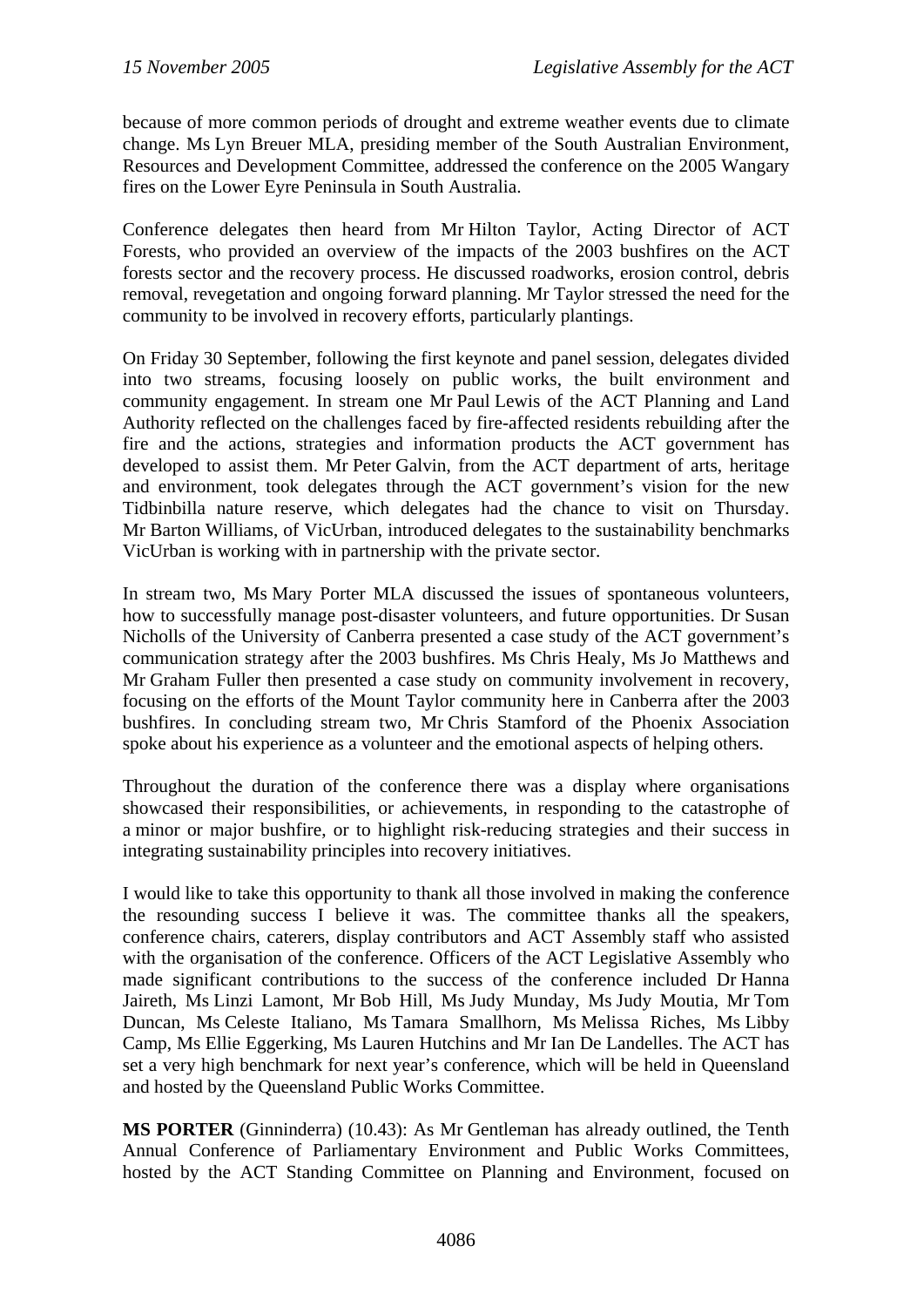<span id="page-6-0"></span>sustainability and bushfire recovery. Many speakers highlighted strategies employed in sustaining the environment after the devastation of the bushfires. As Mr Gentleman has said, the message we heard day after day was that we can indeed recover after such devastation, but the overwhelming message that I heard over and over again was the importance of people in recovery.

Many people talked about volunteers. Greening Australia showed us Mount Stromlo and discussed the fact that volunteers had come to the fore then and since to participate in the replanting and restoration of our environment. They explained that 2,800 community volunteers, supported by volunteer bushfire brigades and ACT Emergency Services, have participated in propagation, planting, watering and other activities. Indeed just last Saturday Mr Gentleman and I were busy at the botanic gardens propagating thousands of plants. There were 27,000 plants propagated this weekend towards this effort. We have also been out on Mount McDonald and Pine Island planting trees, as many members of this place probably have done over the past few weeks and months.

Ironically, the field trip day treated us to the exact opposite weather that we experienced in January 2003, with the temperature down to six degrees, and I am sure much lower if you take into account the windchill factor. Braving the wild, windy and wet weather, travelling to many sites affected by the fires and viewing many recovery initiatives firsthand, even on that day we planted trees. It was a pity that this field trip had to be cut short due to the weather. Notwithstanding that, I suspect this day will stay in the memories of those who attended the conference long after the words are forgotten. The human experience of bushfire and recovery was emphasised by speakers over and over again. Volunteer groups from bushfire-affected areas talked about how, since January 2003, their communities have been brought together to heal, and to restore their urban environments, forming new community bonds.

Many people learnt for the first time the value of the wonderful experience of volunteering as they spontaneously came forward to offer help wherever they could. Many of those people could not be utilised at the time because plans were not in place to handle such an outpouring of community goodwill. That is not unusual, as one of the lessons learnt after September 11 is that it is necessary to harness the human spirit in a far more efficient manner.

Since 2003 the ACT has developed an excellent plan to manage spontaneous volunteers. This plan stands us in good stead, as it is one of the leading plans in the world of disaster recovery. I would recommend that all members have a look at that plan, which can be found on the Volunteering ACT website. I offer thanks to all those who planned with us and supported us through that conference. I can only echo your words, Mr Gentleman, in saying that we had a wonderful team behind us that enabled us to deliver such a conference. I am looking forward to the next one.

Debate (on motion by **Mr Pratt**) adjourned to the next sitting.

## **Standing orders—suspension**

Motion (by **Mr Corbell**) agreed to, with the concurrence of an absolute majority: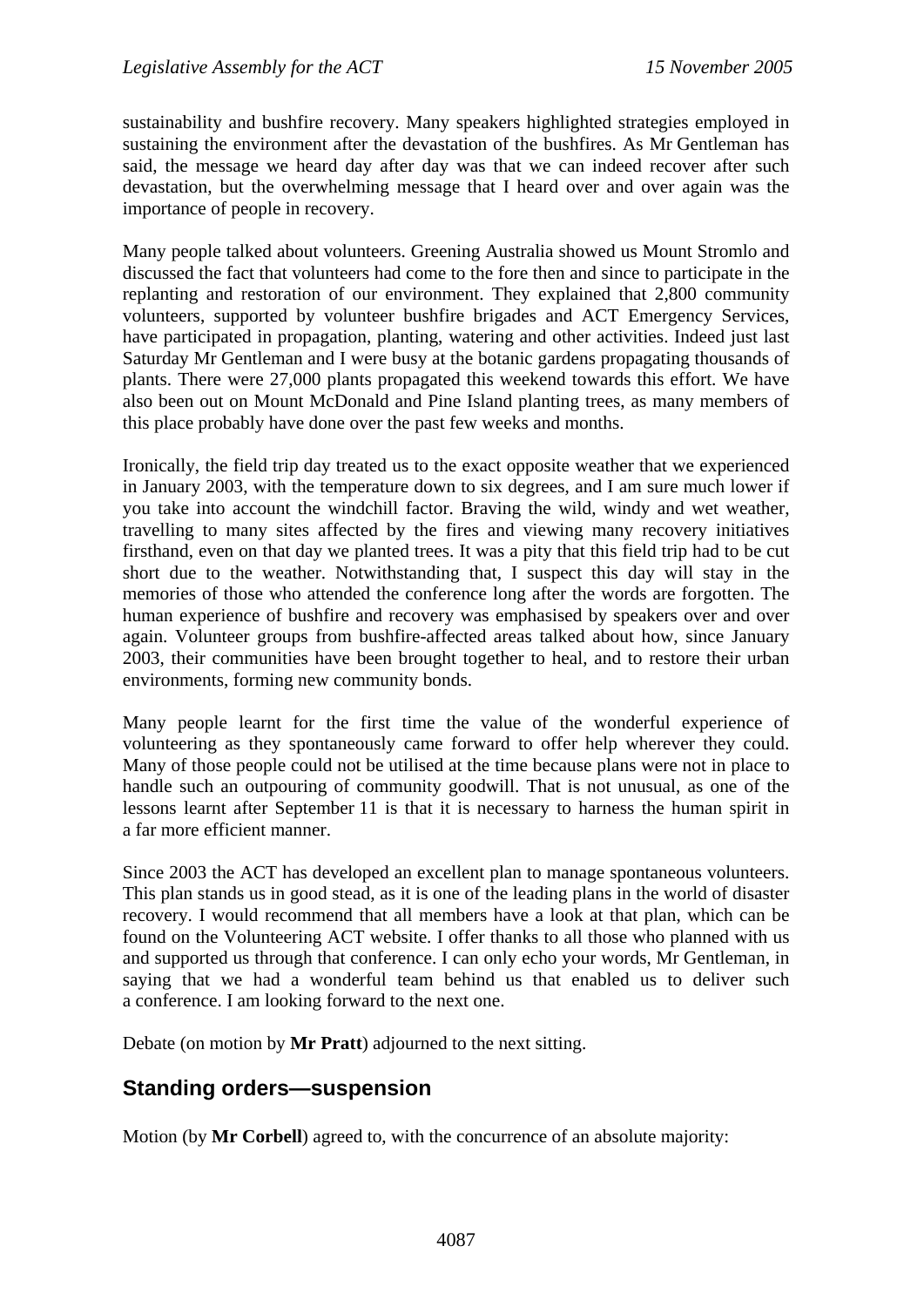<span id="page-7-0"></span>That so much of the standing orders be suspended as would prevent order of the day No 3, Private Members' business, relating to the Sentencing and Corrections Reform Amendment Bill 2005, being called on and debated cognately with orders of the day Nos. 1 and 2, Executive business, relating to the Crimes (Sentencing) Bill 2005 and the Crimes (Sentence Administration) Bill 2005.

# **Crimes (Sentencing) Bill 2005**

**[Cognate bills:** Crimes (Sentence Administration) Bill 2005 Sentencing and Corrections Reform Amendment Bill 2005]

Debate resumed from 7 April 2005, on motion by **Mr Stanhope**:

That this bill be agreed to in principle.

**MR SPEAKER**: I understand that it is the wish of the Assembly to debate this bill cognately with executive business order of the day No 2, Crimes (Sentence Administration) Bill 2005 and private members business order of the day No 3, Sentencing and Corrections Reform Amendment Bill 2005. That being the case, I remind members that in debating order of the day No 1, executive business, they may also address their remarks to order of the day No 2 executive business and order of the day No 3 private members business.

**MR STEFANIAK** (Ginninderra) (10.49): Speaking cognately, I will firstly address the government's bill. I note that, even though I would normally close debate on my own bill, because it is a cognate debate there might be some problem in relation to that. I will make a few comments on that. The government has issued a sentencing paper—I wonder how many groups outside the ones listed it actually spoke to—and has come up with two consolidated bills. Twelve bills have been truncated into two.

The opposition will be supporting the government's bills. They basically replicate the laws in relation to sentencing—especially the Crimes (Sentencing) Bill. Several changes have been made and we do not have a particular problem in relation to those. Basically, the government indicated that the bills aim to get courts to act in a consistent and objective way. This is rather difficult. It is the bane of sentencing throughout Australia and certainly in the ACT. I doubt very much that the bills will do that. Nevertheless, it is handy to have consolidated bills.

There have been a couple of additions, which we do not have any problem with—for example, the home detention system, which started in 2001. Thirty-five people qualified and only 25 completed the course properly. That is very time consuming and takes a certain amount of money. When it was introduced some of us in government had considerable concerns, but it was worth a go. It does not appear to have worked and, accordingly, we do not have any great problem with the government not including it in this particular bill.

Periodic detention continues. That has been shown to be a very useful tool but I think the government also needs to ensure that more is done if people breach detention and do not attend. Figures obtained over the last few years indicate that often up to 30 or 40 per cent of people breach those orders. Some of them are fairly minor technical breaches—if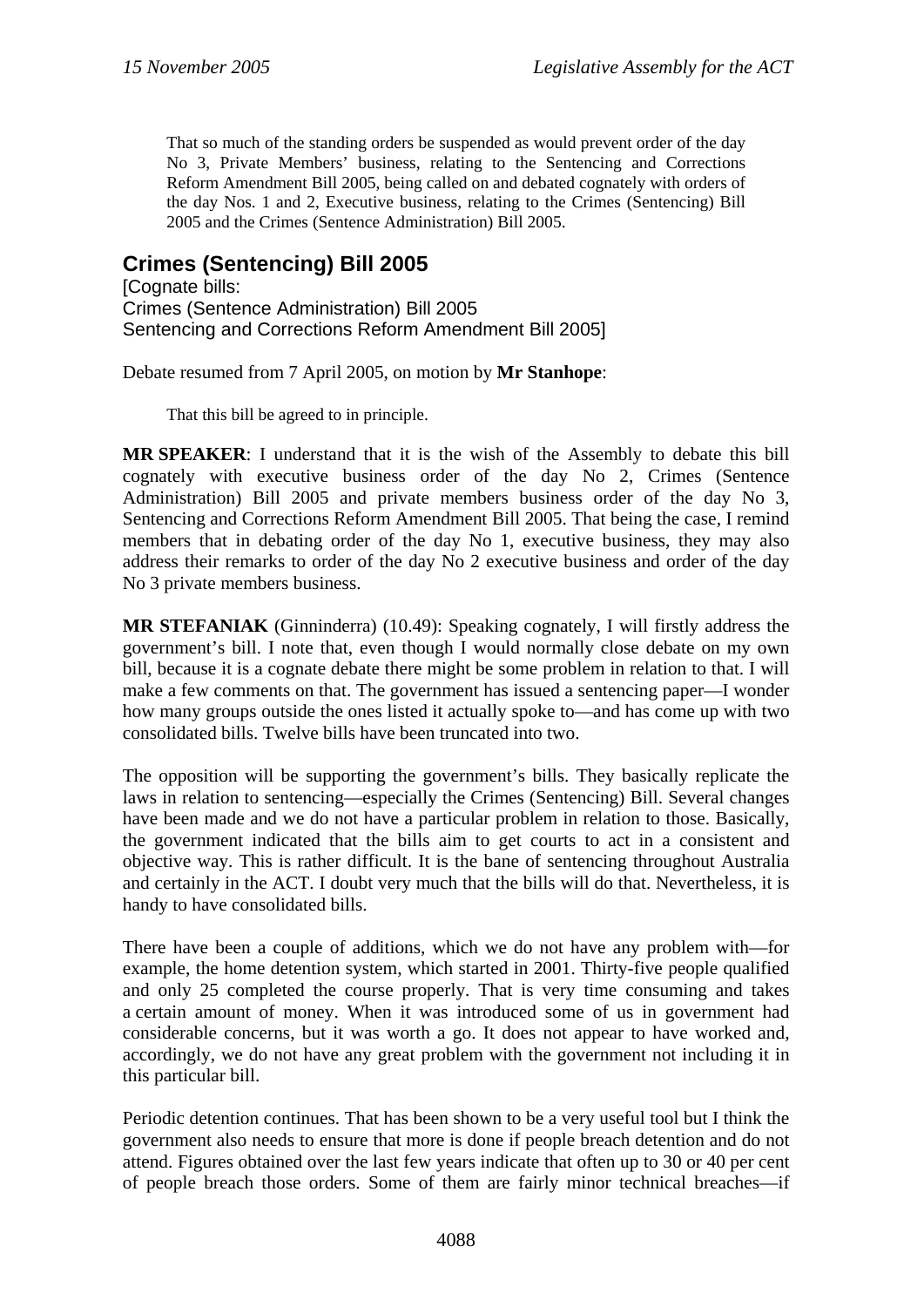someone is sick they certainly cannot attend but that is regarded as a breach—but some are more substantive. Community service is a privilege, not a right. It is an alternative to imprisonment and people on it need to honour the detention orders. I think there is still a lot more to be done in respect of breaches of those orders.

I am pleased to see that the government has included in this bill some of the very sensible provisions made in a corrections bill the opposition put before the Assembly last year. In fact, my colleague Mr Smyth, who then had responsibility for corrections, put those provisions before the Assembly. We have no problem with that. We do not mind anyone plagiarising any good stuff we put out. It is good to see a lot of that in this bill, but a couple of provisions were not taken up by the government in its consolidated approach. I will be moving those when we come to the detail stage of the Crimes (Sentencing) Bill.

Combination sentences have considerable merit. For example, someone sentenced to a term of imprisonment serves two years. They might then be ordered to do one year of periodic detention and then placed on, say, a two-year good behaviour bond with some community service conditions attached. That is, I think, a good step to ensure that sentences are tailored to suit the offence and indeed tailored to suit the needs of the offender. That is a good innovation that I am glad to see has been taken up.

I note that the new bill deals with good behaviour bonds and suchlike—section 403 of the Crimes Act. One of the criticisms of sentencing we often hear is that criminals or people who get bonds do not have regard for the bonds and basically say, "I got off." You often need something more attached to it, be it a community service order or a fine. In New South Wales, where I started practising law, I found that for not-so-serious offences fines are often an excellent way to bring home to the person the fact that that type of conduct is not acceptable. At times the people did not have much ability to pay, but at least they seemed to accept that they had to pay the impost. I often found that to be a very good way of bringing home to them the fact that it is not sensible to continue down the same path, committing offences like that.

From experience and practice, perhaps the courts here in the ACT do not appreciate the benefit of one of those tiers of sentencing—fines—which is at the lower end but nevertheless very important, certainly in respect of the criminal law. There are very big fines provided for traffic infringements and suchlike now, but fines are not used very much in sentencing for criminal offences. I suppose that is pretty hard to legislate for. I make those comments because I would encourage the courts to make more use of fines when looking at issues around whether someone should get a bond or not.

There are other new parts of the bill that also appear to have been taken up from what we suggested last year. Regarding non-association and place restriction orders, we feel that that is a good piece of legislation for the purpose of assisting victims and ensuring that the accused person sticks to the straight and narrow path. Strong orders like that play a very important part in the ultimate rehabilitation of an offender.

It is interesting to see that the government has now codified the Griffiths bond into deferred sentence orders. It is called the Griffiths bond in the ACT but around 20 years ago it was probably given the new name of the "Gallop bond" because Mr Justice Gallop used it quite often in drug matters. I remember acting in a number of drug matters where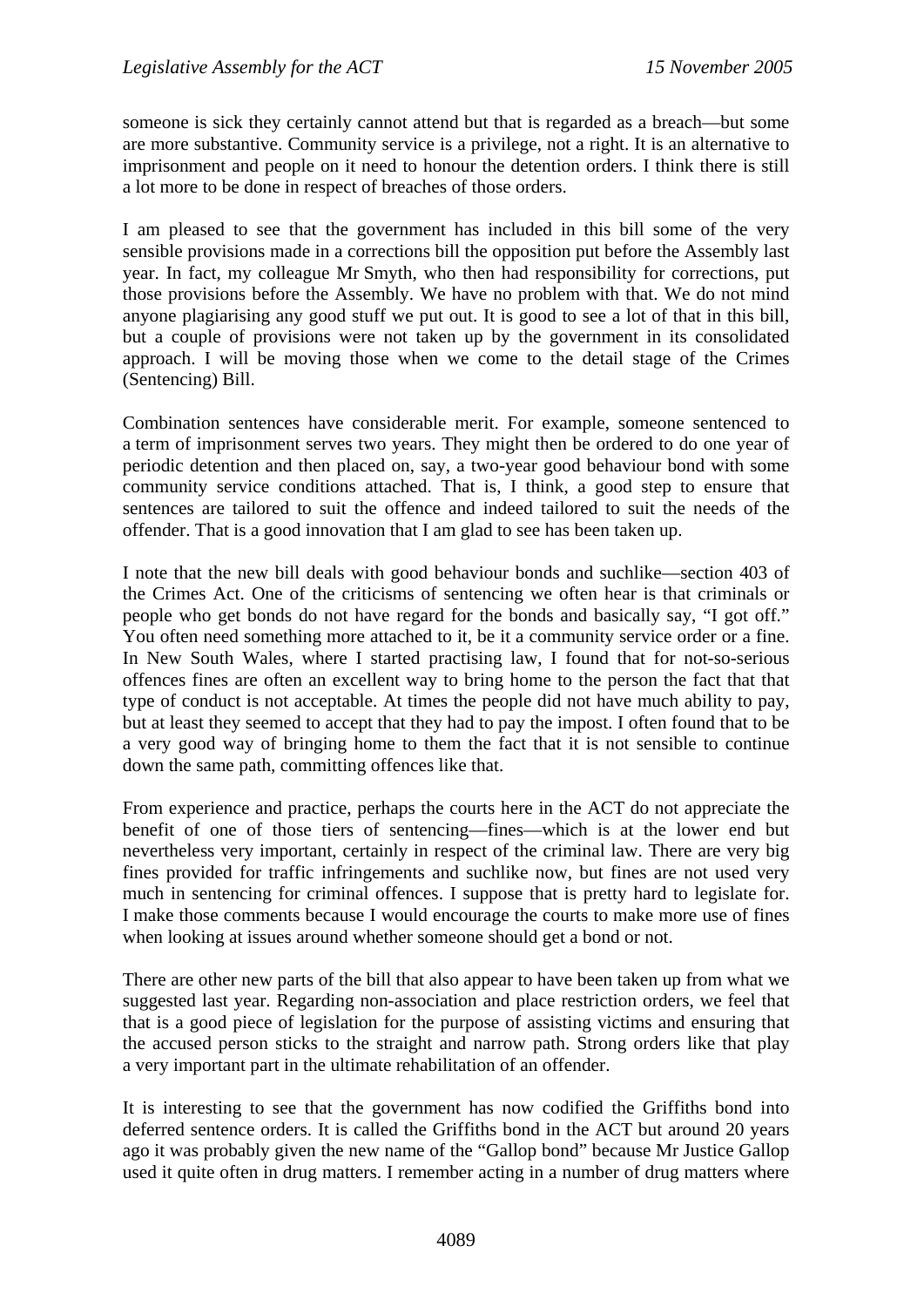he did that. Sadly, the offenders would invariably reoffend and it fell out of practice, especially with His Honour, who was quite frustrated afterwards.

When you look at the sentences handed down by Mr Justice Gallop over the decades, they are probably an indication of good sentencing. It is a very difficult thing to do. Mr Justice Gallop certainly pioneered that and seemed to apply it very well. I do not know quite how well those bonds work, but the idea is a good one and we have no problem with a deferred sentencing order being codified. Obviously if the accused continues to offend or does something wrong during the period of deferment, the full force of the law should come down on them. But if it does work, then of course the court has a number of other options that may well be applicable.

In respect of victim impact statements, I am pleased to see that the penalty regime has come down. Previously an offence of assault occasioning bodily harm, or something more serious, had to carry five years or more. That has come down to one year for offences—that basically means any indictable offence—and summary assaults have a maximum of six months. Again, because they are violent offences, there are often victims who suffer grievously as a result. That is a positive step.

Turning to new clause 52, victims have been concerned about this for a while. I thank the Victims of Crime Assistance League and other people who were victims in respect of the development of the amendments in my bill. There was a fairly extensive consultation process in relation to that. One of the points they were very concerned about was the fact that, in the past, it was very hard because victims or their representatives were neither able to give oral evidence before the court nor to read out a victim impact statement. I see that that has now occurred in clause 52. That means that, when we come to the detail stage, I will not be proceeding with amendment No 20 because that is covered effectively there. We will wait and see how that works in practice, as to whether there is any further requirement.

It is also good to see that people close to the victim can now give a victim impact statement. Victims often do not want to do that because it brings back all the trauma. The secondary victims are often the family and loved ones. In many instances, other people would be better able to give a victim impact statement in evidence to the court. I am pleased to see that they will now have the ability to do so. I note that, as part of the consultation process, Victims Services were spoken to. I hope the Victims of Crime Assistance League were spoken to as well. That is not apparent from the Attorney's speech. I certainly found them helpful in developing my draft legislation.

I now come to sentence administration, a bill we will be supporting. That modernises a range of existing laws and provides for the management of new sentencing options created by this particular bill. It sets out how to manage sentences, the consequences of failing to meet the obligations and how the administration of sentences applies. I have not had a great chance to go through all the amendments the attorney has made. We have only just had the supplementary explanatory statement dropped on the table, so I will listen with interest to what he says in relation to that. Some of them seem to be okay at first glance but it would have been handy to have had those earlier to allow people to look at them.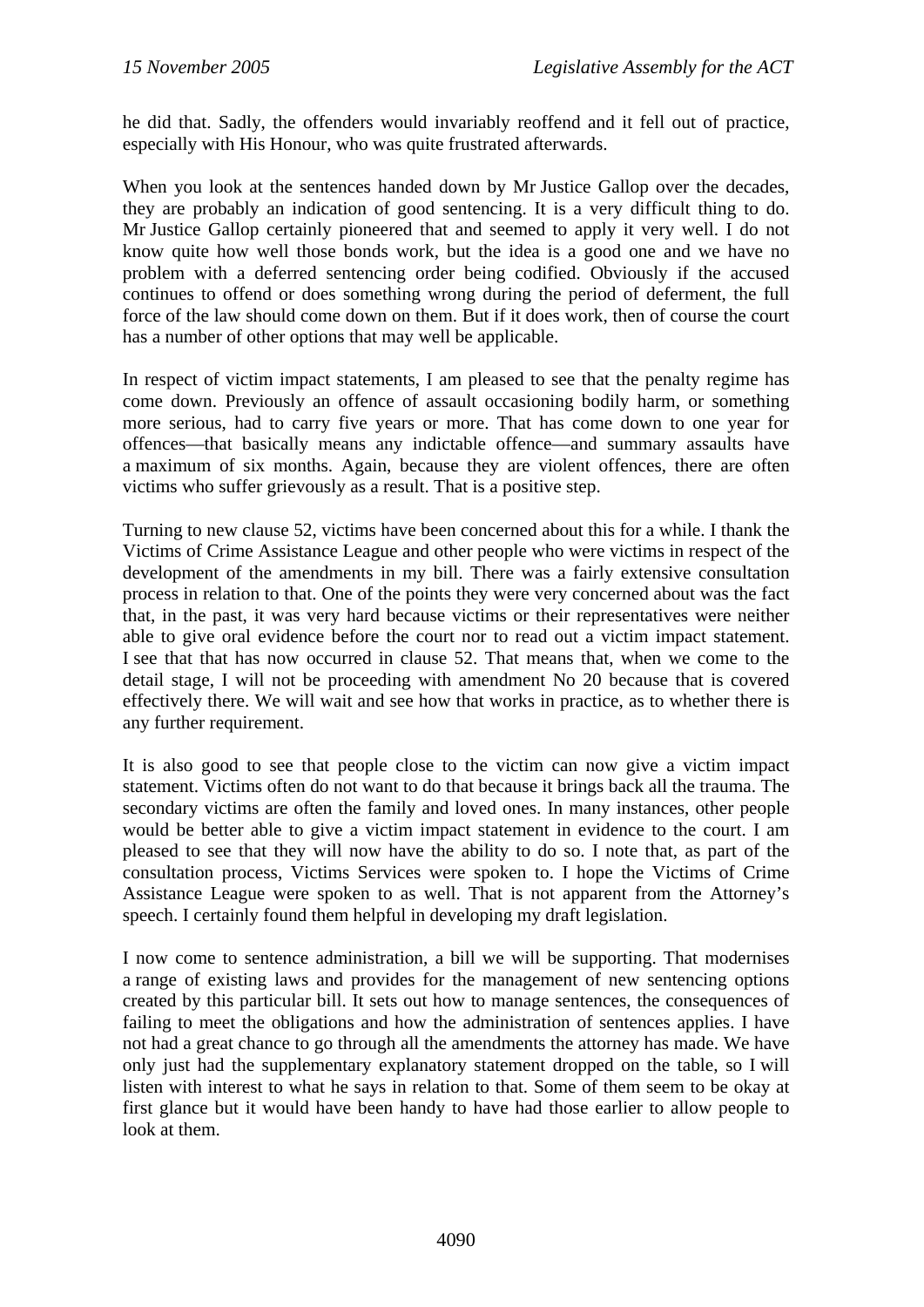I come now to what the government package lacks and to speak in relation to my bill and the thrust of my amendments. My bill basically introduces several additional new offences which we have in New South Wales which police here have been trying to get in relation to the offence of car-jacking, and also some offences in relation to assaulting police and making threats, and intimidation towards police officers. Being a police officer is a particularly difficult job. I think it is essential that there be sufficient legislation to help protect them when they are attacked by wrongdoers.

It is very important to replicate what has occurred in New South Wales. According to the Australian Federal Police Association when I was drafting my legislation and going through the processes, what applies in the ACT in the view of police is simply not sufficient. They would be very keen to see the New South Wales provisions, which are replicated in my bill, adopted by the Assembly. They feel that that would give them much greater protection. They are at the front line of crime fighting in the territory and deserve all the assistance and protection they can get. Another thing that both police and victims have told me over the years is that often one of the most frustrating things for police and one of the most hurtful things for victims is to go through lengthy court proceedings, only to see the offender basically walk free with a totally inadequate sentence—what appeal courts call "weakly merciful" sentences.

I think it is important in the construction and confines of our justice system to have guidelines in place to assist lower courts. In New South Wales—my amendments talk about this—for a number of years the Court of Criminal Appeal has had the ability to issue guideline judgments. For example, they might pick a certain judgment and say, "Okay. This is probably fairly common to a number of types of armed robberies we see. These are the considerations and this is the type of penalty we would deem appropriate for that sort of offence." It does not take away from the discretion the trial judge or a lower court would have but it issues a guideline—and a guideline in light of community expectations as well—which is terribly important.

New South Wales had gone further. When I was initially taking instructions and working out my package, they introduced recommended or standard non-parole periods, again with a list of aggravating circumstances or mitigating circumstances that courts could take into account. All things being equal, if there were no strong mitigating circumstances or strong aggravated circumstances, a court would have regard for the standard non-parole period. I see, from regularly reading the paper, that the standard non-parole period in New South Wales now for murder, which is the most serious of all offences, is 20 years. Up until 10 years ago the standard around the country was about 12 years. There was great concern among a lot of people in the community and among victims that 12 years was really inappropriate when a person deliberately planned to kill somebody else. I think 20 years is far more realistic. That applies in New South Wales. The courts there are operating very effectively under their standard non-parole period regime.

You will see variations, as you should, because, contrary to what those officers have said on a number of occasions, it is not mandatory sentencing. The courts have a discretion, which is quite clear from the legislation. You will sometimes see in New South Wales, even for murder, a much lower sentence when the circumstances warrant it and, on occasions, you will see a much higher sentence because of the heinous and aggravated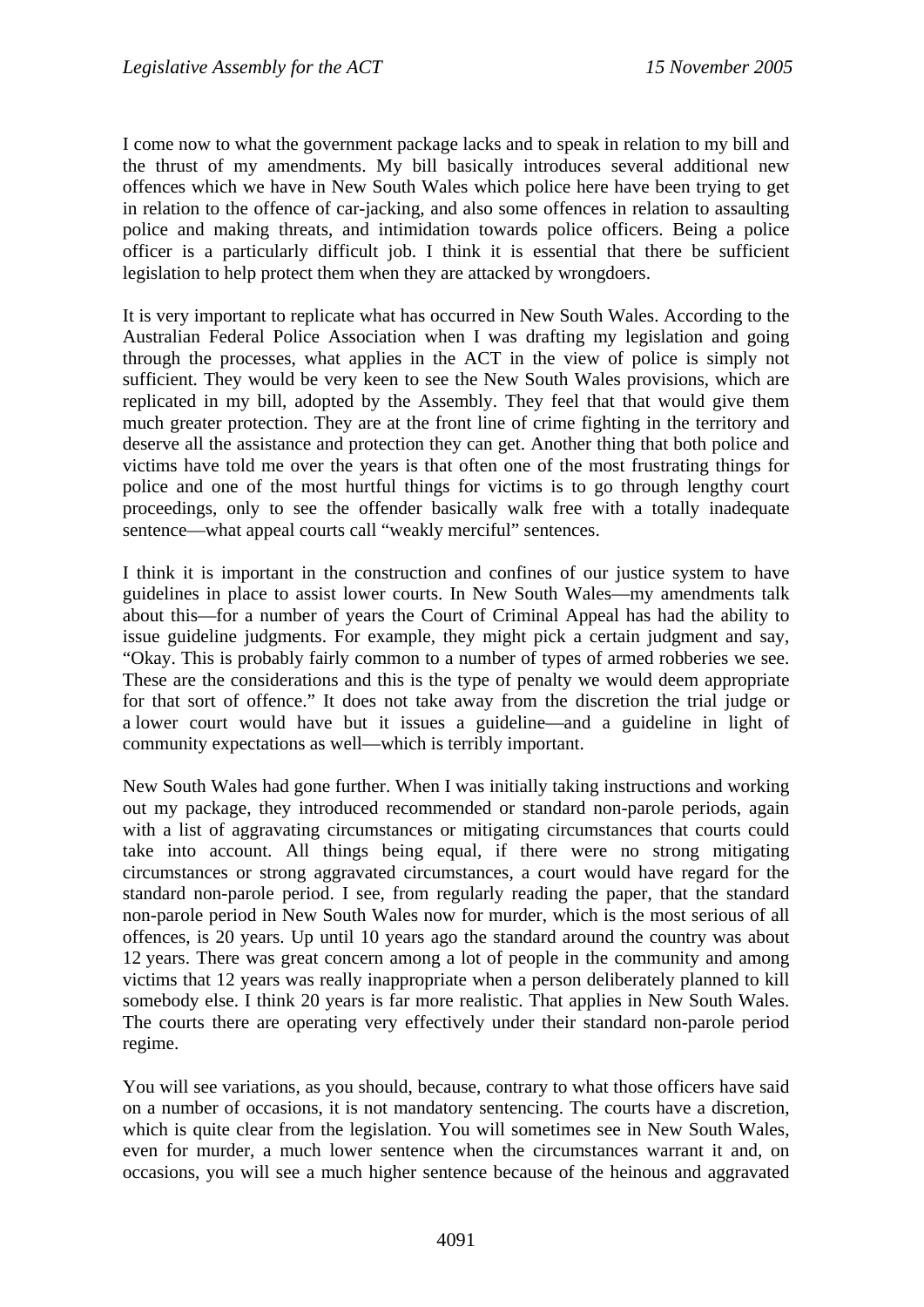nature of the murder. But the standard is 20 years and you will see that as well. I know the other side are going to pooh-pooh all this and will not support it. They go against what their comrades in New South Wales have done quite successfully, which has been largely accepted by the legal profession there and seems to work very well.

Bob Carr was keen to see that introduced and ensured that it was introduced by his government. That is something that I am sure Morris Iemma will continue to refine further. It is certainly something that I imagine the opposition can live with. Indeed they have indicated that they would like to see more, but we are not suggesting more; we are suggesting that there is a need for consistency. I would like to see it across Australia, but at least in the ACT. If we have consistency on sensible sentencing laws with the jurisdiction which surrounds us—New South Wales—that would be a very positive step. That is something both the police and victims want to see. I suggest a significant number of the legal profession have no problems with that either. It is certainly something that I believe the community would like to see. It is ridiculous that someone who commits an offence in Queanbeyan is probably going to be up for a stiffer sentence than they would be if they committed the same offence in Canberra.

People have often asked me why someone got three years for an armed robbery in New South Wales when, over here for an almost identical offence, that person might well get off with a suspended sentence and not go to jail at all. I stress it is important to ensure that what our courts do—especially the Supreme Court—is consistent with other states. Sensible laws such as I am proposing here today will help in that regard.

To bring us into line with New South Wales, my bill also increases the maximum penalty. The maximum penalty is not the be-all and end-all. Victims and others will tell you that the most important aspect is the bottom—the time for which someone is sentenced to imprisonment. But the maximum is important. It gives a greater range for a court. In recent times we have seen big disparities between the maximum penalties imposed in New South Wales and those imposed here. For example, manslaughter remember that one—attracts 25 years in New South Wales and attracts 20 years here.

The industrial manslaughter bill initially specified 25 years. That was amended to 20 years to make us consistent with the general rule of manslaughter. Perhaps that was a bit of a Freudian slip by the government. We have 25 years for industrial manslaughter, which is the same as manslaughter in New South Wales, yet we have 20 years for ordinary manslaughter. I think that shows the inconsistency of the government's approach. Another example is one of the nastiest offences possible—rape in company, with injuries—pack rape. Not all that long ago New South Wales increased the maximum possible penalty to life imprisonment. That enabled the New South Wales courts to give out strong deterrent sentences in relation to some horrific rapes that had occurred in that community.

In respect of maximum penalties, it is very easy for politicians just to put those up and say "Aren't we tough! We have done that." Whilst, by itself, that does not do anything to stop a court which is mindful of imposing a very light penalty from doing so, it is a useful tool because it gives the system a broad range of penalties to consider for serious offences. It is important that we are consistent with the state that surrounds us in that regard. Fundamentally, that is what my package does.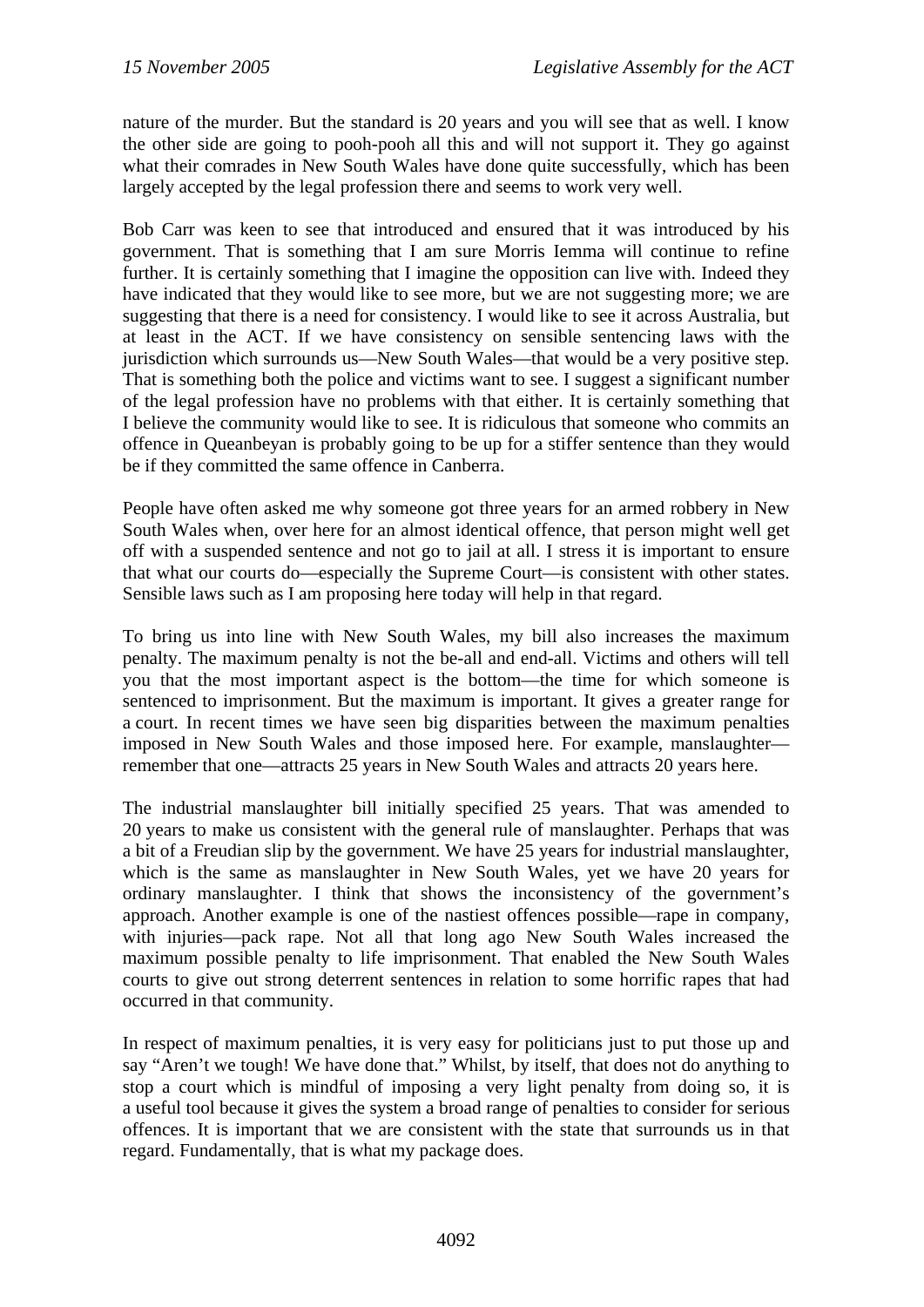That alleviates the need for me to speak in closing debate on my own bill. However, it shows up what the government's package lacks. I think it is important for this government to realise that a large number of Canberra citizens are not happy with weak sentences being imposed by courts, especially for crimes of violence. I remind you all again of the survey the *Canberra Times* did in late September 2003, where 83 per cent thought that our Supreme Court was far too lenient when it came to sentencing violent offenders; 12 per cent thought it was probably too lenient, and five per cent thought that it had got it about right. People were less concerned about property offences; they were concerned about violent offences. That is pretty horrendous.

Even today I saw an article in the paper—admittedly his own counsel said it was a cowardly act; he did not inflict any damage on the victim but the victim apparently ended up in hospital quite severely hurt—where a fellow was given just a bond. There was no further penalty. I am not suggesting the court should have jailed him or anything like that, but perhaps that could have been upped a bit—maybe a fine or a suspended sentence would have been more appropriate—because the community abhors violent offences. If you knock out the sensible measures put up by the opposition, as I know you will, you will be flying in the face of your responsibility to the community to have a sentencing regime that reflects proper, sensible community standards.

**DR FOSKEY** (Molonglo) (11.09): I support the government's Crimes (Sentencing) Bill and Crimes (Sentence Administration) Bill as they represent a consolidated, modernised and flexible approach to sentencing. Interested non-government organisations have shared with my office their general support for the Crimes (Sentencing) Bill as it will promote and allow for creativity in the formulation of the best sentencing package available to suit the community's need and the needs of the individual.

The extension of the Griffiths remand option is an important tool being promoted in this case, as it can encourage rehabilitation of the offender by giving them an opportunity to address their behaviour before facing sentencing. Greater flexibility for community service orders is also an important tool to encourage the offender's rehabilitation while benefiting the community. The extension of victim impact statements to close friends and relatives of the victim acknowledges the impact a crime can have on a small community and family and recognises the important support that these people provide for the victim.

I had three major concerns with the bill before us. The first was to do with the non-association and place restriction conditions. Some legal organisations raised with my office their concerns about these provisions on the basis that they have the ability to interfere with basic human rights and civil liberties. However, since these concerns were first raised with the ACT government earlier this year, the government has made a number of welcome changes to part 3.4 of the bill. I have been assured by departmental officers in briefings that the non-association and place restriction orders will now apply only to cases involving personal violence and that these orders must be reasonably proportionate to the gravity and nature of the behaviour under consideration.

In addition to these changes, ACT courts must interpret all laws in a manner consistent with human rights so far as it is possible to do so, thus diminishing the chance of individuals' human rights and civil liberties being curtailed. I am now more confident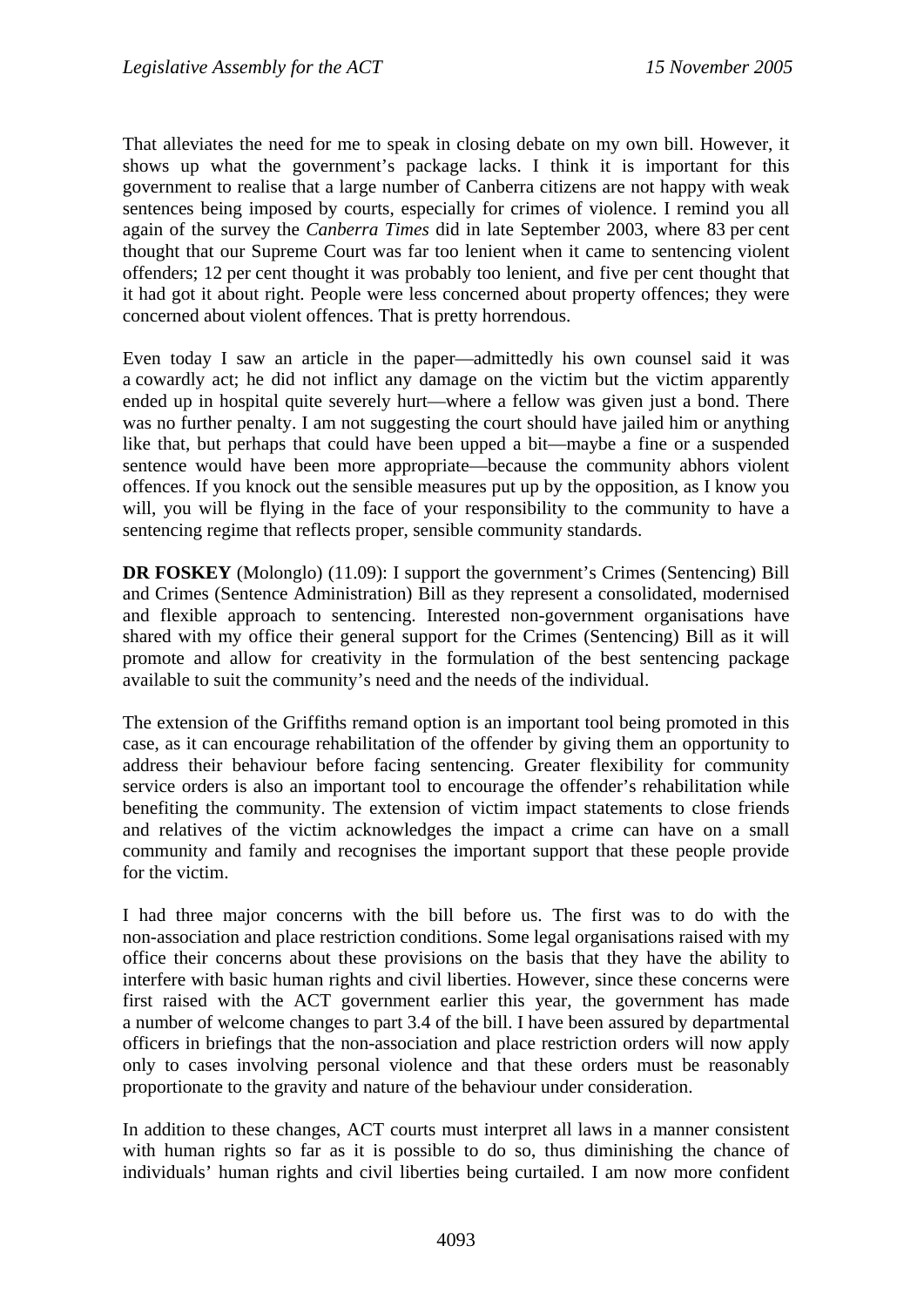that these provisions will not impede an offender's human rights, while providing protection for victims of violence and the community.

My second concern was regarding issues raised by the scrutiny of bills committee about confidentiality. Part 4.2 provides for the making by an assessor of a presentence report about an offender. The report is provided to the sentencing court. However, there appeared to be no restriction on the use the assessor might make of the information obtained. In his response to the committee, however, the Attorney-General outlined that the assessor of the information would be governed in their actions by the Public Sector Management Act 1994 and, as such, is required not to unlawfully disclose any information acquired as a consequence of their employment. As a result of this advice, I consider that the Attorney-General has satisfied my concern about this particular privacy issue.

My final concern was with regard to the court's ability to convert a fine to imprisonment if the fine is defaulted upon by the convicted person, as per clause 73 of the bill and division 3.9.2 of the Magistrates Court Act. These provisions illustrate that, if the convicted person defaults on paying the fine placed before them by the courts, they may be committed to prison for a period that pays off the fine at \$100 a day. Although the courts may allow the convicted person more time to pay the fine, to provide security for the fine, or to pay the fine in instalments, I am greatly concerned that sending the convicted person to prison might not be the best available option for the community's needs or for the individual's needs. Rather, I would like to see the courts provided with the option to order the individual to pay off the fine by completing community work, as that might provide a greater benefit to the community, the government and the individual involved, always understanding that that individual may have people dependent upon him or her.

In addition, I am also concerned that when a fine is ordered an individual's ability to pay that fine will be greatly impacted upon by their financial status and their ability to access large sums of ready cash. Such a provision surely is not fair or equitable. A logical corollary is that low income people are more likely to default on their fines and therefore spend time in jail more often than those on higher incomes. That will just increase their already fragile economic viability.

I am aware that today's debate is not the appropriate place to make amendments regarding fines under the Magistrate Court Act. However, I understand that the government will be undertaking further work on criminal legislation next year. I hope that the government will include such amendments in this work.

Turning to the Crimes (Sentence Administration) Bill, my office had a number of concerns with this bill initially, but departmental officers have provided us with an excellent briefing and have handled our concerns well. I take this opportunity to thank them. The main concerns we had with this bill related to obscurity in some provisions, the recognition of rights of victims, and inappropriate delegation of legislative power to the executive.

One of the obscure provisions was subclause 28 (2), relating to allowing full-time detainees not to complete community service work if they were considered incapable. This subclause was very obscure in outlining how this incapacity was determined.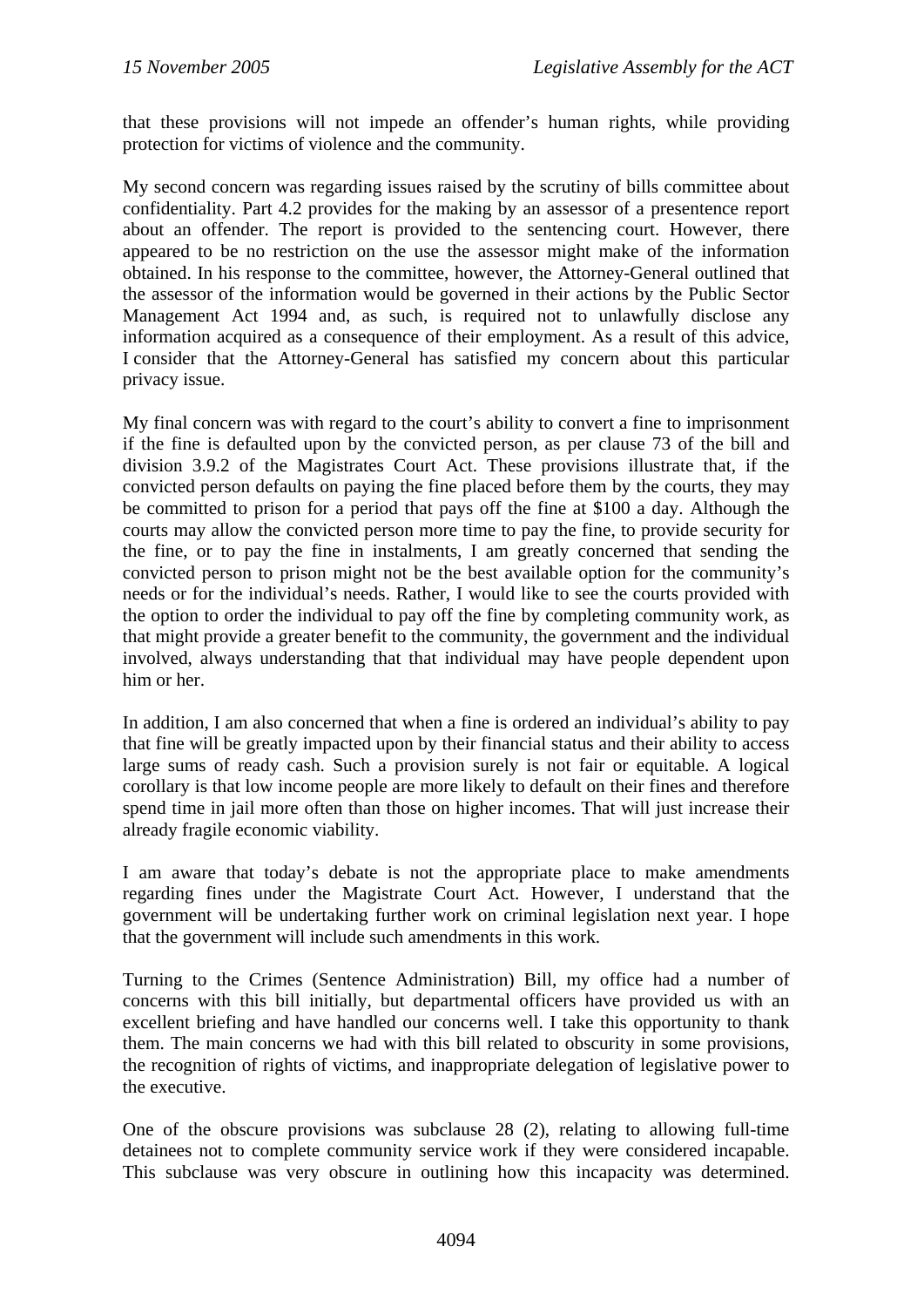However, I now understand that this subclause is purposely obscure as it is extremely difficult to cover all the reasons that a detainee may be incapable and thus, by not outlining the reasons, it provides a greater level of flexibility for the determination of a detainee's incapacity.

The issue of victims' rights came across through chapter 13, regarding the release of a detainee on licence, remission and pardon. Under this chapter, there is no requirement, firstly, for the Sentencing Administration Board to record submissions of a victim in or accompanying a recommendation of the board to the executive as to whether the executive should release an offender; secondly, for the executive to give an opportunity to the victim to make representations to it when determining whether to act on a recommendation of the board as to whether an offender should be released; and, thirdly, for the executive to give any reasons for its decision on whether or not to act on a recommendation of the board.

Departmental officers explained that this did not limit the victim's ability to make representations through this process. Victims can still make representations if they feel it is necessary. The rationale behind these clauses is to allow the executive to provide mercy to a detainee if they feel it is appropriate. It is a sensitive, complicated and serious matter and there is great responsibility placed on the executive when such a decision is made.

There is an argument that, by requiring a victim's submission to be sought and included in all cases, there is greater political and public burden placed on the executive that may operate to limit their ability to provide for mercy. This is a difficult point to argue for or against, but the provisions that have been included in chapter 13 are of a progressive nature and I do not wish to oppose them as, by doing so, I would be opposing the ability for a detainee to be granted mercy in the most necessary and serious circumstances.

Finally on the Crimes (Sentence Administration) Bill, my office was at first alarmed to read subclause 9 (4) of the bill, which may provide an inappropriate delegation of legislative power to the executive as it states in relation to treatment of other people in custody:

A regulation may make provision in relation to the application of this Act (other than this section) to the person, including modifications of the Act in its application to the person.

My office was wondering whether the executive would need to exempt this legislation from applying to one particular person, but then it was explained by way of example that the power is needed in cases where a person is detained in the ACT under commonwealth laws—for example, under the Migration Act—and the detainee's right to be treated in accordance with the ACT Human Rights Act may need to be clarified.

I will not be supporting Mr Stefaniak's Sentencing and Corrections Reform Amendment Bill. The Greens' response is based upon our strong support for maintaining the separation of powers between the legislature and the judiciary. I believe that telling judges and magistrates how they must sentence offenders is a dangerous step towards narrowing this important safeguard of our freedom and rights.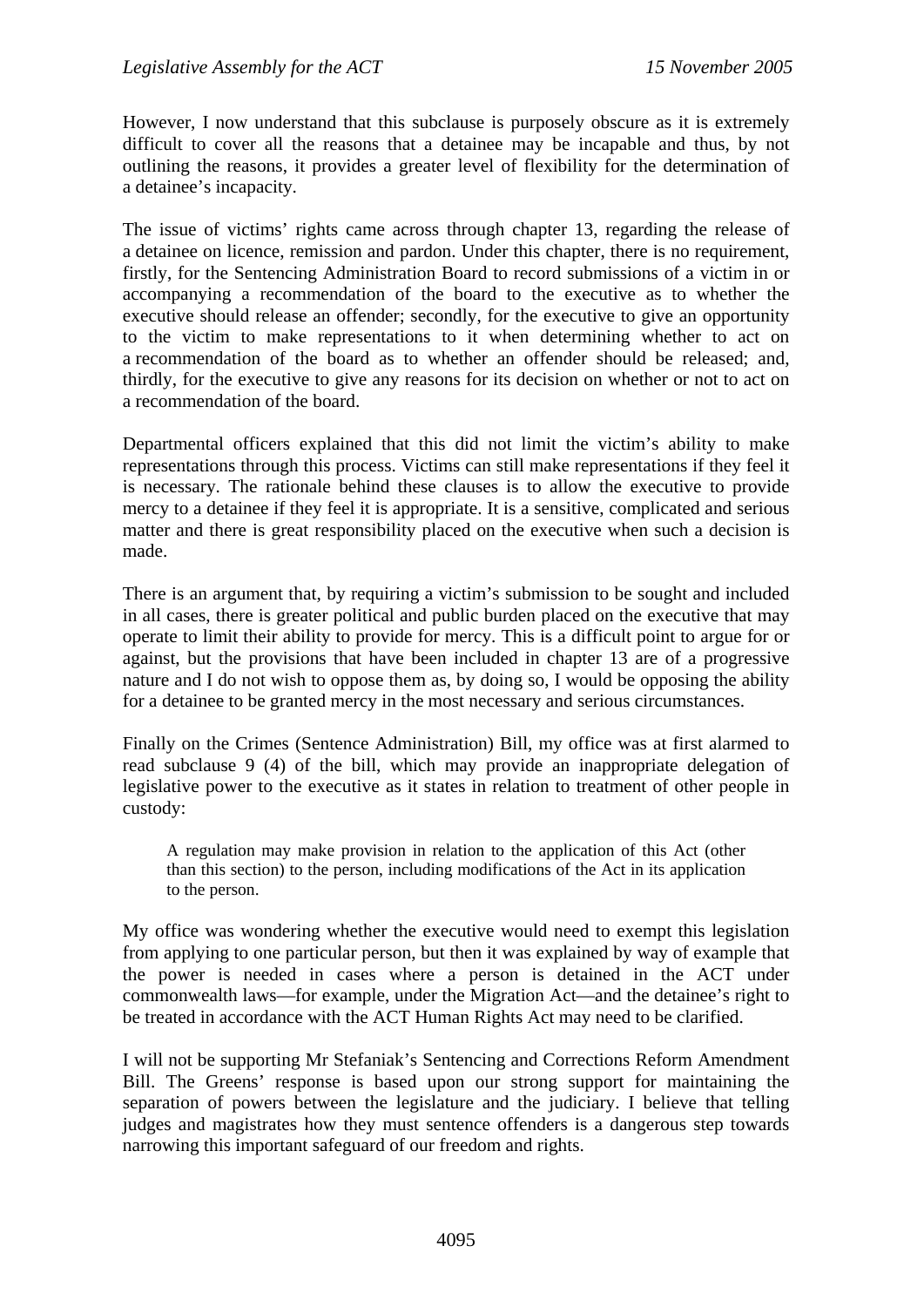What is different about this bill and the two government bills is its specific focus on the period of imprisonment for specific crimes and, as such, it brings into question the values of the parties in this house, what they consider to be fair and what they consider to be the most effective means of minimising criminal behaviours. The Greens' approach to that is very different from that of the big "L" Liberal Party.

The Greens see much criminal behaviour as indicative of society's failure to care for all its members and we are much more interested in seeing more effort being directed at crime prevention strategies, including reintegration and rehabilitation measures, support for families, and early intervention in child abuse, rather than more punitive and revenge motivated penalties. We believe that community policing would be much more effective in creating a safer community than increased penalties.

Crime prevention is best achieved by fostering a real sense of community, by reducing poverty, by overcoming disadvantage, drug and alcohol abuse, and by addressing the causes of violence and abuse. Adequately funded community services and public health facilities, employment and a healthy involved society are key prerequisites for reducing crime.

It would have been helpful if an explanatory statement had been provided with this bill as there appear to be discrepancies between the tabling statement and the bill itself, as well as a number of unexplained amendments to the Crime (Sentencing) Bill. I would also have liked to have seen an illustration of the research and evidence behind this bill and the Crimes (Sentencing) Bill amendments as I am very concerned that there is little to back it up or prove its effectiveness.

I would like to see hard evidence for the claims that increased sentences lead to changed behaviour for the better or for a safer community. Mr Stefaniak, in his speech earlier today, continually cited New South Wales's tough on crime approach with minimum sentences. The proof of such an approach would be rehabilitated offenders and a reduction in crime. I heard no such evidence in Mr Stefaniak's speech.

I will not be supporting his bill as I would prefer to see greater emphasis in our community placed on addressing the reasons and causes for criminal behaviour, rather than ever more punitive measures which reduce the capacity of judges and magistrates to adjust the punishment to fit the crime and to improve an offender's chances of rehabilitation. The rationale behind sentencing decisions must extent beyond retribution. As any good firefighter knows, fires are best fought by directing one's efforts to the base of the flames or, better still, removing the source of ignition.

**MR PRATT** (Brindabella) (11.22): Mr Speaker, I stand to speak essentially about the impacts of the government's bill on policing and to support Mr Stefaniak's amendment bill, which I think would add some substance to the government's bill. I support the government's bill in general. Clearly, it is aimed at strengthening existing protocols. But I think that it omits a number of very significant matters, particularly those relating to the support that government must be giving ACT Policing. Consequently, I do commend Mr Stefaniak's bill.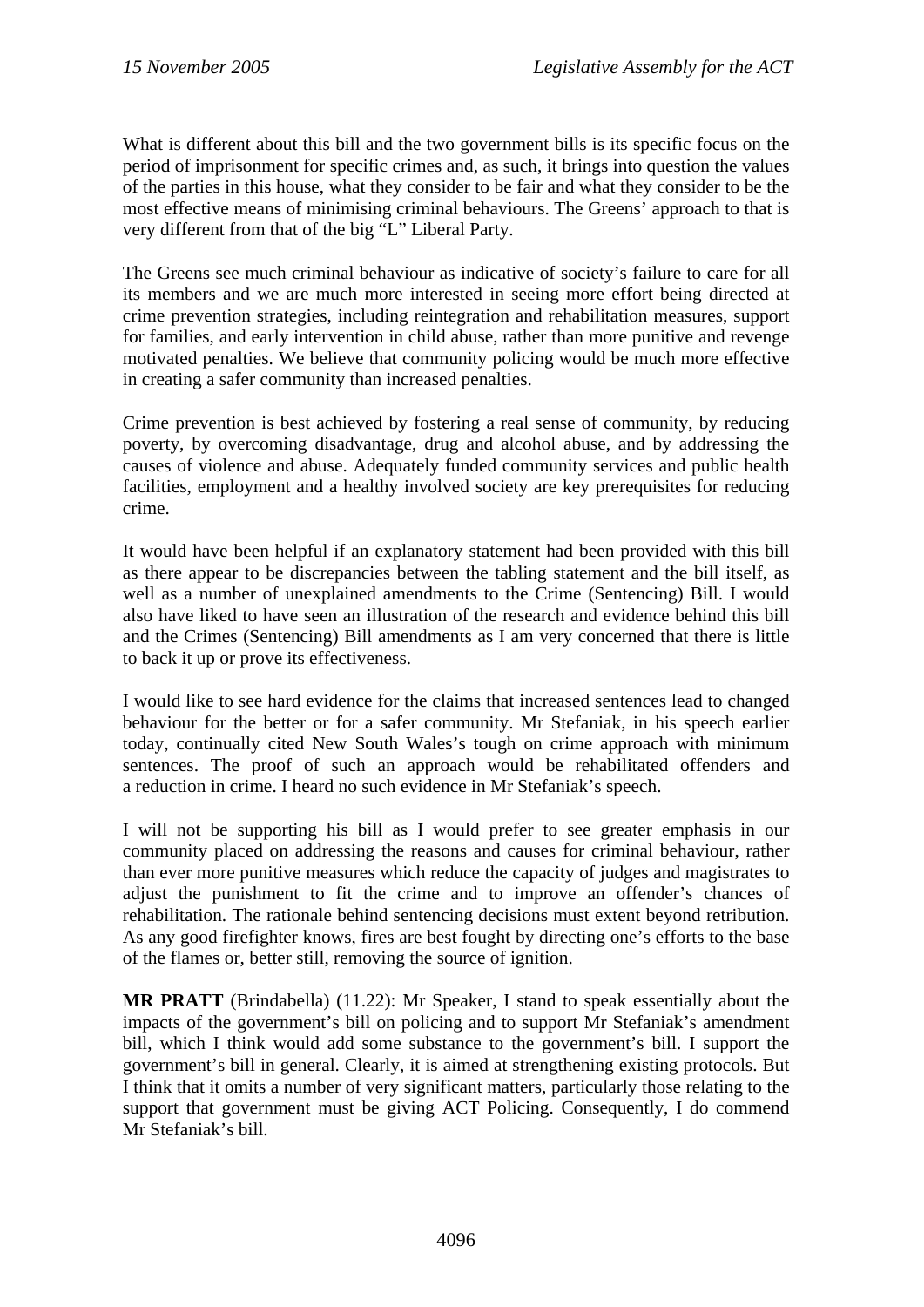Fundamentally, my concerns revolve around the fact that our police are simply not being well supported by the government's bill. Mr Stefaniak's bill and his amendments do go a long way to providing better measures of support for ACT Policing. I refer to pages 6 and 7 of Mr Stefaniak's bill and the clause there about assault and stalking of police officers. I want to talk about that. I think it is very important that we increase penalties in the ACT to send a very strong message to our community that we will see here the same standards applied to those who assault police as are exercised in other states. That is a good example of how we ought to be conforming with New South Wales in this regard, not only because we share the same landscape as the state of New South Wales, but also because in this case New South Wales has set a benchmark as to at least a minimum standard that we should be aspiring to achieve.

I think it is very important that the community in general and the government in particular send a very strong message to our police that we do damn well support them. It is important that police, as they go about their everyday duties, have the certainty and the confidence to be able to do their job as safely as possible. Police are at the front line of a government's desire to ensure that appropriate community standards apply, that community safety is paramount and that, for want of a better term, there is a reasonable law and order regime in place to ensure that members of the community can go about their jobs and lives daily feeling quite confident that they can do so safely and without disorder. Therefore, the community needs to have an effective police force, the police force needs to know that it is backed by government, and our policemen must know when they do wade into trouble that they are going to be backed up.

I would put it to you, Mr Speaker, that, particularly of a Friday night in Manuka or Civic, when a couple of our younger policemen have to make a decision as to whether they should wade into a brouhaha of some proportion they need to have confidence that the people that they are about to confront know that if they do assault police officers there will be serious repercussions. I would also put it to you that right now lots of people in our community have no idea that there are serious repercussions if they assault police officers. People are less likely to assault police officers if they know that there are serious consequences for doing so. That is why we must put in place in our legislation stronger penalties for those who do so.

I would also point out that there has been an increasing propensity for people to assault police officers. We are seeing in our schools growing disrespect amongst a minority of students for teachers, authority and schools. We are seeing a similar pattern of police abuse emerge amongst a small minority of people in the ACT community. If the police are going to exercise their authority to question, detain, arrest, break up or move on people who are causing some trouble, they must know that their authority is backed up by strong laws. Policemen must know that if somebody spits in their face, laughs at them, pushes them over or assaults them, members of the community consider that to be a very serious issue. It is important that police have those powers and have the confidence not to hold back when they are confronted with issues which seriously affect the community's safety.

I will now talk about Mr Stefaniak's proposal concerning the stalking of police, proposed new section 35A. The amendment about the stalking of police is incredibly important to our legal system. It is so important for policemen to know that if they are going to put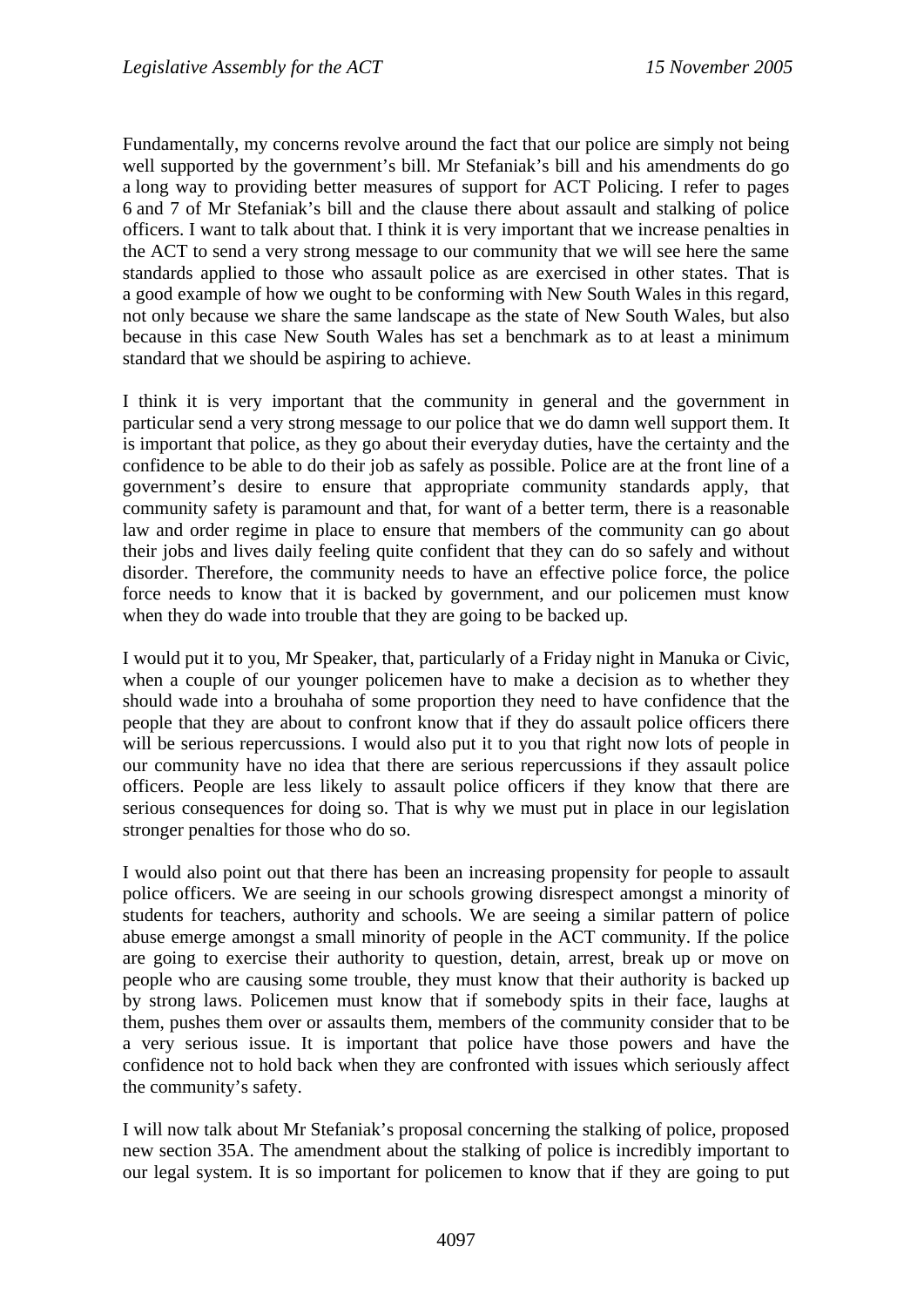themselves on the line, step forward and break up trouble, their families are not going to be victimised by the fact that they have had to do something somewhat difficult. A policeman must have confidence that he and his family, particularly his family, are going to be quite safe in the knowledge that he, the policeman, is carrying out his duties in a diligent way. That is why it is so important to have an offence for the stalking of police.

It is also the case that people who go out of their way to obtain information about a policeman who has, for example, arrested, detained or questioned them should know that the law will come down upon them extremely heavily if they determine that they should find out information about that policeman to try perhaps to influence an outcome. That is why it is so important, but the government simply has not addressed it, that the issue of stalking police and obtaining information about police is addressed in law. I do commend Mr Stefaniak's bill, which goes at least some way towards addressing those sorts of measures.

I will now talk about the impact of weak sentencing on police. Police officers will lose confidence if, having arrested or detained people and then prepared cases for court, they see that weak sentencing means that those people are simply not deterred from reoffending. The feedback that I have had continually from police over the last four years, both police in the ranks simply approaching me and the AFPA, is that the police do not have confidence that our courts are backing up the work that they do.

It is the responsibility of government to ensure that our sentences are strong enough that the courts are indeed able to apply appropriate measures to ensure that people are deterred from reoffending. The police get sick and tired of rearresting the same sorts of people because those people simply have not been sentenced adequately in the first place. It is not a confidence booster for our police. They will go out there and risk a limb if they know that at the end of the day there will be a reasonable outcome; they will take that extra risk. They are paid to take risks, but they are not going to be very happy about taking those risks if the courts are not backing them up.

The community also feels deeply concerned with regard to violent crime in the ACT that justice is simply not being seen to be done. Again, I call upon the government to strengthen its sentencing provisions so that a very strong message is being sent that the sorts of violence we are seeing now simply will not be tolerated. Of course, with the new mix of drugs out there, we are seeing cases all the time of behaviour that is somewhat extreme.

The rates of violence might be reasonably steady—the ABS statistics are telling us that violent crime is not necessarily on the increase—but we do hear from the community and from police that extreme behaviour by people committing crimes is a new feature of the community safety landscape; that people, either because of what they are smoking or taking, or because they have no respect for police or authority, simply go the extra yard now in the way that they violently attack police or each other. Those issues need to be looked at.

I wish to pick up on a comment made by the Greens in their contribution to this debate. I notice that Dr Foskey talked about the values of the respective parties in this house, as demonstrated in this debate. She was appalled by Mr Stefaniak's expression of the values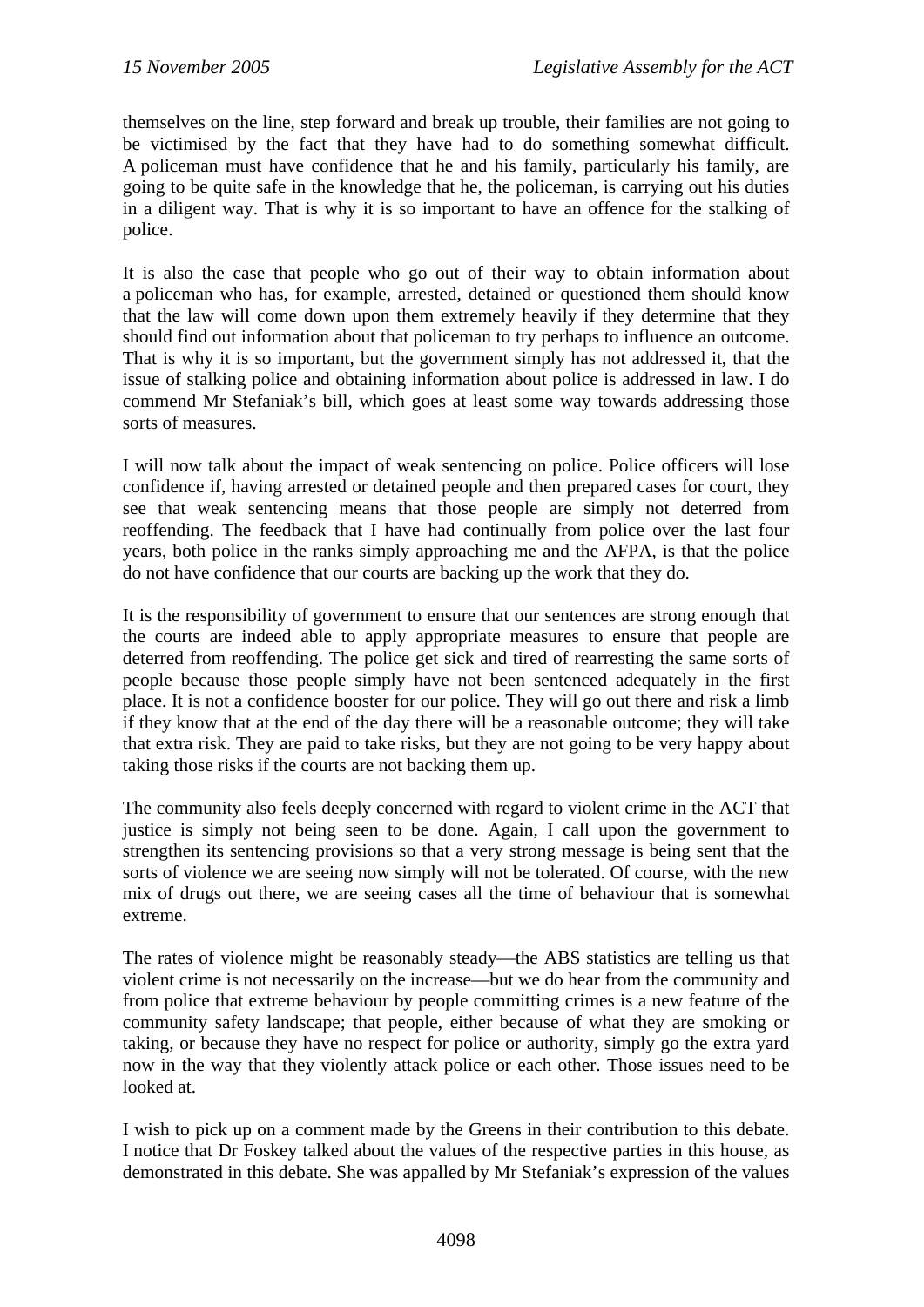of members of this side of the house in their approach to these types of matters. Let us talk about the Greens' values when it comes to community safety and support for the police. The Greens' values are that criminal behaviour can always be excused to the nth degree, that people who make the decision to commit a crime or take the risk of committing a crime should not have to take responsibility for their actions. These are the values of the Greens.

The third landmark value expressed here this morning by the Greens is, of course, that the civil liberties of criminals and the individual rights of people who may be intending to commit a crime, who make that risky decision, come before the rights of the community to be protected. No wonder police are frustrated by the Greens, from Bob Brown down to Dr Foskey. How much confidence can you get out of the Greens' philosophy as to what constitutes good order and conduct in any community in this country?

I commend Mr Stefaniak's bill. Whilst the government's bill is heading in the right direction and is to be generally supported, Mr Stefaniak's bill adds significant steel to the government's bill. It address a couple of major issues, particularly the issue of how well our police are supported. ACT police have a very important job to perform on behalf of our community. I call upon the government to take note of that. The government's first duty of care is to defend the safety of our community. That means making sure that the police have the instruments of power and authority to be able to protect the community. The government's bill today does not provide that. Mr Stefaniak's bill today does provide provisions to strengthen the government's rather watered down bill.

Our police are very important. They are our most valued asset when it comes to how a government exercises community safety. The police are our front line. We as a community and the government as our representative impose significant responsibilities on the shoulders of our police. If we are going to do that, we need to make sure that our police are backed up. This government has not done that here today. In respect of how we see the government's general lack of support for policing, as illustrated particularly by the government's bill today, and the government's behaviour over the last four years, one has to say that this government is soft on criminals but hard on our police.

**MR STANHOPE** (Ginninderra—Chief Minister, Attorney-General, Minister for the Environment and Minister for Arts, Heritage and Indigenous Affairs) (11.37), in reply: I am always amused when I hear Mr Pratt speak about civil liberties. We continue to hear the bleating of his wrongful, as he tells it, detention whilst he was off acting in what was Yugoslavia and I find it remarkable that a person in this place who pleads constantly about his wrongful detention would actually dare to raise civil liberties.

**Mr Pratt**: I take a point of order, Mr Speaker. I think there is an implication in what the Chief Minister is saying. I understand that this issue is before the courts anyway. I would suggest that the Chief Minister should withdraw his comments. Does he wish to pursue that as some way of deviating from his lousy debating?

**MR SPEAKER**: Order! There is no point of order.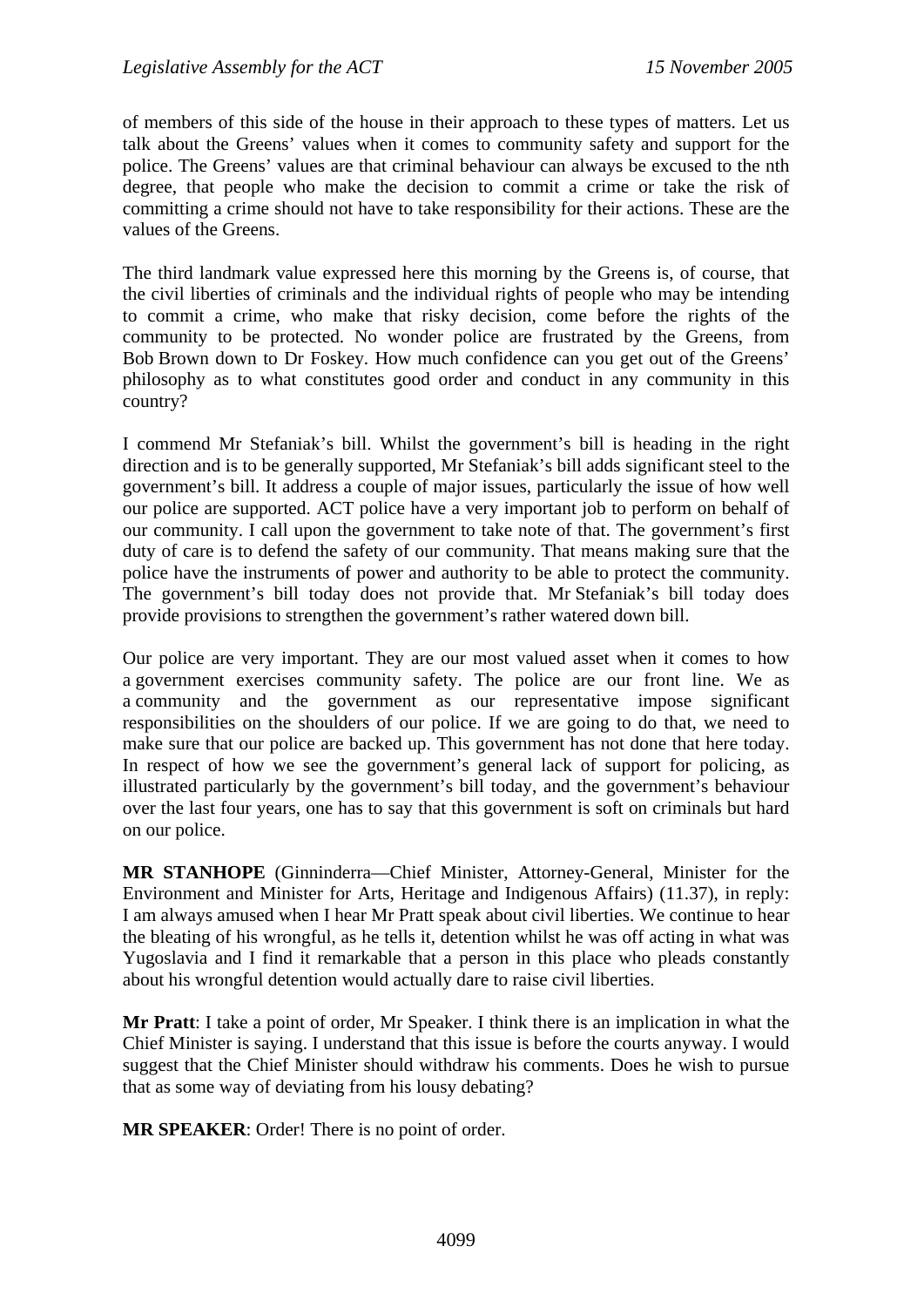**MR STANHOPE**: Mr Speaker, the government's Crimes (Sentencing) Bill 2005 and Crimes (Sentence Administration) Bill 2005 will be a substantial improvement to the territory's criminal justice system. The government's legislation will provide our courts with one coherent act that governs sentencing decisions, and our corrections staff with one coherent act to administer sentences.

Consistency is a word often invoked abstractly when concerns are raised about particular sentences. Sentencing is not a mathematical task, but an act of judicial thinking that applies the law to the facts. As legislators, we cannot possibly account for the array of facts that may be before the court, but we can do our best to create a coherent framework of sentencing options and procedures.

The first thing practitioners will notice about these bills is the harmonisation of language, concepts and procedures. The sentencing bill is a compact expression of all of the sentencing dispositions and sentencing procedures for the ACT. Chapter 3 of the bill forms the core of sentencing options in the ACT; it is concise and direct.

In the case of Ryan and the Queen, decided in 2001, Justice Kirby of the High Court said:

… punishment imposed judicially must be proportionate to the individual features of the offences proved and to the considerations personal to the particular offender. These facts require that the sentencing judge must normally adjust the sentence to the circumstances of the case. In this respect, judges fulfil an important and complex function.

Justice Kirby's comments reflect modern thinking on sentencing, namely, that the elements of a sentence need to be tailored to the offence and to the offender. The history of criminal law and punishment has not delivered any magic systems to stop crime or automatically rehabilitate offenders, but history does show that a blanket approach does not work. In the 1970s and 1980s, scholars on the subject deeply questioned the effectiveness of imprisonment and parole. In recent decades, as many questions have been raised about non-custodial sentences.

In May this year, Lord Woolf, the Lord Chief Justice of England and Wales, made the point that the issue is not whether society needs imprisonment, as it is an essential element of protecting the community from further crime and demonstrating society's disapproval of serious crime. Lord Woolf observed that it is the positive steps in tackling offender behaviour, in prison and out of prison, that make a better contribution to stopping further crime.

Mr Speaker, the government's sentencing bill aims to provide meaningful options to the courts to tackle offending behaviour. I will outline the key options for courts. The first is combination sentences. Courts will be able to customise the sentence to the offence, the offender and the circumstances of the offence. The option of combination sentences aims to improve the court's ability to prevent and manage offending behaviour and to rehabilitate offenders. The court will have the flexibility of imposing any number of orders as part of a whole sentence. For example, the court may impose a sentence combining full-time imprisonment with a period of periodic detention, followed by a good behaviour order with a community service condition.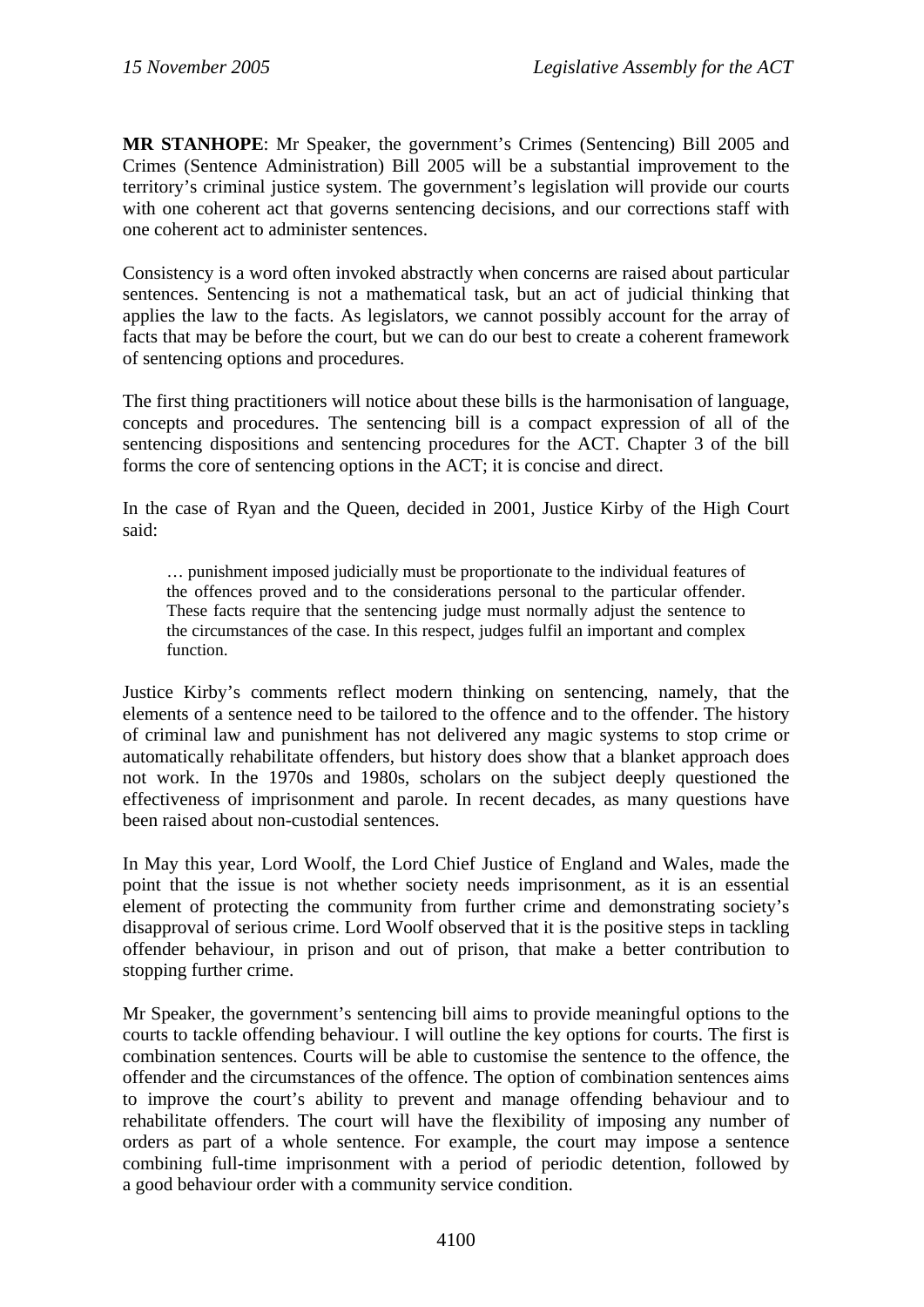The next is periodic detention. Apart from full-time imprisonment, the bill also provides courts with the power to authorise the performance of a sentence of imprisonment part-time through periodic detention. Periodic detention allows for both the imposition of a custodial sentence and the maintenance of an offender's positive contribution to the community, such as family life, work or study.

Another option is good behaviour orders. The bill creates good behaviour orders, which will be a vehicle for a range of conditions that can be set by the court. For example, a condition may be that the offender engage in community service work or participate in a rehabilitation program. The court will have the discretion to impose any particular conditions it wishes in a good behaviour order.

I turn to non-association and place restriction orders. The bill includes two new, important orders that are specifically designed to prevent violent behaviour, especially domestic violence: non-association orders and place restriction orders. A non-association order is an order prohibiting an offender from associating with a specified person for a specified time. A place restriction order is an order prohibiting an offender from frequenting or visiting a specified place or district for a specified time. These orders can be made if a court is dealing with an offence that involves harm against a person and the court believes an order will prevent further offences or harassment. These orders will be available to the court if the offender is subject to periodic detention or a good behaviour order.

The bill also creates deferred sentence orders, which are known at common law as Griffiths remand. Frequently, the courts provide opportunities for offenders who have pleaded guilty to demonstrate their motivation to address their offending behaviour by extending bail orders for some period, generally with supervision conditions. Positive progress during this period often results in a lesser penalty than that originally envisaged by the court being ultimately imposed. Following the period of remand, a report is provided to the court and then sentence determined.

The availability of this option will extend beyond those circumstances that the common law acknowledges this type of remand is available for. Deferred sentence orders will enable the court to adjourn proceedings to provide an offender with an opportunity to address their criminal behaviour before sentencing. In this way the court can assess whether the offender demonstrates prospects for rehabilitation or an ability to address their criminal behaviour.

The bill increases the scope of presentence reports so that the court can be better informed about the offender, the circumstances of the offence, and what elements of sentencing will provide the best means to stop offending behaviour. Presentence reports will include any risk assessments of offending behaviour and any programs available that may assist in managing or stopping offending behaviour.

The sentencing bill expands the availability of victim impact statements. The government has lowered the threshold to enable victim impact statements to be tendered for any offence punishable by imprisonment for longer than one year and for the summary offence of common assault. Under the sentencing bill, victim impact statements can be given orally, read out by the victim, or provided someone on the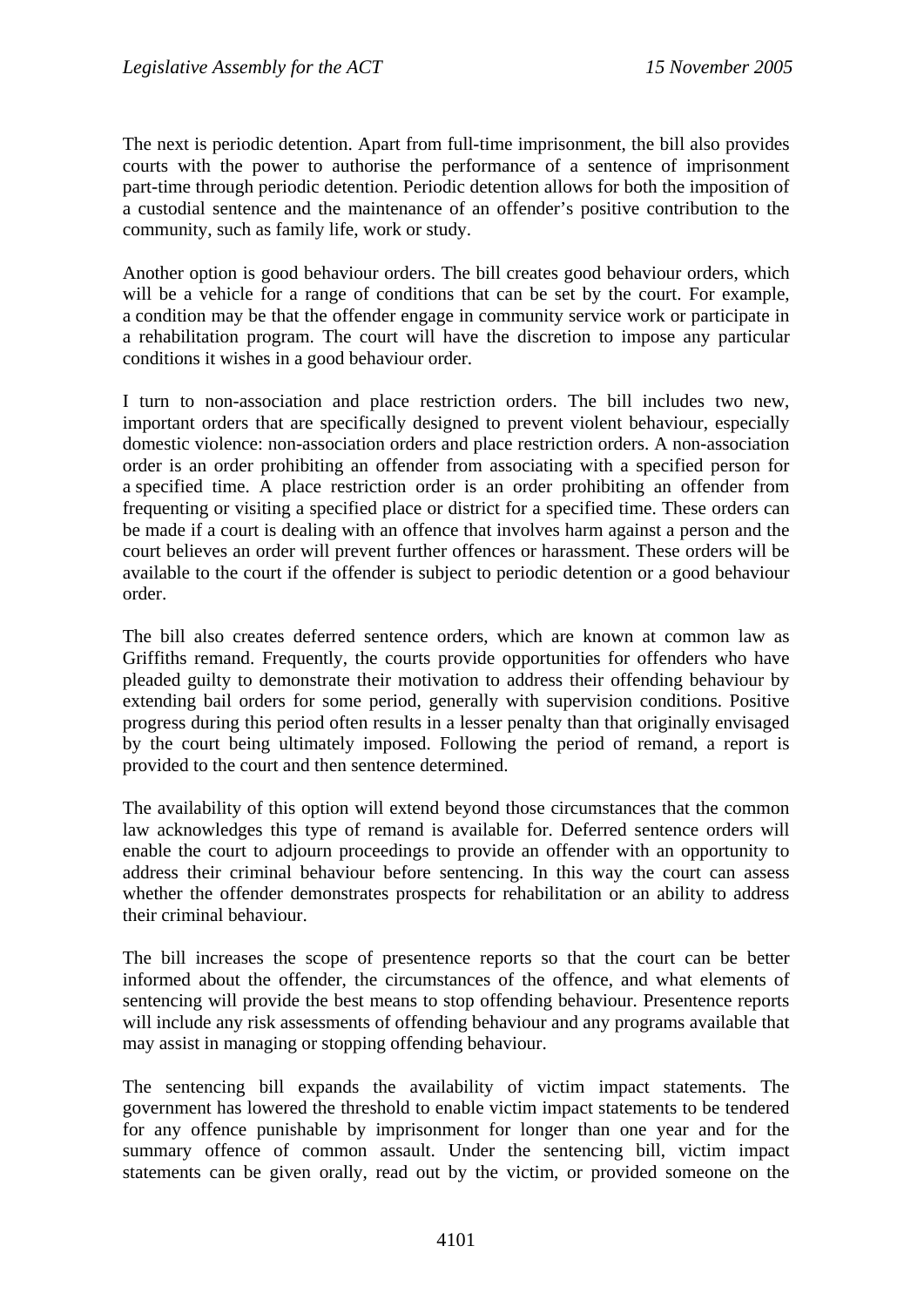victim's behalf. Further, the bill provides a right for parents and guardians of child victims and carers to make victim impact statements.

Mr Speaker, before making some points about Mr Stefaniak's Sentencing and Corrections Reform Amendment Bill, I foreshadow two government amendments to the Crimes (Sentencing) Bill for the detail stage of the bill's debate. I will be moving amendments to the matters a court must consider when sentencing an offender to include consideration of the harm to a pregnant woman if the woman's pregnancy or subsequent child suffers harm or is lost as a consequence of the offence.

I will move amendments that will defer the execution of ancillary orders made by sentencing courts until any standard appeal procedures are complete. Ancillary orders include compensation for loss, repairs, et cetera. Deferring the execution of ancillary orders will save victims of crime from the further trauma of repaying moneys if a conviction is overturned or set aside.

I would like to make some brief points about Mr Stefaniak's bill and the amendments the opposition has foreshadowed to the government's sentencing bill. In relation to the plethora of penalty changes proposed by Mr Stefaniak I simply say that the government is already developing legislation to implement chapter 5 of the uniform model criminal code. The model criminal code is a national endeavour and will provide the ACT with a comprehensive and cogent set of criminal offences and penalties. Chapter 5 of the code is pending and will cover crimes against the person and includes proposed offences on assault and stalking.

Aggravated offences that apply higher maximum penalties where, for example, the person assaulted is a police officer will be covered by chapter 5 of the code. Given the uniform methodology of the code, I advocate that it is in the best interests of the territory that the Assembly discuss the level of penalties within the context of the code, rather than in a disparate manner as proposed by Mr Stefaniak.

Mr Stefaniak has foreshadowed two major amendments for the government's sentencing bill. Mr Stefaniak wishes to introduce guideline judgments and standard non-parole periods. Guideline judgments aim to improve the consistency of sentencing in large jurisdictions where the decisions of inferior courts are too variable to be consistent. In New South Wales, for example, a scheme for guideline judgments makes sense. New South Wales has three tiers of courts: local, district and supreme. The 190 local courts in New South Wales are geographically spread across the state. In 2003-04, all New South Wales courts imposed a total of 15,971 custodial orders.

Conversely, the ACT has two tiers of courts: magistrates and supreme. The ACT only has two courthouses, both located in Civic. In 2003-04, both tiers of ACT courts imposed a total of 822 custodial orders. The size of the ACT does not warrant guideline judgments, nor is the ACT experiencing a drastic problem with the Magistrates Court following precedents set by the Supreme Court.

I would also like the Assembly to note that the High Court has ruled against guideline judgments that substitute for the role of the parliament to set penalties. The High Court has found that guideline judgments that set quantitative measures as a chief factor in fixing the sentence are inconsistent with Australian sentencing principles. In other words,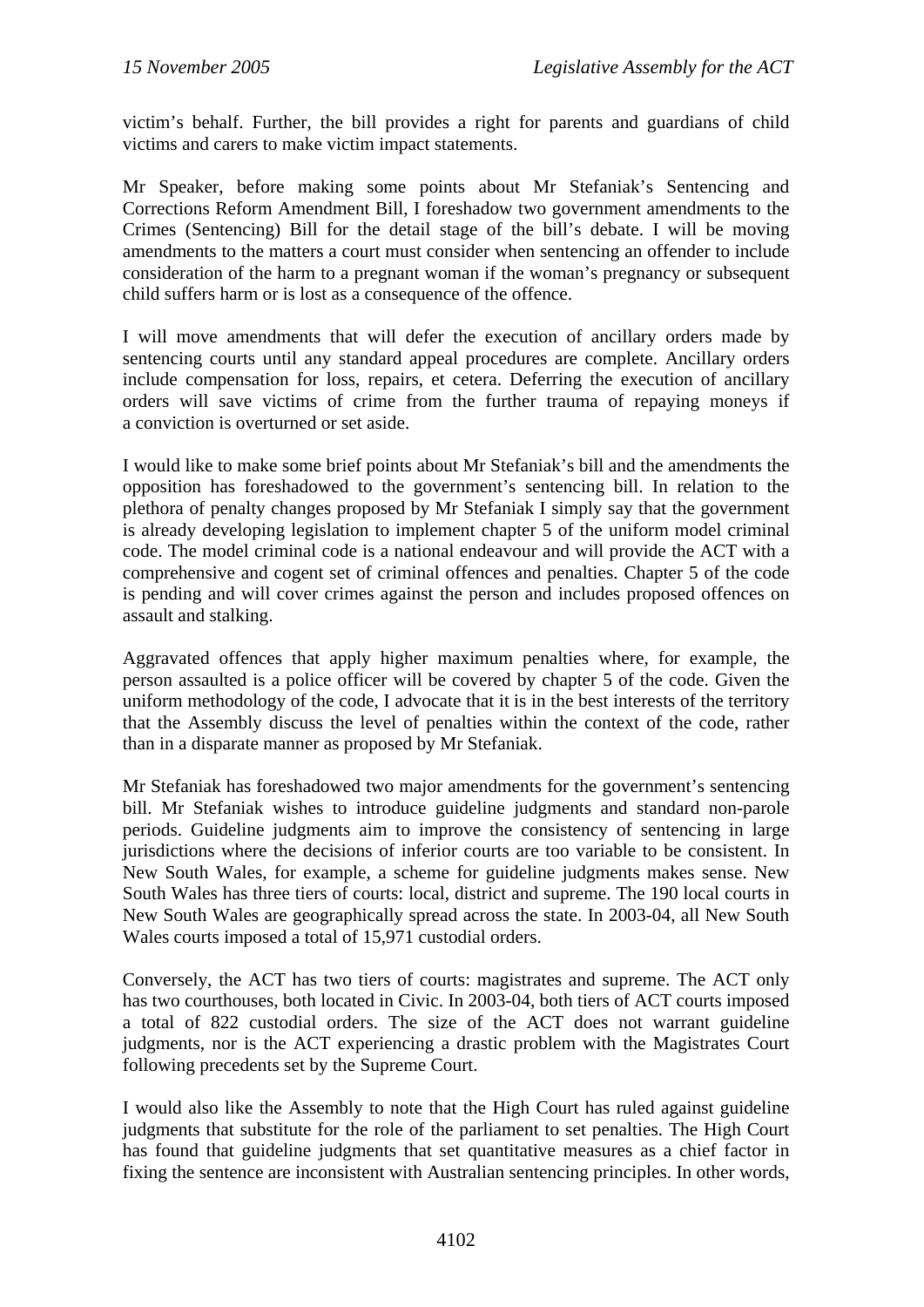superior courts have authority to sentence particular offenders before the court and make judicial statements, but no authority to publish a table of future punishments over other offenders not before the court.

Rather than assisting in coherence between superior and inferior courts, I fear that Mr Stefaniak's proposal would have the effect of shifting the Assembly's responsibility for setting penalties to the courts. If Mr Stefaniak had his way, criminal justice would be upside down: the Assembly would be sentencing offenders, while the court would be setting penalties.

Mr Stefaniak's proposal to introduce standard non-parole periods contradicts the Liberal Party's 2003 submission to the government's sentencing review. That submission advocated rehabilitation as the key element of sentencing policy. Given that the rationale for parole is rehabilitation, Mr Stefaniak's proposal elevates jail time above the goal of rehabilitation advocated by the ACT Liberal Party in their submission to the sentencing review.

Mr Stefaniak's proposal for standard non-parole periods does not acknowledge that the treatment of parole periods in New South Wales and the ACT is fundamentally different. In New South Wales, the time an offender spends on parole is counted towards completing the whole sentence. In the ACT, an offender's parole time is not counted towards completing the sentence until the whole sentence is finished. If an ACT offender breaches parole, the offender must serve the whole parole period in prison unless parole is again granted. A New South Wales offender who breaches parole is only obliged to serve the remaining time of their sentence. Given the experience of non-parole periods in New South Wales, I think that having standard non-parole periods would only create more complexity and technical grounds for appeal.

I would like now to sum up the in-principle debate on the government's Crimes (Sentence Administration) Bill 2005 and foreshadow government amendments for the detail stage of the debate. Democracy is built upon the consistent and equal application of the rule of law. The government's sentence administration bill contributes to the rule of law by ensuring that there are clear obligations upon everyone who must serve a sentence and that these obligations will be enforced. Conversely, the bill also articulates the law that must apply to any agency managing sentences. The government and its departments are obliged to ensure that people found guilty of breaking the law are themselves treated lawfully.

This is human rights in practice. The bill will protect offenders against arbitrary acts because it openly expresses the law that would apply to those serving sentences. The bill upholds the authority of corrections officers to manage and enforce sentences by clearly expressing their powers and responsibilities. The rights of offenders and the powers of public authorities are best protected if these rights and powers are laid down in law that is publicly known, equally applied and effectively enforced.

To this end, the government's bill creates a standard model for administering and enforcing each sentencing option. The bill sets out the obligations upon offenders for each type of sentence: full-time detention; periodic detention; and good behaviour orders. The bill openly sets out the consequences for any offender failing to meet their obligations. Breach proceedings have been strengthened and streamlined to ensure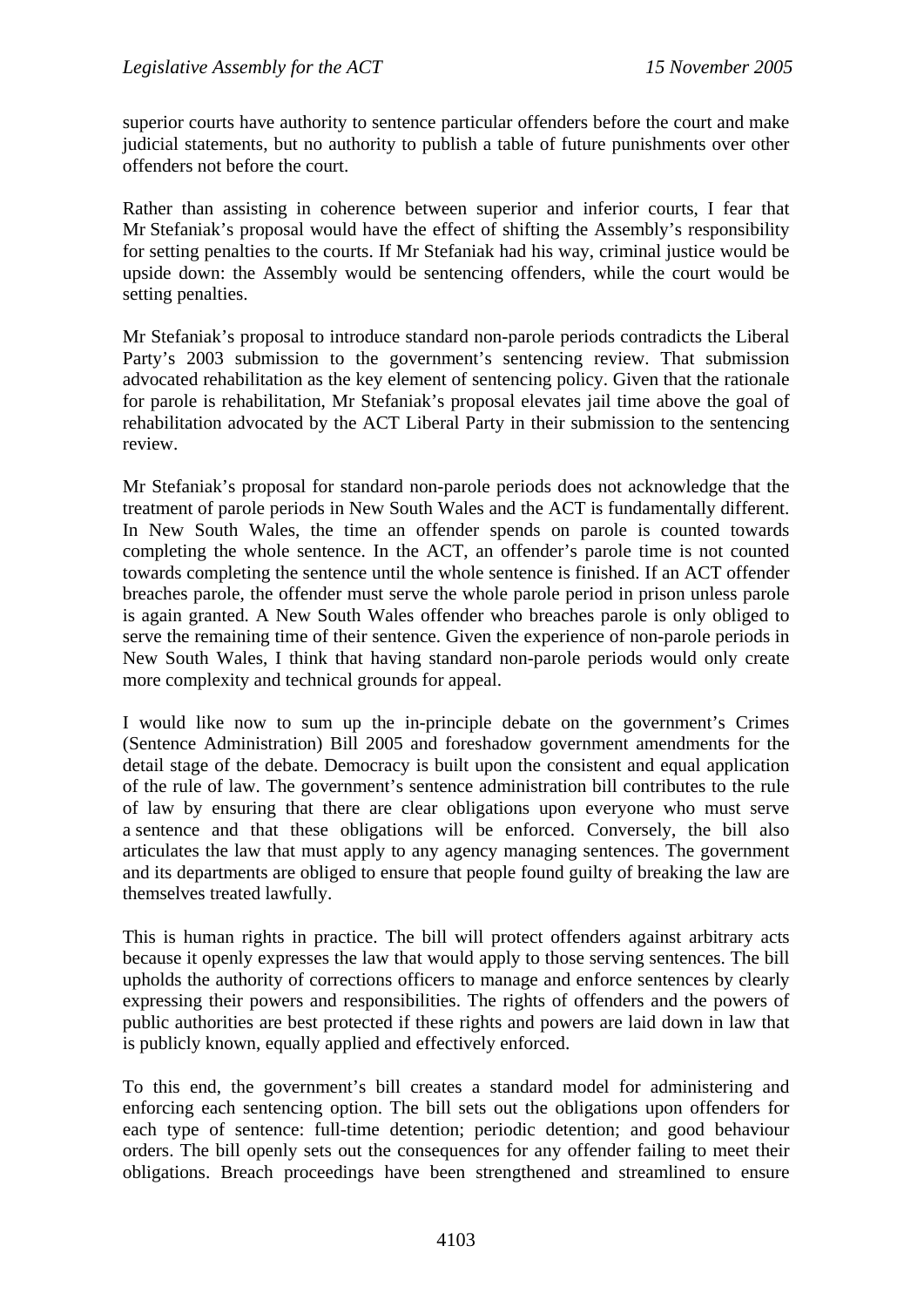prompt attention is given to ensuring maximisation of opportunities for rehabilitation, core conditions have been introduced, and offender management reorganised to provide a better response.

I foreshadow a number of government amendments for the detail stage of the bill's debate. Most of the amendments I foreshadow are upon advice from the Sentence Administration Board. To ensure that the provision for special parole application is not abused, I will move an amendment that enables regulations to further qualify eligibility to apply for special parole. In relation to the supervision of periodic detention, parole and release on licence, I will move amendments to clarify that permission for changes in an offender's contact details should be given prior to any change rather than after the change.

An amendment to the bill also will be proposed to make it mandatory for corrections officers to report all breaches of sentencing orders. An amendment will be moved to require the Sentence Administration Board to cancel periodic detention if an officer on periodic detention fails to perform periodic detention twice or more. A provision to this effect was in the exposure draft but was unintentionally drafted out of the final bill.

On advice from the Supreme Court, an amendment will be made to enable the Supreme Court to issue a summons if that court is the sentencing court supervising a good behaviour order. I will also move amendments to ensure that the Sentence Administration Board can interview offenders in the context of supervising sentences where no breach is alleged; to clarify Sentence Administration Board members' requirements to attend meetings; to change the Sentence Administration Board's authority to remand in its own right from four days to 14 days maximum; and to clarify who is responsible for making audio records of the Sentence Administration Board's hearings.

Mr Speaker, the two government bills the Assembly is debating today have been three years in the making. I would like to express my thanks to everybody in the criminal justice system and the community for their comments and criticism of the bills. The bills incorporate the many suggestions made by stakeholders and reflect the policy advocated by the government on the project. In particular, I thank the Chief Justice and the Chief Magistrate for enabling officers of my department to benefit from their thoughts and analysis and those of the justices and magistrates. I commend this bill to the Assembly.

Question resolved in the affirmative.

Bill agreed to in principle.

### **Detail stage**

Clauses 1 to 9, by leave, taken together and agreed to.

Clause 10.

**MR STEFANIAK** (Ginninderra) (11.52): I move amendment No 1 circulated in my name *[see schedule 1 at page 4176]*.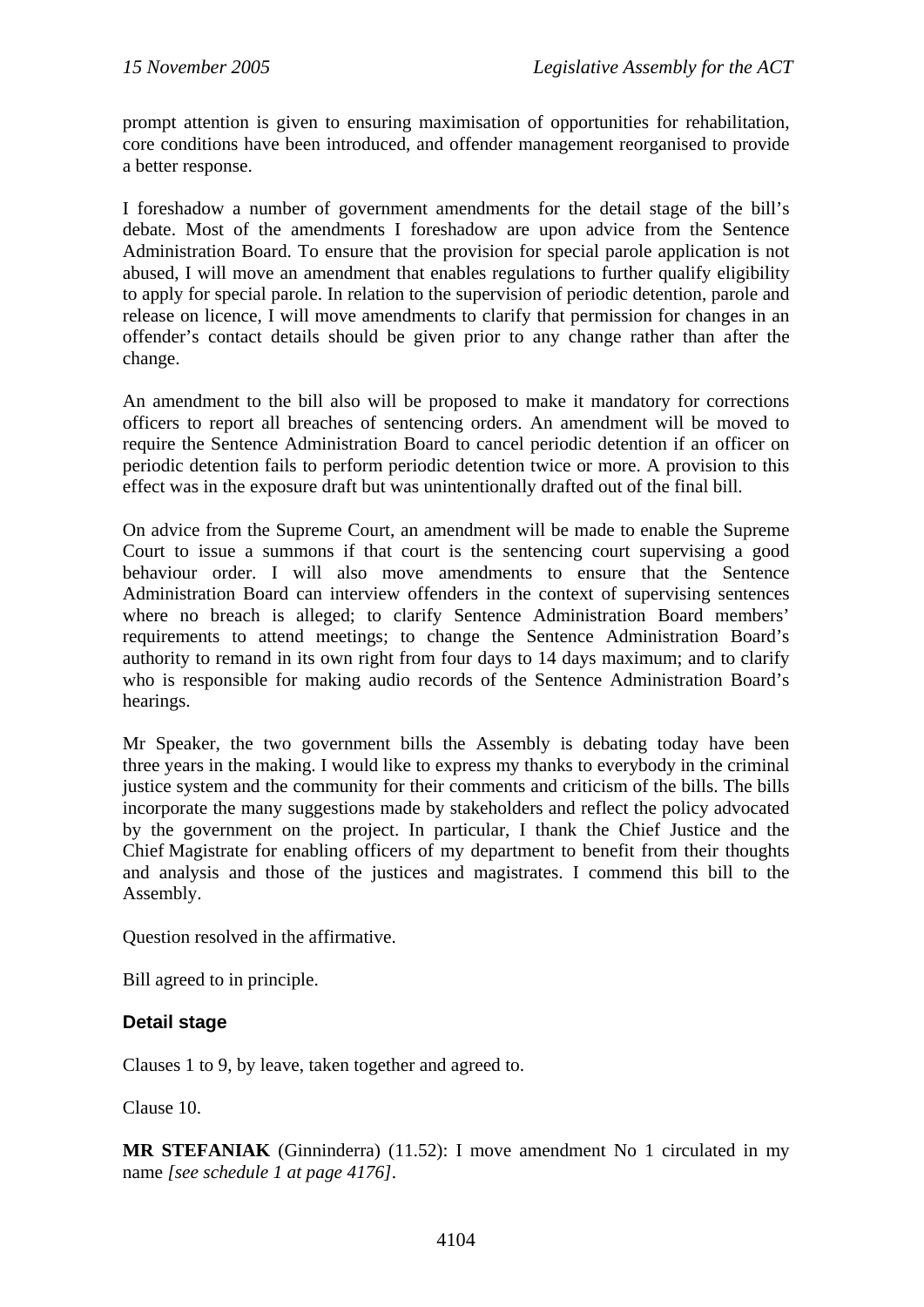Clause 10 (2) of the bill states:

The court may, by order, sentence the offender to imprisonment for all or part of the term of the sentence, if the court is satisfied, having considered possible alternatives, that no other penalty is appropriate.

My motion would omit the clause. Whilst I agree that that clause is somewhat better than the old section 345 of the Crimes Act, which mentioned "all other possible alternatives" or something and was a little bit stronger than clause 10 (2), it still causes great problems. Basically it indicates that the court has to consider possible alternatives and consider that no other penalty is appropriate. In other words, it is imprisonment as a last resort.

This has caused our local courts here in the ACT considerable concern. I can recall a number of judicial officers commenting on the old section 345, and this clause is not dissimilar to that. I can recall Justice Gallop commenting. I think the former Chief Justice, Jeffrey Miles, may have commented at one stage. I well recall the most recent case, in which Magistrate Madden commented that, because of that provision and this clause has its genesis from that provision—he was forced effectively to send someone who had some mental health problem out into the community. He actually commented that if he had not been constrained by the section he would have sentenced this man to 16 months imprisonment.

Other magistrates have, from time to time, lamented the fact that their hands are tied by sections such as this. Courts will always consider possible alternatives, and there are other parts of this act that would enable that to happen. A court must consider, and will consider, a plethora of things, including sentencing principles. But when it is restricted to a situation where no other penalty is appropriate, that is really restricting the discretion of the court. The courts and judicial officers have commented on that fact. Accordingly, I propose that that clause be omitted.

If that clause were omitted, the court would still have an incredibly wide sentencing discretion, in fact, probably a wider discretion because it would not be constrained by what the judicial officers themselves have seen as an unnecessary restriction that ties their hands—and they have said this on occasions—when they would like to take a certain course of action, having due regard to all the circumstances in the case, the offence, the prisoner's circumstances, et cetera. All of those circumstances are covered in this bill. They were covered, too, under the old Crimes Act. I commend the amendment to the Assembly.

**DR FOSKEY** (Molonglo) (11.56): I oppose the amendment. It seeks to omit a provision that provides judges with discretion when deciding the length of time an offender must spend in incarceration. I cannot see any advantage in taking away the court's discretion. Rather, I see many disadvantages, such as a loss of flexibility when deciding upon a combination sentence that best fits the offender, his or her family situation and the needs of the community.

**MR STANHOPE** (Ginninderra—Chief Minister, Attorney-General, Minister for the Environment and Minister for Arts, Heritage and Indigenous Affairs) (11.56): The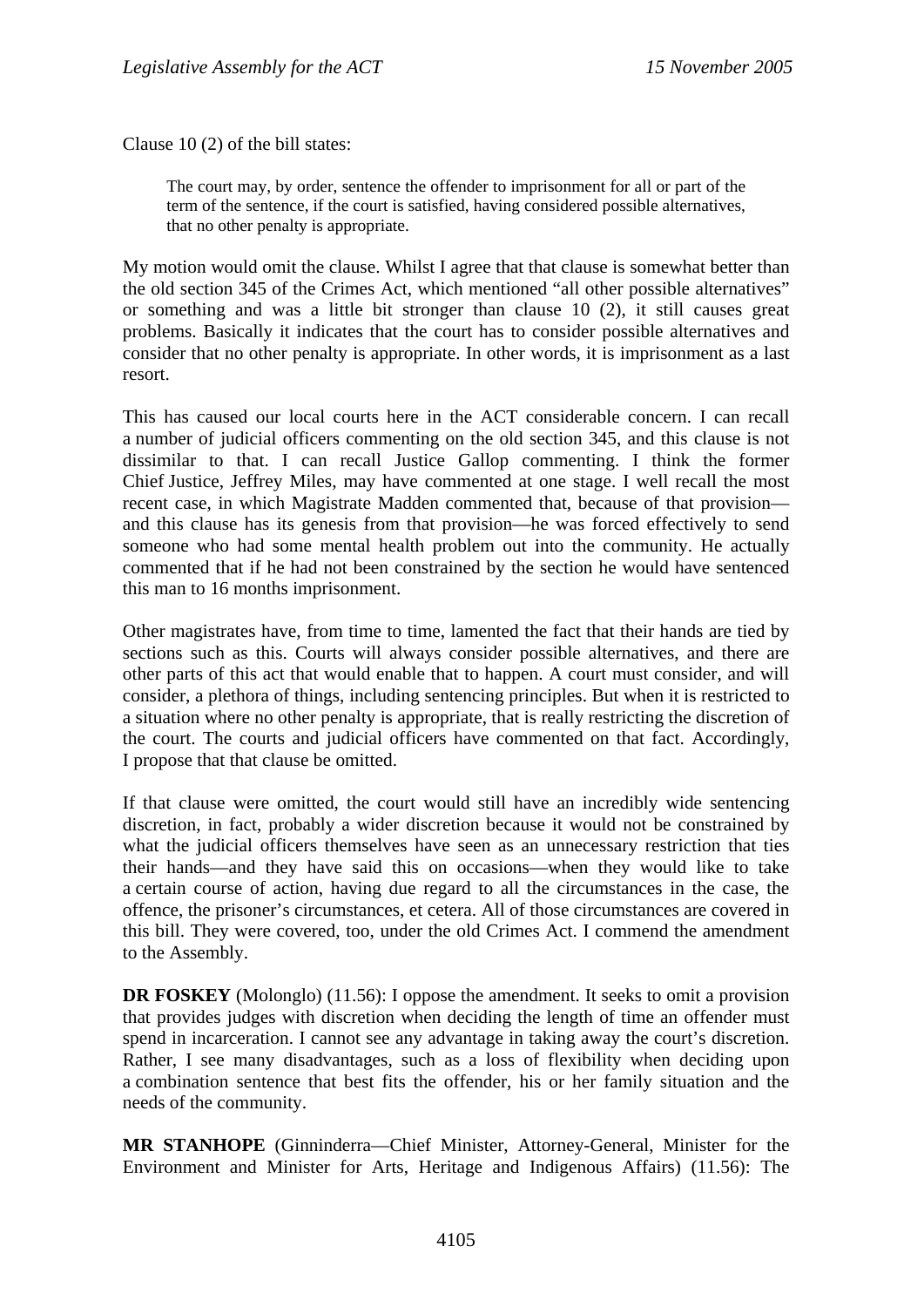government opposes the amendment, essentially for the same reasons as expressed by Dr Foskey. Clause 10 empowers the court to sentence an offender convicted of an offence punishable by imprisonment. It is the provision that empowers the court to impose a sentence of imprisonment. It is the provision with which Mr Stefaniak and the Liberal Party have some difficulty. It states:

The court may, by order, sentence the offender to imprisonment, for all or part of the term of the sentence, if the court is satisfied, having considered possible alternatives, that no other penalty is appropriate.

The provision requires the court to at least bend its mind to whether or not it has exhausted other possibilities. I think it is appropriate, in the context of a philosophy in relation to prison that sees imprisonment as a sentence of last resort, that the court be required to consider possible alternatives to imprisonment. That is all the provision requires. It is a provision that is quite consistent with this government's attitude to sentencing. The government will not support the proposed amendment.

**MR STEFANIAK** (Ginninderra) (11.58): I thank both the Chief Minister and Dr Foskey for their comments. I think the Chief Minister effectively has conceded that the court's mind is going to be directed to something. That is my point. It actually does effect the discretion of the court. There are other parts of the legislation that direct the court's mind to a lot of things. But a provision like this, in the view of the courts themselves and in the view of judicial officers, actually is a restriction on their imposing what they see as a proper sentence.

The attitude of both the Greens and the government is totally inconsistent with some of the criticisms they are levelling at some of my other amendments. I just make that point. I think Dr Foskey's argument is inconsistent. My amendment is about discretion. It is not about taking away their discretion. It is to give them a discretion that they themselves have asked for on a number of occasions in the past.

Amendment negatived.

Clause 10 agreed to.

Clauses 11 to 13, by leave, taken together and agreed to.

Clause 14.

**MR STEFANIAK** (Ginninderra) (12.00): I move amendment No 2 circulated in my name *[see schedule 1 at page 4176]*.

The note on line 14 currently states:

Section 33 (1) (m) requires the court, in deciding how to sentence an offender, to consider the offender's financial circumstances if relevant and known to the court.

My amendment is a consequential amendment to amendments I will be moving to section 33 of the act. I might as well refer to them now, Mr Speaker.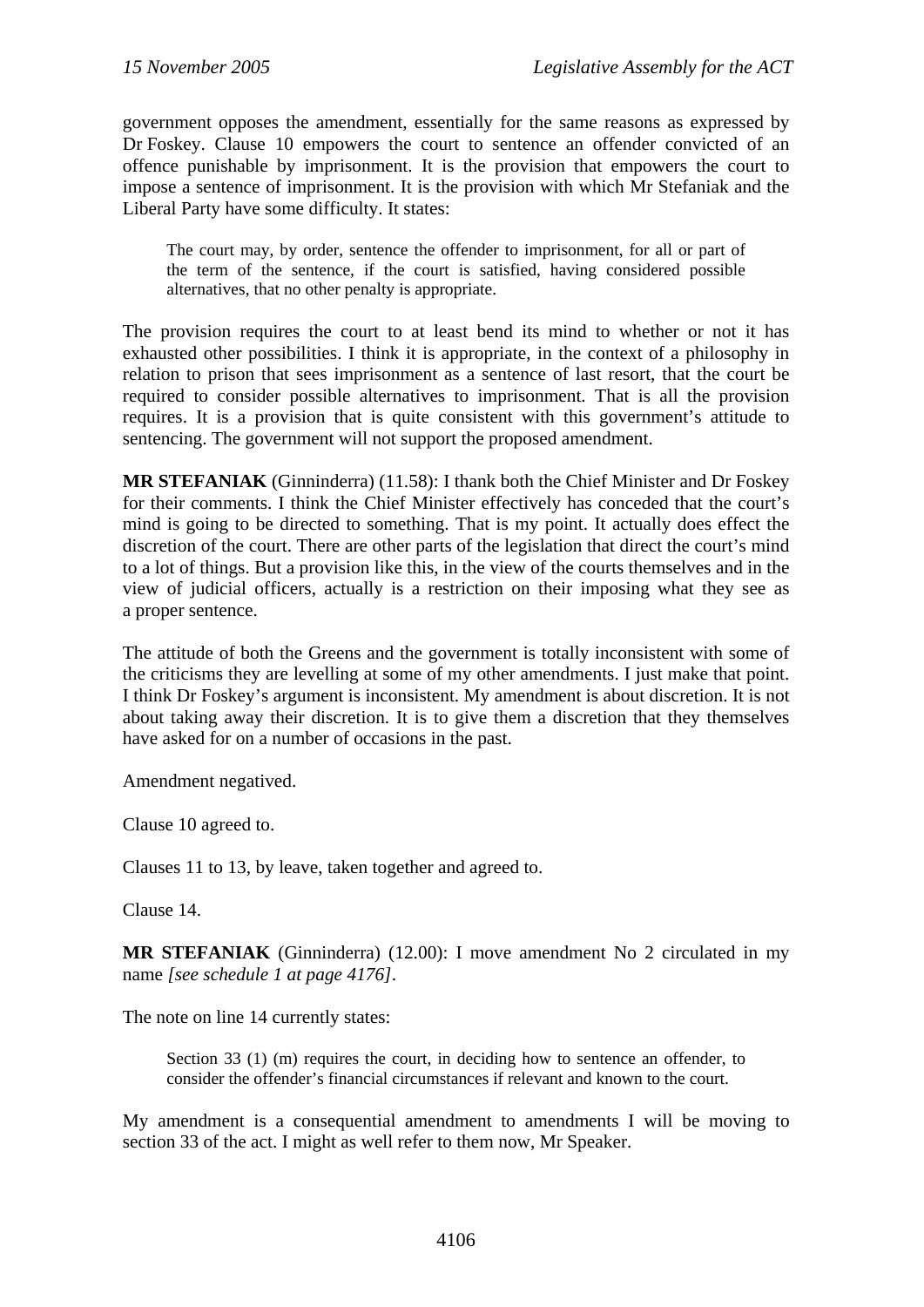**MR SPEAKER**: I have some difficulty with that because we are not actually dealing with those amendments.

**MR STEFANIAK**: It is a consequential amendment to section 33 (1). I suppose I need only point out to members that I am seeking to amend that section because it does not make sense otherwise. My amendment No 4 seeks to change the wording of section 33 (1) slightly to read, "in deciding the sentence to be imposed on an offender for an offence, a court must have regard" rather than "in deciding how an offender should be sentenced (if at all)".

A court has a wide range of sentencing options, ranging from admonished and discharged to imprisonment. My concern is with the words "if at all". I think they are totally unnecessary. A sentence is a sentence even if it is an "admonished and discharged" or a bond that does not record a conviction. The words "if at all" are inappropriate. That is the substance of my amendment No 4. This is simply a consequential amendment in relation to a note. In other words, if you were going to vote against my amendment No 4, you would vote against the amendment to this note.

**MR STANHOPE** (Ginninderra—Chief Minister, Attorney-General, Minister for the Environment and Minister for Arts, Heritage and Indigenous Affairs) (12.02): The government will oppose this amendment and the consequential amendments. As Mr Stefaniak has indicated, this particular amendment is tied to a suite of amendments to clauses 14, 33, 34, 36 and 53. The changes that Mr Stefaniak proposes have been described to me by the parliamentary counsel's office as essentially issues of language and style, rather than of substance. The Office of Parliamentary Counsel stands by the phraseology of the bill. Mr Stefaniak does not persuade me that his amendments to clauses 14, 33, 34, 36 and 53 should be supported. The government will not support the amendments.

**DR FOSKEY** (Molonglo) (12.03): Mr Stefaniak's explanation goes some way towards making up for the lack of a comprehensive explanatory statement that would have made the objective of this amendment much clearer. We read the amendment to suggest that a sentence "will be" imposed on an offender. The original clause only suggests how a sentence should be imposed. I am not sure whether Mr Stefaniak's objective was to use stronger language. I will be opposing this amendment.

Amendment negatived.

Clause 14 agreed to.

Clauses 15 to 17, by leave, taken together and agreed to.

Clause 18.

**MR STANHOPE** (Ginninderra—Chief Minister, Attorney-General, Minister for the Environment and Minister for Arts, Heritage and Indigenous Affairs) (12.05): I move amendment No 1 circulated in my name and table a supplementary explanatory statement to the amendments *[see schedule 2 at page 4178]*.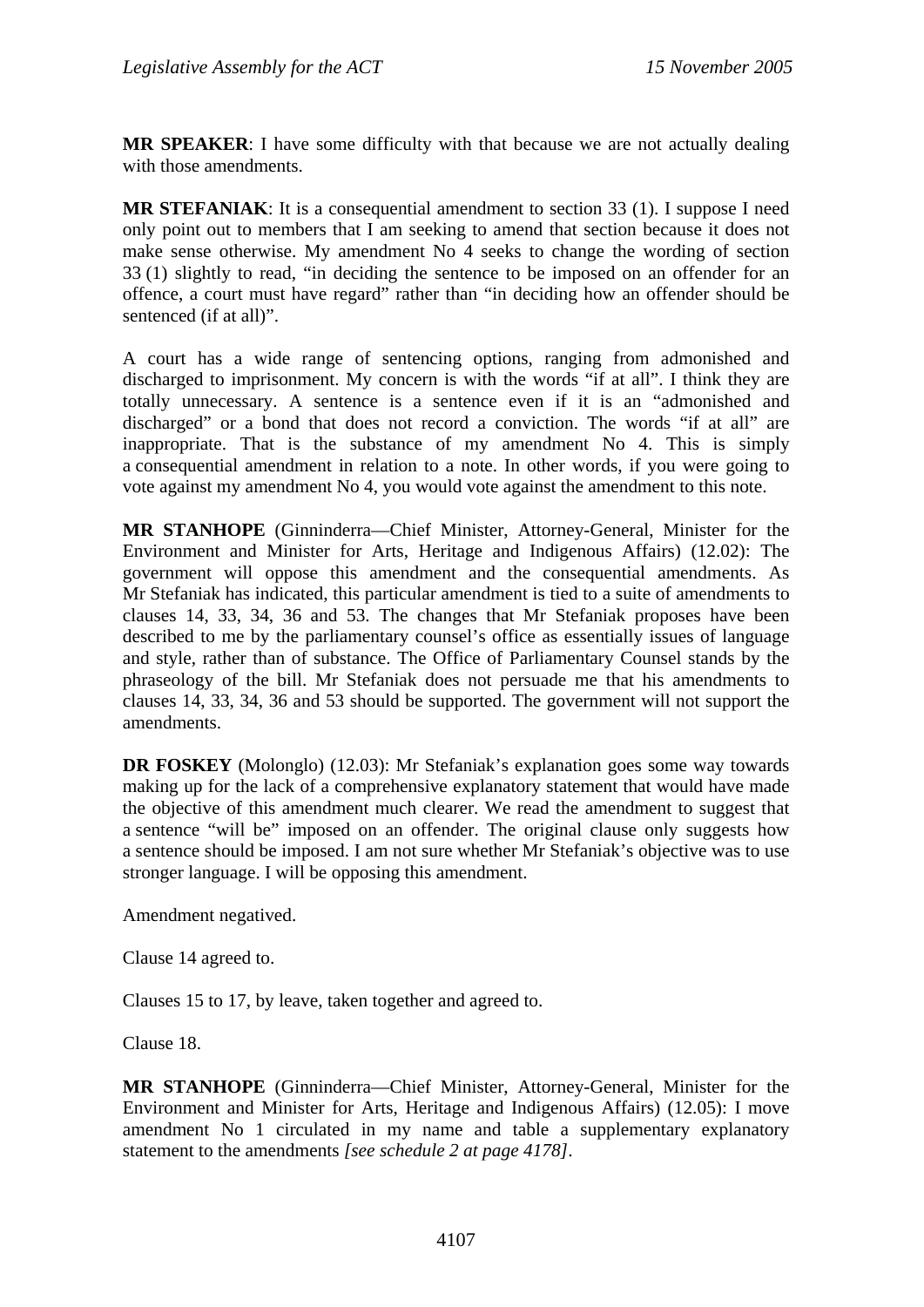The Crimes (Sentencing) Bill 2005 retains a sentencing court's authority to make ancillary orders such as compensation for damage. For example, the bill currently would lapse these orders if a conviction or finding of guilt is reversed or set aside. Rather than place victims in a situation where ancillary orders are made, enforced and then changed, the government's amendment will defer the execution of the orders until the normal appeal period expires. Section 133A, which I will discuss later, provides for the deferral. The amendment to clause 18 (4) ensures that clause 18 is subject to section 133A.

**DR FOSKEY** (Molonglo) (12.06): I will be agreeing to the Attorney's amendments Nos 1, 2 and 3. They appear to be logical and focused on administration. They indicate the most appropriate manner for the courts to deal with and implement ancillary orders. This intervention also applies to amendments Nos 2 and 3.

**MR STEFANIAK** (Ginninderra) (12.06): We will support the amendment. If someone who has been a victim goes through a difficult court case and there is a finding and some ancillary orders that are then changed as a result of an appeal, that does cause further trauma. It does seem to be a sensible amendment.

Amendment agreed to.

Clause 18, as amended, agreed to.

Clause 19.

**MR STANHOPE** (Ginninderra—Chief Minister, Attorney-General, Minister for the Environment and Minister for Arts, Heritage and Indigenous Affairs) (12.07): I move amendment No 2 circulated in my name *[see schedule 2 at page 4178]* .

Clause 19 of the bill allows a reparation order to be made if a person is found guilty of an offence and a victim of the crime suffers a loss or incurs an expense as a direct consequence of the offence. Rather than place victims in a situation where reparation orders are made, enforced and then changed, the government amendments will defer the execution of the order until the normal appeal period expires. This is related again to section 133A, which provides for this deferral.

Amendment agreed to.

Clause 19, as amended, agreed to.

Clause 20.

**MR STANHOPE** (Ginninderra—Chief Minister, Attorney-General, Minister for the Environment and Minister for Arts, Heritage and Indigenous Affairs) (12.08): I move amendment No 3 circulated in my name *[see schedule 2 at page 4178]*.

If an offender is convicted or found guilty of an offence that involves stealing property, clause 20 of the bill enables a reparation order to be made. Once again, rather than place victims in the situation where reparation orders are made, enforced and then changed, the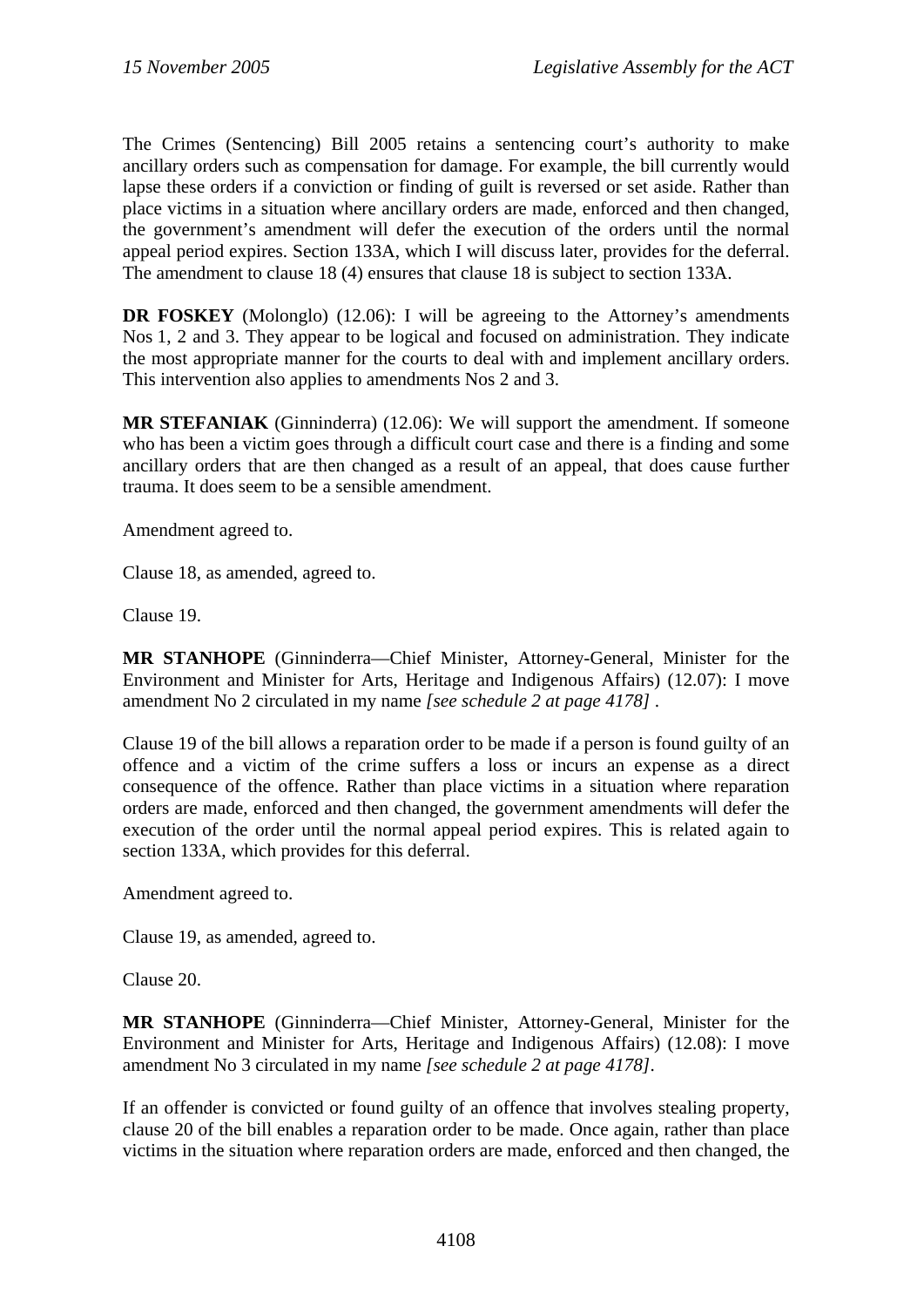government's amendment will again defer the execution of the order until the normal appeal period expires. This amendment is similar to the previous two amendments.

Amendment agreed to.

Clause 20, as amended, agreed to.

Clauses 21 to 24, by leave, taken together and agreed to.

Proposed new clauses 24A, 24B and 24C.

**MR STEFANIAK** (Ginninderra) (12.09): I move amendment No 3 circulated in my name which inserts proposed new clauses 24A, 24B and 24C *[see schedule 1 at page 4176]*.

As I said earlier, we were pleased to see non-association and place restriction orders and some other suggestions that were made by the opposition last year actually incorporated into this bill. There were, however, several pretty important parts of that package that were not. That is what these three clauses actually deal with.

Proposed new clause 24A deals with non-association and place restriction orders being suspended while an offender is in custody. Obviously, if they are in custody, there is no need for those orders to run because they are in the one place and they are probably not associating with the people who would be referred to in the order. Proposed new clause 24A provides, firstly, that a non-association order or place restriction order for an offender is suspended whilst that person is in lawful custody; secondly, that the suspension of the non-association order or the place restriction order does not operate to postpone the date when the order ends; and, finally, that the offender is not taken to be in lawful custody only because that person is serving a sentence by way of periodic detention. If someone is on periodic detention, it is invariably weekend detention. For five days of the week they will be out in the community. It is important that any place or restriction orders continue while that is the case. We think it is very important that that is actually provided for.

Proposed new clause 24B refers to the contravention of non-association and place restriction orders. There is nothing in the attorney's package in relation to this, and this is an omission that needs to be rectified. The proposed new clause provides that an offender must not engage in conduct that actually contravenes a non-association order or a place restriction order to which the offender is subject. The penalty recommended there is a maximum of 500 penalty units, imprisonment for five years, or both.

Proposed new subclause (2) provides that subclause (1) does not apply if the offender associated unintentionally with a person in contravention of a non-association order and the offender immediately ended the association. That is basically a defence. If the offender otherwise has a reasonable excuse for the contravention, subclause (1) would not apply. That, I suggest, would give ample protection to any offenders. Subclause (3) defines "engage in conduct" and refers readers to section 13 of the Criminal Code for clarification.

Finally, proposed new clause 24C deals with changing or revoking non-association and place restriction orders after subsequent conviction. That applies to an offender who is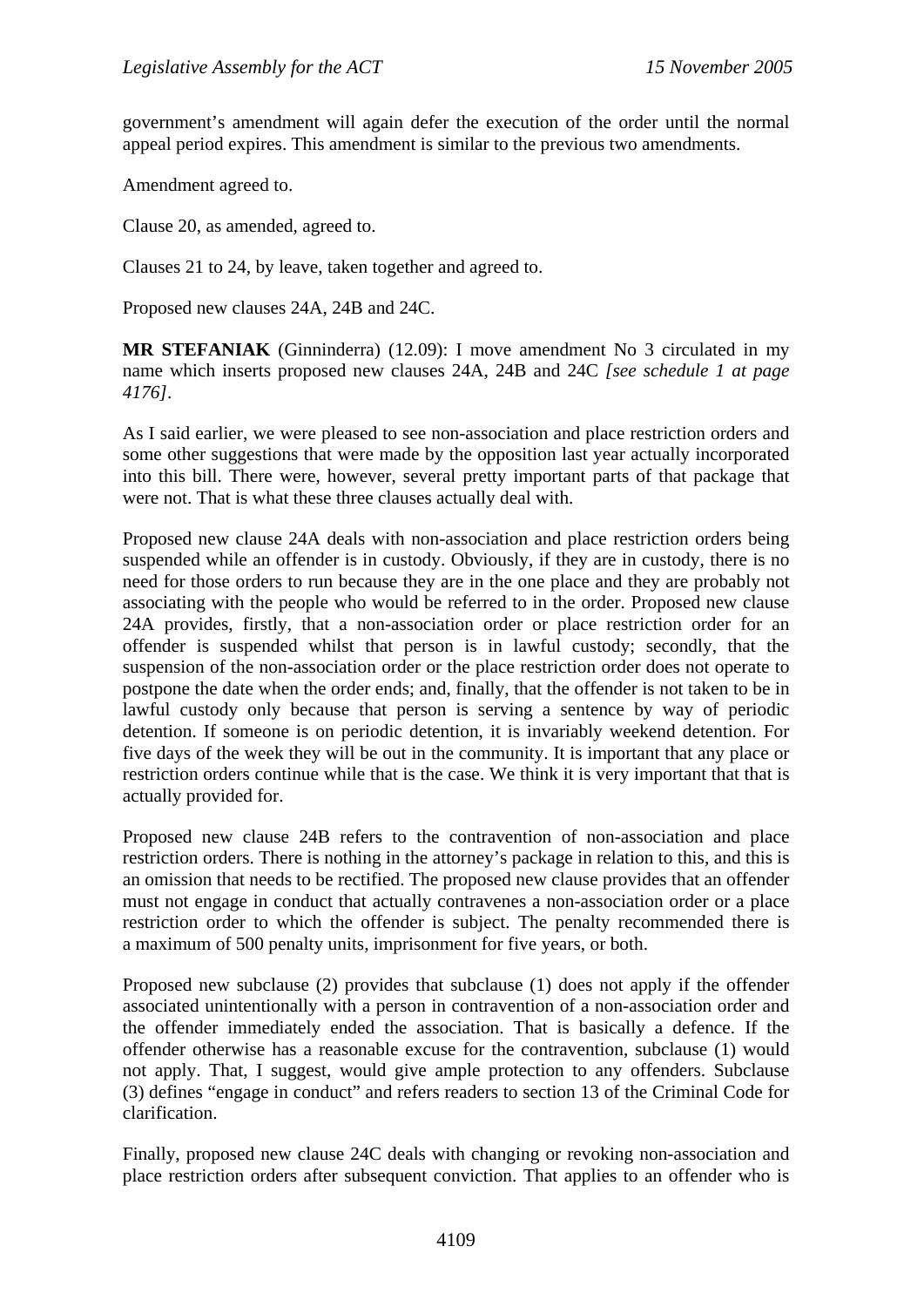sentenced by a court in relation to an offence, which would be a new offence, while they are subject to a non-association order or place restriction order in relation to another offence, an old offence, an offence for which they are currently serving.

Subclause (2) provides that, when sentencing that person for the new offence, the court may change or may revoke the non-association order or place restriction order for the old offence. The court may well feel that there needs to be another non-association order or another restriction order. It may feel that it is completely inappropriate because the new offence is so significant that the person is going to be sentenced to a lengthy time of imprisonment. There might be some other circumstances where the court may feel there is a need to revoke the non-association order or place restriction order. I commend the amendment to the Assembly. It would complete the new part 3.4.

**DR FOSKEY** (Molonglo) (12.13): The Greens will be supporting this amendment. Proposed new clause 24A allows for the suspension of non-association order or place restriction order while an offender is in custody. I suppose this is implicit in the government's legislation. But because it makes it explicit and clear that, while the offender is in custody they do not have the ability to associate with the person from whom they are banned, unless of course that person visits the offender or visits the place from which they are restricted, I will give this clause my support.

I also support proposed new clause 24B. The breach of a non-association order should attract a proportionate punishment. Otherwise there is no deterrence to such a breach. I also think that ignorance in this case should be a reasonable defence. The defences of reasonable excuse or an inadvertent breach that is immediately rectified are sound protections against unfair punishments.

To conclude, I support proposed new clause 24C as well. It provides a court with greater discretion in shaping its punishment regime in light of a breach of a non-association order.

**MR STANHOPE** (Ginninderra—Chief Minister, Attorney-General, Minister for the Environment and Minister for Arts, Heritage and Indigenous Affairs) (12.15): The government opposes the amendment. The government carefully considered non-association and place restriction orders and the provisions within the legislation were drafted after broad consultation.

The government believes that there is no demonstrated need for proposed new clauses 24A or 24C. There already exists, in fact, under clause 111 of the Crimes (Sentence Administration) Bill 2005, which we are debating cognately, the facility for a court to amend or discharge a non-association or place restriction order upon application or on its own initiative. This will allow the court to consider the circumstances of each and every individual case to determine if there is a demonstrated need for some variation. The capacity for a court to consider the appropriateness of continuing the orders upon sentencing for a subsequent offence is also covered by clause 111.

An automatic suspension, as proposed under new clause 24A, is not prudent and, the government submits, shows a lack of understanding of why such orders may be placed. For example, a court may have imposed the non-association order relating to a victim of crime. The offender bound by the order is subsequently charged with fresh offences and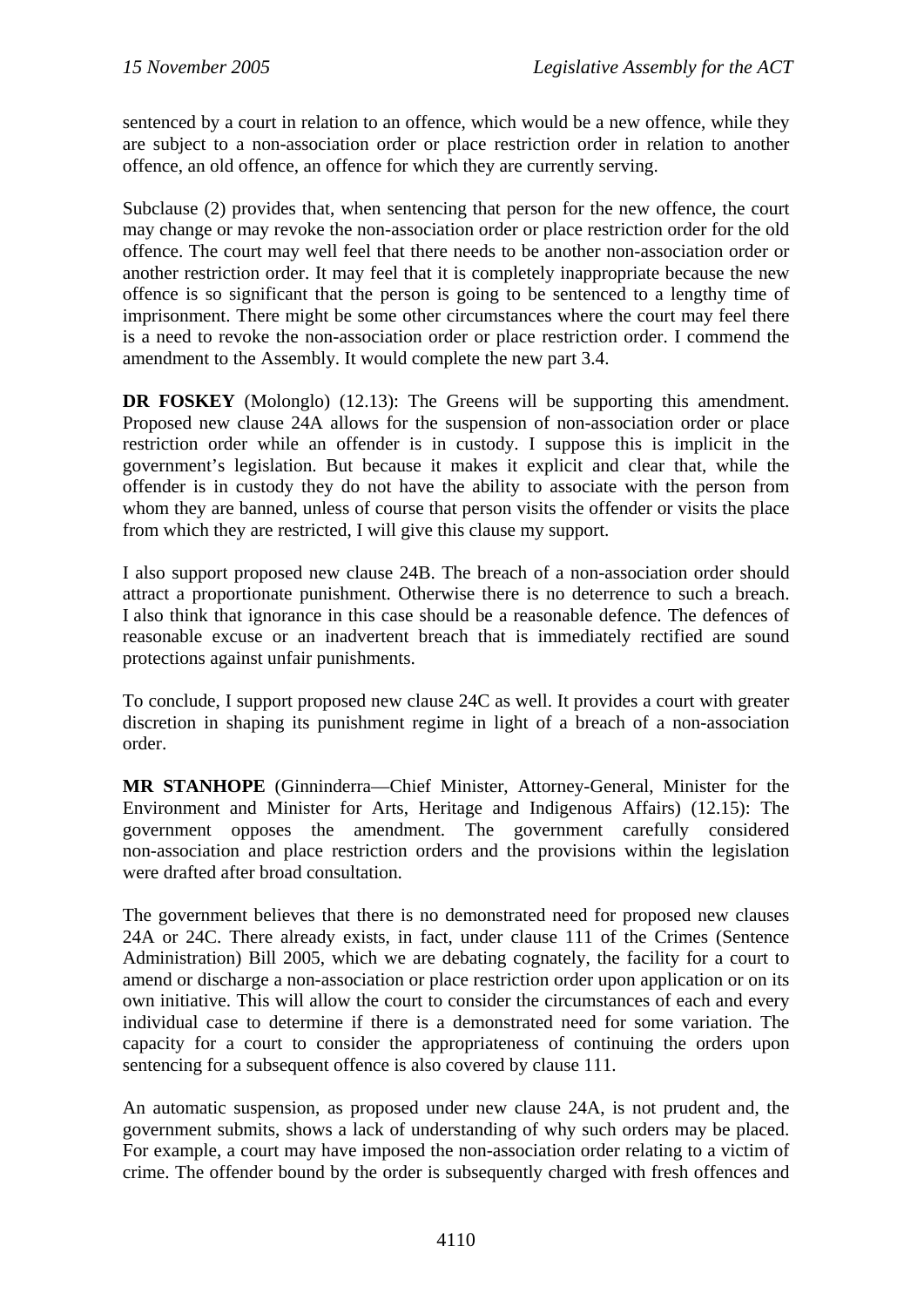remanded in custody. Under Mr Stefaniak's proposal, that offender could, for example, whilst at the Belconnen Remand Centre, telephone, write to or even send someone around to visit or otherwise contact that victim because the order would have been automatically suspended. This, the government believes, would be highly undesirable.

Mr Stefaniak's proposal to create an offence for the contravention of non-association and place restriction orders in proposed new clause 24B is contrary to government policy. The structure of the sentencing reform package is to avoid piecemeal approaches. Under the government's approach a breach of a non-association or place restriction order will amount to a breach of the total sentence imposed on the offender. This is consistent with an approach that allows the customisation of sentence to the offence, the offender and the circumstances of the offence. It allows some flexibility in the imposition of any number of orders as part of a whole sentence and removes the confusion and conflict that can arise where an offender is on a number of different orders. For these reasons the government does not support these amendments.

Proposed new clauses 24A, 24B and 24C negatived.

Clauses 25 to 32, by leave, taken together and agreed to.

Clause 33.

**MR STEFANIAK** (Ginninderra) (12.18): I move amendment No 4 circulated in my name *[see schedule 1 at page 4176]*.

I foreshadowed this amendment while explaining my amendment No 2. Currently clause 33 (1) reads:

In deciding how an offender should be sentenced (if at all) for an offence, the court must consider whichever of the following matters are relevant and known to the court:

I think I explained earlier why I believe my amendment is better than clause 33 (1). I do not think I need to elaborate. I will just rely on what I said earlier.

**DR FOSKEY** (Molonglo) (12.19): This amendment seems to reflect dissatisfaction with the expression "in deciding how an offender should be sentenced (if at all)". It seeks to substitute "in deciding the sentence to be imposed". Given the overall intent of these amendments to present a tough on crime attitude, the Greens are not comfortable supporting the amendment. We are actually pleased that the legislation reminds us that a sentence may not be imposed if the courts deem it to be inappropriate.

**MR STANHOPE** (Ginninderra—Chief Minister, Attorney-General, Minister for the Environment and Minister for Arts, Heritage and Indigenous Affairs) (12.20): The government will not support this amendment. The amendment proposes a change to remove the adverb "how" from "in deciding how to sentence an offender". The government's position, on advice from the Office of Parliamentary Counsel, is that this is an issue really just of language and style. The structure of the clause is as recommended and drafted by the parliamentary counsel's office, and the government is inclined to accept the advice of the parliamentary counsel on this matter.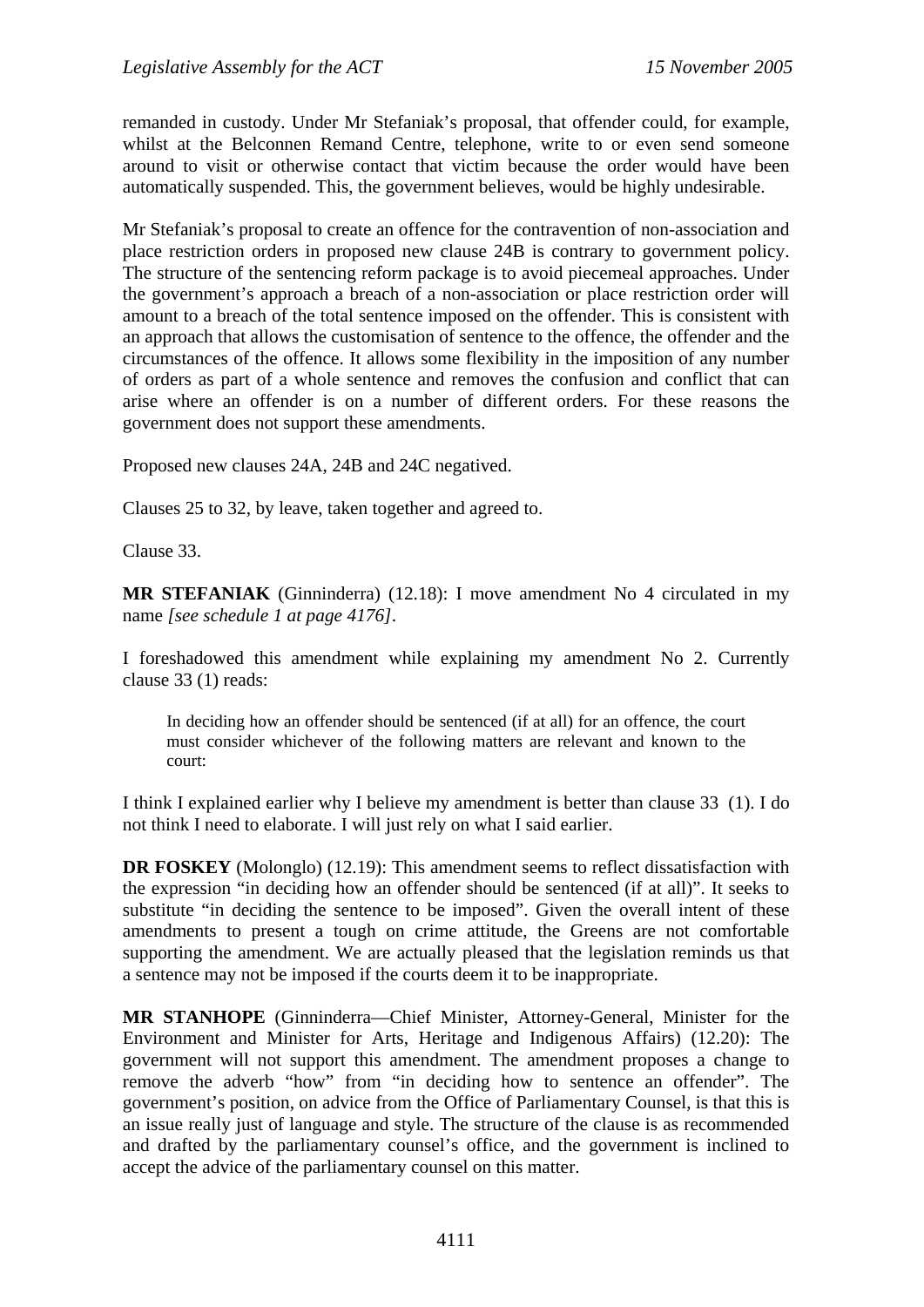Amendment negatived.

**MR STANHOPE** (Ginninderra—Chief Minister, Attorney-General, Minister for the Environment and Minister for Arts, Heritage and Indigenous Affairs) (12.21): I move amendment No 4 circulated in my name *[see schedule 2 at page 4178]*.

The task of a judge or magistrate in sentencing an offender is to impose a sentence in a manner that applies sentencing principles and considerations to all cases equally. The sentencing court must balance the needs of the victim, the community and the offender, determine the factual basis upon which the sentence should be imposed and consider the circumstances of the offence. Those issues are set out in clause 33 of the bill.

Proposed new clause 33 (1) (fa) inserts additional matters that a court must have regard to when determining a sentence for an offence when it is known to a court that a victim of the offence was a pregnant woman. In that regard, the proposed new clause provides that the court shall have regard to the loss or harm to the pregnancy or to the child born alive as a result of the pregnancy; whether the person knew or ought reasonably to have known that the woman was pregnant; and whether the person intended to cause or was reckless about causing loss of or harm to the pregnancy or to the child born alive as a result of the pregnancy.

The inclusion of a consideration in sentencing will be an important balance to the government's foreshadowed bill on offences against pregnant women, which will create an aggravated feature of an offence if the offence causes loss of the pregnancy, serious harm to the pregnancy or death or serious harm to a child of the pregnancy that is born alive.

If a person were found guilty of an offence against a pregnant woman, it would not be necessary to prove a fault element in relation to a factor of aggravation. Effectively, this enables a person to be found guilty of an aggravated offence although the person was not aware of the factor of aggravation. The person's knowledge and state of mind when committing a simple offence will be taken into account by a court on sentencing through new clause 33 (1) (fa).

The clause is not limited to sentencing offenders convicted of the aggravated feature of pregnancy offences. It would also apply to the sentencing of offenders for any offence. When it is known to a court that a victim was a pregnant woman, a court may consider any harm caused to the pregnancy or child born alive as a result of the pregnancy and the knowledge of the offender in relation to the pregnancy and the offender's state of mind when determining a sentence for any offence, whether or not the offence has an aggravated offence, and, when the offence has an aggravated offence, whether or not the aggravated factor was proven.

For example, in a matter where a person is convicted of assaulting a woman who is pregnant and it is established that the person knew the victim was pregnant and intended to cause serious harm to the pregnancy but the aggravated factor was not proven because the commission of the offence did not actually cause any serious harm to the pregnancy, the court will have regard to the fact that the offender knew the woman was pregnant and intended to harm her pregnancy in determining a sentence for a simple offence.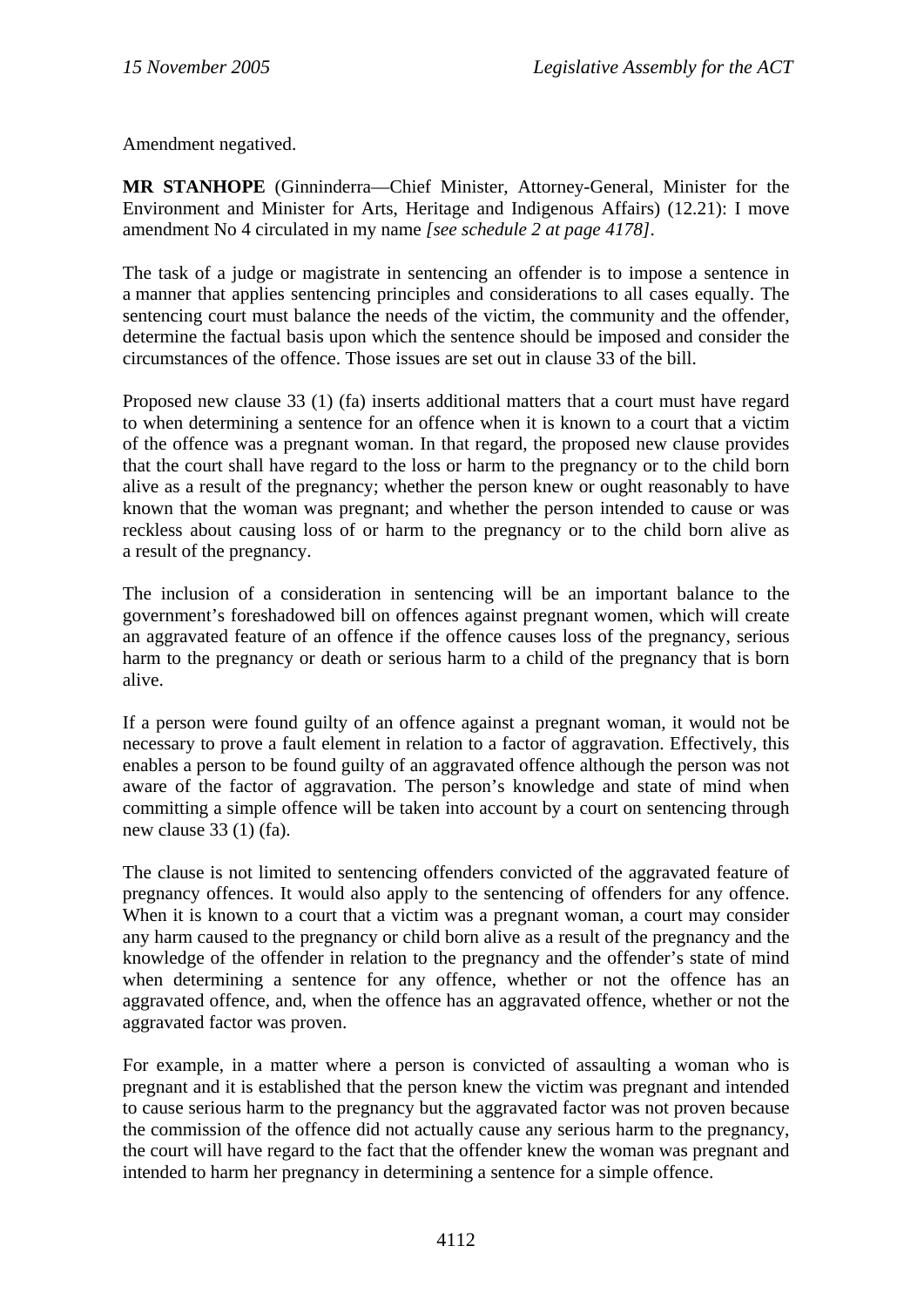**MR STEFANIAK** (Ginninderra) (12.24): The opposition will be supporting this amendment. I would like to point out, and no doubt Mr Pratt will probably have something to say on this, too, that on two occasions Mr Pratt submitted perfectly good bills replicating New South Wales legislation. One was voted down in the last Assembly and one, I think, earlier in this Assembly. Mr Pratt put a lot of effort into preparing bills designed to protect pregnant women who suffer a serious injury and whose child suffers serious injury as a result of attacks on them. The bills basically followed New South Wales legislation and practice in other states as well.

The government says it is going to have its own bill. It has a foreshadowed bill dealing with offences against pregnant women. The government is very slow to get pieces of legislation before the Assembly. This particular piece of legislation, it is stated, took three years and it is a significant piece of legislation. But when good ideas are put forward, it is ridiculous for a government to find some excuse, any excuse, to vote them down and then finally come up with something which is pretty similar, if not identical, which does the same thing and say, "Aren't we good? Look at what we've done."

I am quite happy to support sensible amendments that the government is making here. I am quite happy to support a sensible piece of legislation, despite the fact that it does not go far enough. These bills generally are sensible. It is ridiculous that the government, having not supported the bills that Mr Pratt presented, now brings something like this in here that will go only part of the way because we have to wait to see what the substantive offences are.

This legislation itself has to be recognised for what it is. It is merely one of the considerations that courts have to take account of when sentencing offenders, people who have been convicted of committing crimes. It is just one factor. It may have some benefit initially, but we certainly need substantive legislation. I want to point out we had good, substantive legislation put up by Mr Pratt which has now been voted out on two occasions by this government. I wonder when we are going to see this next segment of the Criminal Code actually introduced.

If Mr Pratt's legislation had been accepted, pregnant women in the territory could have been protected for probably two years. How much longer are we going to have to wait? Having said that, this is at least a start, but we could have got to the desired result a lot earlier.

**DR FOSKEY** (Molonglo) (12.27): Mr Stefaniak raised the issue of Mr Pratt's legislation. I want to say that the Greens disagreed with it for quite good reasons. The intent of the legislation may have been similar to what is expressed in this amendment, which we do agree with. It is a matter of concern that the opposition does not see a difference between an amendment like this and hopefully the forthcoming legislation, which will be in line with that approach, and some underlying concerns and implications of the earlier bill. We will be supporting the amendment.

**MR PRATT** (Brindabella) (12.28): At long last we have something being introduced to try to plug a very large anomaly in law. I welcome the Chief Minister's amendment No 4. It is certainly better than nothing. It goes some way to addressing what is not only a major anomaly in law here in the ACT, but indeed across the entire nation.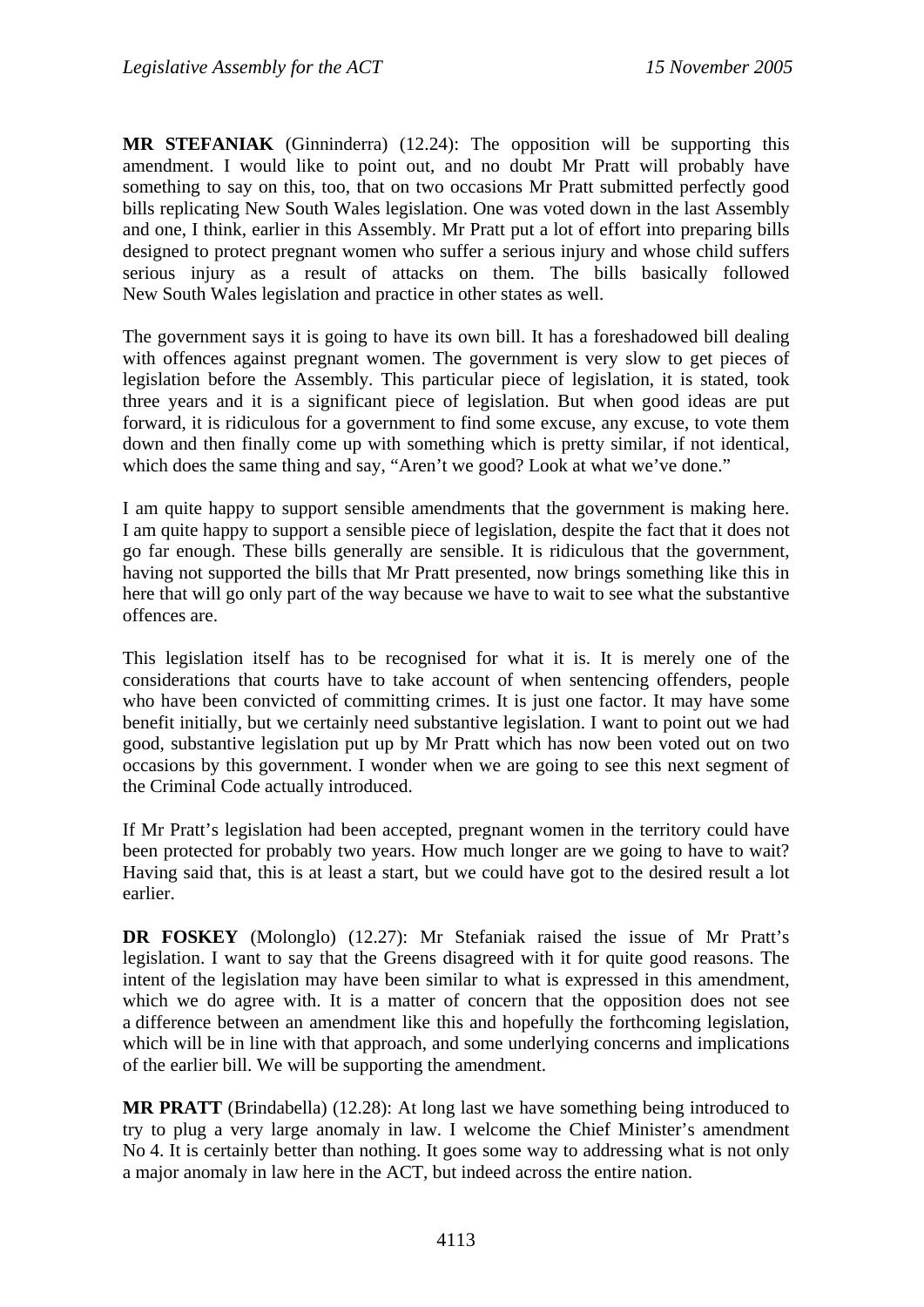We know that a couple of jurisdictions have taken substantive steps to address the concern about protecting the unborn and protecting pregnant women. While this amendment is nowhere near as strong as the proposed New South Wales legislation and existing Queensland laws, I strongly encourage the Chief Minister to very quickly adopt the legislation that we have previously tabled here because this amendment simply will not go far enough.

I notice, for example, that this is simply an amendment that allows a court to take matters into consideration. They might be able to take into consideration offences against the pregnant woman. That is a woeful, pale imitation of the provisions of law that we have seen in other states and the model that the opposition has proposed and tabled in recent times. It is still not strong enough, but at least the Chief Minister has identified that there is a need to be addressed.

Perhaps he will move at some stage to strengthen the law. Again, I strongly encourage the Chief Minister to bring back the legislation previously tabled by the opposition. I do not care whether you rebadge it and amend it accordingly. Let us not lose any more time on this issue, Chief Minister. This amendment that you are proposing does not go anywhere near far enough in plugging that gap.

**Mr Stanhope**: It does not go anywhere near your legislation, for very good reason. Your proposal was an absolute disgrace.

**MR PRATT**: I point out the Chief Minister's hypocrisy, Mr Speaker.

**Mr Stanhope**: You don't think it had anything to do with abortion, do you?

**MR PRATT**: I point out the Chief Minister's hypocrisy, Mr Speaker.

**Mr Stanhope**: Your hypocrisy. Just be honest. You don't believe women should be able to have the choice.

**THE SPEAKER**: Order, Chief Minister!

**Mr Stanhope**: That's what it's about. It's about abortion.

**MR SPEAKER**: Order, Chief Minister!

**Mr Stanhope**: Just be honest.

**MR SPEAKER**: Order, Chief Minister!

**MR PRATT**: Good luck, Mr Speaker, in trying to find order.

**THE SPEAKER**: I do not need luck.

**MR PRATT**: I know. You have authority. If I may continue, I remark upon and identify the Chief Minister's hypocrisy in the attacks that he has launched on the opposition regarding the legislation that we have previously tabled. The Chief Minister indeed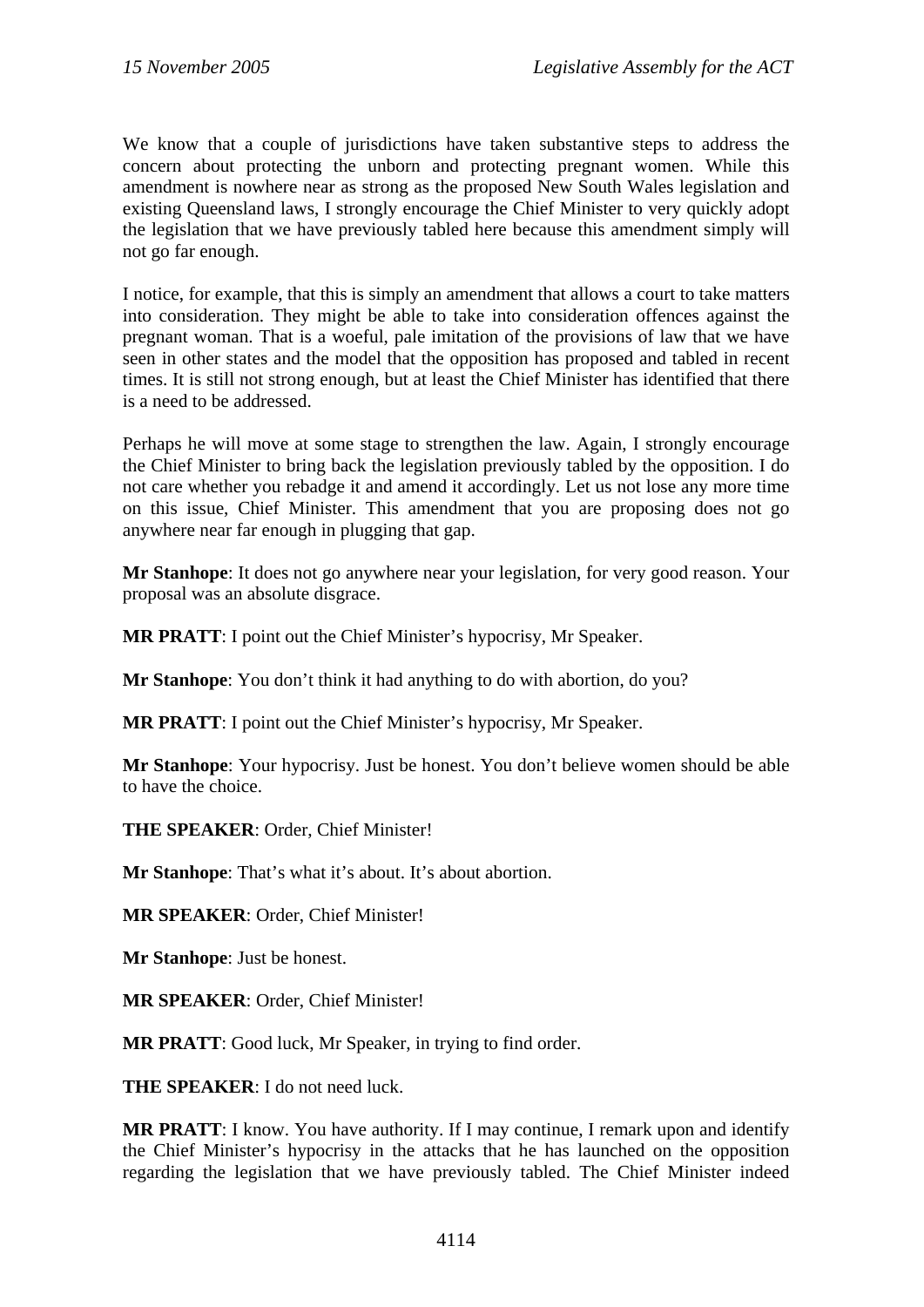<span id="page-34-0"></span>attacked that legislation as being "a backdoor attack on abortion", "a backdoor attack on the existing abortion laws in the ACT". That was never the case.

One would have to say that, even looking at this pale imitation amendment, if you take the Chief Minister's definition of attacks on existing ACT abortion law, it is perhaps sailing a little close to the breeze. Whilst we note your hypocrisy, Chief Minister, we welcome the fact that you are going some way to try to plug this gap in law, to bring more and better protections to pregnant women and the unborn and to put some sort of a message out there to people that attacks on pregnant women will not be tolerated. However, Chief Minister, you need to have a more substantive law. You have got a long way to go. The question must be asked: why has it taken two and a half years for you to bring anything at all to this place to address this issue?

*Debate interrupted in accordance with standing order 74 and the resumption of the debate made an order of the day for a later hour.* 

### **Sitting suspended from 12.32 to 2.30 pm.**

### **Questions without notice Budget—election promises**

**MR SMYTH**: My question is to the Chief Minister, Mr Stanhope. The government has received advice that there are currently 55 election commitments outstanding from the 2004 ACT election, comprising a total of \$69 million in recurrent spending and \$188 million in capital spending, that your government has not implemented. Given the poor budget position facing the ACT, how many of those promises will you abandon?

**MR STANHOPE**: None.

**MR SMYTH**: How can you possibly afford to fund these commitments unless you increase taxes, increase borrowings or cut services?

**MR STANHOPE**: These matters were considered in the context of the budget.

### **Government—expenditure review**

**MR MULCAHY**: My question is directed to the Treasurer. I refer to the review of government structures and spending that the Chief Minister announced last week. Since each of the five items in the terms of reference are already part of the regular and ongoing work of the Treasury, what can the review team do that Treasury is not able to do?

**MR QUINLAN**: Someone said—2,000 years ago I think—that a prophet is not honoured in his own land. I am already in the process of putting together all of the propositions I have brought forward from time to time and probably not sold very well. Unlike some people, I am not very good at covering my tail by writing stuff down and trotting out a note a year or two later. Nevertheless, to the best of my recollection, I will be putting that stuff forward.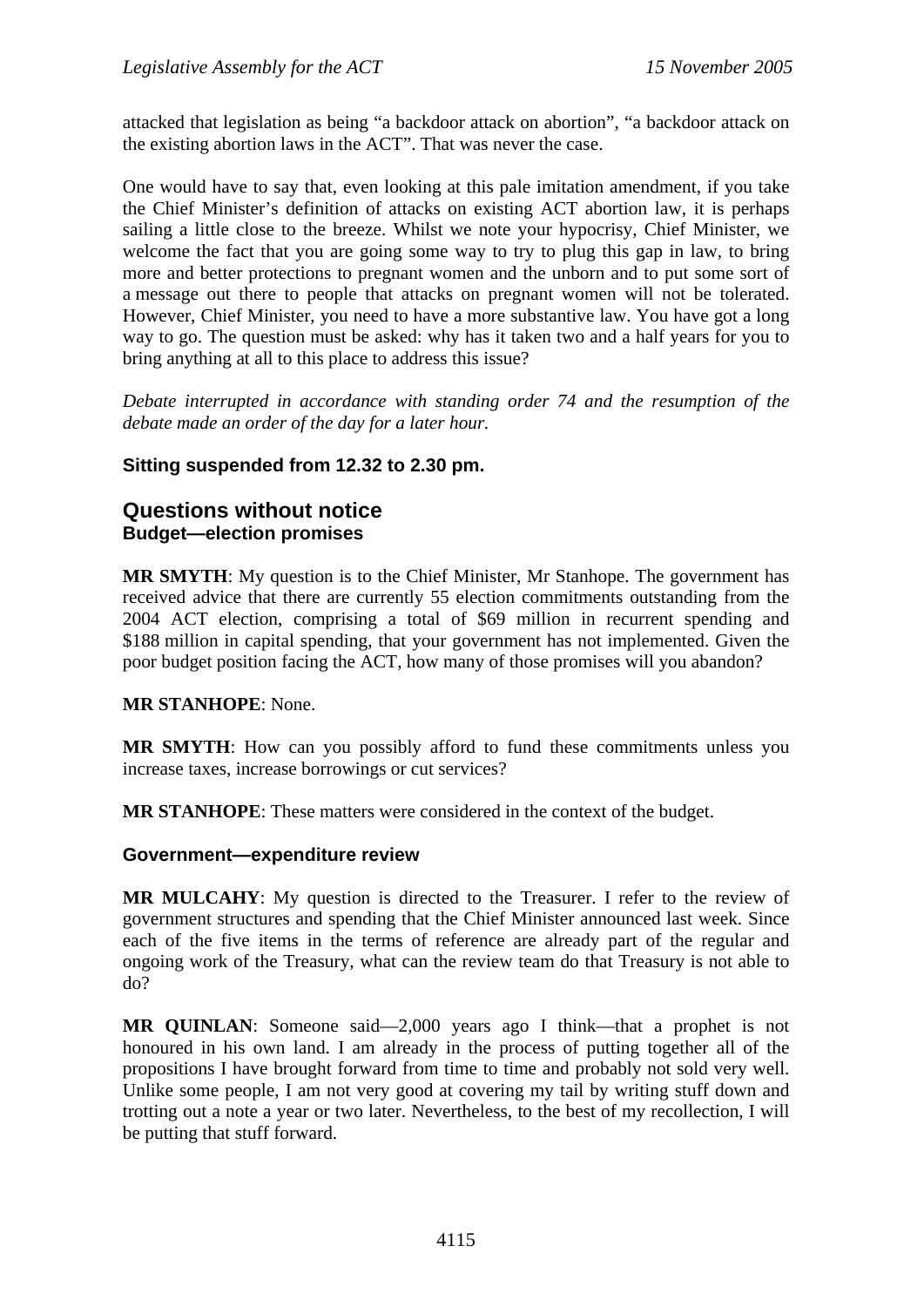<span id="page-35-0"></span>It is undeniable: a process such as the one we go through in budgeting, priority setting and setting up structures that deliver government services could benefit from external, independent and dispassionate review. That is why businesses have a thing called internal audit. That is why we have audits. Every business knows that it needs a second view.

This government has been in place for four years and it intends to be in place for many years to come. It is timely that we look at our processes of priority setting, the structures we have in place to deliver services, and the prospect of rejigging what we do to be able to meet the highest priorities.

Mr Smyth's previous question was about the number of promises that the government has on its schedule to deliver. As the Chief Minister said, we intend to deliver on those. But it is difficult. You know that it is difficult. You know that every government works with limited resources. You know that there are always demands that exceed capacity.

There will be a fresh set of eyes, because a couple of quite knowledgeable gentlemen are involved in this review. I can do nothing but assist government in setting and reviewing its priorities and the structures whereby it delivers its services. It is a positive thing in which to be involved. As I said, I will certainly be having my four pence worth.

**MR MULCAHY**: Thank you, Treasurer, for a most comprehensive answer. My Speaker, I have a supplementary question. Could the Treasurer indicate the cost of this review?

**MR QUINLAN:** No, I cannot. I will take that on notice.

### **Anti-terrorism legislation**

**MR STEFANIAK**: My question is to the Attorney-General. Attorney, you complained recently that you were left out of a phone hook-up between the states and the commonwealth concerning the commonwealth's proposed anti-terrorism legislation and, as a result, you did not know what had transpired between the Labor premiers and the federal government. Are you so out on a limb in the Labor Party that even the Labor premiers will not share information with you?

### **MR STANHOPE**: No.

**MR STEFANIAK**: I have a supplementary question. Attorney, has that been a lesson to you concerning the necessity for staying in negotiations and retaining the trust of the other parties?

**MR STANHOPE**: No, it has not. The question does allow us to speculate in the context of the anti-terrorism legislation to which Mr Stefaniak refers about what Mr Stefaniak would have done as Attorney-General or what Mr Smyth would have done as Chief Minister were our roles reversed. One is left to ask: what aspects of that initial package would Mr Stefaniak and Mr Smyth have signed up to? Would they have agreed to the detention of Australians without any judicial oversight at all? One assumes that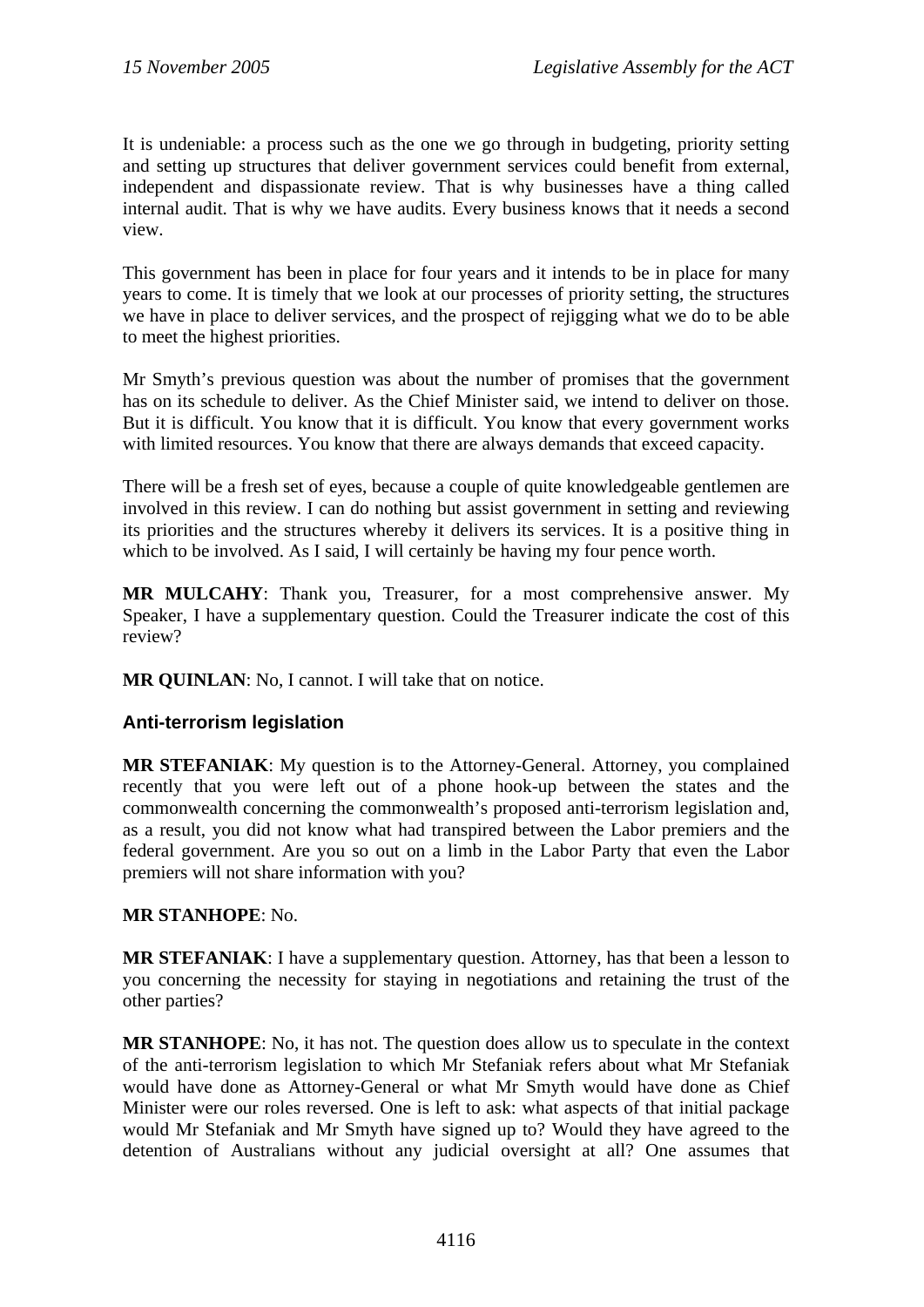Mr Stefaniak would have agreed to the detention of Australian citizens without any judicial involvement or oversight.

What would Mr Stefaniak and Mr Smyth have agreed to? Would they have agreed to an Australian citizen being locked up, being detained, without access to a lawyer? What would Mr Stefaniak and Mr Smyth have agreed to? Would they have agreed that a young man could be taken off the street, locked up and allowed one phone call, say to a mother or father, with a capacity to say, "I am safe but I cannot tell you where I am"; and if that person did in his anxiety let it slip that the police think that he is a terrorist and he has been locked up and the mother in her anxiety says to that young man's father, for instance, that he has been locked up and the police think he is a terrorist, for that person then to be subject to five years imprisonment?

Would Mr Stefaniak and Mr Smyth have signed up to the prospect that, for telling your mother or your father that the authorities believe you to be a terrorist, you should be locked up for five years? That is what Mr Stefaniak and Mr Smyth believe is appropriate in this day and age in Australia. That is what they think is appropriate. How remarkable! We know, by their response to these issues, that they think it is okay for people to be locked up without access to a judge or a court; that they believe it is appropriate for people to be sent to jail for five years; that they believe that the new laws in relation to sedition are okay; that they accept that you should be able to be sent to jail for seven years for expressing a view that is perhaps outrageous view but which does not actually involve suggestions of violence, that the government be brought undone or that there be a revolution; that we be denied that essential right to express a view or, essentially, suffer seven years imprisonment.

I think that there is now a level of embarrassment round Australia in a whole range and across a breadth of parliaments and parties, certainly within both the Liberal Party and the Labor Party, about the extreme nature of the law which John Howard and his cohorts sought to foist on Australia. I can only say and I can only be thankful that, as a result of the decision by me to release that bill, to take the people of Canberra into my confidence, some sanity has prevailed. One has to ask Mr Stefaniak and Mr Smyth in relation to the winding back of those outrageously draconian, fascist provisions that the Prime Minister has now abandoned to say which of them they would reinstate, which would still be there but for the fact that I released the bill and generated the level of debate that I did. Which of those provisions? All of them.

Bill Stefaniak and Brendan Smyth liked it as it was. They saw no need for debate. They saw no need for expert input. They liked it as it was and they now regret that the Prime Minister has been forced to wind it back. They now regret that there is judicial oversight. Mr Smyth and Mr Stefaniak regret now that you can actually appeal on the merits against your detention. That is something that Mr Pratt should understand as a person in this place who has suffered preventative detention. He now embraces the need for preventative detention, but not when it applied to him, of course: something regarding which, I understand, he is now embroiled in some legal action.

**MR SPEAKER**: Order! The minister's time has expired.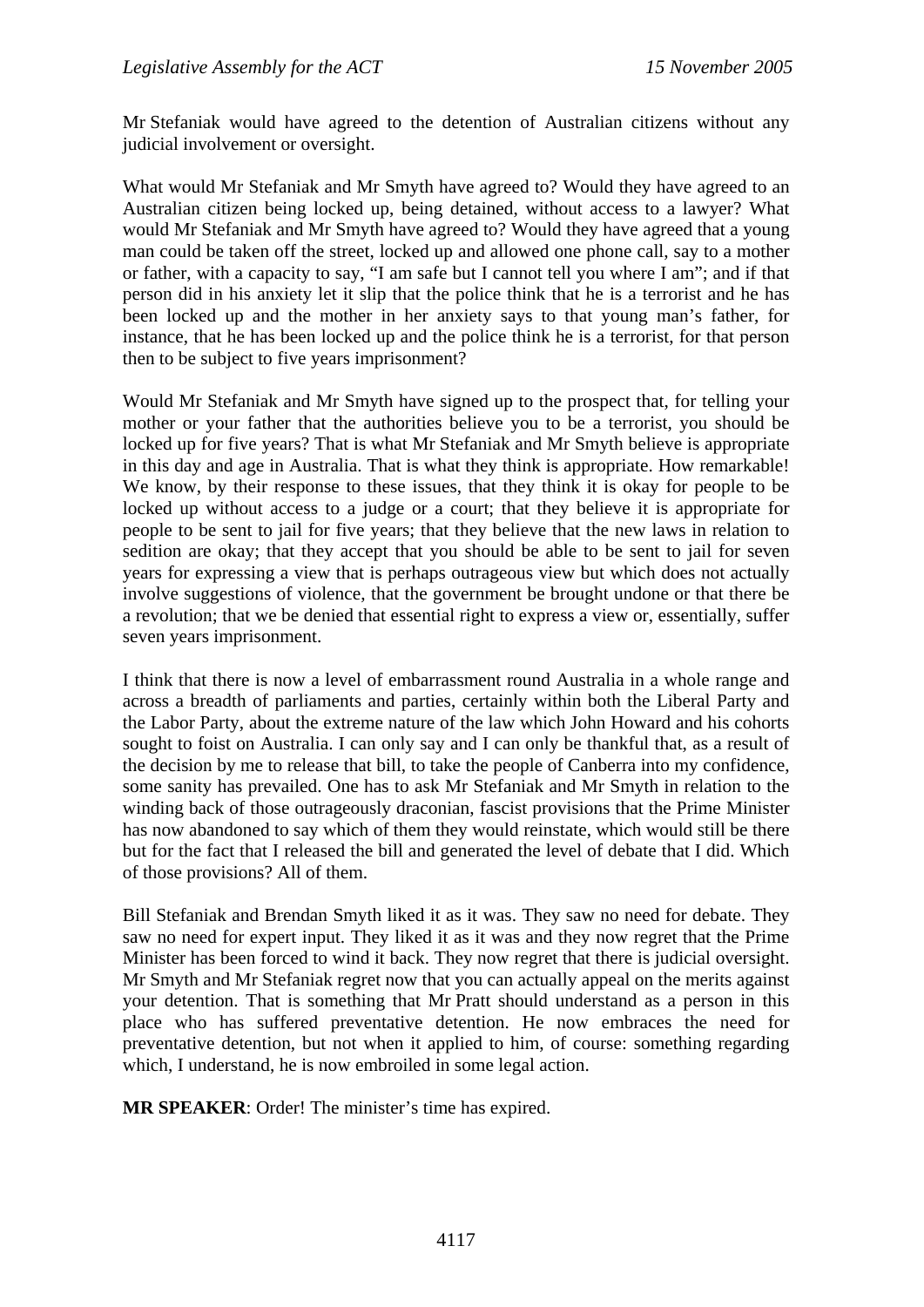### **Industrial relations**

**MR GENTLEMAN**: My question is to the Minister for Industrial Relations. Minister, I understand that on 2 November the federal government introduced its radical industrial relations WorkChoices legislation into the House of Representatives. Can you inform the Assembly of recent activities in response to the legislation?

**MS GALLAGHER**: I thank Mr Gentleman for the question. It is both timely and pertinent given the considerable discussion and opposition to this legislation evident in the community and I take the opportunity to inform the Assembly about certainly a couple of recent events.

Today is the national day of protest against this legislation. This morning many of us here, including Assembly colleagues—noticeably, of course, no-one from the other side—joined with the Chief Minister to take part in a virtual country-wide meeting to protest against the proposed changes. The meeting here was held at the ACT racecourse in Mitchell.

It was a truly historic meeting, without doubt Australia's biggest ever meeting of working people. Was there one member of the opposition there? No. It was the ACT's biggest community meeting, but there was not one member of the opposition strong enough or brave enough to go and listen to what the community is saying about these proposed laws.

Workers were motivated to come out in such numbers because the changes proposed by the federal government represent the single biggest reduction in working people's conditions of employment in this country's history. That is the legislation that is being pushed through the federal parliament. It is the single biggest attack on the conditions of working people ever in this country's history. The opposition say, "Look at the growth in the minimum wage." The federal government has opposed every single application for growth in the minimum wage since 1996.

### *Mr Smyth interjecting—*

**MS GALLAGHER**: They lost the commission hearing, Mr Smyth. That is why it grew. The submissions accepted by the commission were the submissions of the state and territory governments, who have consistently had claims closest to the decisions delivered by the commission. What is the response of the conservatives in Australia? It is to abolish the commission, discontinue these wage cases and ensure that minimum wages do not grow. That is the legislation that is before the federal parliament.

Close to 4,000 members of the ACT community gathered this morning to voice their opposition to the changes via satellite hook-up using Sky Channel. The unified message of all the communities attending across Australia was a strong message to the federal government advising them that we are opposed to the changes and urging them to rethink their ideological attack.

The meeting today built on community events that have been happening for some time now dating back to May, when the Prime Minister made the first indication of his desire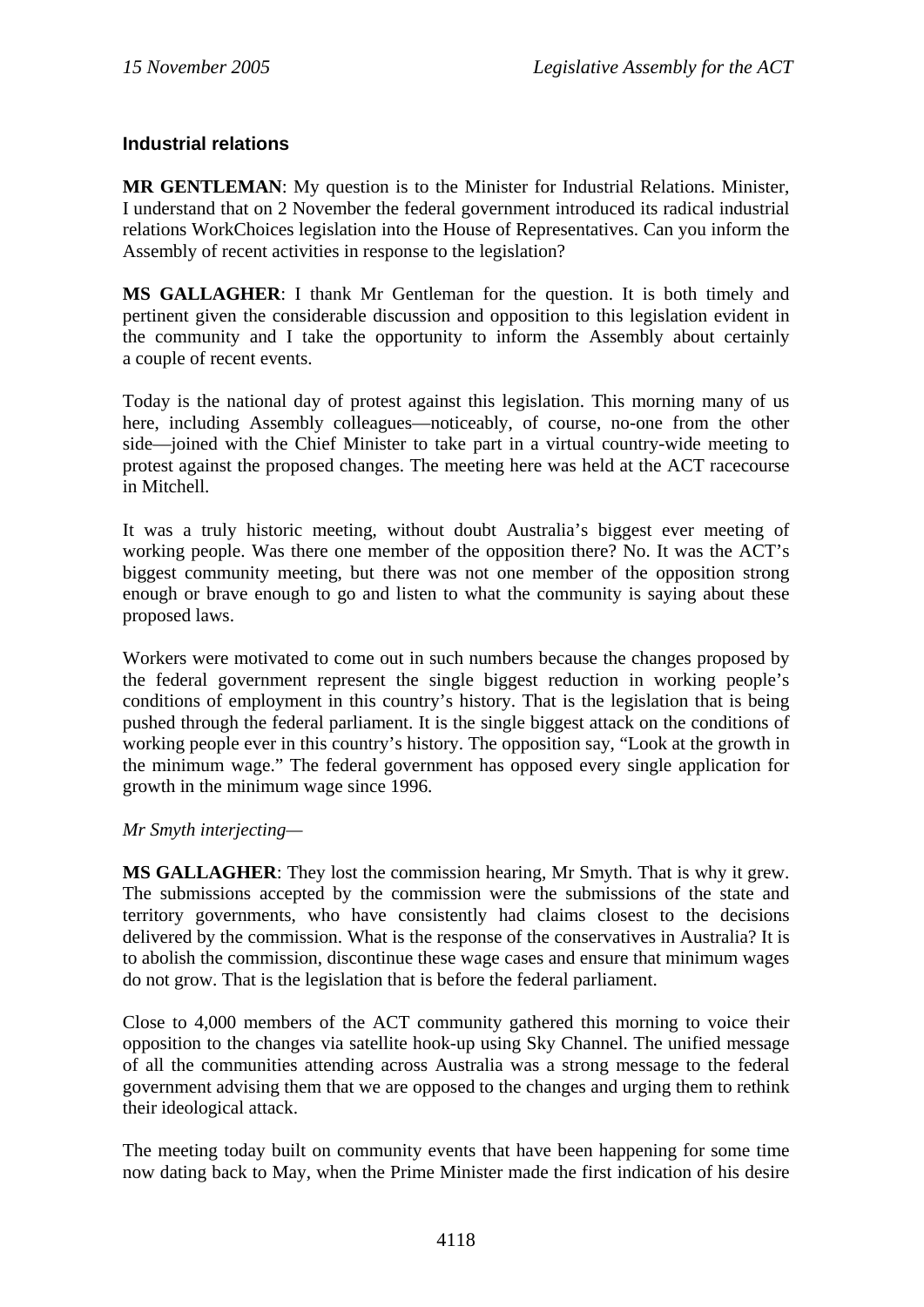for change in industrial relations. It was some six months after the federal election. There was no mention of this in the federal election campaign, and one wonders why. But six months after that all the plans are outlined. There is no legislation, of course—just a vision, or lack of vision, that is being presented by the federal government.

I congratulate the ACTU for their efforts today and also the affiliated unions who have worked tirelessly running campaigns and public gatherings against these changes. They will continue to do so. As Greg Combet said today, this meeting is the first day of the campaign for change. It is by no means the last meeting before the federal government pushes through its legislation, but the first meeting of a community campaigning for progressive change to this conservative agenda.

Yesterday I had the opportunity, along with my state and territory colleagues for industrial relations, to appear before the Senate committee to speak to the joint submission that state and territory governments provided in respect of the proposed changes. In relation to the ACT, we highlighted in our submission and in evidence the issues, as we saw them, particularly issues concerning the impact of the legislation on women. The legislation will have a disproportionate effect on women in relation to flexibility of employment and in relation to any sort of family-friendly conditions. We already know the impact of AWAs on women. It was an important message to give to the Senate.

**MR SPEAKER**: The member's time has expired.

**MR GENTLEMAN**: I ask a supplementary question. Minister, you mentioned the Senate committee inquiry. Will there be enough time to consider the detail of the 687 pages of the bill?

**MS GALLAGHER**: This is an important matter. We got our copy of the legislation when we downloaded it from the web and started working through the detail of it. Maybe Mr Mulcahy got his copy early. We know he has links up there. He may have had his little secret copy marked "Mulcahy in confidence". He is the only person in Australia that would get it beforehand. Perhaps Mr Mulcahy has had a little longer than all of us to take in the detail of the legislation.

The state and territory governments had seven days to provide a submission to the Senate committee. We were able to provide a comprehensive submission that outlined our major areas of concern. That Senate inquiry will sit for five days. That is five days to consider 580 pages of legislation with another several hundred pages of explanatory memoranda. This is, of course, after it was pushed through the House of Representatives in 24 hours. Debate on the floor was gagged. Members of parliament were not able to talk about legislation that impacts so significantly and presents the biggest change in the way that ordinary Australians work. Members of parliament representing the Australian community were shut down and not allowed to speak to legislation that is going to set those parameters. The member for Canberra was not able to deliver her speech and had to apply to have it incorporated into *Hansard*.

This Senate inquiry will sit for five days before providing a report to the Senate by 22 November. It is expected that the legislation will be rammed through the Senate by the first week in December. Certainly here in the ACT we are expecting that it will come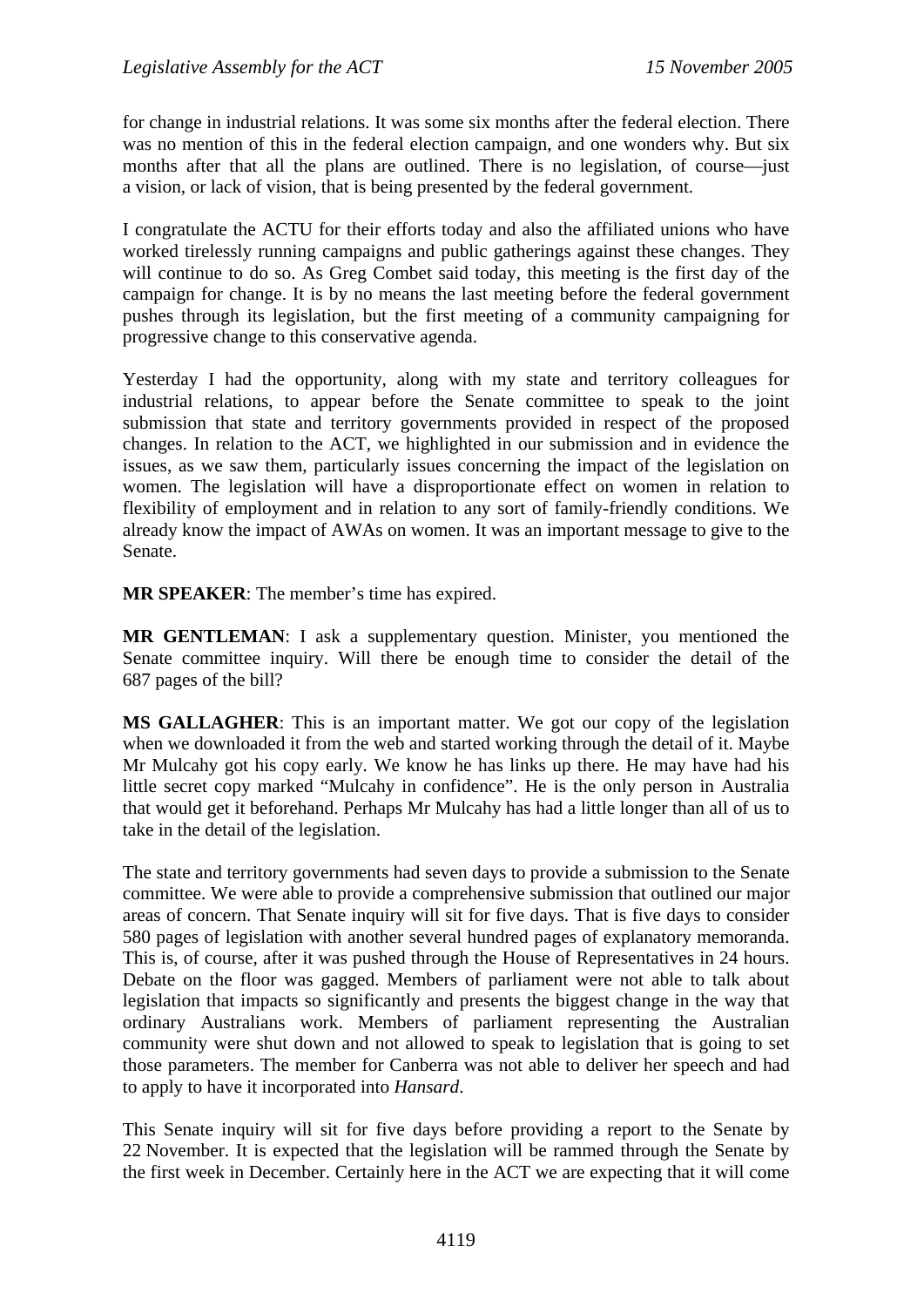into effect in March 2006. I know that Mr Mulcahy and those opposite can hardly contain their joy at the prospect of these laws coming in. We expect that they will come in in 2006.

There do not seem to be any arguments advanced by the federal government as to why this legislation needs to be passed so quickly, why stakeholders—and every single Australian has a stake in this—have been given such a short time to consider the detail of the legislation. Some of the detail of the legislation is still not clear. For example, under "prohibited content" in workplace agreements, there is a \$33,000 fine—

**Mr Gentleman**: Training and trade work.

**MS GALLAGHER**: That is so for a number of areas, and trade union training leave is one of them, as dreadful and evil as a notion like workplace training might be! We had better get rid of that. That is frightening. I wonder what they teach at those training courses? It is almost as frightening as the training course offered by the hotels association, I would imagine.

There is a \$33,000 fine for anything that the government feels like prohibiting. It is to be done by regulation. They do not say what they are going to fine you for. If you put it in your agreement and it becomes prohibited content, you will be fined \$33,000. For restricting contractors or use of labour hire, there is a \$33,000 fine. For asking that your agreement be collective, there is a \$33,000 fine. For saying you do not want to offer AWAs, there is a \$33,000 fine. For asking for a clause in your agreement allowing a union to be involved in dispute resolution, there is a \$33,000 fine. In the fine print, there is a fine for anything else the government feels like introducing.

This is the detail in the legislation that nobody has had the time to work through. We were in the ridiculous situation yesterday where representatives of the department of workplace relations appeared before a committee to give details of what the state and territory governments are saying. It could all have been avoided if there had been discussion on the legislation prior to its introduction.

We find ourselves in the ridiculous situation where the Senate has five days to consider a piece of legislation of this magnitude before it is passed and imposed on 100 per cent of workplaces in the ACT come March next year. It is an atrocious situation. The federal government is treating the people of the ACT with such contempt that they do not even give us the opportunity to talk about this legislation and genuinely listen to our concerns and amend the legislation accordingly.

### **Education—policy**

**MRS DUNNE**: My question is to the Minister for Education and Training. Minister, during a meeting at Ginninderra district high school on 16 September, when asked by a member of the audience what was wrong with the school building, you made the comment that you had been on a tour of the school and you felt that it was "sort of run down". Minister, how many major policy decisions have you made based on feminine intuition?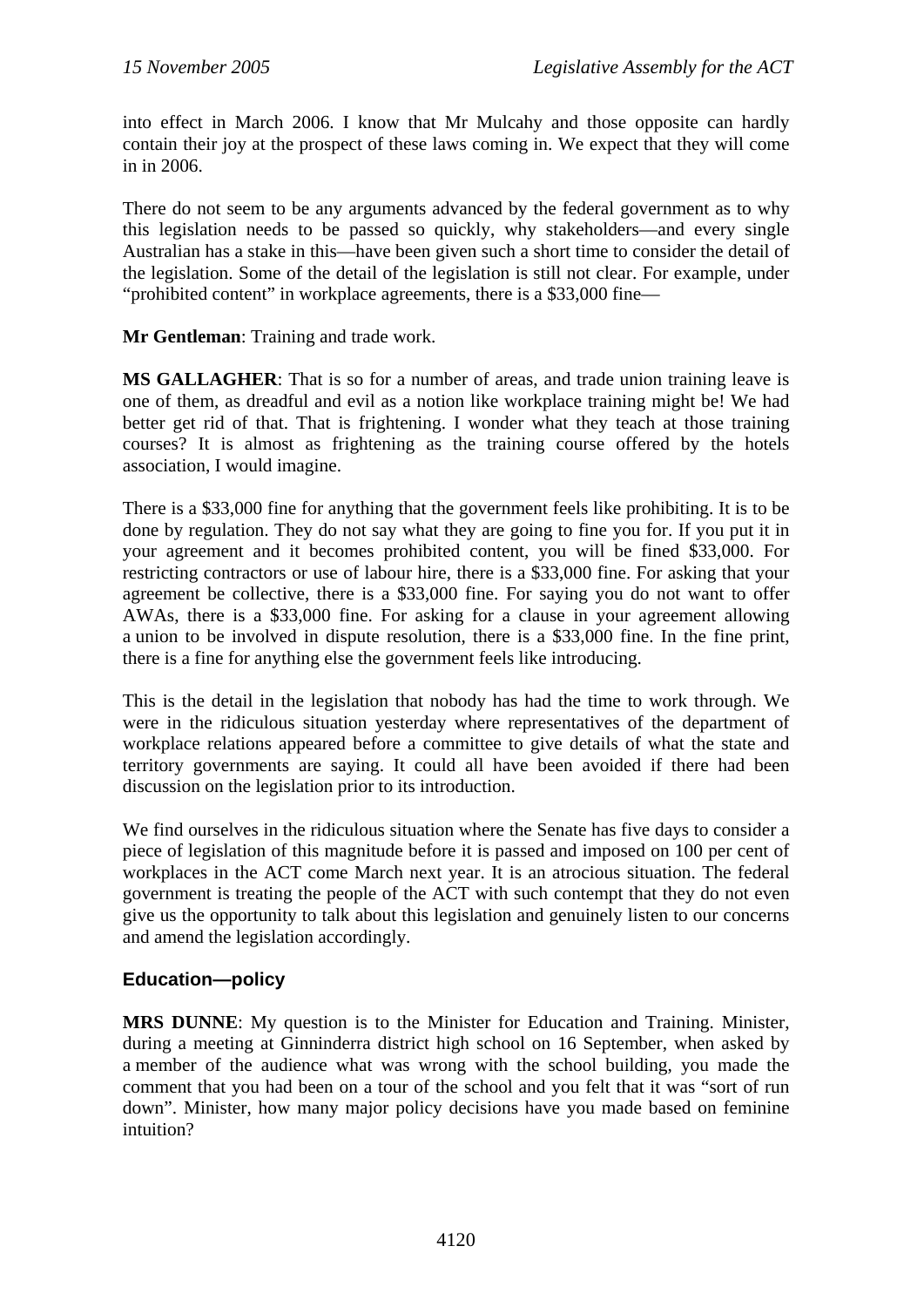**MS GALLAGHER**: Was this the question that you scribbled down, Mrs Dunne, and passed to the person with the microphone in the audience—the "anonymous" question from Mrs Dunne? "I'll scribble one down now, hand it to the person with the roving mike, get them to ask the minister this question and then later in question time I'll use this—

**Mr Stanhope**: Based on feminine intuition, of course: "I'm not writing this as a member of the Liberal Party; I'm writing this through my feminine intuition."

**Mrs Dunne**: Tell us about the building.

### **MR SPEAKER**: Order!

**MS GALLAGHER**: We have discussed the government's position on this a number of times and I welcome the opportunity to talk about it again. Here we have a situation where, for the first time in the ACT government's history, a government has recognised issues at a school and, instead of closing the school, walking away and saying, "Good luck to you out there in west Belconnen; you're all obviously going to schools other than this school," we have said: "We will build you the best school. We will put \$43 million into building the best government school." We have said to the students at west Belconnen, "You deserve the same kind of school that the kids at Radford have. You deserve the best school. We will give \$43 million to build you the best school, and that school building will far exceed the standard of the school buildings that are out there at the moment."

The discussion that Mrs Dunne alludes to about the fact that I walked around the school is true in the context of explaining the work that the government has done since then. In November, I was invited out to the school and taken on a tour of the school by the principal—and I did think the school was run down. I do not know whether you, Mrs Dunne, have had the opportunity to go out to the school; but I would be surprised if you could walk around that school and say that it was not run down, just based on your intuition—looking at the building—

**Mr Stanhope**: Based on your intuition and your eyesight!

**MS GALLAGHER**: It was not possible for a large school built for 1,000 but now with 180 students—a student population of under 20 per cent of what the school was built for—to maintain that school and adhere to the standards required in relation to safety and all the other measures that schools need to do. There is no doubt that that school was not able to keep the facilities up to the standard required; there is no doubt in my mind about that. Anyone walking through that school who says anything different obviously does not—

**Mr Corbell**: They're using their intuition.

**MS GALLAGHER**: That's right. We are currently going through a six-month consultation period on the proposal the government has put on the table. In the last couple of months, as we have been able to talk with the community and explain the proposal and answer the questions that the community has, the view out there in the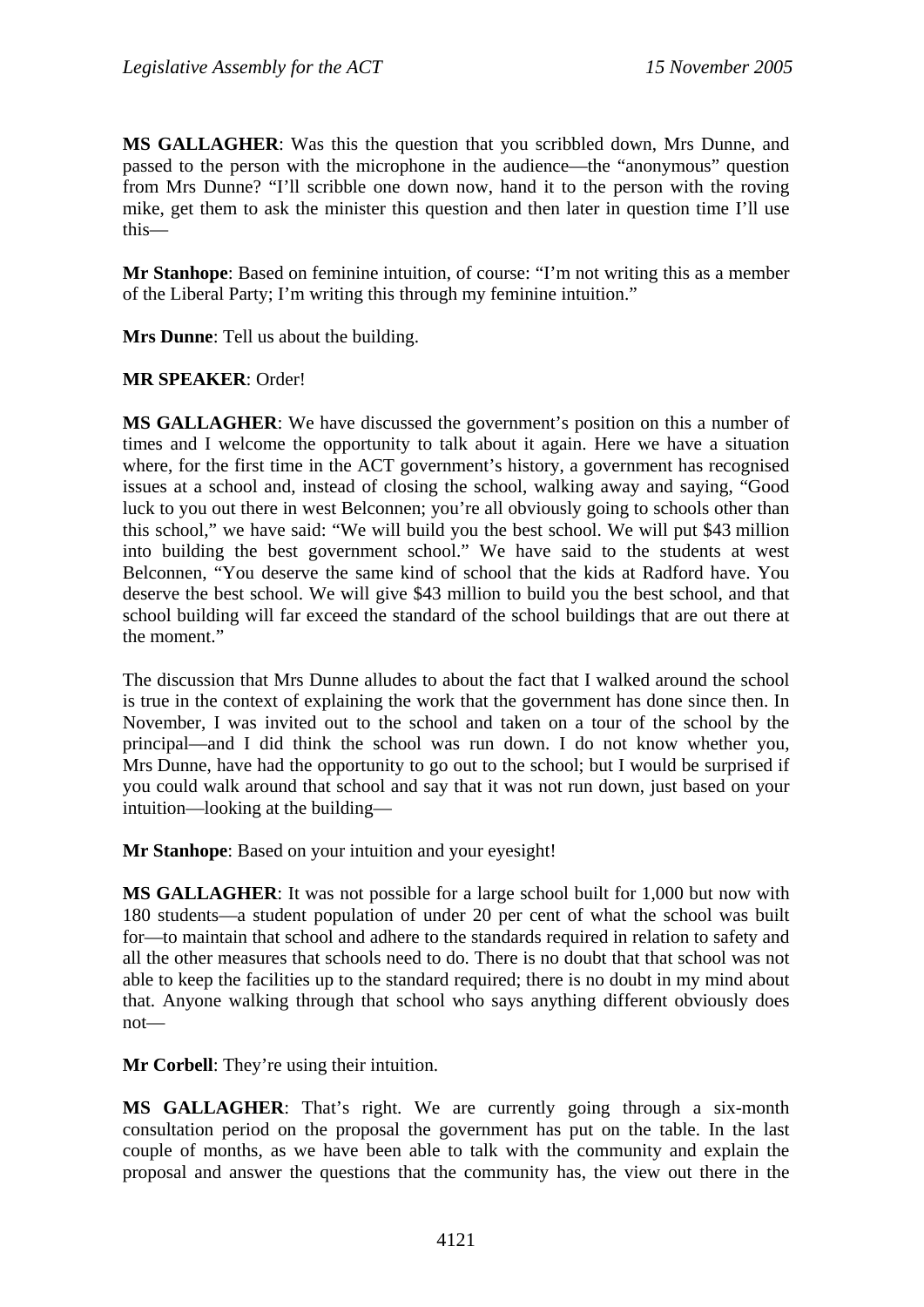community is that this proposal should go ahead. I have recently attended meetings with parent groups at both Holt and Higgins primary schools, and I would say the view shared—certainly from one of the meetings—was: "Knock down the high school now; build it tomorrow. We want our kids to go there. We want this best school in west Belconnen." That is the view of the community. I am not saying that there are not elements in the community that do not share that view. It would be wrong to say that. There are, and we will work through the issues that those groups have. But for the large part the reception to the government's proposal has been overwhelmingly positive.

There is no doubt in my mind that the school buildings were run down, but it was one element of some other issues existing at that school that required the government to make a response, and our response was: "We will build you the best school. We won't walk away from you. We want the best school for your kids and we want it built as soon as we can build it."

**MRS DUNNE**: I have a supplementary question, Mr Speaker. minister, why did you fail to take the community into your confidence about the quality of the building, about the standard of the building and about your aspirations for the best school in Canberra? Why did you not take the community into your confidence in the first place and consult with them about what they wanted to do with the building, rather than making the decision and imposing it upon them?

**MS GALLAGHER**: The government went to the community with this proposal two days after making a decision. Two days after the cabinet made a decision to go to the community with a proposal for a significant investment in school infrastructure in west Belconnen, that proposal was out there in the community for six months of discussion. That is taking the community into our confidence. Two days after considering a response to the issues we saw at Ginninderra district high school, we went to the community and, every single day since, we have been out there in the community, talking with the community about this proposal. I have met with the P&C, the save our schools group, the Holt and Higgins parents, the preschool society and the playgroup society throughout the consultation period. The government has not made a final decision on the proposal and will not be making a final decision until 20 January next year.

There have been shopping centre stalls set up at Kippax. I know members of the government hold regular community meetings with their constituents as an opportunity for information sharing. Every single request from the community for information that has come to my office or to the department has been answered—and will be answered throughout this consultation period. The government has taken the community into its confidence. We are talking at every opportunity with the community and we will continue to do that. I have had input in the last few days, with people wanting me to have a look at another aspect of the proposal—and we will continue to do that until the decision is made.

### **Emergency Services Authority—volunteers**

**MR PRATT**: Mr Speaker, my question is to the Minister for Police and Emergency Services, Mr Hargreaves. Minister, the ESA's September quarterly report shows that volunteer recruitment is 26 per cent below target, with the explanation that this shortfall in recruitment is due to a lack of resources. Why does the ESA not have the resources to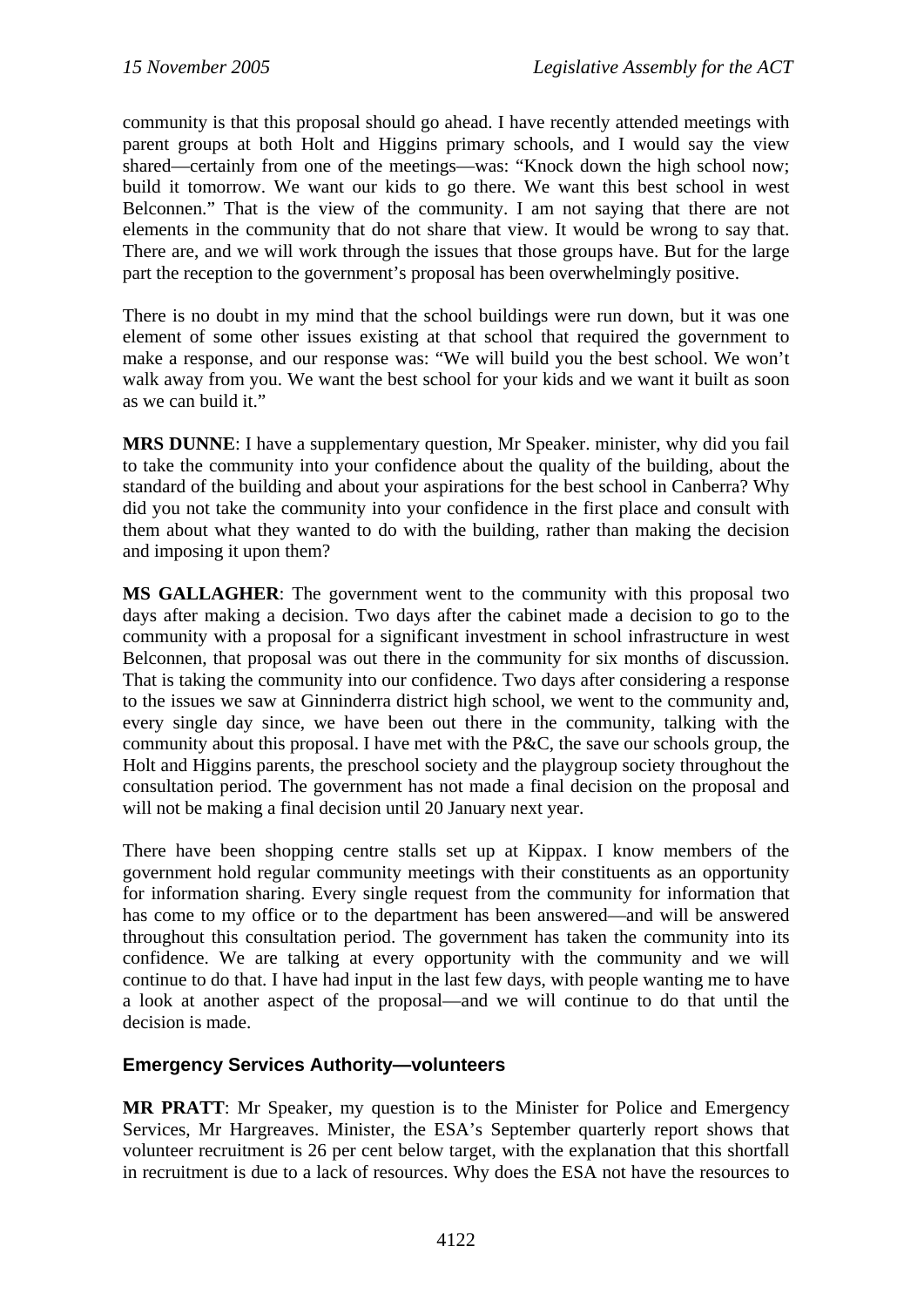adequately recruit volunteers? Why did you say that you are not in the least bit concerned about this issue, when the community is always concerned about the threat of bushfires?

**MR HARGREAVES**: I have to say that Mr Pratt asked me this same question through the media and I thought I had answered it. Obviously he does not listen to what is said about his own diatribes in the media.

**Mr Pratt**: Perhaps it was an unsatisfactory answer, John.

**MR HARGREAVES**: Oh dear; you are tiresome sometimes.

**MR SPEAKER**: Order, please! Mr Hargreaves, get on with it.

**MR HARGREAVES**: Mr Speaker, what Mr Pratt conveniently forgets is, firstly, that we have enormous numbers of volunteers out there. We have something like 700 people in the CFU program. We have—I might stand corrected—up around the 400 or 500 mark in the RFS and 200 in the SES. We have to consider those volunteers in the context of the total fighting force that the ESA actually has to respond to such things as bushfires. Also, we have to consider the extent to which the volunteer infrastructure needs to be kept up. There are a number of aspects to that. One is equipping them all. That is fine and I take the point that that is a resourcing issue. There is the training aspect of it, which is not as straightforward as Mr Pratt would have us all believe. We have dedicated training regimes. What happens—and Mr Pratt ought to know this because, heaven knows, he has been told it often enough—is that most of the brigades, most of the units within our volunteer force, are trained by their own leaders. We need to train these leaders not only in respect of their technical expertise but also their ability to train other people.

Mr Speaker, I stand by my statements. I am quite satisfied. I am not in the least worried about the number of volunteers we have. After the fires of 2003 went through there was an enormous influx of volunteers. Now they have been trained and they are online. What happened when we introduced the community fire units? Bang, the numbers went up. If anything, we have a problem in that when disasters occur we have to deal with spontaneous volunteering. That is an area that gives me some concern.

Mr Speaker, I am not worried about the letters. If, in fact, I felt that the time was nigh to have a massive recruitment drive for volunteers, I would do it. At the moment I do not see it at all. I think the Emergency Services Authority is doing a great job in progressing its volunteer training and collecting people who wish to be volunteers. In fact, I think Mr Pratt ought to stop his whingeing and congratulate the ESA on being so prepared, as they are, for this coming bushfire season. They are exponentially more prepared than they were when the guys opposite got tossed out of office in 2001.

**Mr Smyth**: Not true.

**MR HARGREAVES**: Unceremoniously.

**MR PRATT**: Mr Speaker, I ask a supplementary question. Minister, is it not true, though, that despite current numbers, you still have turnover targets? How can the ACT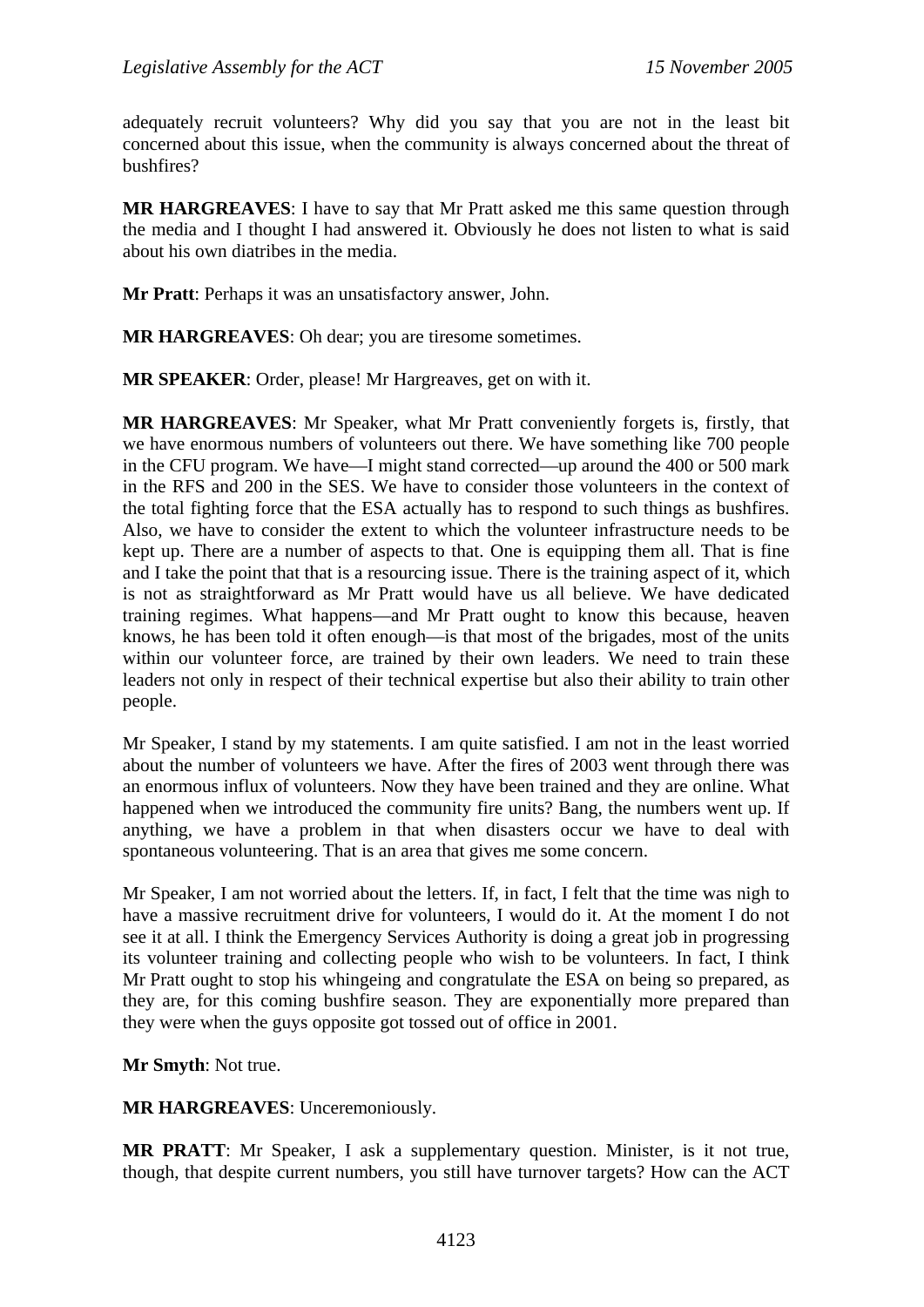community be assured that the ESA is well prepared for the coming bushfire season when you have not ensured that the full target of volunteers has been recruited and trained?

**MR HARGREAVES**: On a number of fronts. The first thing is that our preparedness does not rest wholly and solely on volunteers. It never has. We have other things. For example, we have, believe it or not, a fire service. We have an SES unit. We also have an ambulance service. We have police officers. We have a range of areas within the fighting arms of the ESA that are very fully prepared. We also have advanced technology. We have compressed air foam appliances up and down the urban fringe and we have more of those coming online.

Our technological preparation has been particularly well created. Our emergency coordination centre is up and running. We have a much better communications system. On top of that we have a communications strategy to tell the people of the ACT what to do in the event of a warning signal. We also have MOUs with the media so that people can be given plenty of notice and also advice on what to do. We have put a very fine document in the letterboxes of every household in the ACT. The people of the ACT can have every confidence that we are exponentially better prepared than we have ever been.

Mr Pratt's scaremongering that we have not met a particular target of recruiting volunteers equates to the fact that we should be not only alert but also afraid. I reject that completely. In fact, I think the people of the ACT can have every confidence that we are a heck of a lot better prepared. In a perverse kind of sense, we are actually waiting for something to happen because we know that our levels of training are up, the number of our personnel is up, the number of our appliances is up, the technology is high, our radio system is a heck of a lot better than it ever was before, and the service is being ably led by people who know what they are doing, and I have every confidence in them.

I only wish that Mr Pratt would stop sniping away on the sidelines and come out and express confidence in those troops and those volunteers. Whenever volunteers or paid people go out in a disaster they need the full support of the community behind them. They need their moral to be up, not down. All Mr Pratt has done in the whole discussion about preparedness for disaster, whether it be flood disaster, power failures, bushfires, earthquakes, CBR, terrorist attacks or anything else, is put forward negative little snippets. This is having its effect on those people who are in the front line and I urge him to desist.

### **Model litigant guidelines**

**DR FOSKEY:** My question to the Attorney-General is in regard to the government's behaviour as a model litigant. The Greens have received a disturbing number of credible reports in which it is alleged that ACT government agencies or their representatives have not been acting in compliance with the ACT's model litigant guidelines. One particularly disturbing development appears to be a pattern of failure to comply with or enforce orders of the Administrative Appeals Tribunal.

Given that the AAT has traditionally relied on the good faith of government agencies to implement its orders, the Greens are concerned that there is no independent review or oversight of the government's adherence to the model litigant guidelines.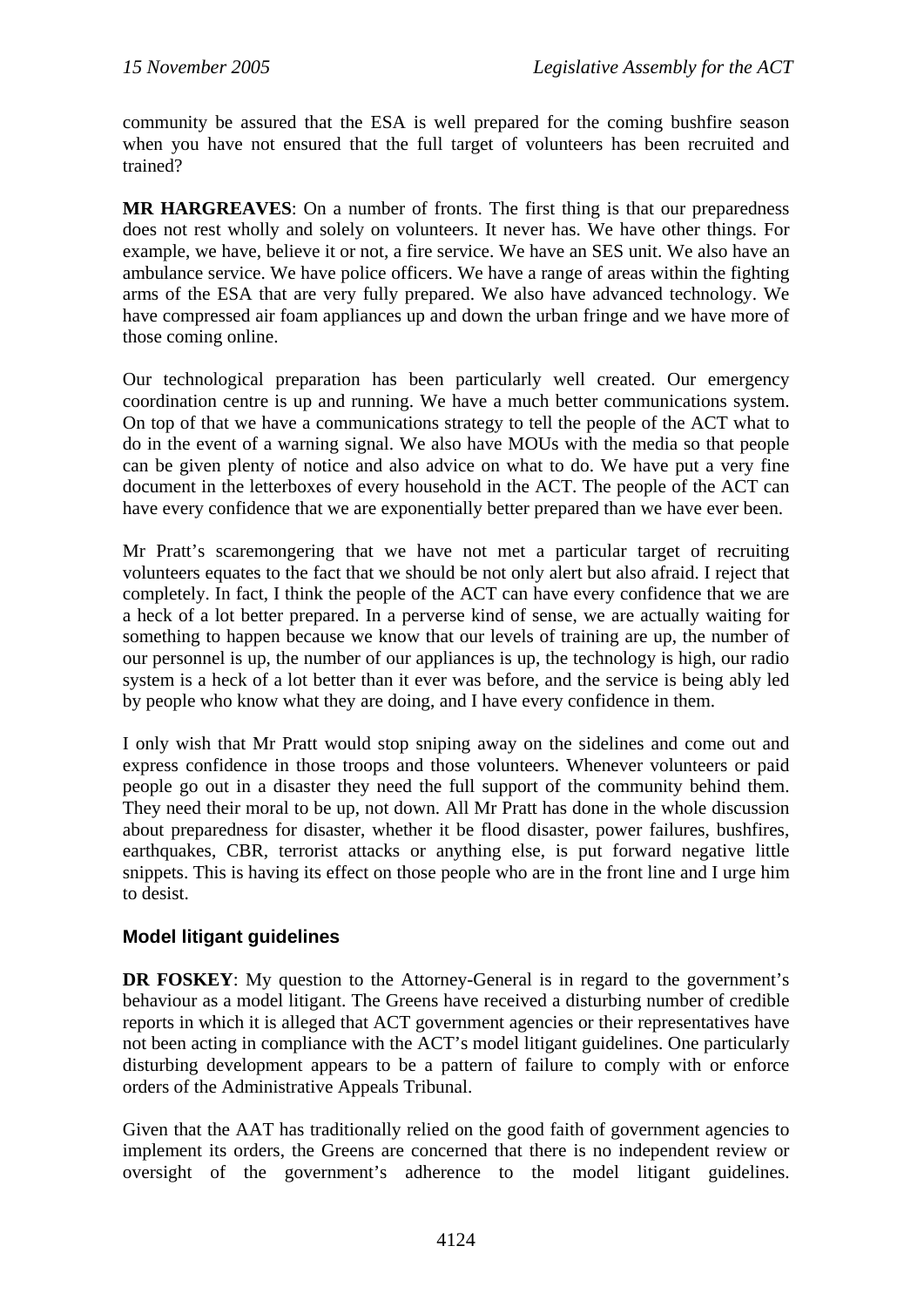Attorney-General, would you commit to investigating such breaches and ensuring government agencies are aware of and comply with their obligations under the guidelines?

**MR STANHOPE**: Yes, I will happily commit to that. In saying that, I have to say, as Chief Minister and Attorney-General, I cannot recall a single representation in which I have received a complaint about non-compliance with the model litigant undertakings of the ACT or ACT authorities. Most particularly, of course, in relation to being a model litigant, we refer to the Director of Public Prosecutions and the ACT Government Solicitor.

If there are people who have approached you, Dr Foskey, with concerns about the behaviour or actions of ACT government officials or agencies in relation to non-compliance with AAT orders, I would be more than pleased if you would provide me with those details, if you are able to, and I will pursue each of the issues that have been raised with you and seek a response from the relevant ACT official or agency. That is all I can undertake to do now.

I take the model litigant obligations of the ACT government extremely seriously. It is something that I have, over time, insisted that the Department of Justice and Community Safety and all agencies associated with the Department of Justice and Community Safety take seriously.

I am not aware—I cannot bring to mind; it may be that I forget—of an instance in which the model litigant rules have been raised with me. I honestly cannot remember receiving a representation on the subject. I am prepared to stand corrected on that. I certainly cannot bring to memory a single issue.

I receive regular representations from members of the Canberra community dissatisfied with an outcome in a legal process, whether it be the AAT, one of our other tribunals or the courts. I receive representations on a regular basis from people who are dissatisfied with a finding that is brought down in a tribunal or a court. I do not recall a feature of those complaints being the non-observance by an ACT government authority of the obligation that I expect them to accept and be a model litigant.

I will arrange for a member of my staff to approach your office, Dr Foskey. If there are details that you are able to give me without breaching a confidence or privacy, I will happily pursue all of those issues.

**DR FOSKEY**: Given that, what recourse is open to people who feel that they have suffered detriment as a result of breaches of the guidelines? What procedural safeguards are in place to ensure that their concerns are properly addressed?

**MR STANHOPE**: I do not wish to appear to be unhelpful, but the question is too broad and perhaps too hypothetical for me to even attempt a response. It would depend very much on the circumstance of the particular situation. The model litigant rules, of themselves, stand outside the law. The model litigant rules are, essentially, rules by which I expect ACT government agencies to abide.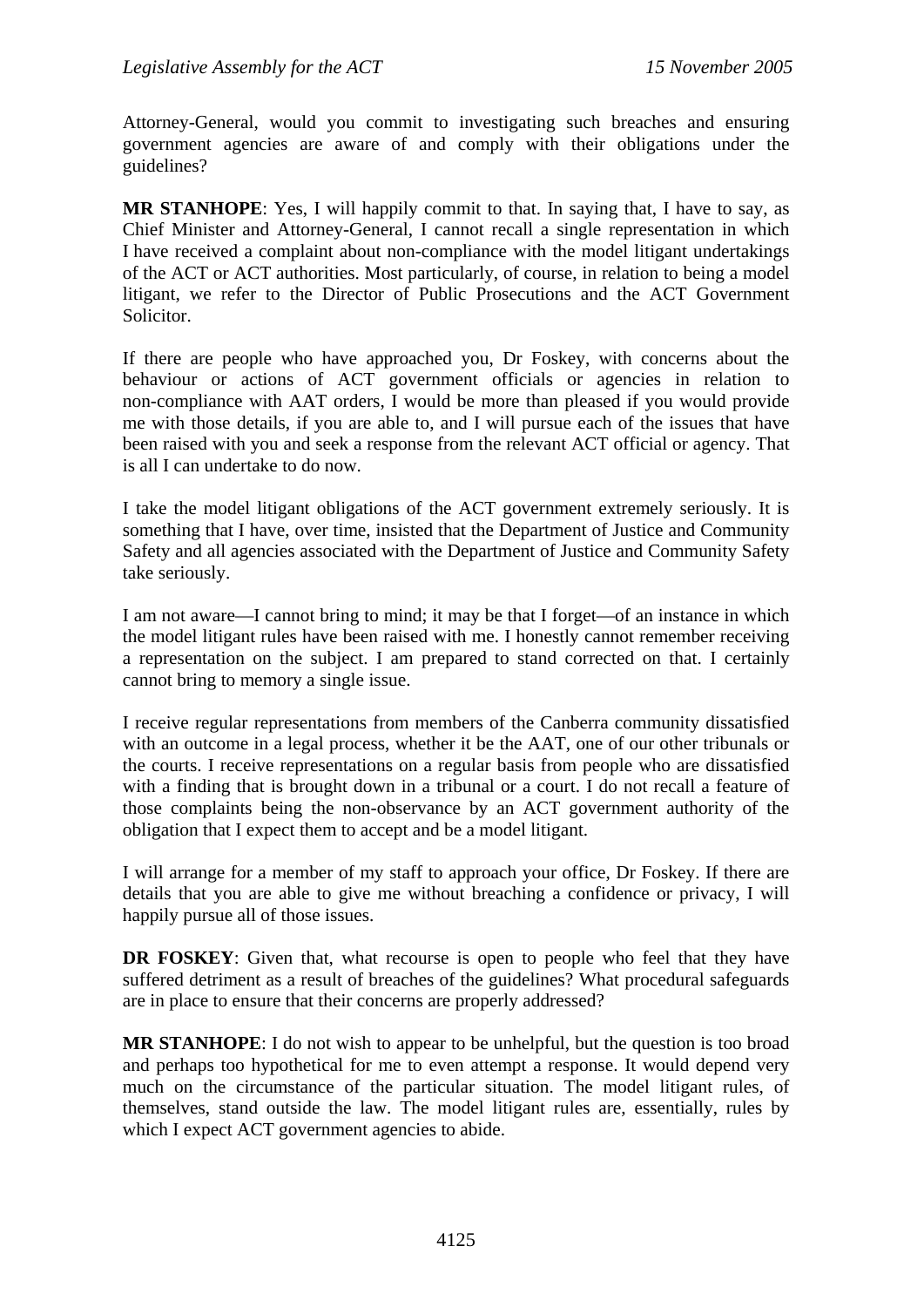The ACT Government Solicitor and the Director of Public Prosecutions are the two agencies most involved. In the one instance, the ACT Government Solicitor is an ACT public servant. I have instructed the ACT Government Solicitor's Office always to observe the rules of a model litigant, the behaviour and ethics of a model litigant.

It is not an instruction that I can issue to the Director of Public Prosecutions as such because the Director of Public Prosecutions is an independent statutory office, and I do not instruct the Director of Public Prosecutions on anything. I expect the Director of Public Prosecutions to behave as a model litigant. In all my conversations with, and in the annual reports of, the Director of Public Prosecutions, I am aware that he has often referred to the fact that he behaves as a model litigant.

I would expect the Legal Aid Commission—once again I do not instruct the Legal Aid Commission—to behave as a model litigant. One ACT government agency, I guess, at the forefront of the pursuit of litigation or legal issues on behalf of the ACT government is the ACT Government Solicitor. I have instructed the Office of the ACT Government Solicitor that they are to act as a model litigant.

The recourse, essentially, in relation the ACT Government Solicitor is that I have instructed them to behave as a model litigant, and I would be most distressed if they were not. It has not been brought to my specific attention that they are not. In relation to the other agencies in the front line of legal activity of the territory, namely, the DPP and the Legal Aid Commission, it is not for me to instruct them.

I take it from the broader nature of your question that you are more concerned about the way in which other ACT government agencies—those not involved in the pursuit of the law as such—are perhaps not responding as you would expect, for instance, to orders of the ATT. Those are administrative matters; they are not matters that would go to the model litigant rules. I would have thought those were not specifically matters caught up in that; more generally, they are matters of administration.

Then again—this is the trouble; I am hypothesising—if you are suggesting that the Administrative Appeals Tribunal has made an order and that an ACT agency or public servant is deliberately refusing to implement an order of the AAT, then there is recourse to the non-response to the order. I will take advice on that.

### **Housing—national survey**

**MS PORTER**: My question is directed to the Minister for Disability, Housing and Community Services. Could you advise the Assembly how the ACT fared in the Australian Institute of Health and Welfare's public housing national social housing survey 2005?

**MR HARGREAVES**: The ACT government is one of the biggest landlords in the country. We house around 25,000 Canberrans in a portfolio of more than 11½ thousand properties—many tenants and many homes. In fact, it is around nine per cent of all housing in Canberra. It is a major responsibility and one we take very seriously.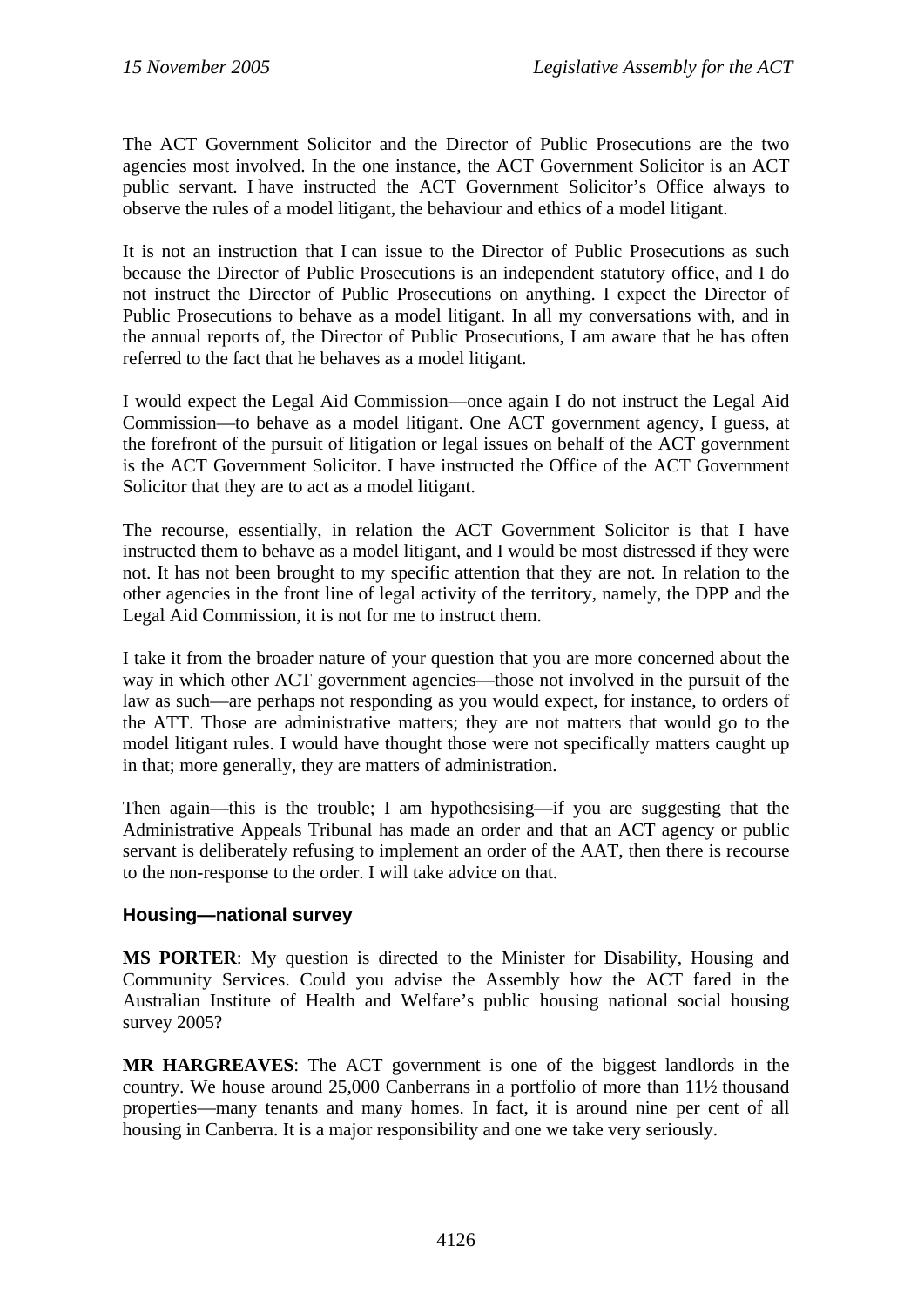This is why engagement and communication with our tenants is so important. It is essential that we involve them in decisions that affect their lives and their homes. We have a range of engagement initiatives, which involve support groups, peak and umbrella groups, and tenants themselves speaking with the Department of Disability, Housing and Community Services and directly with me.

Since the last AIHW survey in 2003—the same year as the creation of the Department of Disability, Housing and Community Services—the staff and management of Housing ACT have been working towards increasing tenant satisfaction. Following the survey, staff members conducted tenant focus groups to ask what it is that tenants want and need from the department. These have proved extremely useful to staff and management and they are continuing as a regular activity.

Tenant service visits have been increased, with staff now visiting more than 10½ thousand tenants per year. I am very pleased to report that these efforts have paid off. The AIHW's national housing survey 2005 has recorded a marked increase in tenant satisfaction in public housing in Canberra. The survey shows a significant improvement in tenant satisfaction, from 59 per cent in 2003 to 65 per cent in 2005, with the level of dissatisfaction falling three per cent to 14 per cent.

Encouragingly, the survey records steady improvement in satisfaction with the general service provided to clients by the staff of Housing ACT. This can be attributed to management efforts to improve customer service. For example, from 2003 to 2005 there was a significant six per cent increase in satisfaction with the availability of clear information to tenants and a five per cent increase in satisfaction with the knowledge of staff.

The government and Housing ACT would like nothing more than to see this satisfaction level continue to rise in coming surveys. We recently initiated a tenant participation project. Administered by ACT Shelter and the Tenants' Union, this project explored new ways to involve tenants in matters that affect them. The "Raising our Voice" report was submitted to the government earlier this year. Tenant and community groups will now be able to apply for a slice of the \$90,000 that the government has allocated to support tenant participation. I look forward to that.

I congratulate the staff and management of Housing ACT on this great outcome and encourage them in their endeavours to continue to improve our public housing system. I also encourage those members who have been critical of Housing ACT management particularly Mrs Burke, who earlier this year alleged that the public housing system was corrupt—to read this report and acknowledge the improvements made. I look forward to the public apology from Mrs Burke for the accusation of corruption made by her in the Liberal Party website article of 11 June 2005, which I table. I look forward to the apology from Mrs Burke for saying that the system is corrupt, the inference being that the people who manage the system are also that way. I would like that apology.

### **Housing—multiunit complexes**

**MRS BURKE**: My question is to the Minister for Disability, Housing and Community Services, Mr Hargreaves. Minister, given that recommendations to retain and upgrade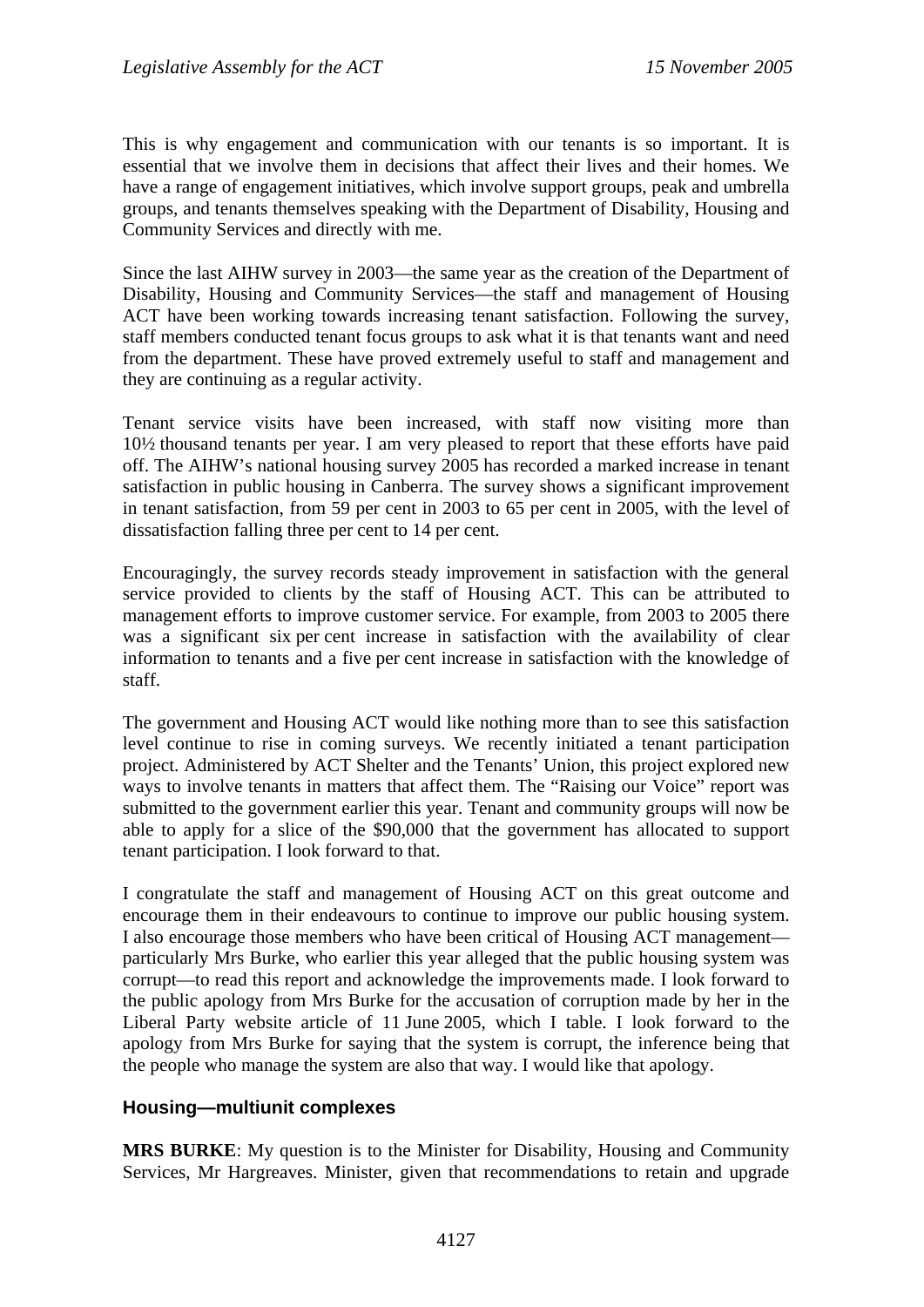many of the large government multiunit complexes are due for re-evaluation and that some of the properties could now be deemed to be close to the end of their economic life, have detailed Building Code of Australia, or BCA, compliance assessments been conducted of each of the 25 multiunit complexes in the ACT?

**MR HARGREAVES**: The last time I heard Mrs Burke whingeing about our multiunit complexes she was saying to use them for this, use them for that or use them for something else. The department is embarking on a program of examining all of our multiunit complexes to determine whole-of-life expectation and whole-of-life costs. In fact, that is why we have had success with the joint ventures at Fraser Court and Burnie Court. They are fantastic. It is also why we are not about to be having a fire sale and flogging off the Currong flats. We are engaging more closely with the industry to make sure that we get a good return there and we retain as much of that stock for public housing as we can possibly manage.

I think I know where Mrs Burke is heading. She is going to find an apartment in one of the blocks that she will allege does not meet building codes. We have a new maintenance regime. We have a \$30 million contract out with one supplier and we are steadily working our way through all of our stock to make sure that it is as good and liveable as we like.

**MRS BURKE**: I have a supplementary question. Minister, if your department has endorsed and carried out detailed BCA compliance assessments of the sites, how many of the multiunit complexes have been found to have deficiencies in relation to structural maintenance or condition matters? What strategies exist for managing the long-term future of housing's multiunit complexes?

**MR HARGREAVES**: It might surprise Mrs Burke to know, having had her shadow responsibilities for just over a year, that we have 11,500 properties and we have over 25,000 tenancies.

**Mrs Burke**: We are talking about 25 complexes.

**MR HARGREAVES**: If Mrs Burke knew the sheer scale of the responsibilities we have in public and community housing and if only she would put an orange, a mandarin or perhaps a grapefruit into her mouth and open her ears a bit she might be able to listen. I am getting tired of having to talk over the top of her, Mr Speaker.

**Mr Pratt:** Oh, the load upon your shoulders! Goodness!

**MR HARGREAVES**: When you are finished, Mr Pratt!

**MR SPEAKER**: Order, Mr Pratt! That is a fair point.

**MR HARGREAVES**: Mrs Burke has asked a question of some incredible detail, not unlike the 30 or so questions on notice that we receive every time the Assembly sits. They go to such a level of detail that they keep an army of officers beavering away for hour upon hour. In fact, I think that there have been some poor people who, in the context of responding to the questions on notice from Mrs Burke and from her compadre in crime, Mr Pratt, have been born, lived their lives and died without seeing the outside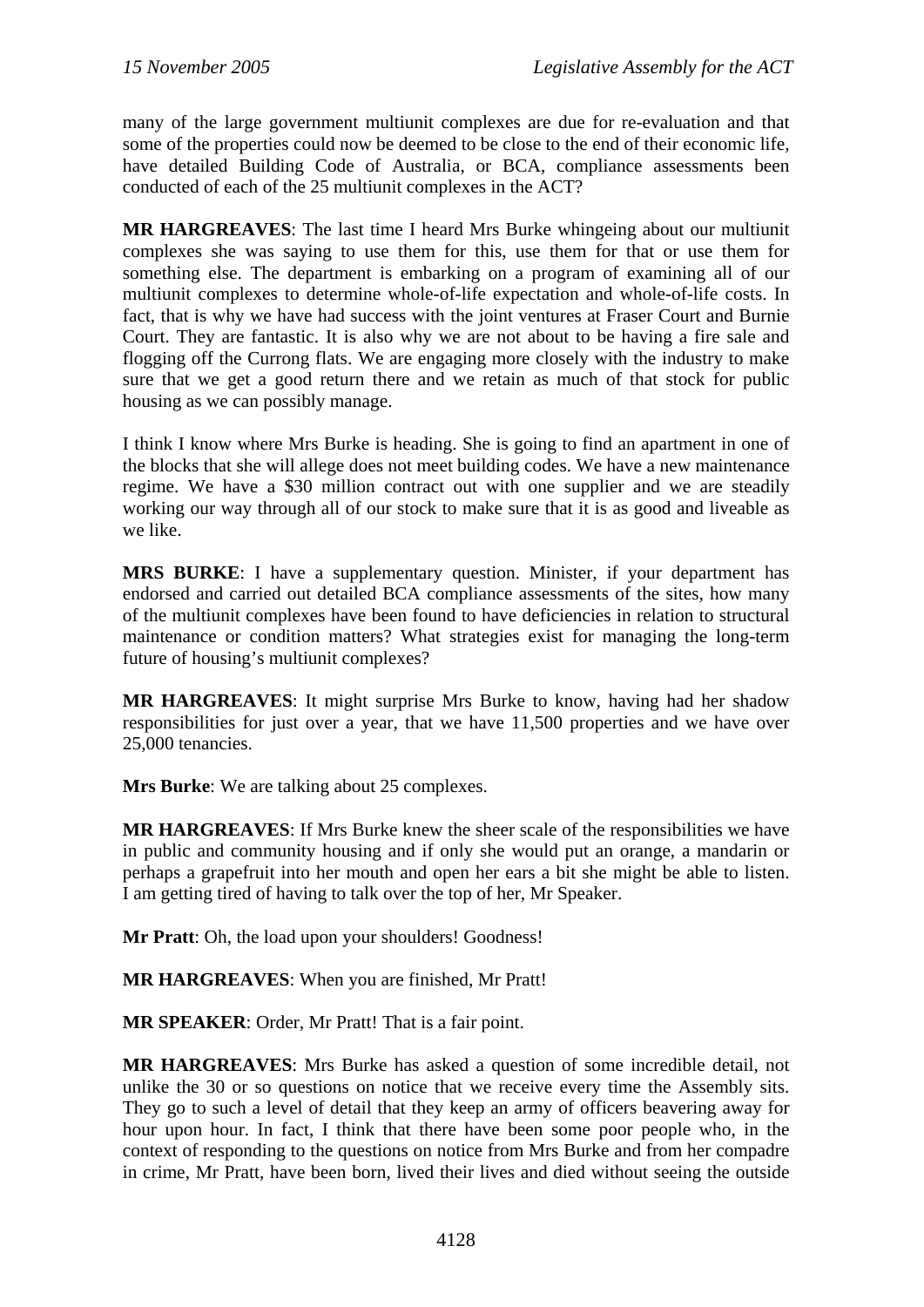of an office. They have had to answer these ridiculous, spurious and most intricate questions on notice—

**Mr Smyth**: I take a point of order, Mr Speaker. Standing order 118 (b) says that the minister cannot debate the issue. Also, another standing order says that he must be relevant in answering a question. He is not.

**MR SPEAKER**: The point of the question was BCA assessment of government premises. Mr Hargreaves has been talking about the however many thousands of government properties. Whilst ever he sticks to the subject matter, he can continue.

**MR HARGREAVES**: I am on my way, Mr Speaker, as is said in that Scottish song.

**MR SPEAKER**: You are going to get there about now!

**MR HARGREAVES**: Yes, I will. I will probably be there in about two minutes and 30 seconds. Mrs Burke has asked me to say how many of our properties satisfy the code and how many of them require major work, minor work and a whole stack of stuff. I am very tempted to invite Mrs Burke to come with me and visit all 11,500 of them and then she could find out for herself. Mr Speaker, it is a ridiculous question.

### **ACT Racing Club—insurance**

**MS MacDONALD**: My question is to the Minister for Racing and Gaming. Can the minister please bring the Assembly up to date regarding the insurance issue at the ACT Racing Club?

**MR QUINLAN**: I thank Ms MacDonald for the question. This is, I have to say, still a work in progress, but I think we should advise the Assembly where we are up to. By way of background, the ACT Racing Club creates some level of employment for, I think, about 500 people in and out of the ACT on a regular basis. The government has been directly involved with it on redevelopment of Thoroughbred Park—not by way of financing but by way of devising a way in which it can parlay its future racing development fund fees against loans—and we have underwritten the work that has been done at the racing club. To put it in a monetary perspective, our TAB, makes I think, the best part of half a million dollars in Canberra on Canberra races, so the club is a very significant contributor within the territory and needs to be given whatever assistance we can reasonably give it.

I think members are aware that the racing club faced some difficulty with its insurance and we have been working fairly solidly with it to resolve that. At this stage it looks as though we will be able to join with New South Wales and for the ACT Racing Club to be considered for many purposes part of the New South Wales racing industry, given that to many—virtually most—of the people involved in racing the border is just invisible, whether they are running here, in Goulburn or wherever they think they might win the local cup.

So there is now a good chance that, if we work with the racing club, and if we do with our racing club what we did with Summernats, where we took the people running the event through a whole, quite arduous, process of risk management to the point where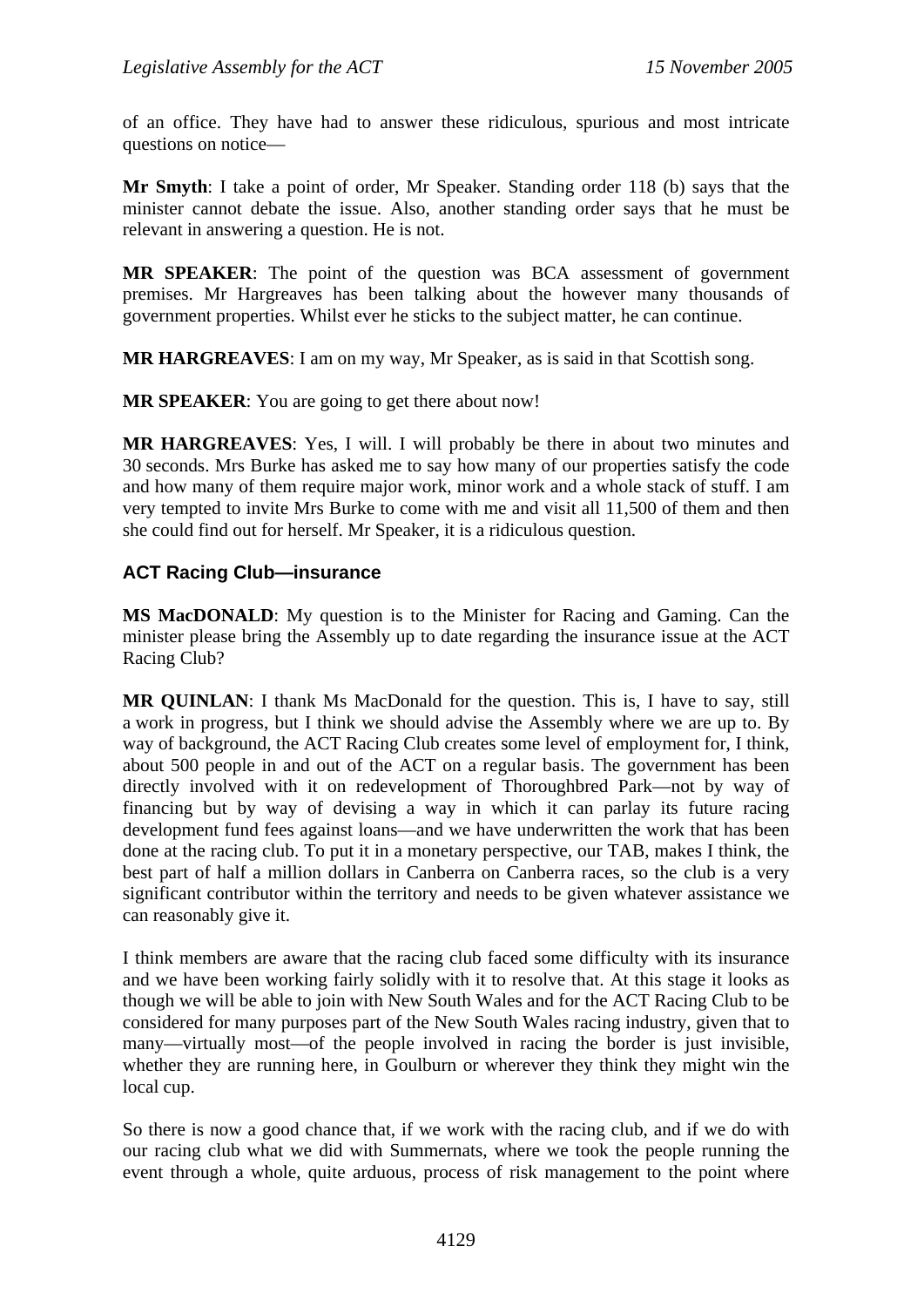insurers were prepared to recognise what they were now doing and bring premiums down to a reasonable level, we will get this acceptance from New South Wales and we will be able to come under the workers compensation cover that exists in New South Wales, for what is probably a manageable fee.

All that is still down the track, as they say in the trade. Nevertheless, there is a brighter prospect now than there has been before. It will require some legislative change in the ACT in the first instance to deem New South Wales racing as a licensed workers compensation self-insurer in the ACT so that they can cover the ACT, and some amendment to our own Workers Compensation Act to define particular employees so that they can then be covered by New South Wales racing as a self-insurer in the ACT.

I want to congratulate Tom McDonald and his people in the insurance authority who have worked to come to this result. A number of times we have faced what have seemed to be intractable insurance problems, with Summernats, the racing club and a few other not-for-profit organisations that had difficulty during the public liability crisis, and in virtually every case—except, I think, one, if there was one at all—we have been able to find a solution for a particular activity; whether it be enterprise or not was, I think, part of the question that hung over it. Nevertheless, they have done a substantial and significant job for the territory—and done it again for racing. I will report back to the Assembly as soon as we get past the lawyers in cardigans in departments that—

**Mr Stefaniak**: Have you talked to the harness club, too? That might have some effect if you are amending legislation?

### **MR SPEAKER**: Order!

**MR QUINLAN**: I missed all of that, Bill, but ask me later. Congratulations to the ACT Insurance Authority.

**Mr Stanhope**: I ask that all further questions be placed on the notice paper.

# **Auditor General's report No 6 of 2005**

**Mr Speaker** presented the following papers:

Auditor-General Act—Auditor-General's Report No 6 2005—Government Procurement, dated 15 November 2005.

Motion (by **Mr Corbell**, by leave) agreed to:

That the Assembly authorises the publication of the Auditor-General's Report No 6 2005.

## **Papers**

**Mr Speaker** presented the following papers:

Study trips—Reports by: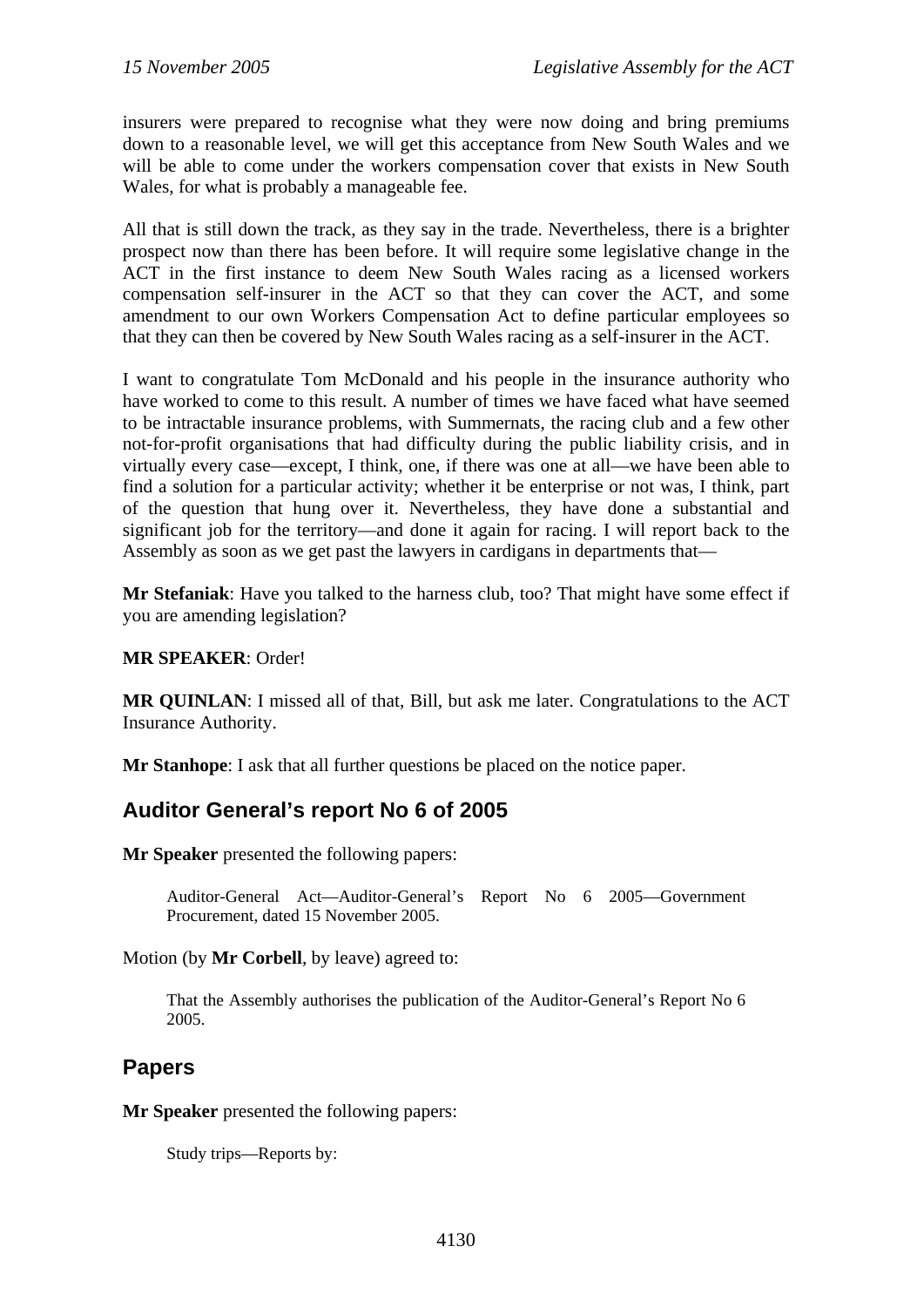Mr Seselja MLA—National Conference on values based education for young people, Melbourne—7-9 September 2005.

Mr Pratt MLA—Meeting with colleagues and Lord Mayor, Brisbane City Council, Brisbane—3 November 2005.

### **Executive contracts Papers and statement by minister**

**MR STANHOPE** (Ginninderra—Chief Minister, Attorney-General, Minister for the Environment and Minister for Arts, Heritage and Indigenous Affairs) (3.32): For the information of members, I present, pursuant to sections 31A and 79 of the Public Sector Management Act 1994, copies of the following papers:

Contract variations: Beverley Helen Forner, dated 10 October 2005. Glen Gaskill, dated 25 August 2005. Jenelle Clare Reading, dated 7 September 2005. Michael William Kegel, dated 10 October 2005. Short-term contracts: Brian Weir, dated 1 October 2005. Chris Tully, dated 25 October 2005. Dita Hunt (2), dated 1 October 2005. Floyd Kennedy, dated 29 September 2005. Geoff Keogh, dated 23 September 2005. Ian Antero Sakkara, dated 5 September 2005. Ian James Thompson, dated 17 October 2005. Ian Waters, dated 4 and 25 October 2005. Pam Davoren, dated 17 October 2005. Peter Ottesen (2), dated 18 August and 29 September 2005. Rodney Peter Lambert, dated 30 September 2005. Susan Barr, dated 4 October 2005.

I seek leave to make a statement in relation to the papers.

Leave granted.

**MR STANHOPE**: I present another set of executive contracts. These documents are tabled in accordance with sections 31A and 79 of the Public Sector Management Act, which requires the tabling of all executive contracts and contract variations. Contracts were previously tabled on 18 October 2005. Today I present 14 short-term contracts and four contract variations. Details of the contracts were circulated to members.

# **Papers**

**Mr Quinlan** presented the following papers:

```
Financial Management Act— 
Pursuant to section 14—
```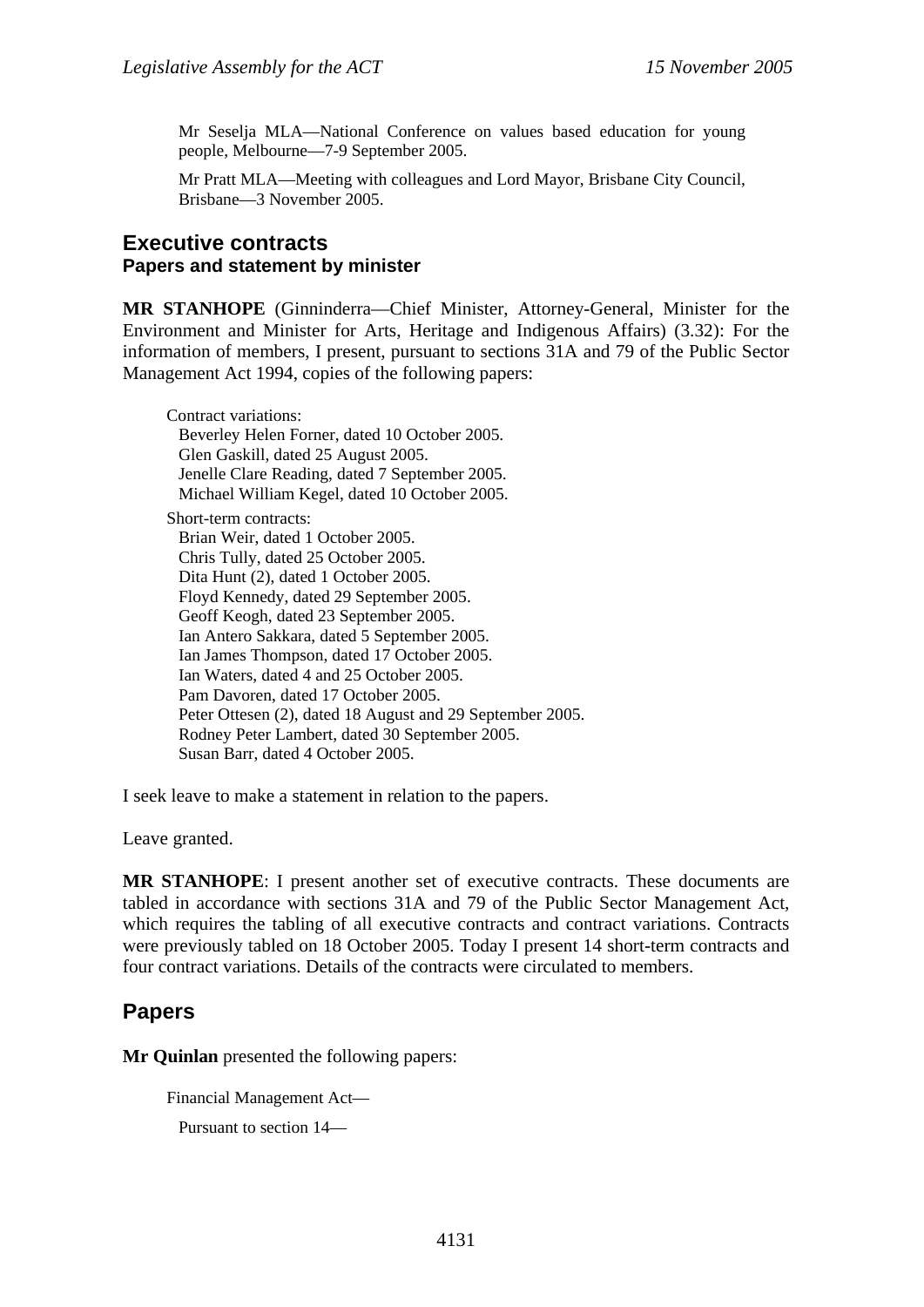Instrument directing a transfer of funds from the Chief Minister's Department to the Department of Disability, Housing and Community Services, including a statement of reasons, dated 9 November 2005.

Instrument directing a transfer of funds within the Department of Justice and Community Safety, including a statement of reasons, dated 4 and 25 October 2005.

Pursuant to section 26—Consolidated Financial Management Report for the financial quarter and year-to-date ending 30 September 2005.

Independent Competition and Regulatory Commission—Report 12 of 2005— Issues Paper—*Retail prices for non-contestable electricity customers*, dated November 2005.

Annual Reports (Government Agencies) Act, pursuant to section 13—Annual Report—2004-05—ACTTAB—Corrigendum, dated 11 November 2005.

# **Land (Planning and Environment) Act Paper and statement by minister**

**MR CORBELL** (Molonglo—Minister for Health and Minister for Planning) (3.32): For the information of members, I present the following paper:

Land (Planning and Environment) Act, pursuant to subsection 229B(7)—Statement regarding exercise of call-in powers—Development application No 200400175— Blocks 8 and 10 Section 36 Ainslie, dated 4 November 2005

I seek leave to make a statement in relation to the paper.

Leave granted.

**MR CORBELL**: On 29 September this year I directed, under section 229A of the Land (Planning and Environment) Act 1991, that the ACT Planning and Land Authority refer to me development application No 200400175. On 1 November this year I advised the authority by notifiable instrument that I had decided to consider the development application, and on 3 November this year I approved the application, using my powers under section 229B of the land act. The application sought approval for the construction of a three-storey residential aged care facility consisting of 108 beds and 170 aged persons units and associated landscaping, car parking, paving and other site works.

In deciding the application, I gave careful consideration to the issues raised in the consultation period and in the many letters and emails that I received. The key concerns included the maximum height of buildings, overshadowing, the loss of trees, the potential impacts on the amenity of adjacent residents during construction, the location of a waste enclosure, the increase in traffic, and reinforcement of a sense of community and landscape quality.

In my decision to approve the development application, I imposed conditions to require the two six-storey buildings to be reduced to a maximum height of four storeys. I have also sought further details, including how the development will be managed during construction to minimise the potential impact on the adjacent residential areas; the relocation of a waste enclosure off the southern boundary; ensuring that significant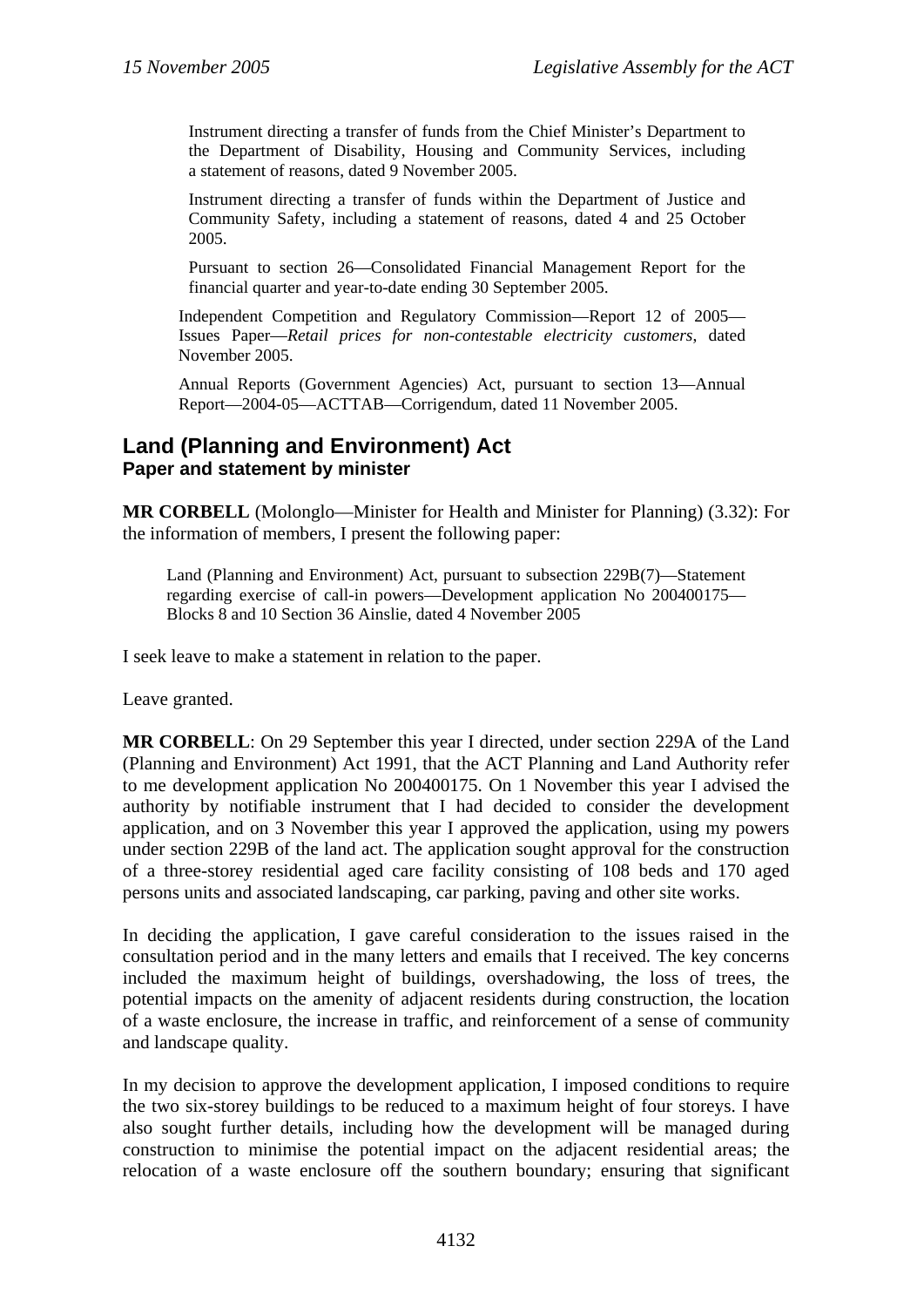landscaping is provided between the residential aged care facility and blocks G and H; and requiring additional detailed architectural drawings for the latter stages of the development.

A further condition of the approval is that the applicant must obtain the approval of the Conservator of Flora and Fauna for all tree-damaging activity. This is a separate statutory process that must be followed. This process will assess, among other things, the measures that will need to be taken to protect existing trees, particularly where groundwork is undertaken within three metres of the protection zone for the trees.

In view of the significance of the development, residents of Ainslie and the surrounding area were consulted on this proposal over an extensive period of time. Concerns voiced by the community were taken into account and the proposal was modified in response to those concerns. Given the views expressed in some quarters about the consultation on this development, I would like to outline briefly the process over that time.

There was initial consultation with the community at the end of 2004, before Goodwin lodged its development application, and this was done by Goodwin. Goodwin conducted an informal consultation process as requested by ACTPLA, where all immediate neighbours were notified of an open invitation to attend a meeting on 9 December last year. This meeting was publicised in the Ainslie Neighbourhood Watch newsletter.

On 7 February this year, Goodwin conducted a consultation session with the main stakeholders who were identified as being interested in a retirement facility in the area. These were the North Canberra Community Council and the Ainslie Retirees Network. A second round of consultation was conducted with these groups on 26 April 2005, with Goodwin taking any views and issues into account as the proposal was reviewed.

Goodwin then lodged its development application on 21 July this year and, in accordance with statutory requirements, the development was publicly notified on 1 August this year. This involved an advertisement in the *Canberra Times*, notices on site and sent to adjoining properties and notification on the ACTPLA web site. The North Canberra Community Council was also advised.

The ACT Planning and Land Council also considered the submission and provided its advice at a meeting on 3 August this year. A public meeting attended by more than 200 people, including Ainslie residents, the proponent and ACTPLA representatives was held on 4 October this year. In addition, I personally met with representatives of the Ainslie community, who also presented me with a petition. I also inspected the site several times, and I met with an ACT Housing tenant who had particular concerns about the proposal.

As well as the numerous letters and emails received, there were 101 submissions sent to ACTPLA as part of the statutory notification process. Of these, approximately one-third supported the development proposal and the remainder raised concerns about the proposal.

The proposal to redevelop the Goodwin site in Ainslie has involved significant community consultation and this has resulted in a compromise where the original plan for two six-storey buildings was changed to buildings of a lower height. In my view, this demonstrates that the consultation process does work and community views are taken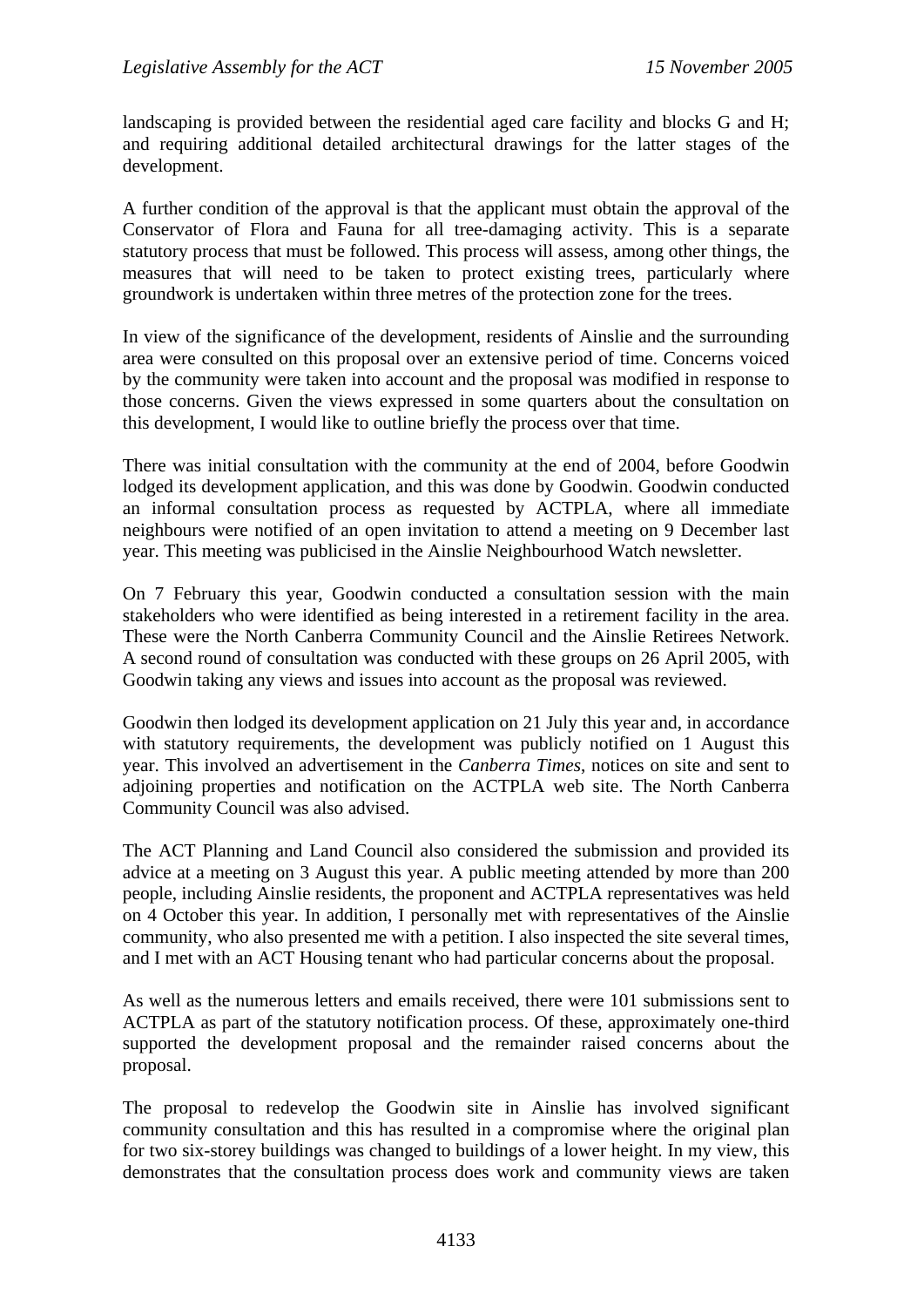into account when important decisions such as this one are made. I reject absolutely any suggestion that there was not any consultation. I think the chronology I have just outlined demonstrates the fact that there was.

I have used my call-in powers in this instance because I consider the proposal a response to a major policy issue. This facility will provide a substantial public benefit by providing housing for the ageing community in a location where people can remain in a familiar environment close to existing social networks. The proposal also has a substantial effect on the achievement of objectives of the territory plan in respect of the provision of a wide range of housing types and choice and the provision of affordable housing to accommodate the entire life cycle in established areas.

The redevelopment of the Goodwin aged care facility in Ainslie will provide much needed additional aged care facilities in the vicinity of north Canberra, as well as improved and compliant facilities compared with those enjoyed by the present Goodwin residents.

The land act provides for specific criteria in relation to the exercise of the call-in power. In this case, I considered the application raised a major policy issue, it had a substantial effect on the achievement or development of objectives of the territory plan, and the approval of the application provides a substantial public benefit.

Section 229B of the land act specifies that, if I decide an application, I must table a statement in the Assembly within three sitting days of the decision. So, as required by the act and for the benefit of members, I have tabled a statement providing a description of the development, details of the land on which it is proposed the development take place, the name of the applicant, details of my decision and grounds for the decision. With the statement I have also tabled the comments of the ACT Planning and Land Council on this proposal. I move:

That the Assembly takes note of the paper.

Debate (on motion by **Dr Foskey**) adjourned to the next sitting.

# **Papers**

**Ms Gallagher** presented the following papers:

Occupational Health and Safety Act, pursuant to section 228—Operation of the *Occupational Health and Safety Act 1989* and its associated law—First quarterly report for the period 1 July to 30 September 2005.

**Mr Corbell** presented the following papers:

#### **Performance reports**

Financial Management Act, pursuant to section 30A—Quarterly departmental performance reports for the September quarter 2004-2005 for the following departments or agencies:

ACT Emergency Services Authority, dated October 2005.

ACT Health, dated November 2005.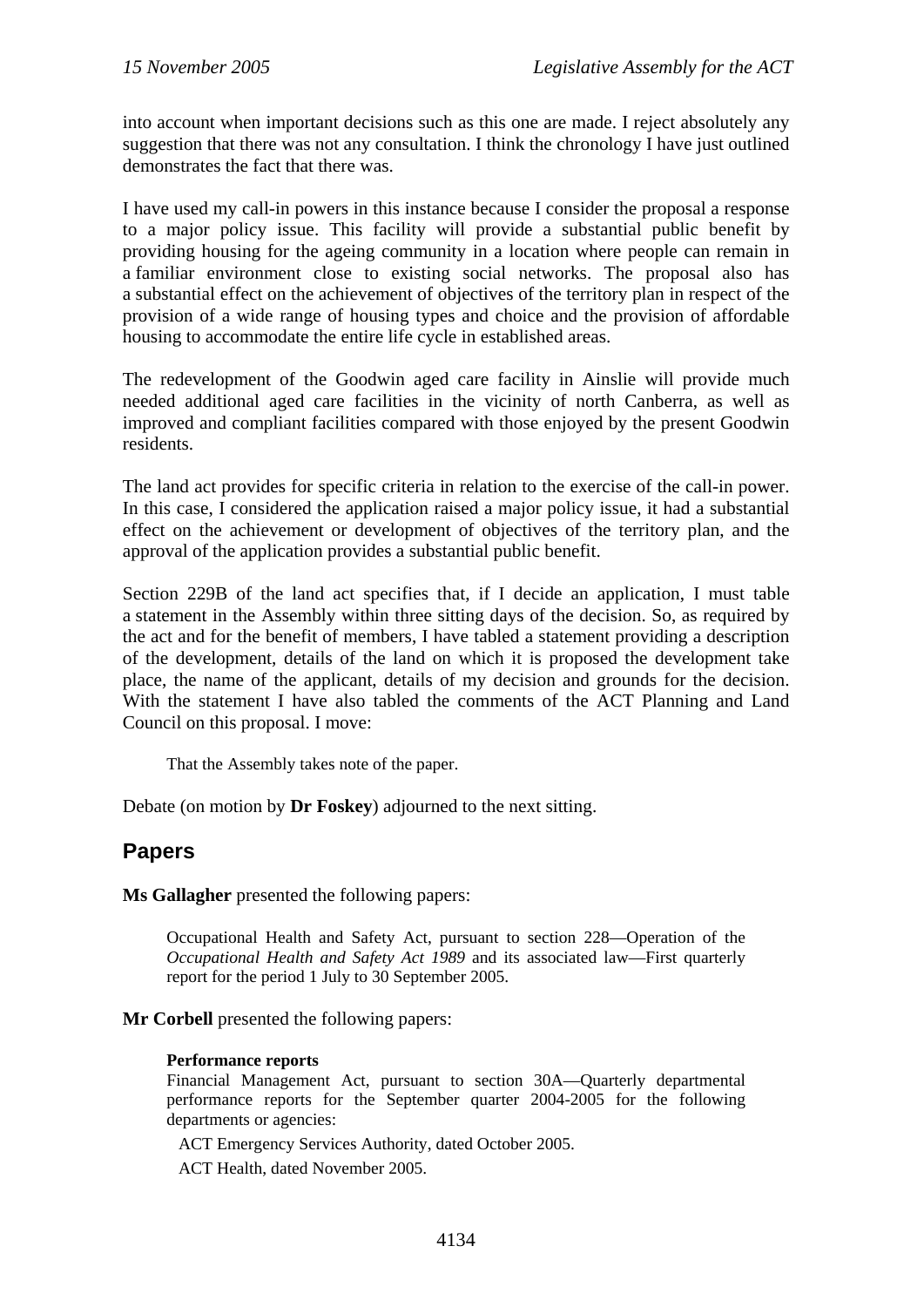ACT Workcover, dated October 2005.

Attorney-General's Portfolio within Department of Justice and Community Safety.

Chief Minister's, dated October 2005.

Disability, Housing and Community Services, dated October 2005.

Disability Housing and Community Services—Output 2.2 Child and Family Centre Program, dated October 2005.

Economic Development, dated October 2005.

Education and Training, dated October 2005.

Office for Children, Youth and Family Support, dated October 2005.

Planning Portfolio within ACT Planning and Land Authority.

Planning Portfolio within Urban Services.

Treasury, dated October 2005.

Urban Services Portfolio.

#### **Subordinate legislation (including explanatory statements unless otherwise stated)**

Legislation Act, pursuant to section 64—

Animal Diseases Act—

Animal Diseases (Endemic Diseases) Declaration 2005 (No 1)—Disallowable Instrument DI2005-236 (LR, 27 October 2005).

Animal Diseases (Exotic Diseases) Declaration 2005 (No 1)—Disallowable Instrument DI2005-235 (LR, 27 October 2005).

Animal Diseases (Tagable Stock) Declaration 2005 (No 1)—Disallowable Instrument DI2005-237 (LR, 27 October 2005).

Architects Act—Architects (Fees) Determination 2005 (No 2)—Disallowable Instrument DI2005-222 (without explanatory statement) (LR, 13 October 2005).

Dangerous Substances Act—Dangerous Substances (Explosives) Amendment Regulation 2005 (No 1)—Subordinate Law SL2005-28 (LR, 20 October 2005).

Health Act—Health (Fees) Determination 2005 (No 4)—Disallowable Instrument DI2005-231 (LR, 27 October 2005).

Occupational Health and Safety Act—Occupational Health and Safety (Volunteers) Declaration 2005—Disallowable Instrument DI2005-232 (LR, 20 October 2005).

Public Health Act—Public Health (Cooling Towers, Evaporative Condensers and Warm Water Storage Systems Specialised Systems) Code of Practice 2005— Disallowable Instrument DI2005-234 (LR, 24 October 2005).

Public Place Names Act—Public Places Names (Kingston) Determination 2005 (No 2)—Disallowable Instrument DI2005-238 (LR, 25 October 2005).

Road Transport (General) Act—Roads Transport (General) (Application of Road Transport Legislation) Declaration 2005 (No 10)—Disallowable Instrument DI2005-233 (LR, 24 October 2005).

Roads and Public Places Act—Roads and Public Places (Fees) Determination 2005 (No 4)—Disallowable Instrument DI2005-240 (LR, 31 October 2005).

Utilities Act and Utilities (Water Restrictions) Regulation—Utilities (Water Restrictions Scheme) Approval 2005 (No 1)—Disallowable Instrument DI2005-239 (LR, 31 October 2005).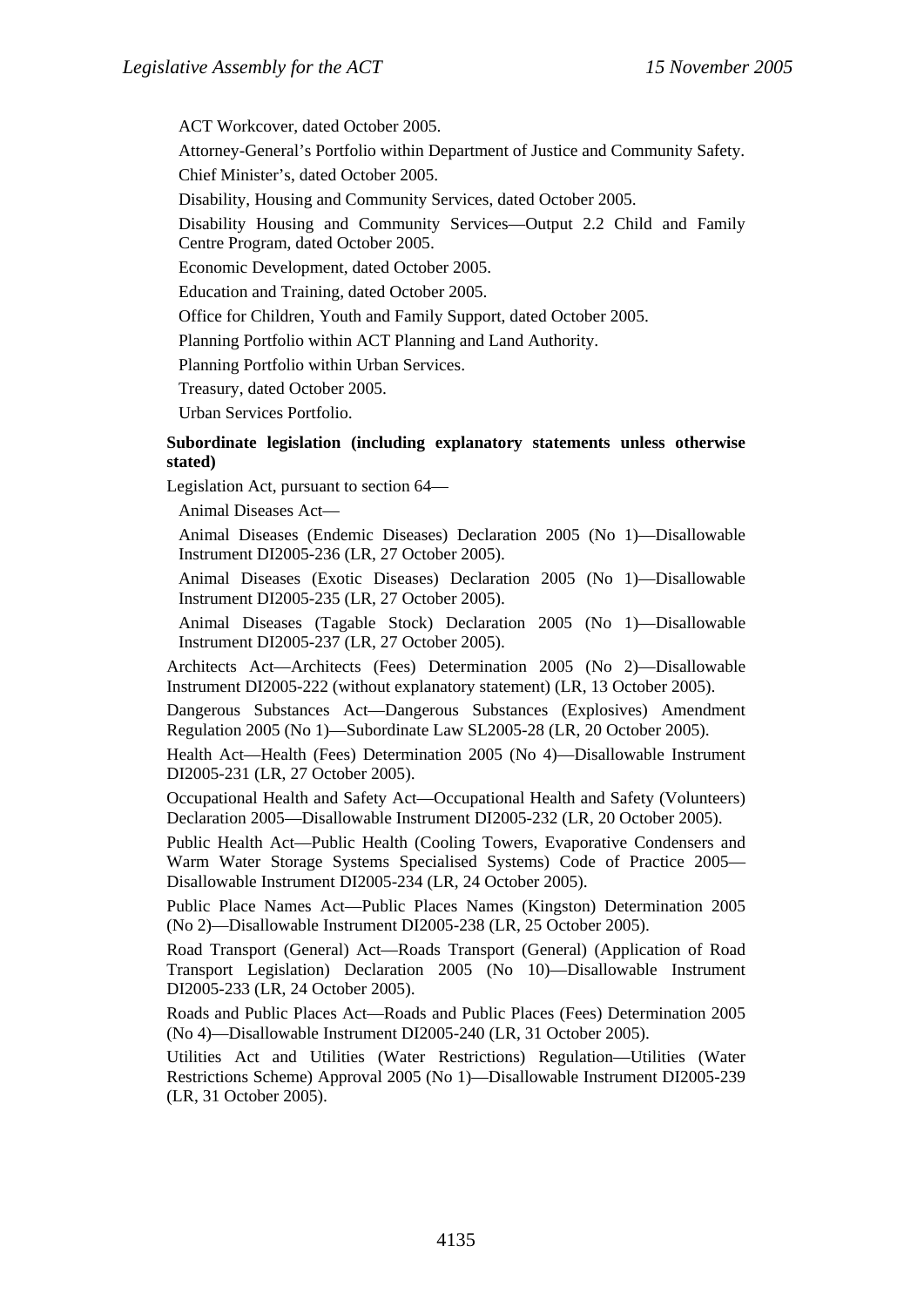## **Mental health Discussion of matter of public importance**

**MR SPEAKER**: I have received letters from Dr Foskey, Mr Gentlemen, Ms MacDonald, Ms Porter and Mr Smyth proposing that matters of public importance be submitted to the Assembly. In accordance with standing order 79, I have determined that the matter proposed by Mr Smyth be submitted to the Assembly, namely:

The state of the mental health system in the ACT.

**MR SMYTH** (Brindabella—Leader of the Opposition) (3.45 pm): We have just had the latest focus on mental health issues through the activities undertaken during Mental Health Week last month from 9 to 15 October 2005, and congratulations to all those who involved themselves in the activities. Mental health issues have always been with us and this will continue to be the case. Further, if recent trends are any guide, the incidence of mental illness is likely to increase.

It is salutary to consider the comments of the Australian Human Rights Commissioner and Disability Discrimination Commissioner in an address to the National Press Club in 2004. Dr Sev Ozdowski put things this way:

The statistics on sanity are that one out of every five Australians this year will experience some form of mental illness. Think of your four best friends. If they're okay, then it's you.

Mental health issues are real. They touch virtually all of us and they demand an effective response from all governments. In this context, I suggest that the optimum approach is to seek agreement across all political views that there is a sound response to mental health issues. Unfortunately, at the level of the states and territories there appears to be a dichotomy of approaches to responding to mental health issues, and it is at this point that the recent announcement made by the ACT government, through the Minister for Health, demonstrates the apparent inability of this government to focus on the whole breadth of issues relating to mental health.

In September 2005, Mr Corbell announced that the ACT government was considering the development of a new mental health precinct at the Canberra Hospital. This mental health precinct is being considered as part of the master planning for this site and could include high-security, adult and young persons services and possibly other inpatient and outpatient services. This proposal has been painted as path-finding by seeking to bring together disparate facilities and services and also to provide a more appropriate physical site for the provision of mental health services.

Unfortunately for this government, the proposal fails on a critical ground. It deals with only one component of responding to mental health issues. It only deals with physical security matters. What it ignores are the equally important issues related to providing appropriate community-based services for people who have mental health issues. There is nothing in this grandiose announcement that covers these issues. The significance of this omission is that the Mental Health Council of Australia, as a major organisation with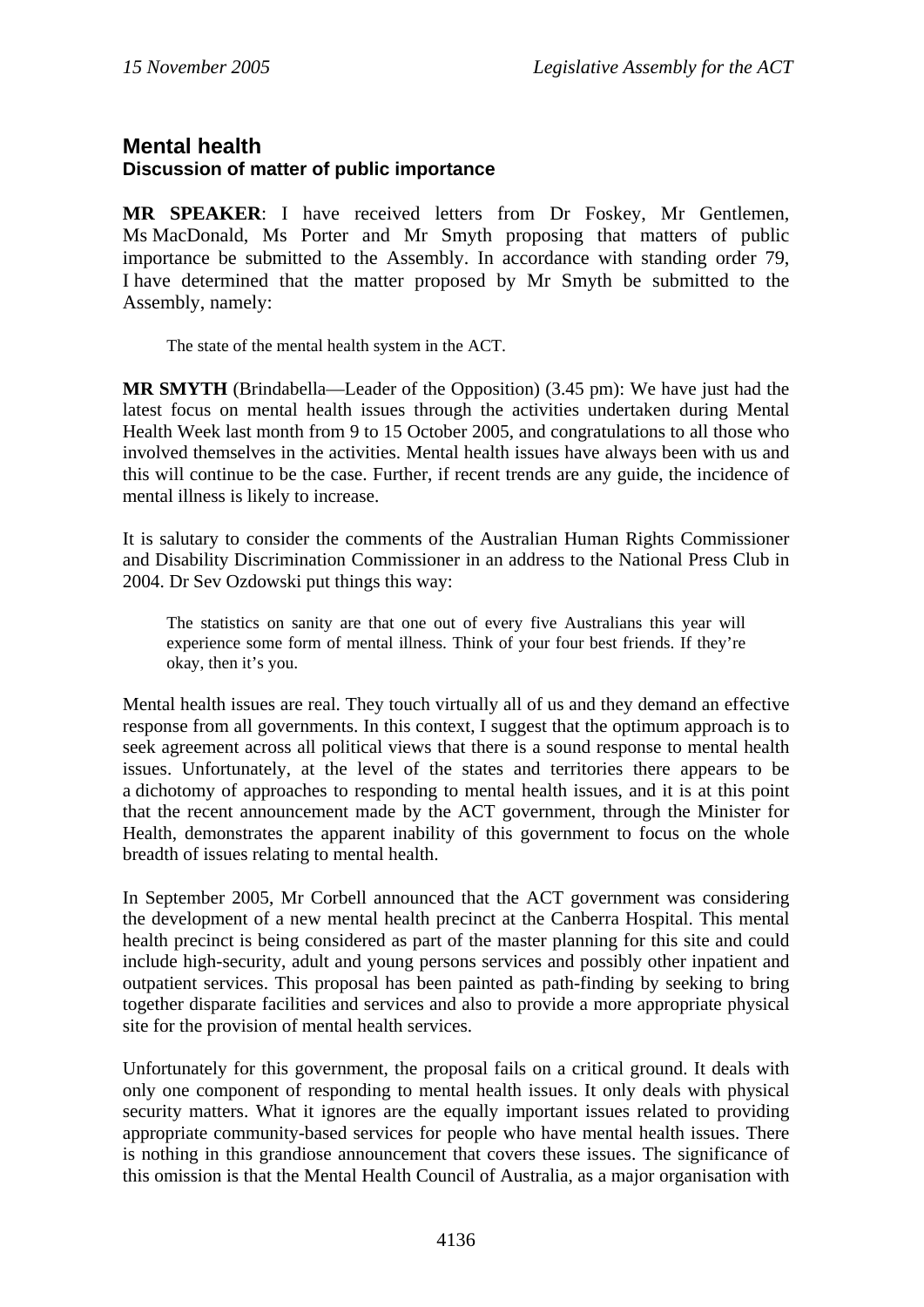expertise in mental health policy matters, has observed that the ACT is more concerned with bricks and mortar and it says nothing about community-based care.

While Mr Corbell attempted to represent his announcement as a soundly-based approach, he has only dealt with part of the whole issue. He and this government have failed to deliver for people who have mental health issues. It is simply not sufficient to propose a bricks and mortar approach as the answer to mental health issues when this flies in the face of all the policy developments that have taken place in Australia over the past 10 years or so.

Mr Corbell has said that his proposal would be part of "a new approach to providing mental health services in the ACT". It is actually hard to find what is new in this approach. In fact, in the absence of dealing with the development of appropriate community-based care programs and services, the ACT government's approach can be characterised as a retreat to the philosophy that applied in this country prior to 1992.

Over the past 15 years or so, under the guidance provided through the national mental health strategy, there has been an orderly reduction in the deinstitutionalisation of psychiatric facilities. As one measure of the national strategy, there has been a reduction of 60 per cent in the number of stand-alone psychiatric beds since 1993—and this is a very pleasing outcome.

At the same time, according to the Mental Health Council of Australia, while there has been an increase in awareness in the community, some service improvement and an increased understanding of mental illness through research and epidemiology, there has been a failure to implement orderly and integrated care and support systems that meet the needs of consumers and their carers.

Put simply, the ACT has proposed some action to deal with half—and only half—of the appropriate response to mental health issues. You have to ask: why is this so? Is it because the minister has asked for a response that deals with only half the issues? Is it because the ACT government has made some decisions about the allocation of resources to mental health and this proposal represents the limits of what those resources will provide? Is it because the advice given to the minister is not satisfactory? We do not know what the reason is. But, whatever the reason, it is evident that this government is only proposing to do half the job in responding to people with mental health issues.

There may be some who will think that this is the typical whinge of an opposition, that these comments are not really valid and that the opposition is simply trying to score political points. Unfortunately for this government, the Mental Health Council of Australia is thinking along exactly the same lines. The council put out a media statement, after the minister's recent announcement, that was headed "ACT Government's 'New Strategy' No Solution to Mental Health Problems for Canberra".

The CEO of the Mental Health Council, John Mendoza, acknowledged the proposed investment in mental health facilities and services but then went on to say:

<sup>…</sup> Mr Corbell's announcement today of a 'new strategy' for mental health looks a lot like more of the same. …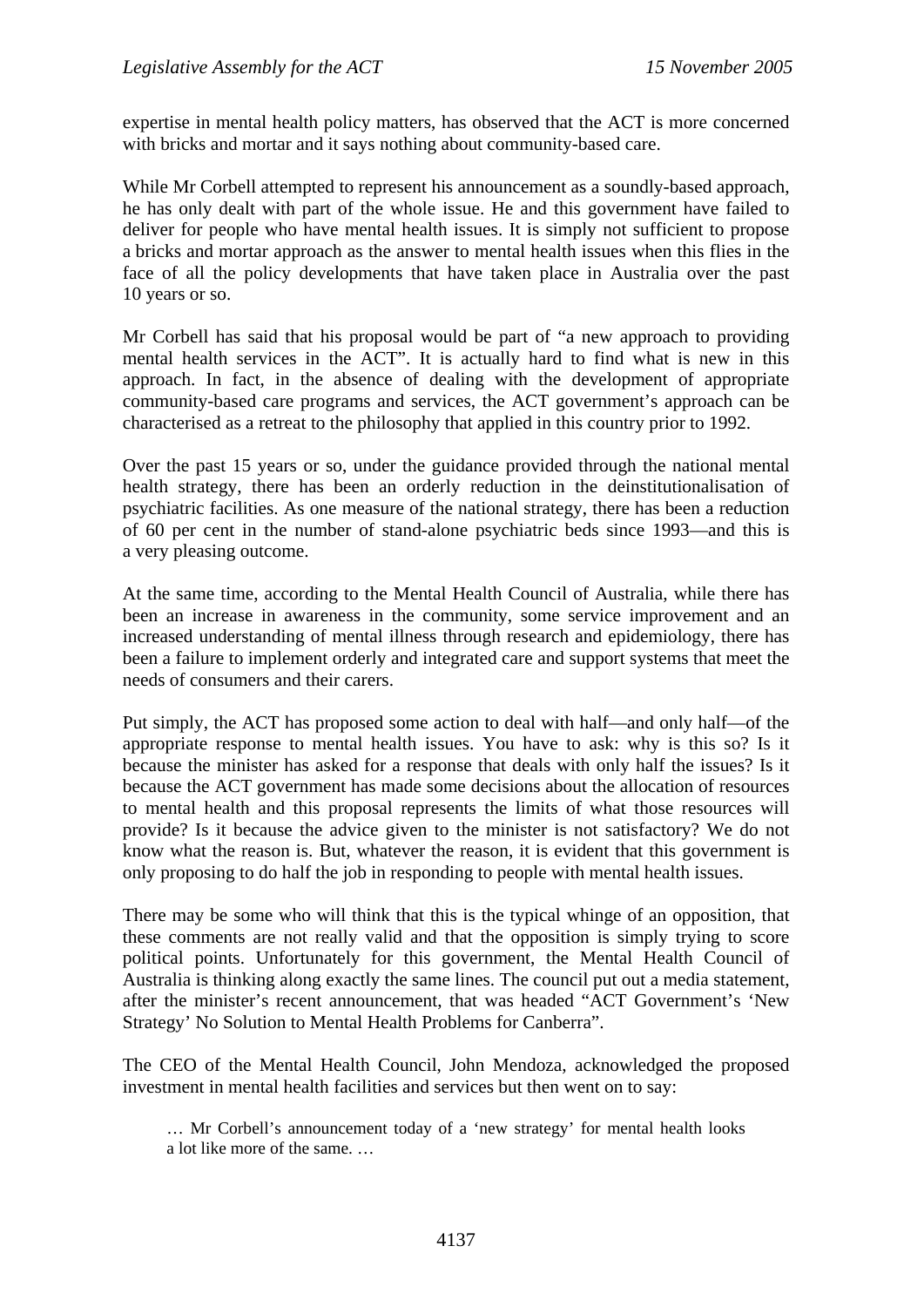Putting more money into new buildings located at hospitals—

That is, acute care hospitals—

doesn't help people with mental illness stay well in the community.

The Mental Health Council of Australia contended that Canberra is ideally placed to develop more innovative, integrated and community-based services for people with mental illness, and this means providing a range of support services outside the hospital environment. Mr Mendoza said that effective community services "help keep people well and avoid the need for expensive acute inpatient care" and that the ACT government's strategy "says nothing about providing long term accommodation options, it says nothing about providing step-up and step-down care, and provides no money for preventative mental health care".

The really fundamental criticism of Mr Corbell, however, is in the council's observation that:

We thought the Minister understood the issue of mental health. However, the strategy so far announced focuses only on acute hospital care for people who are already ill. … these buildings will not make a real difference to mental health care in Canberra.

This council has the expertise in dealing with mental health issues to know that this is so. The council also concluded that the approach that this government proposes to adopt is deficient. These are not my words; these are the comments of an organisation that is extremely well qualified to speak on these matters.

As I said a few moments ago, this government has failed with its recent announcement on mental health matters. It has failed not only those people who have a mental illness but also those people trying to provide appropriate care and treatment for those they look after.

The major policy driver for the first national mental health strategy was to achieve reduced reliance on stand-alone psychiatric hospitals. The purpose of this policy was to be an expansion of community-based and primary health care, with the focus of these programs being the provision of support for people with a mental illness within their community. The intention of this approach is to emphasise primary and preventative health care, particularly primary and preventative mental health care.

According to the Mental Health Council, the strategy has been successful in achieving the first objective, to the point where dedicated stand-alone institutions are now considered to be facilities of last resort. Of course, even though a number of psychiatric institutions have closed, there are still issues with some people who have mental health issues. As has been commented on many times by magistrates and the judiciary in the ACT, the institutionalisation of people with a mental illness has, in effect, been transferred to prisons and detention systems generally—or it has been replaced with isolation from the community, for example, through homelessness.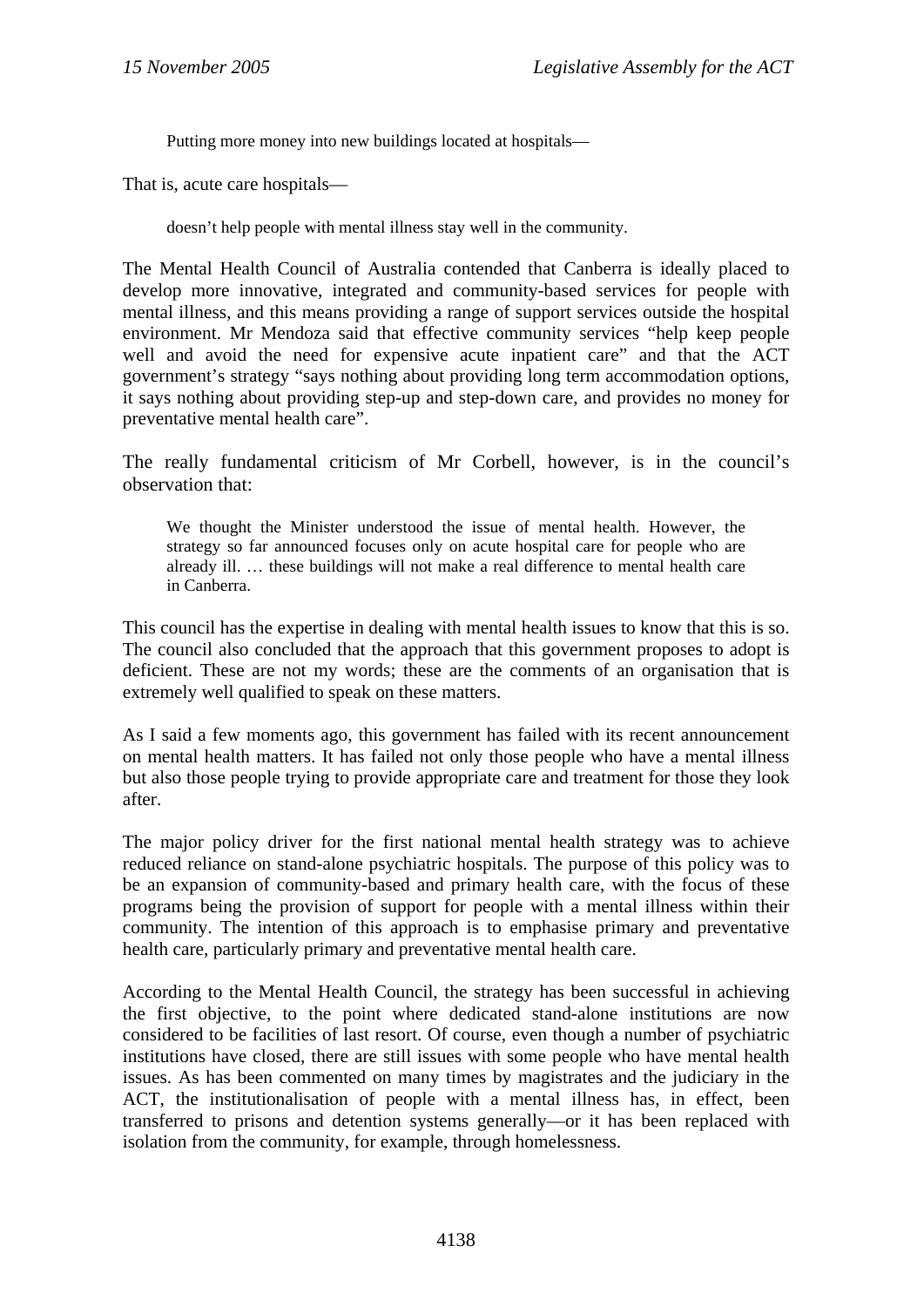A critical component of a comprehensive mental health strategy in a community is an effective primary response capability. The evidence suggests that, while early intervention for a person who is showing signs of mental illness is important, there is very little data available on the extent to which early intervention is playing the role it should. The Mental Health Council argues that programs that provide early intervention are critical both for interrupting the establishment of mental illness and in reducing the burden of the disease.

Of course, such programs need to work within the existing range of health settings and they need to use risk-assessment tools to assist with the identification of important behavioural indications of emerging problems, such as anxiety, withdrawal, social inappropriateness or poor socialisation. There are many community-based services that have the potential to assist in identifying at-risk families and children who may be showing signs of the development of some mental health issues. These services include infant, child, and family welfare centres, schooling systems, general practitioners and other primary care settings.

I am particularly aware of the incidence of mental health concerns among younger people, especially young adults. The Mental Health Council has obtained research from the Australian Infant, Child, Adolescent and Family Mental Health Association in which the association estimates that between 14 per cent and 18 per cent of children and young people aged between four and 16 experience mental health problems of clinical significance. I find it staggering that almost one in five of our children and young people are likely to experience mental health problems of clinical significance. The association put the figures at 217,000 young people aged between 12 and 17 years in 1998 who would experience these types of mental health problems. What is going on in our communities that is leading to such outcomes? This is a really serious issue, but it is a subject that should be discussed in depth on another day.

Early intervention takes on a critical imperative in the light of this research. Bricks and mortar are not the answer to dealing with young people who are suffering the effects of early exposure to mental illness. More appropriate responses, and responses that are likely to prove more timely, involve the referral of these young people to appropriate programs and services that have the potential to reduce the establishment of their mental illness.

There is so much more that I could say, but I will leave that to my colleagues and to another time. I want to conclude by emphasising that the recent announcement on mental health activities by the ACT government appeared to leave unanswered some critical issues relating to the delivery of mental health services. I am not denying that appropriate facilities are part of a policy of coherent and comprehensive approach to mental health policy. What I am highlighting is the way in which this announcement by the ACT health minister has been portrayed as the answer to the mental health needs of the ACT.

Expertise outside the ACT department of health indicates that the approach of the ACT is only part of the answer. Does this announcement by the ACT government reveal a lack of thinking and coordination both within the ACT health system and between the health system and other expert organisations based within the community on the optimum ways to tackle mental health matters? It would appear so.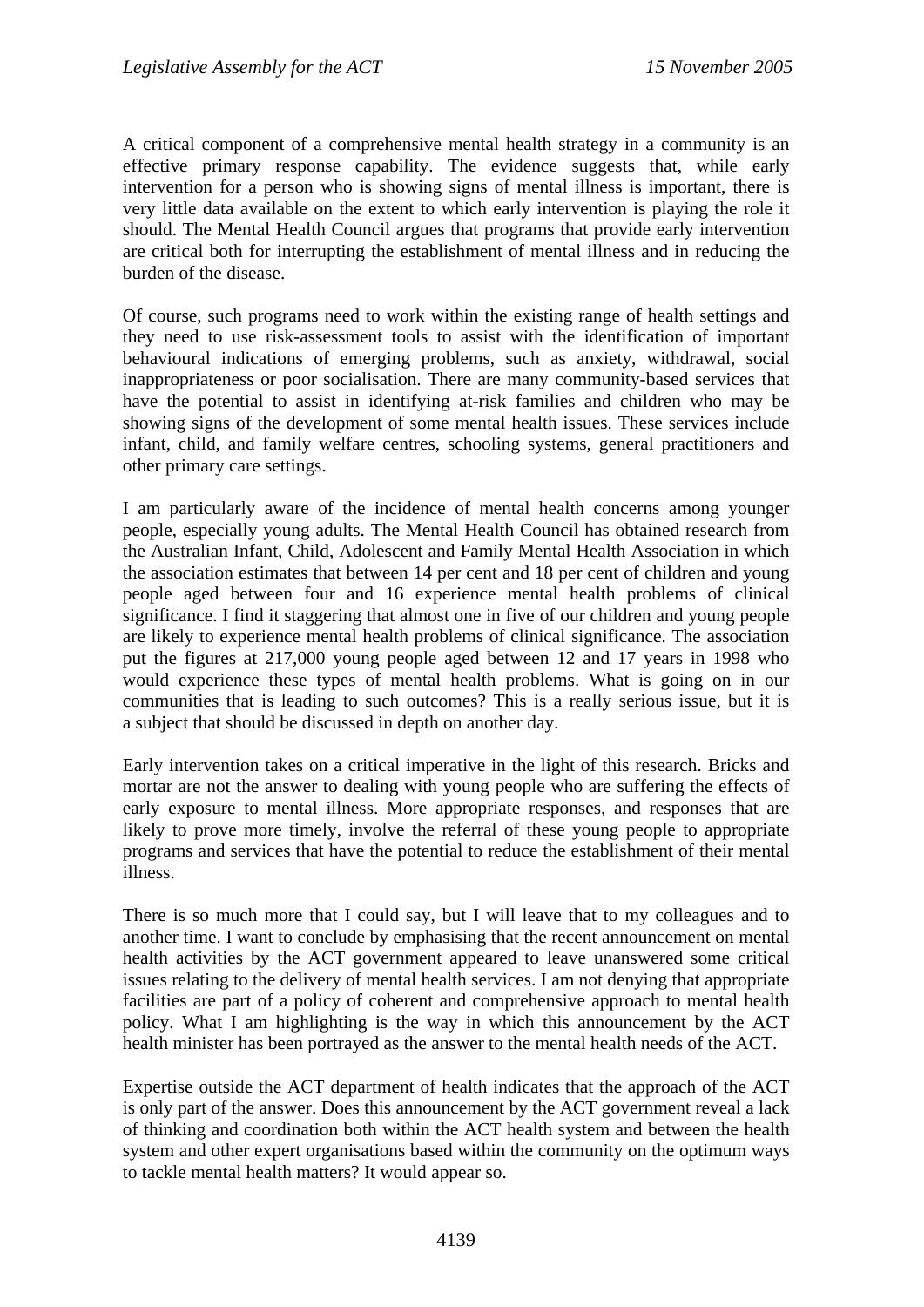As we have argued for a number of years, there is a pressing requirement for appropriate facilities to provide services and care to people suffering from mental illness, and I would still argue that a time-out facility, ignored by this government yet supported by magistrates, justices, a former chief police officer, clients and carers, is the answer to many of these problems. At the same time, though, there is just as much urgency to ensure that appropriate community-based programs and services are resourced to provide critical services to people suffering from mental health issues before they reach the point where their illness necessitates admission to specialised facilities.

That is the point that we make here: this fight needs to be fought much earlier and it needs to be fought with far more resources. It is something that we would look to from the minister in the lead-up to the next budget, and indeed in the budget announcement: that we do get much quicker than is being proposed to the world's best practice standard of somewhere between 12 and 14 per cent of health budgets being spent on mental health; that we do reduce the case loads that are currently between 30 and 40 clients per mental health worker in our system, down to the world's best practice of 12; and that we do start and do more early intervention, particularly arming our young people so that they can identify amongst their peers those who are suffering or are in trouble and indeed arm themselves against the early onset of mental illnesses.

These are important issues, they are issues that relate to all of us and they are issues that affect all of us, and that is why I have raised as a matter of public importance the state of the mental health system in the ACT today.

**MR CORBELL** (Molonglo—Minister for Health and Minister for Planning) (4.00): Mr Speaker, can I start the government response to this MPI by making it quite clear that the government has never proposed the mental health precinct at the Canberra Hospital as the solution to our mental health problems. I would be a foolish man to suggest otherwise—to suggest that it was a solution—and I am not foolish, in that regard at least.

The ACT government has demonstrated, and continues to demonstrate, that we have a strong focus on improving mental health services in the ACT. This ties in with our commitment, as outlined, to improve the wellbeing of all Canberrans, with the Canberra plan and the Canberra social plan in particular.

There is no doubt that the issue of mental health in Australia now is one of pressing concern. All jurisdictions—state, commonwealth and territory—have a responsibility to work as hard and as comprehensively as they can within the resources available to them to address this growing issue of concern in our community. I would say, though, that, while we recognise there is more to be done, the government has shown its commitment to improving mental health services through significant increases in spending, in new initiatives and in new services.

ACT government spending on mental health since we took office has doubled. The figure of \$75 per head of population in 2000-2001 has risen to \$131 in the current budget—a 75 per cent increase. In 2003, the ACT government launched the ACT mental health strategy and action plan, which outlined the major directions for planning for the territory. These include a strong move towards prevention and recovery in mental health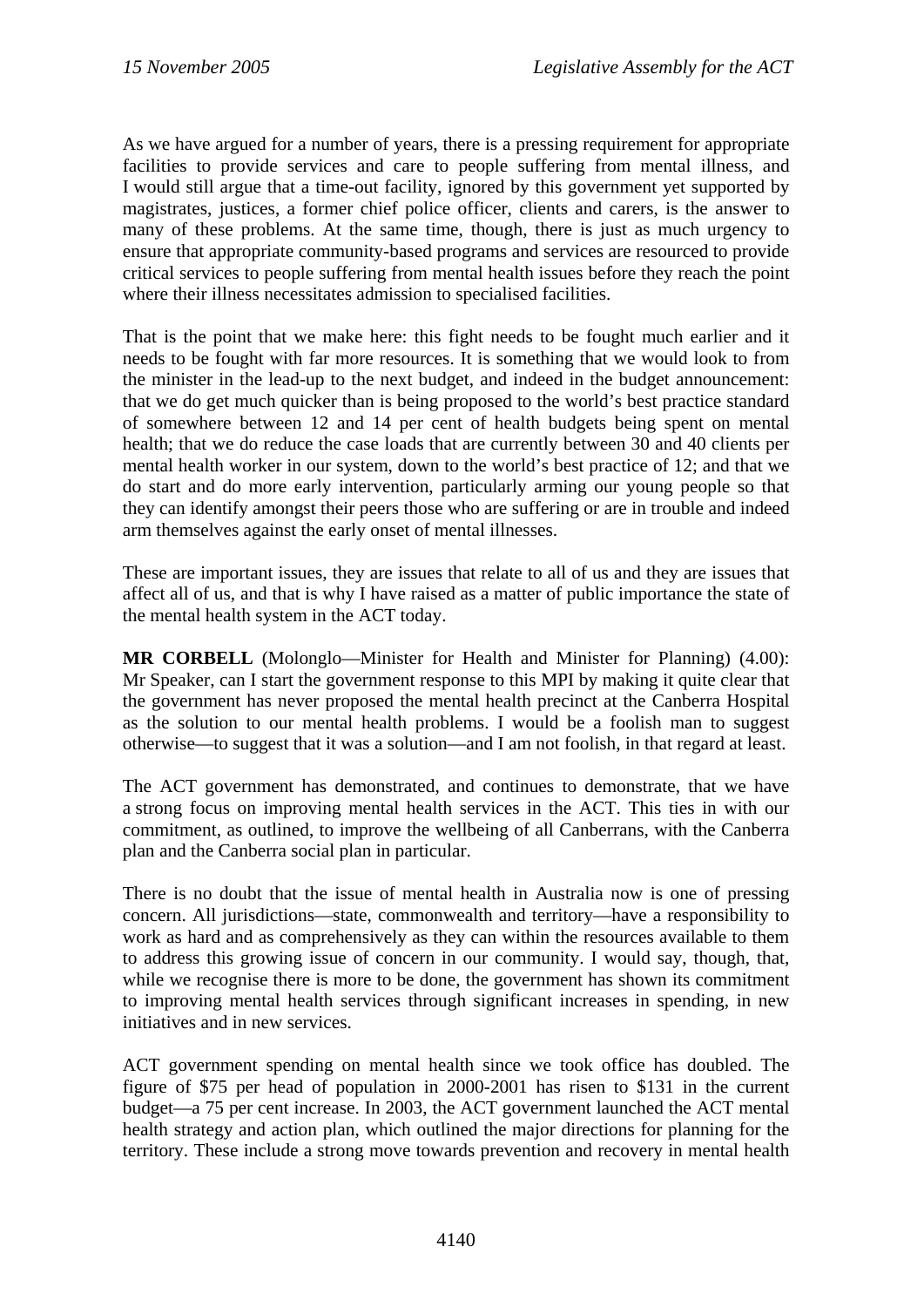services and increases in service responsiveness, with strengthening of quality research and innovation also being key areas.

We heard a lot from Mr Smyth, in his speech, about the Mental Health Council of Australia's criticisms of the government's decisions to plan for a new mental health precinct in the ACT. I want to challenge this head on. Are Mr Smyth and the Mental Health Council of Australia saying that we should not have an up-to-date psychiatric services unit? Are Mr Smyth and the Mental Health Council of Australia saying we should not have facilities for forensic mental health clients and it is quite acceptable for them to be sent to Goulburn jail or to the Belconnen Remand Centre? Is that what they are saying? Their criticisms of the decision to plan for facilities at the Canberra Hospital are just that.

I do not accept for a moment that our clinical facilities, in terms of the physical infrastructure, are either up to scratch or comprehensive enough. They are neither. And these issues must be addressed. The government has made a commitment to address them. We made a commitment to build a new PSU during the last election campaign, a commitment we will honour. But we are also taking a broader look at the range of clinical facilities, acute care facilities, that are needed.

The other side of this argument of course from Mr Smyth and, unfortunately, from the Mental Health Council of Australia—which I must say is not echoed by the comments of consumers and carers here in the ACT—is that we are not spending enough on early intervention and community outreach and support. I would draw Mr Smyth's attention and the Mental Health Council of Australia's attention to the council's report, *Not for service*, released about a month or so ago.

In that report, the council acknowledged that 75 per cent of all mental health funding in the ACT is already allocated to community-based services. We are not a jurisdiction that spends the majority of our budget on acute care; we are a jurisdiction that spends the majority of our budget, the overwhelming majority of our budget, on community outreach and support, on community-based services. Particularly in the context that the Australian average expenditure on community-based services is 51 per cent and we are 75 per cent, how is it justified to criticise the government for deciding to improve acute care services particularly when we have no capacity for children, for adolescents or for forensic mental health clients? It is not a valid or reasonable criticism when you look at those facts.

The increased investment that the government is contemplating and doing the planning for at our hospital facilities includes planning for the replacement of the inpatient mental health unit with a new 30-bed facility, a 15-bed high-security unit and a 20-bed youth mental health inpatient unit. The development of these facilities is important. It is not acceptable to have young people in a psychiatric services unit with adults; it is not acceptable to have forensic-type mental health clients in the Belconnen Remand Centre, in Goulburn jail or even in our own jail when it is built. They need a particular, dedicated facility for episodes of acute illness, and that is what the planning is aiming to address.

We again heard the call from Mr Smyth for a time-out facility. The problem with this proposal is that it seems to be all things to all people—catering for people who may be at risk of suicide, catering for people who need further care following discharge from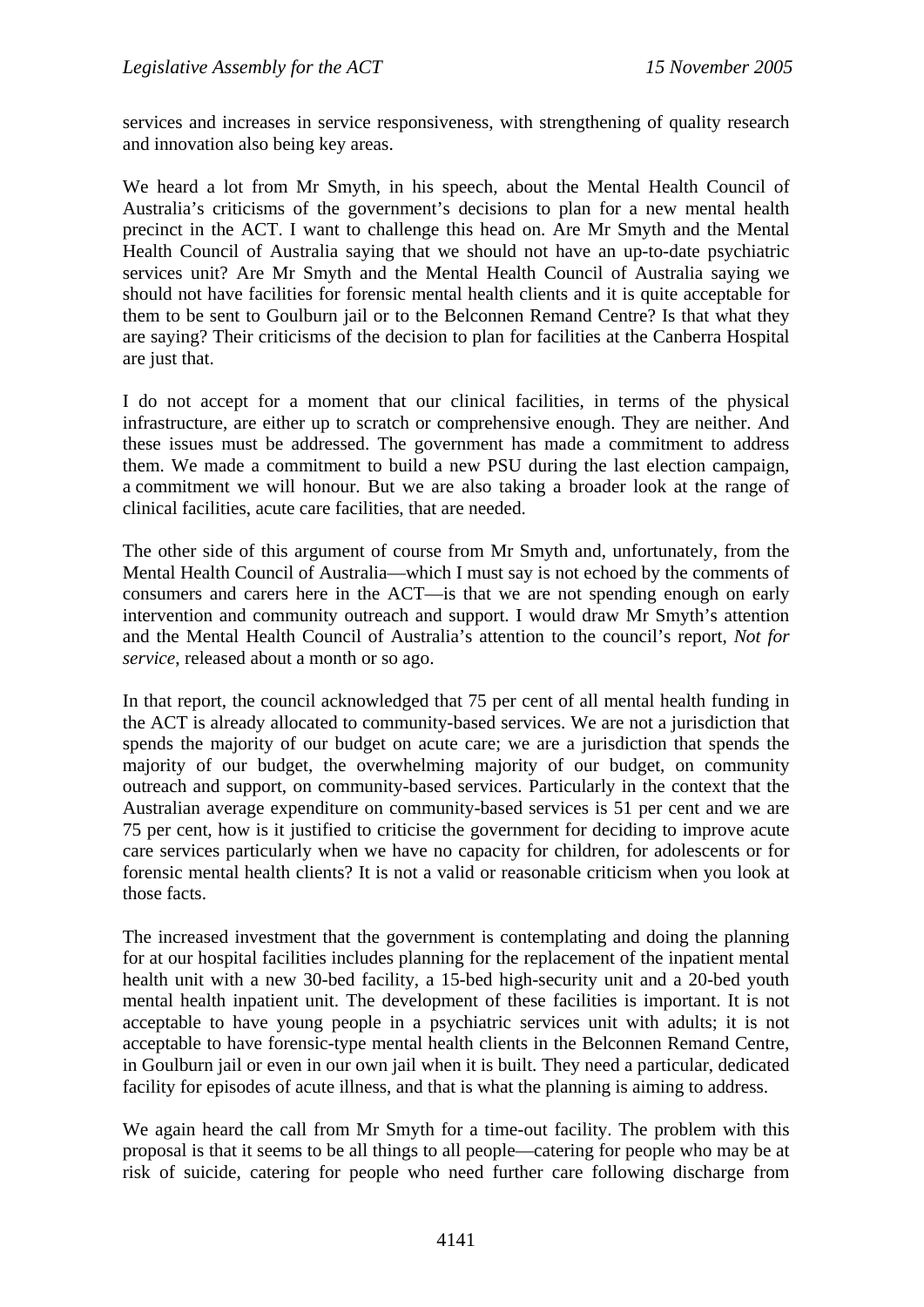hospital, even catering for people who need to dry out from alcohol and drug consumption. This is a vague, ill-thought-out proposal and one which ignores the complex issues surrounding care for a whole range of people who face problems with mental illness.

**Mr Smyth**: Which is why it has got so much support.

**MR CORBELL**: It has so much support because it means everything to everyone, but how do you make it work and how do you target the level of care? It is a poorly thought through proposal; it is a simplistic panacea designed to avoid the more complex issues surrounding mental health care in our community. Rather than proposing this rather vague concept as a solution for all the issues within the mental health system, which is what Mr Smyth is doing, the government is undertaking a comprehensive service development and planning approach that provides specific responses to each of these groups rather than a single, simple, panacea, catch-all proposal that everyone will like but ultimately, if it was ever built, would satisfy no-one.

The government has also responded to the need for improved services for people with a mental illness through the work we have done in forensic mental health care, which was commissioned through a whole-of-government process by the Chief Minister last year. Cabinet agreed to the proposal for care of forensic mental health clients in May this year. It includes a strong community focus for forensic mental health care, supported by access to a proposed new, high-security unit for those who require specialist inpatient care. This proposed service is based on the well-respected forensic care model and is underpinned by national forensic principles.

Today, I had the pleasure of launching the new suicide prevention strategy for the ACT, which will allow us to have a coordinated approach to managing and, hopefully, reducing the incidence of suicide in the ACT. The incidence of suicide in the ACT is below the national average. Nevertheless, every suicide is a tragedy; every suicide is an incident that we should seek to prevent.

Mr Smyth also mentioned issues to do with supportive accommodation and housing for people with a mental illness. Mental Health ACT has already entered into an agreement with Housing ACT which is designed to establish a partnership approach to improve access to housing options and support for people with a mental illness. The ACT homelessness strategy also identifies, as one of its priorities, the housing needs of people with a mental illness.

In all these areas, I know, as health minister, there is much more work to be done. As a society, as an Australian society, we face serious challenges in addressing the disadvantage, the isolation and the lack of comprehensive care that people with a mental illness all too often encounter. But what I am trying to outline today is the significant work that is being done to tackle and address these issues. I do not run away from these problems. I do not seek to suggest that they do not exist. What I seek to articulate today, and on every other occasion, is the focus on improving, on building our capacity and providing more resources and developing a comprehensive and humane framework for supporting and caring for people with a mental illness.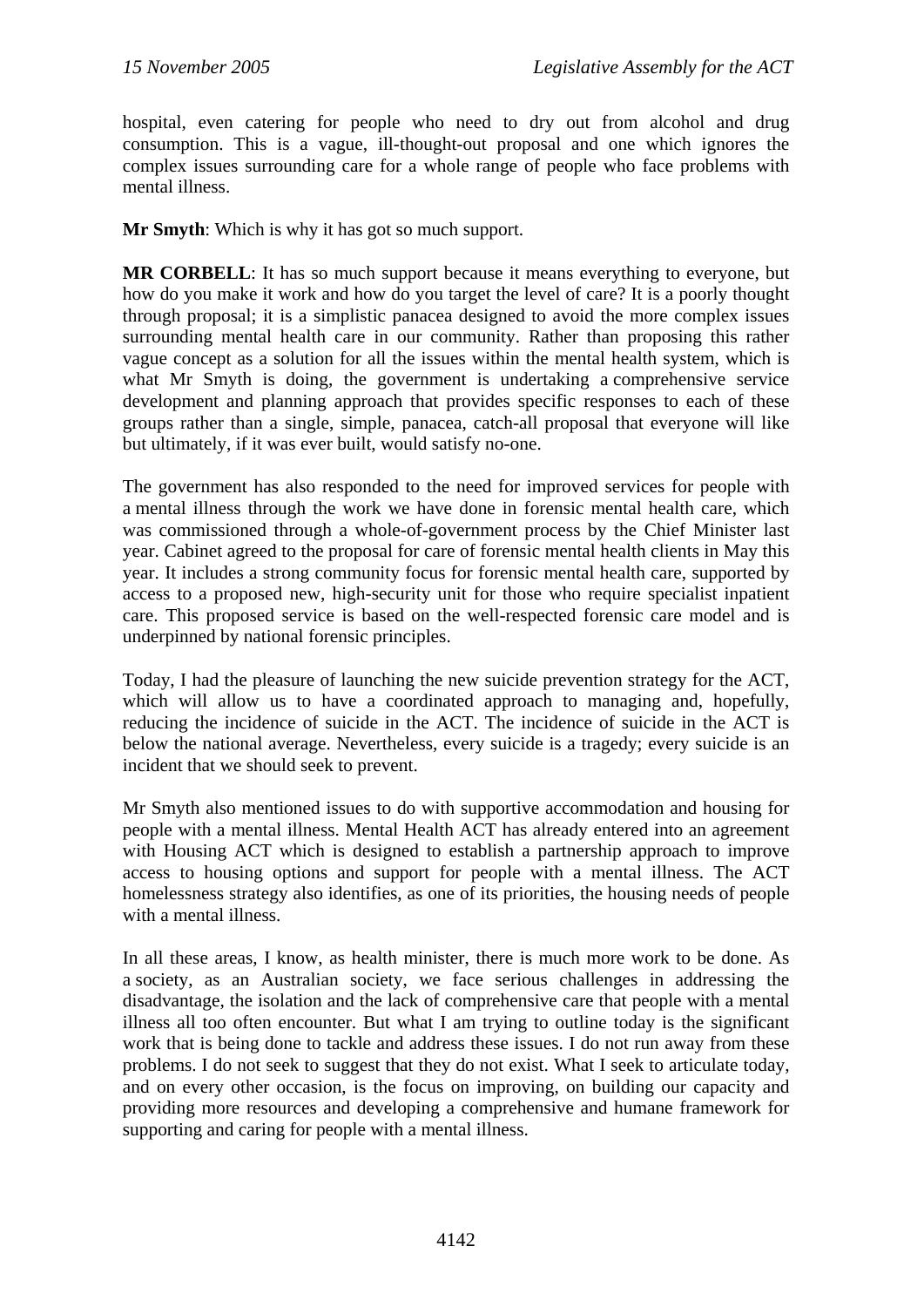To that end, it is worth highlighting some other programs which the government has undertaken since it came to office. In particular, we are doing work around improved relationship-building between mental health clients and GPs. We all know that, when someone has a mental illness, all too often their general physical health also declines. One program that is now up and running is a liaison program to encourage GPs to work more closely with mental health clients to assist mental health clients to see their GPs regularly to maintain and address, on a regular basis, issues with their general physical health as well as their emotional wellbeing. Improving their access to primary health care is an important priority and one which is already funded and under way.

We are also fostering access to both mental health and alcohol and drug services. Dual diagnosis issues continue to be an emerging and very challenging situation for care providers, for clients themselves and obviously for service providers. New protocols are being put in place through the ACT Health co-morbidity program to recognise the high prevalence of co-morbidity illness around drug, alcohol and mental illnesses.

Finally, I would like to address some issues around the work of the Official Visitor. The Official Visitor has an important role: to monitor and improve inpatient mental health services. I am very grateful for the work of the outgoing Official Visitor, Ms Joan Lipscombe who recently retired at the end of her three-year term as principal Official Visitor. We are currently recruiting a replacement for Ms Lipscombe. I had an ongoing and very positive dialogue with her in her role as principal Official Visitor and met with her on a quarterly basis.

It is worth highlighting some issues in her final report. There were a number of positives. For example, she welcomed the more comprehensive information provided to support applications to the Mental Health Tribunal and the plans to introduce a wellness program focusing on patient physical wellbeing and lifestyle of the Psychiatric Services Unit. She also commented, in her final report, that steps to bolster the mental health nursing work force were gradually coming to fruition.

As always, she upheld her responsibility also to outline where the challenges were and where the problems were. She outlined—and it is also valuable to outline—how the government is working to address these. The issues she outlined included concerns about high levels of seclusion in the PSU. In response, a new seclusion area has now been established and seclusion rates are being very closely monitored. The duration of seclusion has also been reduced where possible.

She also raised concerns about the level of aggression and violence in the PSU. In response, the government, through ACT Health, has developed a policy on preventing and managing aggression and violence which will establish approaches to reduce these incidents. Her report also raised the importance of planning to minimise the risk of negative and harmful interactions in future development of inpatient facilities. Risk minimisation is a key aspect of future planning for all our new mental health facilities.

The government accepts that more work needs to be done. We are coming from an historically low base of mental health funding in the territory. The government has significantly increased the budget. We are planning on improving the acute care facilities which are in desperate need of that investment. We continue to focus strongly on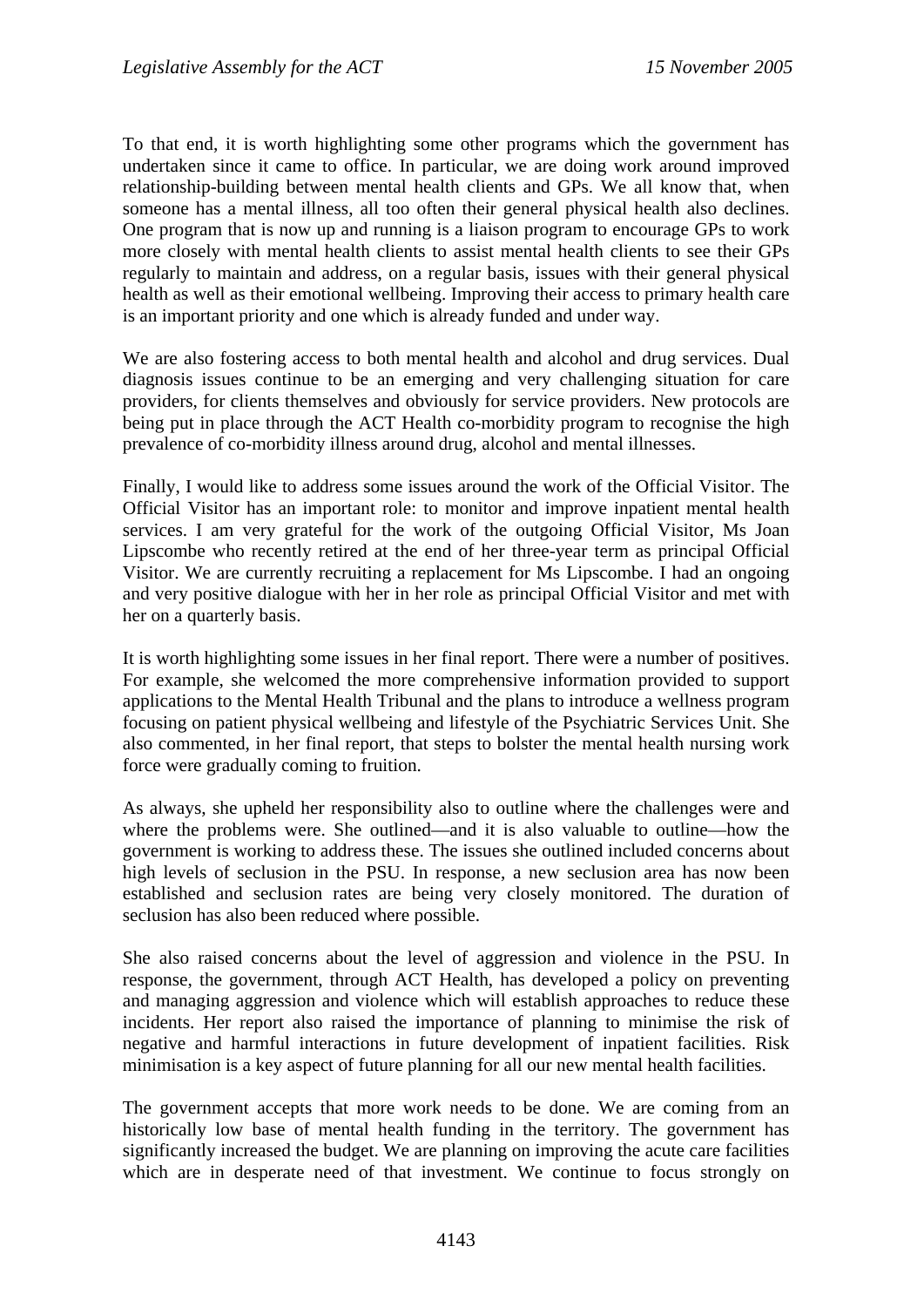community outreach and community-based support. Seventy-five per cent of our budget is spent in these areas. But there is more work to be done. There is more work to be done on accommodation in support and prevention of mental illness, and we will continue to focus on these issues for as long as we are in office.

**MRS DUNNE** (Ginninderra) (4.15): This matter of public importance, the state of the mental health system in the ACT, is an exceedingly important matter for the people of Canberra. On occasions like this, when the minister stands in this place, he is, thankfully, rather chastened and does say; "Yes, we have a lot more to do." Never were truer words said.

Mental health in the ACT is in a parlous situation, but I am still a little pessimistic when I hear the minister because we still have the usual cant: "We have thrown a lot of money at it; so people should be thankful for the amount of money we have thrown at it." As people on this side are probably almost tired of saying, putting money into a system is not the solution. Inputs in terms of money do not necessarily give you good outcomes. What we are talking about here is providing good outcomes. Ms McDonald can screw up her face, but just because you spend money does not mean you are going to do it better.

We had the minister here saying, "We have doubled the money." Then he said, "We have increased it by 75 per cent." We are having a little mathematical problem here. He also said, "And we are gunna do a whole lot of things." This minister has been gunna do a whole lot of things for three years or more now, and I see very little difference.

I speak from personal experience. I speak from personal experience with the permission of the person I am speaking about because he basically says to me, "Talk about my case anytime you can because eventually we might get some solutions to the problems." Members of this place will know, some better than others, that my family has a family friend who is a fairly regular consumer of mental health services in the ACT. I have to say that, for this person, for his family, and for those who are close to him, this is a most scarifying experience.

It is not from want of goodwill and it is not from want of resources on many occasions. This young man has at his disposal at various times a private psychiatrist, a counsellor; has access from time to time, in an on-and-off way, to the mental health crisis team; is admitted in and out of hospital on a semi-regular basis. When you think about it, there is a lot of time and effort that goes into this young man.

But, in the space of three years, when I have been dealing with this—and other members of my family have been dealing much closer than I have with this for three years—we see no progress. His family sees no progress. He sees no progress. We are in the same situation we were in three years, going round and round in circles. He has asked me to advocate on his behalf. I am in the process of trying to set up what seems to me to be a pretty straightforward thing. It may or may not succeed, but it beggars belief that no-one has done this before. Because there are so many mental health professionals with a finger in this pie, it would seem logical that we could all sit down at the one table and come up with a regime of treatment.

This has been one of the most difficult tasks that this young man has come up with. He has basically thrown up his hands and said, "Can you help me to get this meeting under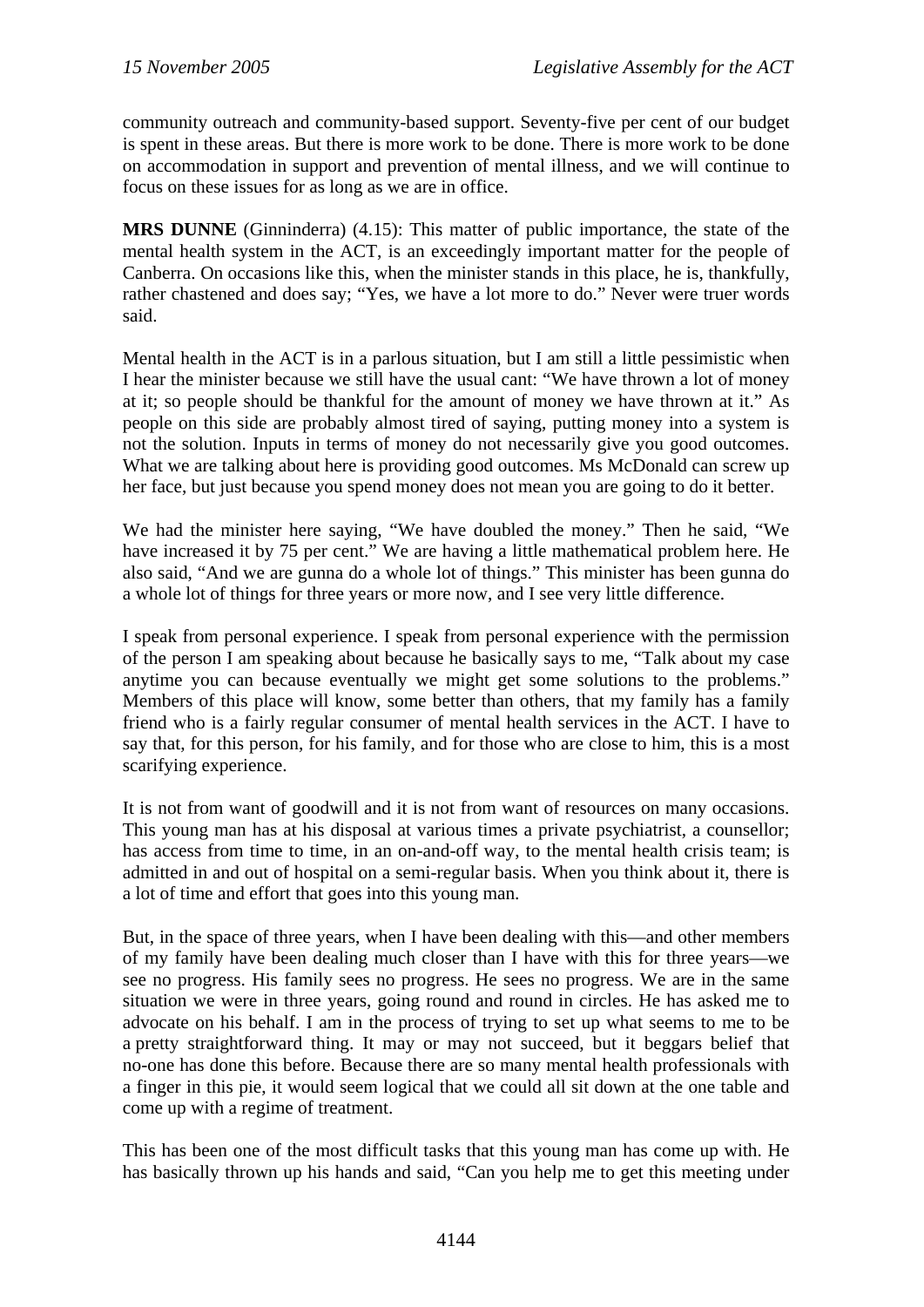way?" As someone close to me said the other day, "There is something wrong in this town when you ring the mental health crisis team on behalf of someone who is suicidal and you get put on hold for 20 minutes." The experience I have had is that there is something fundamentally wrong. There is something fundamentally wrong when you go with this person to the hospital and it takes you three or four hours to be seen satisfactorily when someone is in crisis.

This person is lucky because he has a family and a circle of friends who are there to do those things. I suspect there are many people outside my experience who do not have that support base and who are just crying in the wilderness because there is no-one to help them negotiate the minefield of mental health bureaucracy in this town.

This is often a great complaint with all health services. The health services are highly expensive and we want to make sure that the most deserving people get them; so we have a whole lot of obstacles to stop people needlessly accessing them. But they become so difficult that the people who need the assistance often miss out because they don't have the wit, the wherewithal or the sheer energy to negotiate the system. When we get to the acute phase, there are many people who have been failed by the system because a simple cry for help is not enough.

The minister has spent a lot of time talking about the projects that they are going to do, the things that they are going to do. They are going to build a new PSU; they are going to design a policy to minimise violence in acute settings; they are going to do a whole lot of things. We are going to have a program for marrying the health and mental health requirements of people who are clients of the mental health service. All of these things are good but we need to see them happen.

First and foremost, what we need to see is some simple coordination and case management of the people who are in the system. Case management, in the personal experiences I have had, is non-existent. There are occasions when people have been told, "Yes, you should be case-managed." As Mr Smyth said, with roughly 40 to 50 clients per person in the mental health system, there is no scope for case management; we cannot have case management of people who need it because there are too many people being spread too thinly.

It is not appropriate, in a premier city in the First World; we should not be here on a regular basis discussing these problems that, under the tutelage of this minister over 3½ years, have seen little to no improvement. This is a disgrace; this is a shame for this whole territory. It is a shame for this minister and this government that, when people stand here on a regular basis and speak of these issues, we are told, "We have doubled the money; we are gunna throw more money at it; we are gunna come up with policies; we are gunna build a new infrastructure." There seems to be very little in terms of the day-to-day holding of the hand, the case management of people, the putting together of the resources in the best possible way.

In the case of our young friend, there is an awful lot of money being spent around the periphery and if somebody spent some time thinking about the best way to do it, he would get a better outcome and so would the territory.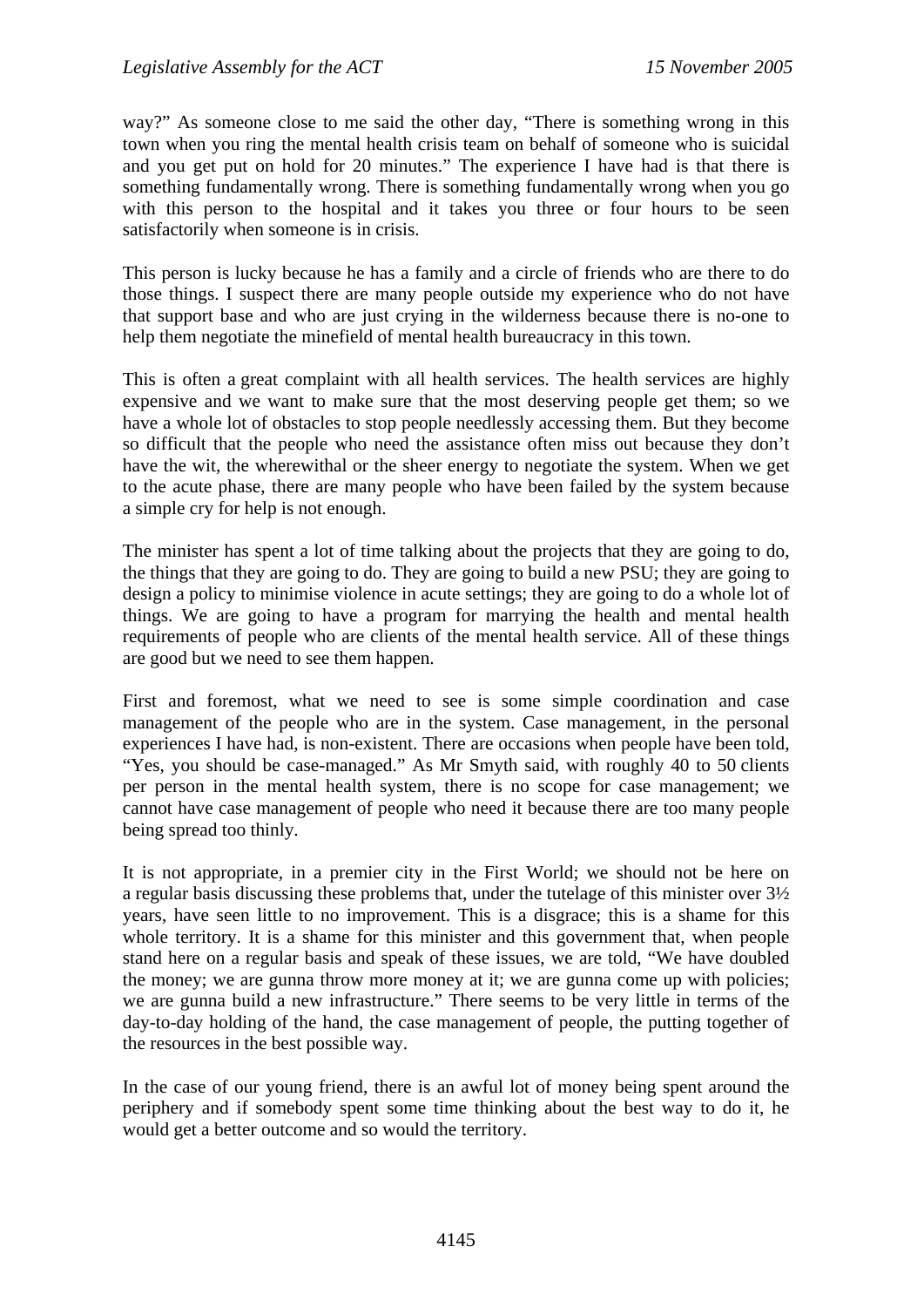**MS PORTER** (Ginninderra) (4.23): This government has a clear commitment to improve ACT mental health services, as acknowledged by the Mental Health Council of Australia in the *Not for service* report. As indicated by Mr Corbell, the ACT government has demonstrated its ongoing commitment to mental health by increasing funding for mental health services in the last three budgets. This increased expenditure has been recognised by any number of internal and external reports.

The *National mental health report* of 2002 noted the ACT government's expenditure on mental health services was lagging behind the national average, with a per capita expenditure of \$75 in 2000-2001 compared to the national average of \$81 per capita. Under the present ACT government, this level of funding has increased significantly and in the ACT's 2004-2005 budget, handed down on 4 May 2004, the government committed a per capita expenditure of \$131.

This government does not have a record of resting on its laurels but has as record of getting on with the job. And the area of mental health is no different. The government is continuing to work hard to improve mental health services in the ACT.

In relation to hospital services, the government is building a psycho-geriatric inpatient unit at the Calvary Hospital campus and is undertaking planning processes to deliver significant and secure mental health inpatient facilities in youth mental health treatment and care. These new inpatient services will reduce pressure on the two public adult inpatient units that currently provide the inpatient services to these populations, that is, older persons and youth, and will be more appropriate, as Mr Corbell said.

Further, the ACT government has recognised that treatment is nothing unless it is coordinated, coordinating all types of care—crisis care, short-term care, long-term care, community care. It is not just about hospital services, as essential as these are.

This government's investment in community mental health services is a necessary parallel and is complementary to the inpatient units. Also, it is necessary in maintaining people in the community as fully participating members of our society. The ACT is now well ahead of the national average in funding community-based services which assist people to retain their links to work, family and community supports. Around 75 per cent of total mental health funding in the ACT is allocated to community-based services, as Mr Corbell said earlier. The national average is around 51 per cent. The ACT's commitment is around 75 per cent of total mental health funding.

An excellent example of one such community-based service is the connections volunteer program, which links people living with mental illness with a volunteer who has weekly social contact with that person. This program provides a valuable opportunity for ordinary people in the community to understand the effect of mental illness on individuals and on families, to assist in a very real way to maintain the health of the individual and even, in some instances, to provide respite to the families and carers of people affected by mental illness living in the community. This service is a preventative service—a service in the community to keep people healthy; to keep people healthy in their community, living in their community, and participating on a day-to-day basis in their community life.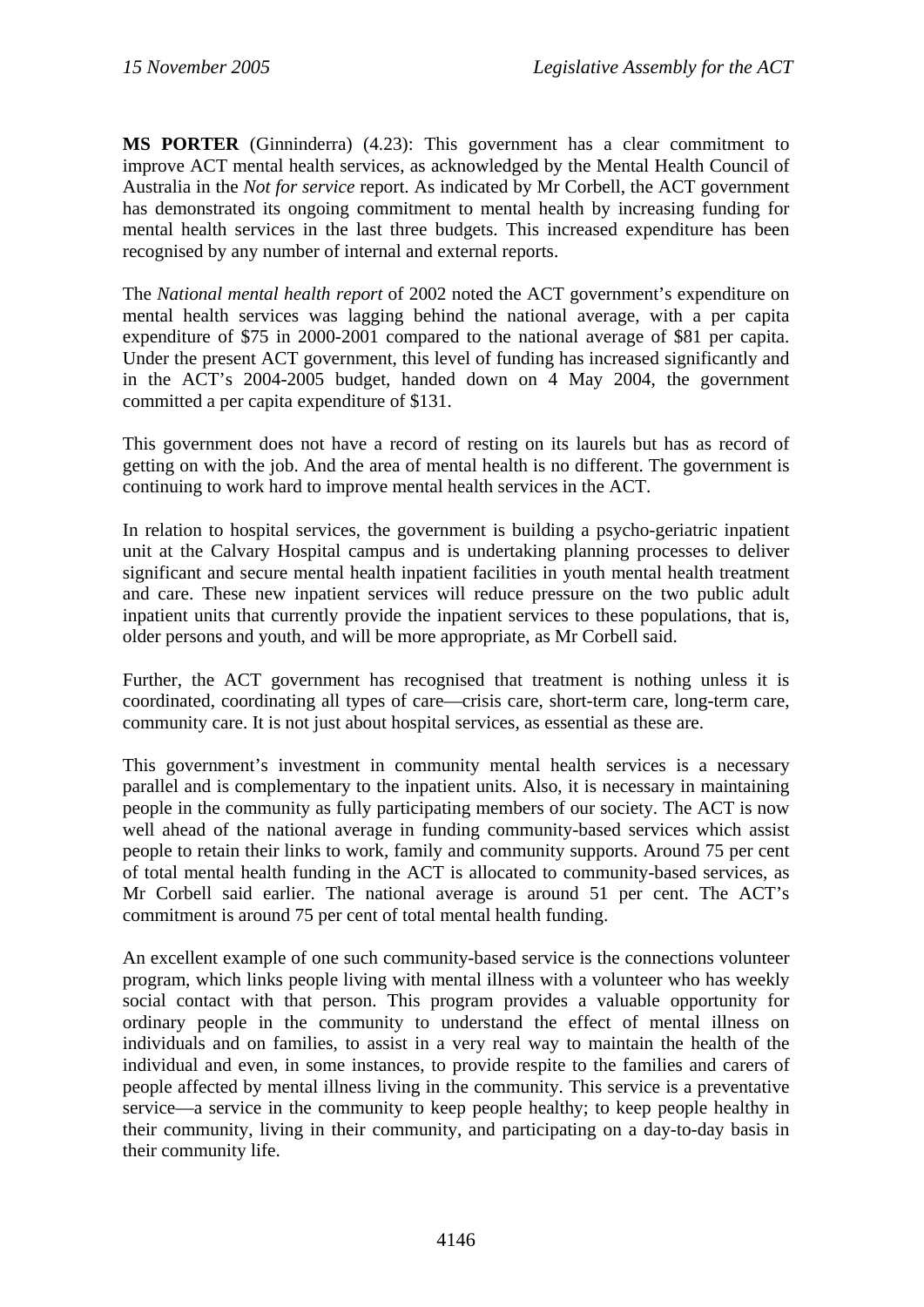Another example, one of very many that I could choose from, is Mental Health Education, a not-for-profit organisation which gives those living with mental illness the opportunity to visit schools and other locations and share their stories so that the stigma of mental illness can be broken down—broken down right at the earliest point in our lives—so that people in our community can understand that mental illness is just that, an illness.

These two successful examples demonstrate how beneficial it can be to respond to the issues associated with mental illness in our community and through our community, not to concentrate exclusively on acute care. It is not just about the medical profession; it is not just about bricks and mortar; it is not just about expensive treatments. It is about the whole of the human being and about the comprehensive response to the whole person that engages the community. Mental health must be about community support and understanding as well as about government providing services. One cannot be successful without the other.

This government takes very seriously its responsibility to those who have mental illness, their families and society as a whole. Mr Corbell has been congratulated for his very real attempt, on behalf of the government, to claw back the years of neglect by the previous Liberal government. It is evident that a great deal of progress has been made in this regard. It does not stop now, however. The government has articulated a very real strategy to further improve the delivery of services related to mental health in the ACT.

The government is planning to restructure mental health service provision along developmental and life milestones rather than the traditional age-based structure. This will feature children's mental health, youth mental health, adult mental health and older person's mental health services, and be reflected in government and community services and reflected in inpatient treatment and care provision at all levels.

The government has started the preparatory work for the review of the Mental Health (Treatment and Care) Act 1994. This review will modernise our mental health legislation and be conducted in light of the Human Rights Act this government enacted last year. The government is committed to a full and open review of the act, with extensive consultation with the community and with key stakeholders.

The government also made significant investment in the non-government mental health sector, as I have said, to provide psychosocial support, vocational training and employment for people with mental illness. The government has budgeted for \$5.2 million in 2005-06 for these community services, up from \$3.2 million in 2000-01.

All of this adds up to a very real commitment, as Mr Corbell said, to the ACT mental health service. It is a very real commitment by the Stanhope government—a commitment that was needed because of the years of Carnell-Humphries neglect—but one that means the delivery of an efficient and effective mental health service for all Canberrans.

**MRS BURKE** (Molonglo) (4.30): I am very pleased that this matter is being debated today. This MPI is a matter of public importance for all of us. The guiding principle that is generally acceptable for the provision of programs and services to people who have mental illnesses is that there must be a combination of community-based services and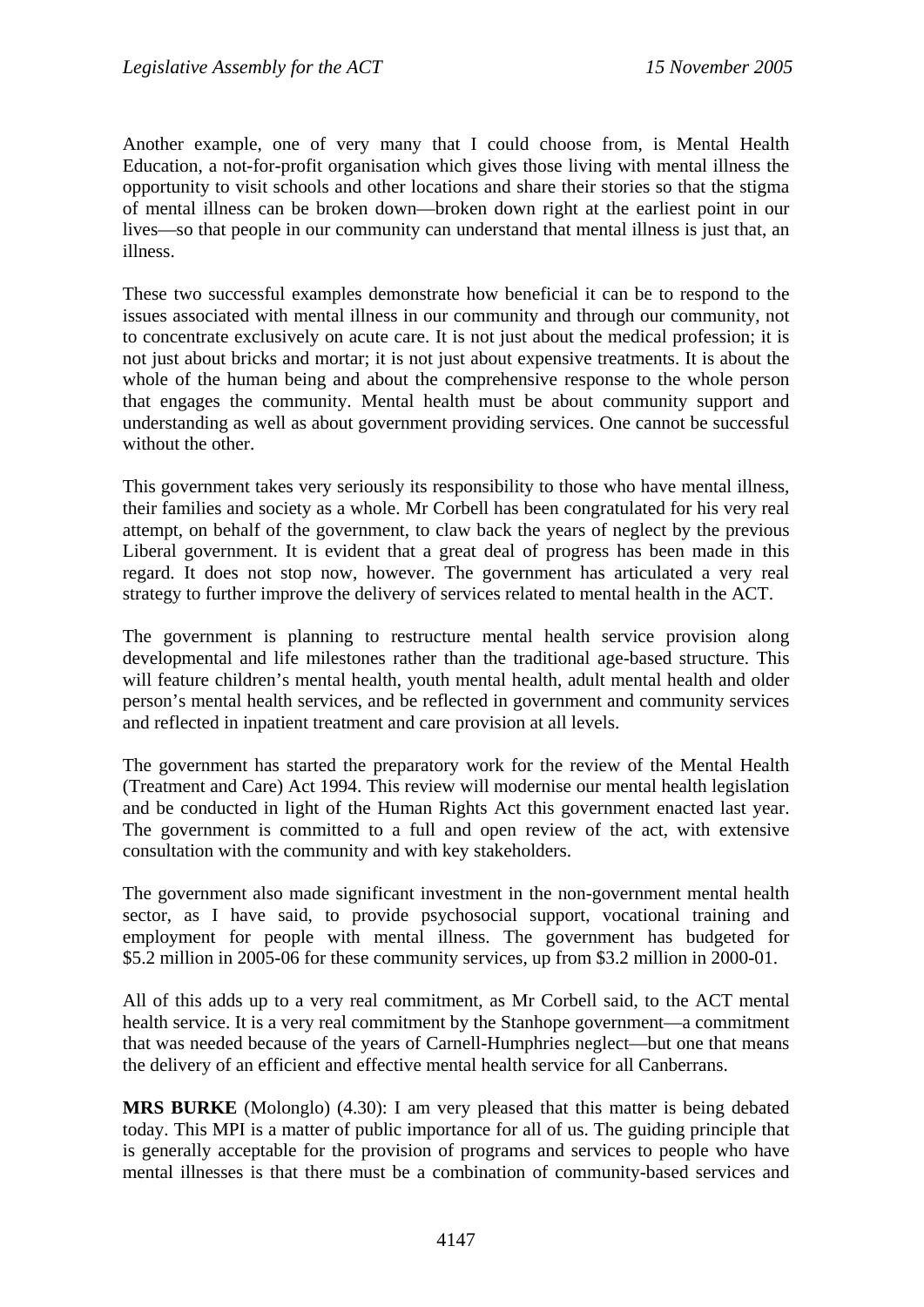support facilities in which appropriate services and care can be provided. The major issue that is raised by this MPI is the imperative to achieve a transfer of the provision of mental health services from those based in purpose-built facilities to community-based service delivery.

Running alongside of this is the fact that currently our health committee— Ms MacDonald is our chair, and Ms Porter and I are members of that committee—is looking into the appropriateness of housing for people in the ACT with a mental illness. It is a very timely MPI, I have to say, and a very timely topic that we do talk about and keep out there in the public arena. In our travels and on our investigations, it has been said by some commentators for the mental health sector that we, as a society, need to de-institutionalise the people and re-institutionalise the service.

As the Mental Health Council of Australia has also commented, the broad underpinning strategies for the transfer of mental health services to mainstream health services and community-based care were to build increased capacity in the work force, to deliver care within these altered service models, to build increased capacity in the community and non-government sector to provide care, and the empowerment of consumers and carers to participate in the planning, delivery and evaluation of care. The important outcome of this approach is to build these principles into the way in which these changed values and the mental health service provision are inculcated into service delivery. The good news is that there are examples emerging where these changed values appear to be leading to valuable changes in the ways that mental health services are being delivered.

Consider, for example, project 300 in Queensland. This project has shown how it is possible to achieve cross-sectoral cooperation between agencies and, by this cooperation, generate positive outcomes. Project 300 commenced in 1995 and has assisted some 200 people to move from long-stay psychiatric hospitals to community-based accommodation. This project has involved collaboration—that is a very key word there, isn't it?—between Queensland Health, the Department of Families, Youth and Community Care, the Department of Public Works and the Department of Housing. The good news is that this project continues today, with annual recurrent funding of \$9.2 million to support 190 people.

It is also instructive to consider the approach adopted by, for example, the New South Wales government, with a recently released policy on responding to people with a mental illness. The New South Wales government has implemented the housing and accommodation support initiative, known as HASI. This has demonstrated that well-planned, community-based programs meet the needs of people with severe mental illness. This project involves collaboration between the New South Wales departments of housing and health and three non-government organisations operating within New South Wales.

Early-stage evaluation of the outcomes from this program, undertaken by the social policy research centre at the University of New South Wales, shows that there have been significant improvements in the quality of life for the people involved in this project. Probably the most interesting result from this initial evaluation has been a dramatic decrease in the need for acute hospital services by the people involved in the project. The social policy research centre suggests that there has been a 90 per cent reduction in the number of days spent in hospital by HASI clients over a 12-month period. The research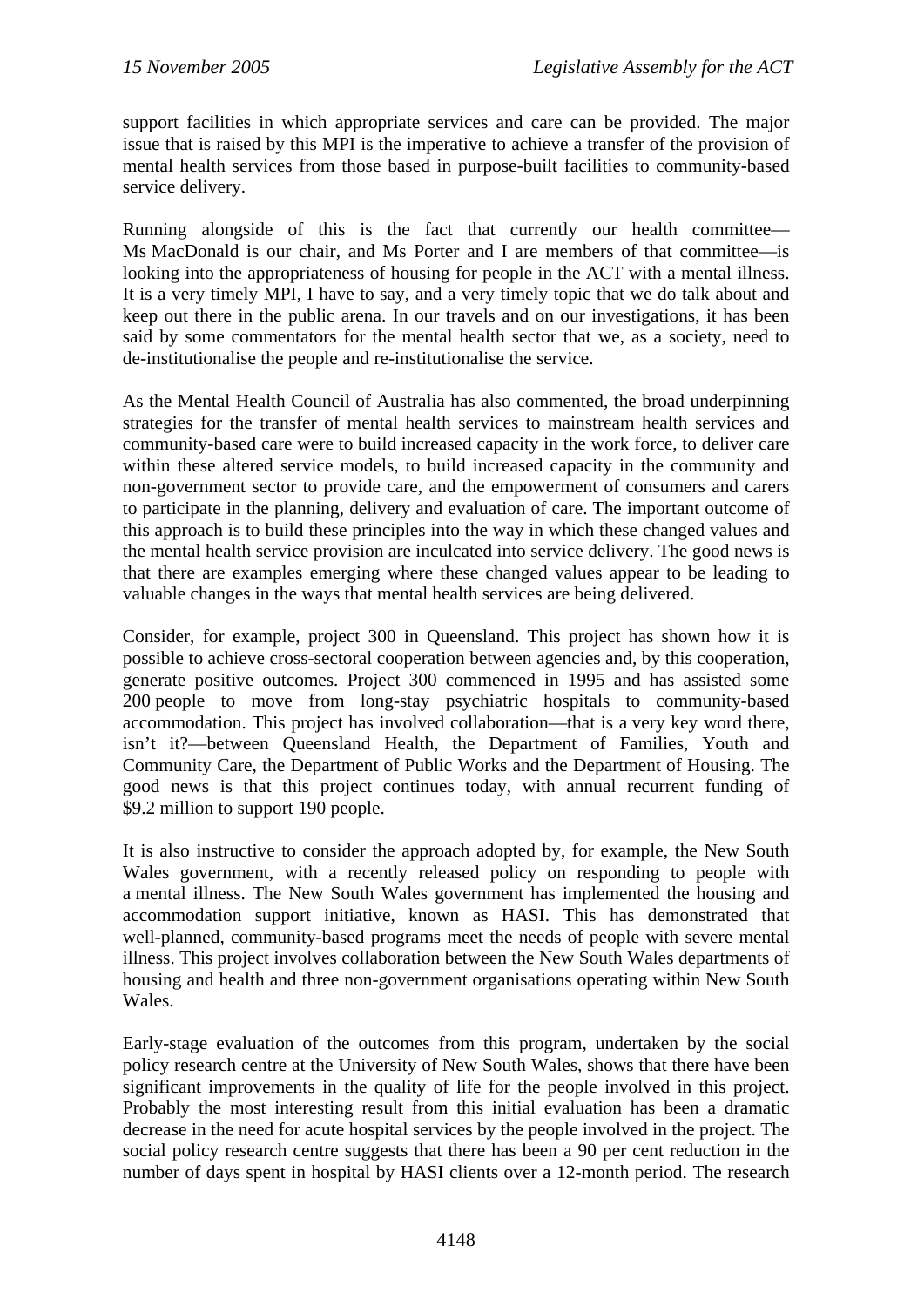calculates that this reduction of time that people spend in hospital translates into savings of \$7.3 million in hospitalisation costs.

I put a side note here to this speech that, if you think about this, it is not always about money. And as we have said, it is not about more money into the system but better outcomes for people. Often it is just about using the resources that we have within the system in a better and more practical way. As well, there are other costs that would otherwise be incurred and that would be saved through people being hospitalised and then released only to be re-admitted.

The Mental Health Council comments most favourably on this project. In a recent commentary, the CEO of the council said:

Sadly we have too few programs like this around Australia and we have virtually no independent evaluations. We have governments continuing to invest in the wrong thing, in acute hospital beds and buildings, as a response to the mental health crisis rather than on community based services.

It gets back to what Mrs Dunne was alluding to in terms of case management. Maybe we need to re-evaluate what case management means. There are some excellent people working in the field, and I do not want them to be despondent today when we talk about this. We all need to ensure that we keep this topic out in the public arena for public debate in order that we can improve our services always. None of us is beyond reproach in regard to this matter.

The Mental Health Council emphasises that, while these two projects show what can be achieved, much further work needs to be done. I note that the minister does say that, but I hope he is not thinking he can throw money at the problem and then walk away. We all have a responsibility in this place to be a part of the solution. In particular, other areas of government must be involved to ensure that the education, training and employment needs of people with mental illness are considered. It is possible to achieve good outcomes from developing appropriate community-based programs and services for people with mental illness. At the same time, these programs are one part of the overall approach to responding to mental health issues. Again, that is the key. I agree.

It is not a one-size-fits-all situation, but certainly the Liberal opposition are trying to put forward what we believe are constructive and helpful options which we hope the government is not too arrogant to take on board. After all, we are all here working to the same end, and that is to see a reduction in the number of people with mental illness just languishing in our communities somewhere, with people so committed to working in the sector that we are falling over each other and not dealing with the problem.

As has already been mentioned, there will continue to be a requirement for appropriate secure facilities in which relevant programs and services are provided to people with mental illness. Again, I have pleasure in supporting this MPI. It is not a means of always bashing the government up but it is a means of saying to this government, "Don't be a government of delay; don't wait for election sweeteners; get off your hands; listen with some sort of humility to what we are saying; and make sure we can implement good things and work together as an Assembly," which is what people in the community expect us to do on such an important issue.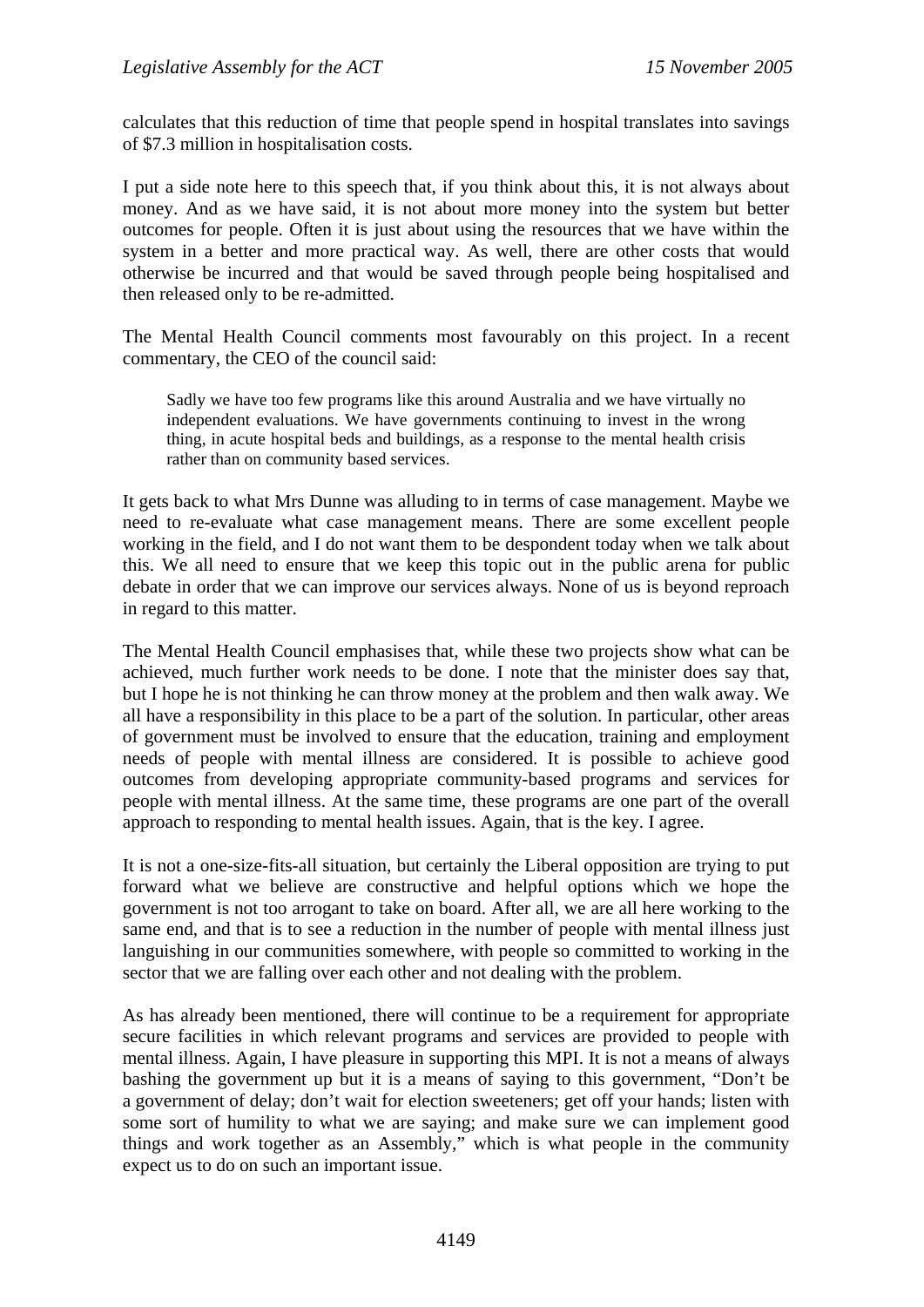**DR FOSKEY** (Molonglo) (4.38): I welcome this topic. Mental health is an issue that I am taking a particular interest in. I have had a number of representations from constituents and meetings with consumer and carer organisations. It is very clear that there are quite a number of problems with the mental health system in the ACT. But of course the ACT is not alone in that. In many jurisdictions, people with a mental illness seem to be at the bottom of the priority list. Today's discussion has heartened me because it seems to me that all sides of this house are committed to improving outcomes for people with a mental illness. I guess the issue is: how do we want to do this?

It is timely that we are talking about this on the day that the government has launched the suicide prevention strategy for 2005-2008. According to that strategy, page 13, it has been estimated that 15 per cent of people diagnosed with depression will die by suicide. We know that depression is not the only mental health-related cause of suicide. We know people who have caused their own death when in a delusional or psychotic state, sometimes within those very institutions whose job it is to care and assist them.

The current government and earlier Liberal governments' approach is, unfortunately, primarily stuck within a medical model. Too often, they focus on people as though they are just their illness. That is insulting to anybody but it also misses out on the very major part of the way to assist people.

The *Not for service* report has been very useful. It was interesting to hear it quoted both by people who are criticising the level of service in the ACT and by people who are supporting it. But there is no doubt that it is a timely report which raises issues of interest.

Today the Youth Coalition of the ACT put out a media release, based on its budget submission, expressing its absolute concern at the fact that 24 per cent of people experiencing a mental illness in the ACT will be under 19 years of age. They ask that funding be directed to youth-specific mental health and dual diagnosis services and initiatives in the next budget. I know of young people whose parents are tearing their hair out because they cannot get access to a public psychiatrist, and the waiting period for private psychiatrists is far too long when your child is suicidal.

The *Not for service* report does provide some interesting quotations. I want to use some of these. A consumer and consumer activist said, about the ACT mental health system:

I would like to know why mental health funding is dominated by the medical model when funding could be better used to develop mechanisms to provide assistance for when people are well. We need to give people an opportunity of a life worth living. In the ACT less than 5% of the funding for health—

Mr Corbell may have a different opinion; I would be very happy to see it in writing—

goes into social programs to help people do what they want to do with their lives … The medical model is about risk management. We neglect people when we leave them to rot—in front of a TV all day! I lost all my social skills—I see so many of my fellow consumers who can't do this because they have been dominated by the medical model. People go into self-medication with pills and drugs—we are now the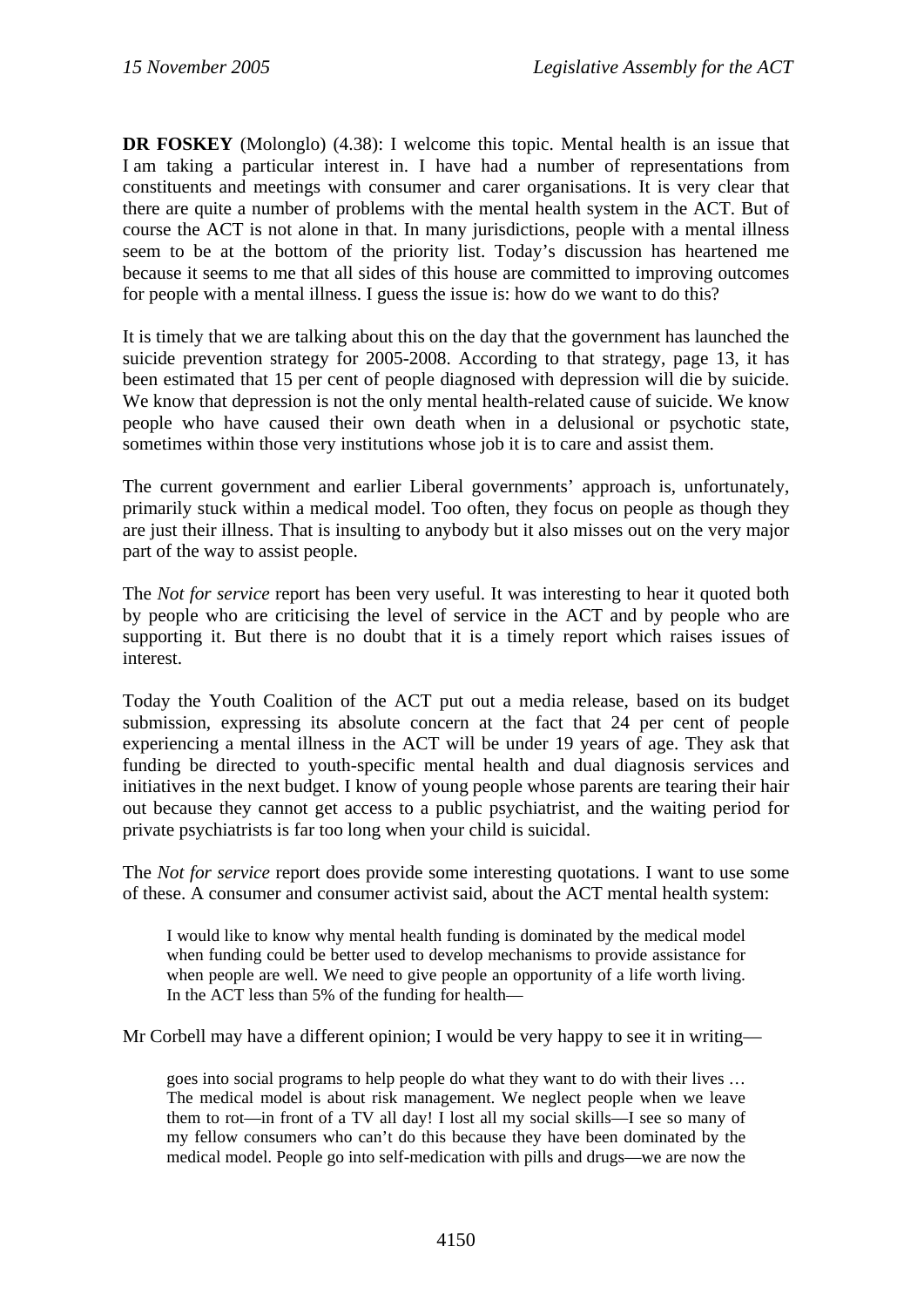dominant group in the criminal justice system. We need case workers who have no more than 8-10 clients and who can give due attention to people's long-term needs.

The case management approach allows people with a mental illness to be supported in their own homes. Of course there are issues around whether they have a place to live or not. I am quite sure a number of homeless people also have problems with mental illness. We need to question whether the idea of putting people together in institutions, expecting them, as we would not expect ourselves, to be able to get on with everyone that is put in there with them, is definitely the model that we should follow.

Case managers who are properly trained—and there are issues about numbers of people employed and their ability to do the incredibly stressful work requiring the great expertise that is called for—would assist people to remain well. What happens, though, when a case manager goes on leave? We need mechanisms that provide that support when, as case managers do, they take their family leave, their holiday leave, and so on. I hope that is still going to be possible in the reformed IR system.

Too often our mental health system relies on crisis care and too often—

**MR TEMPORARY DEPUTY SPEAKER** (Mr Gentleman): The time for the discussion has expired. The discussion is concluded.

## **Crimes (Sentencing) Bill 2005 Detail stage**

Clause 33.

Debate resumed.

**MR STANHOPE** (Ginninderra—Chief Minister, Attorney-General, Minister for the Environment and Minister for Arts, Heritage and Indigenous Affairs) (4.45): Mr Temporary Deputy Speaker, I will conclude my comments on my important amendment No 4. I note some of the comments that have been made by others in the debate. In responding to those comments, I simply make the point that the government's proposal in relation to the development of what is essentially an offence acknowledges that an assault on a pregnant woman can be dealt with in the context of being regarded very much as an aggravated feature of an assault. And that is what this is. It is an aggravated offence for which the maximum penalties available for a simple offence, an offence of assault or violence that is perpetrated on another human being, are increased.

In the context of a woman who is pregnant, this sentencing arrangement will allow a court, obviously consequent or subject to the passage of amendments to include aggravated offence within chapter 5 of the criminal code, to apply sentencing principles to take into account any harm that is caused to the pregnancy or the child born alive as a result of the pregnancy. The government's position in relation to this, of course, is that this is a far preferable way of dealing with this particular issue of an assault on a pregnant woman than the approach which the opposition in this place has sought to pursue on a couple of occasions in recent years.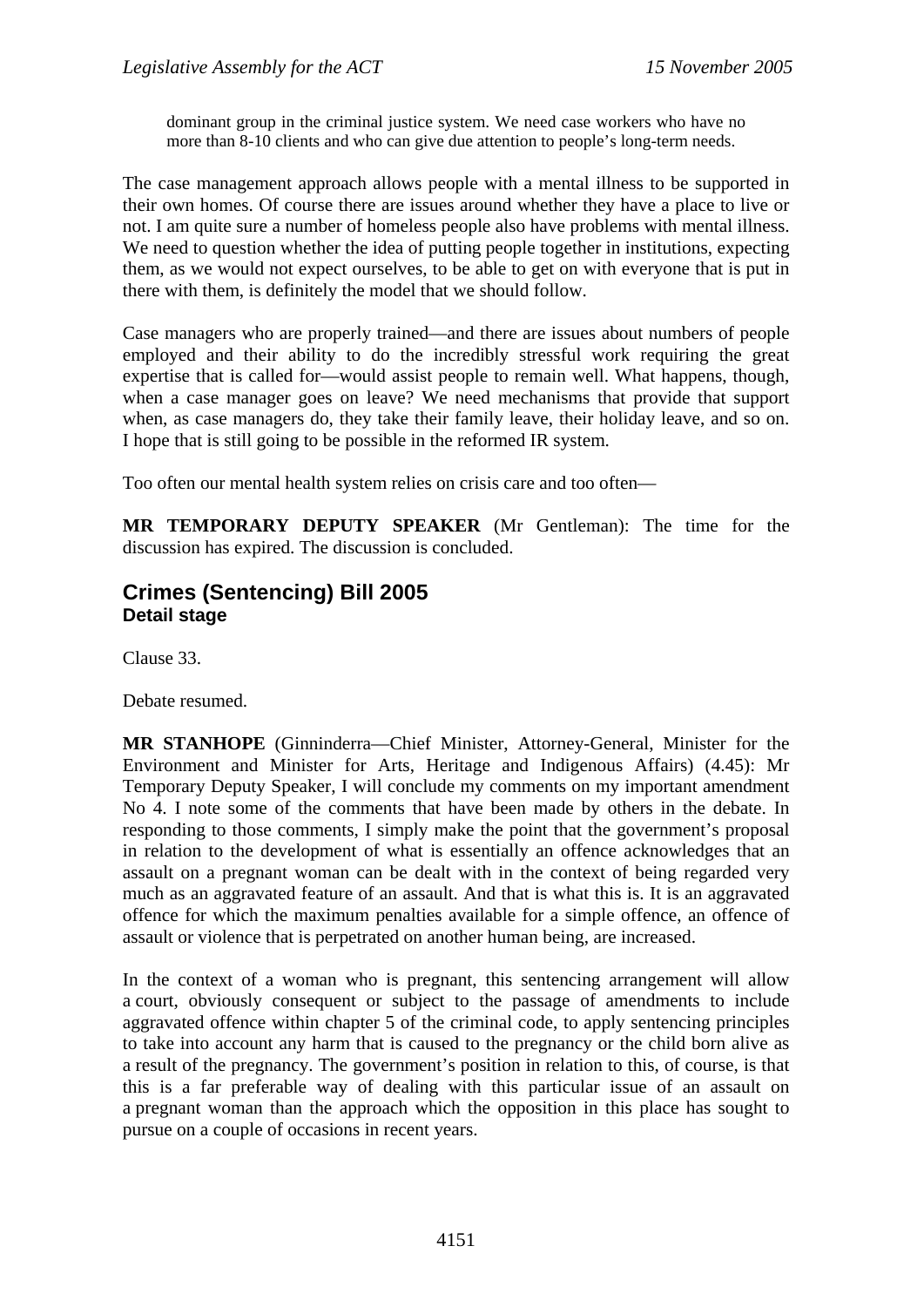I take issue with the suggestion made in the debate earlier today by some members on the other side that the position pursued by the Liberal Party in relation to this of course has nothing to do with an ideological position they pursue in relation to abortion. And, of course, it does. It is simply dishonest to argue that the legislative scheme proposed by Mr Pratt on successive occasions and supported by the Liberal Party in this place is anything other than a device to open up the issue around the status of a foetus. It is dishonest, it is devious and, of course, it is extremely hypocritical. We noted that in the debate this morning in response to this amendment. It was interesting to note the extremes to which the shadow Attorney and the shadow minister for police went to avoid any suggestion that this had anything to do with the status of the foetus. Of course, that is all it was about. This was a devious, dishonest and hypocritical attempt being pursued by the Liberal Party—

**Mr Stefaniak**: I take a point of order, Mr Temporary Deputy Speaker. "Dishonest" and "hypocritical" are highly offensive words that have been ruled out of order. I would ask the Chief Minister to withdraw them.

**MR STANHOPE**: On the point of order, Mr Temporary Deputy Speaker: I did not attribute those characteristics to any individual, and it is not disorderly in that sense. I did not attribute dishonesty or deviousness or hypocrisy to any individual. I simply was making the point that an argument that suggests that to seek to introduce legislation that has at its heart a proposal that a foetus be regarded as a life and being without acknowledging that it has anything to do with debates around termination or the right to choose an abortion, is devious, hypocritical and dishonest. That was the point I was making. If there was any suggestion that I was attributing any of those characteristics to any individual, I would, of course, withdraw and I do withdraw. But I was not doing that. I was talking about the device. That is my position and I have made that point.

I will conclude by saying that I find it unfortunate that there are those who would argue for legislation which seeks to create a separate legal status for a foetus in the context of an aggravated offence of assault on a pregnant woman without having the integrity to acknowledge that they are essentially pursing, or seeking to reopen, an argument around termination of a pregnancy. This is not being honest or acting with integrity. That is my position and it is the point I want to make.

Quite obviously, I am happy, of course, without being patronising, for anybody in this place to pursue any issue or any agenda they wish. That is what we do to some extent. We are elected to stand up for our principles, to act pursuant to our consciences on a whole range of issues and, of course, we do that to a greater or lesser degree. You might want to go out and argue and put your position in relation to abortion or termination of pregnancy. I have no issue with that—none at all. I respect absolutely your right to do so. All I am suggesting to you is that when you go out and do it, be open and honest about it. Do not introduce legislation into this place that is designed to open up that issue, to pursue that particular agenda, and pretend you are doing anything other than that. That is the point I make and that is the point I stand by. In any event, I am insisting that the legislative policy position which the government is pursuing through this particular amendment is far superior to the token for legislation which you advance and which you stand up in this place and support.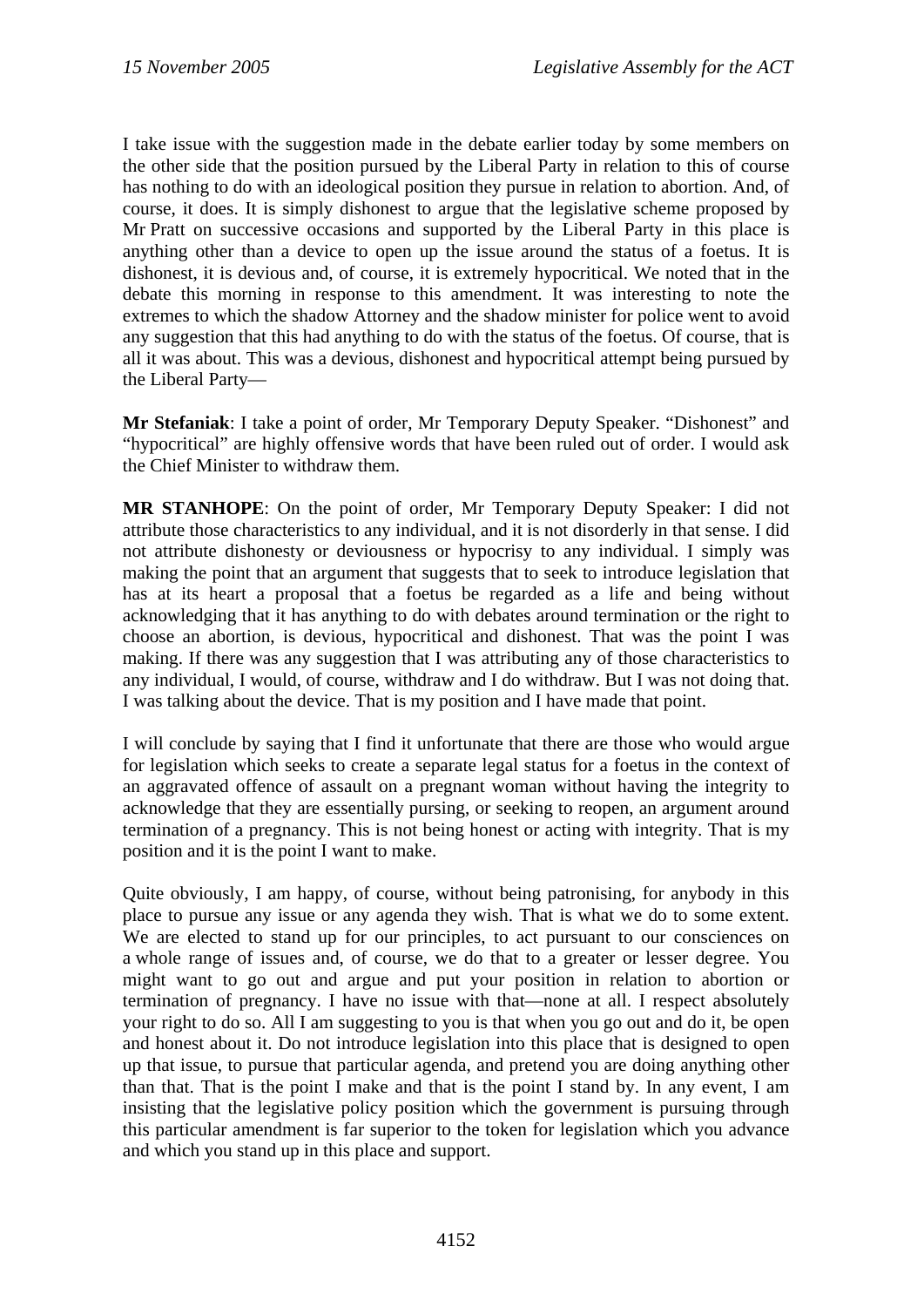**MR PRATT** (Brindabella) (4.51): Mr Temporary Deputy Speaker, I exercise my right to speak a second time on this amendment. We have just heard a diatribe from the Chief Minister in which he said that his amendment will provide protections to the unborn. Let me make a few more points. Mr Stanhope's amendment to the Crimes Act, which seeks to insert a new section that would allow a court to "consider" if a victim of the offence was a pregnant woman in deciding how to sentence an offender, is inadequate.

I said earlier that I am pleased to see the Attorney-General acknowledge the need to plug some major gaps that exist in law and to give at least some consideration to the unborn child. However, the amendment that he has moved today is a pale imitation. The amendment is weak. It allows a court to "consider" if a woman is pregnant. There are no safeguards at all in this amendment for the unborn child. The word "consider" is a cop-out.

The most recent amendment that I presented to the Assembly would have made it an offence to injure or kill an unborn child through assaulting or poisoning a woman who is known to be pregnant and who, as a direct result of the offence, loses her child. The decriminalisation of abortion in 2001 did not allow for an assailant to be held responsible for the loss of an unborn child. It created loopholes that allow the injury, manslaughter, unlawful killing or murder of an unborn child during an assault on its mother to go unpunished.

I assume that Mr Stanhope is concerned that, in taking such steps, he would somehow revisit or undermine the decision made by the Assembly in relation to abortions. But this is not the case. The opposition does not seek to deny abortion when it is needed. I will say that again, Chief Minister: we do not seek to deny provisions in law protecting the right for abortion. This is another Stanhope furphy. It is another mislead of the ACT community that I or the opposition do not support abortion when it is necessary.

A number of other jurisdictions in Australia have "precautionary legislation" that covers the protection of unborn children at least to a certain degree. Queensland and New South Wales have laws protecting the unborn child and today the ACT government has copped out of doing the same. Government has a duty of care to protect as many people, born or unborn, as it can in society. Jon Stanhope's amendment will not achieve that. I am extremely disappointed that Jon Stanhope does not rate the protection of the unborn child as more of an important issue. But why should we be surprised, Mr Temporary Deputy Speaker? We have had ample examples of exactly how Jon cannot recognise or acknowledge his first duty—his duty of care to the broader community. We continually see a lack of such a position of mind in Jon Stanhope. He has no understanding. He would not know the definition of "duty of care" if he tripped over it.

Witness elsewhere—not just the law that he has put on the table that we are debating today—Jon's failure to put substantial instruments in place. Witness his failure to put substantial instruments in place to provide fundamental protections for our police force. Jon simply cannot go the extra mile and provide full protections to the pregnant woman and her unborn child. Instead, ideology gets in the way. What we hear is all this rubbish pouring out of his mouth, ridiculing the opposition's position in the abortion debate.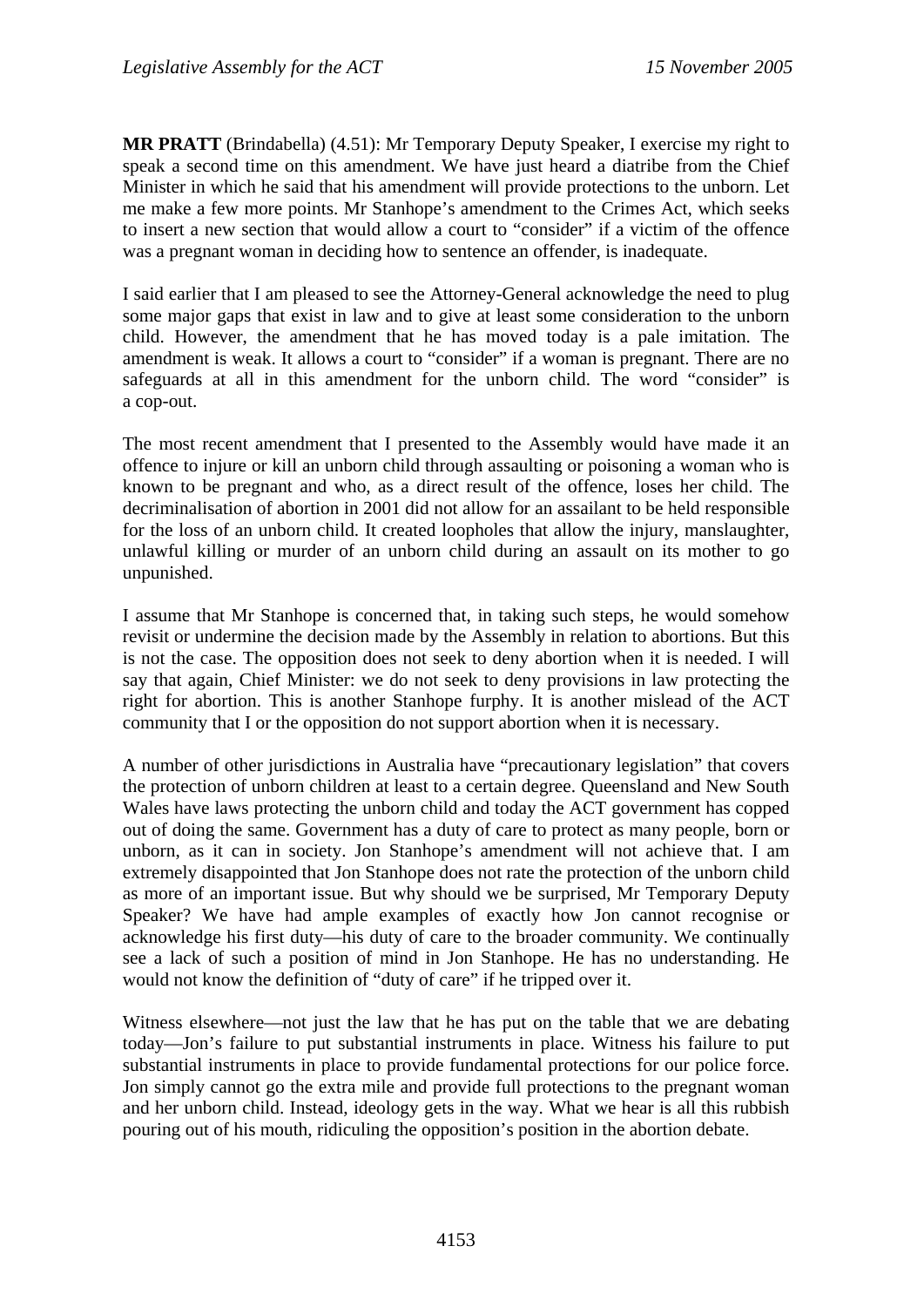Mr Temporary Deputy Speaker, I again stress that Mr Stanhope is simply misleading the ACT community on what the opposition's position is. He is doing that because he knows that he has put on the table here today inferior legislation in respect of the protection of the pregnant woman and the unborn child. Again, the opposition calls on the Chief Minister to be bigger than his ideology and grasp the legislation that we have put on the table twice in three years. At least he should take the best of it, rebadge it and put it in place. He has failed to show some mettle in respect of this law, as he has failed to provide the protections that we would like to see in place for our ACT police.

**MR STANHOPE** (Ginninderra—Chief Minister, Attorney-General, Minister for the Environment and Minister for Arts, Heritage and Indigenous Affairs) (4.57): Mr Temporary Deputy Speaker, I just want to apologise to members of the opposition. I did not know and I was not aware that the Liberal Party had agreed to abortion, that they had embraced abortion, as Mr Pratt has just indicated. I did not know that was the position of the Liberal Party and I apologise to the opposition that I have been misrepresenting them. Mr Pratt has just informed us that the opposition, the Liberal Party, now embrace and endorse abortion in certain circumstances. I have to say I did not know that, and I apologise to Mr Pratt and to all members of the opposition for having misrepresented their position on abortion.

Mr Pratt—and the transcript, of course, will show this, Mr Temporary Deputy Speaker has just indicated the Liberal Party's position. His very words were, "You keep misrepresenting us. The Liberal Party supports abortion in appropriate circumstances." I did not know that and I apologise to all seven members of the Liberal Party. I thought they were all opposed to abortion. It is news to me, from Mr Pratt's statement just now, that in fact they all support abortion in appropriate circumstances. So I apologise. I beg your pardons.

**MR PRATT** (Brindabella) (4.58): Mr Temporary Deputy Speaker, I seek leave to make a further statement.

Leave granted.

**MR PRATT**: Thank you.

**Mr Stanhope**: Just accept the apology.

**MR PRATT**: Thank you very much, Chief Minister. It is the first time in four years that I have heard an apology from you in this place. What a remarkable demonstration! I stress again that the opposition is not against the entitlement of abortion when it is necessary. And that is what I said, Chief Minister.

**MR STEFANIAK** (Ginninderra) (4.59): Mr Temporary Deputy Speaker, the clause we are dealing with has absolutely nothing to do with the abortion issue. We are referring to a couple of bills that Mr Pratt introduced which, if I recall correctly—and I am sure I do—specifically contained clauses that had absolutely nothing to do with the issue of abortion. My attitude towards abortion is on the public record, and it has not changed, Chief Minister. So there.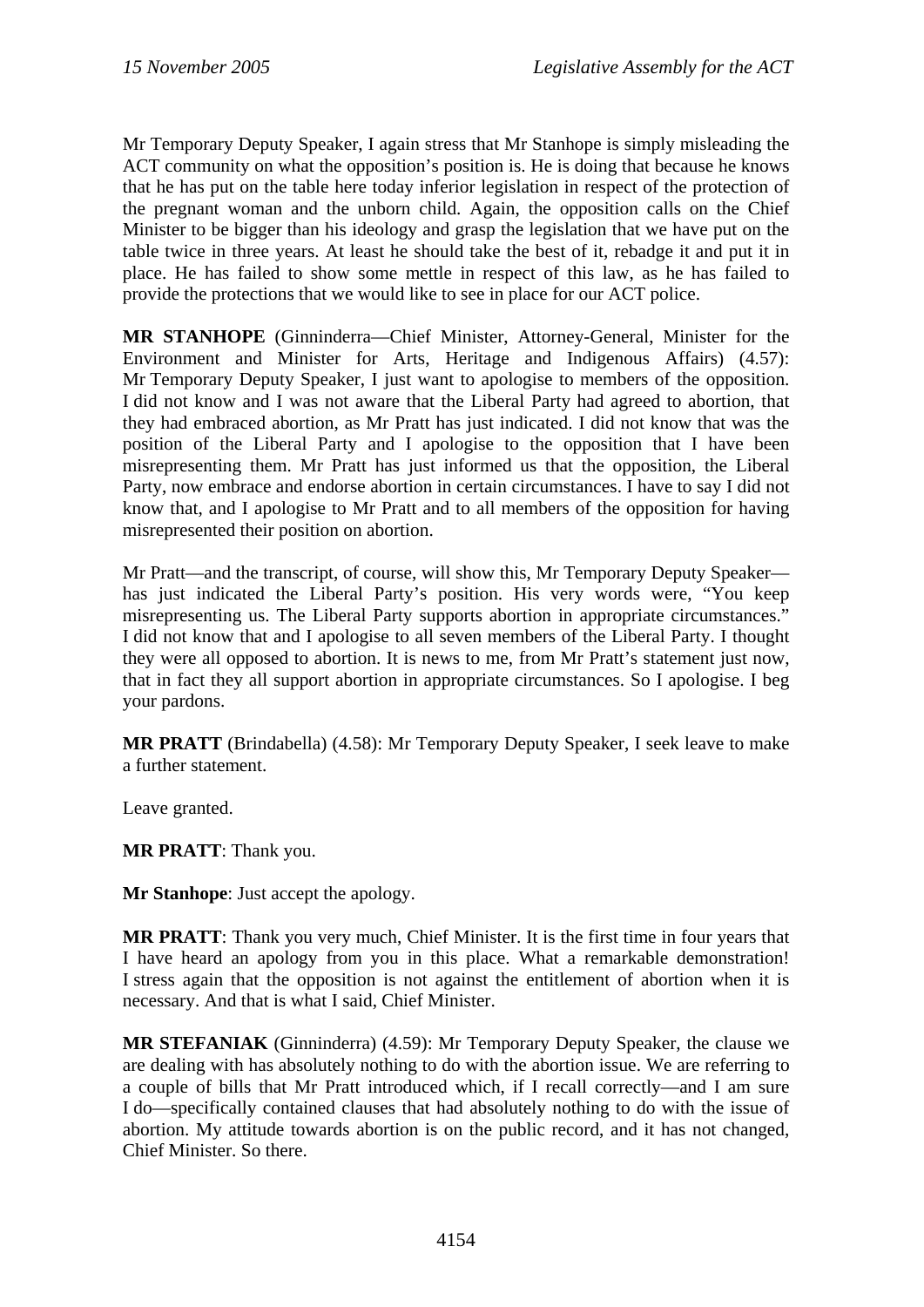Amendment agreed to.

**MR STEFANIAK** (Ginninderra) (5.00): Mr Temporary Deputy Speaker, I seek leave to move amendments Nos 5 to 11 circulated in my name together.

Leave granted.

**MR STEFANIAK**: I move amendments Nos 5 to 11 circulated in my name *[see schedule 1 at page 4176]*. I thank the Assembly as this will help speed things up. If for some reason, which I doubt, the government were to support one of them, we would perhaps need to separate them at a later stage. But I assume that the government is supporting none of them and I will proceed on that basis.

These amendments relate to clause 33. One of the concerns the opposition has in relation to basically the sentencing provisions in, I think, section 342, or thereabouts, of the old Crimes Act, which are largely replicated in the new series of sections in chapter 4 of the legislation that we are now considering, is that there are indeed some impediments to proper sentencing. The opposition has expressed its concerns. Specifically, some members of the general community I have spoken to have made clear their concerns, as have victims of crime and representatives of the AFP. Some lawyers have assisted me in drafting instructions for the opposition's amendments. I think I may have articulated some of those concerns before.

Amendments 5 and 9 need to be looked at together. Clause 33 of the government's bill is concerned with relevant considerations regarding sentencing. Clause 33 (1) states:

In deciding how an offender should be sentenced (if at all)—

we now have that in the legislation—

for an offence, a court must consider whichever of the following matters are relevant and known to the court:

Included in that list is paragraph (g), which states:

any action the offender may have taken to make reparation for any injury, loss or damage resulting from the offence;

We need to have a look at paragraph  $(v)$ , which states:

whether the offender has demonstrated remorse;

The people that I have spoken do not have a problem in relation to reparation. That is quite relevant. An offender who has taken the trouble to make reparation for an injury, loss or damage shows real contrition and remorse. What I have done in the amendment is put together both those paragraphs. Ordinary people I have spoken to who have had some dealings with the system have concerns that quite often an offender will demonstrate remorse, or theoretically demonstrate remorse, by saying, "Of course I am awfully sorry" and just simply not mean it. That person might then be back before the court, having committed further offences down the track. It is very easy to say, "I am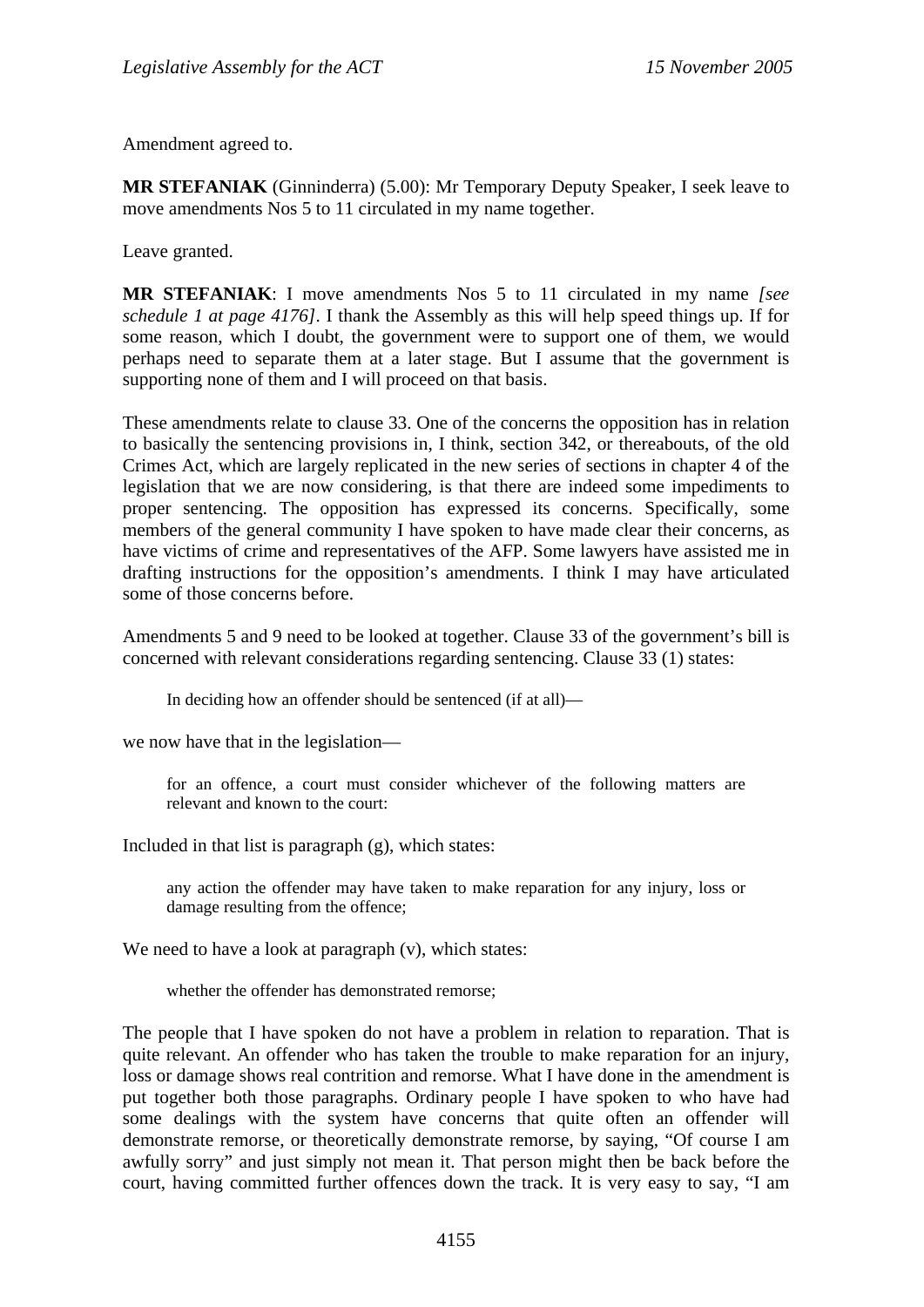awfully sorry." That might put a tick in the box for demonstrating remorse but how can one be certain that that is real or otherwise?

One of the most effective ways of demonstrating remorse is in fact to try to make some reparation, be it a tangible thing or be it perhaps in some other way. My amendment to paragraph (g) states:

the offender has shown remorse for the offence by making reparation for any injury, loss or damage or in any other way;

In other words, the offender has shown that they have done something, whether in the traditional way of making reparation for an injury, loss or damage—something tangible—or perhaps in some other way that we do not stipulate but we leave up to a court, to prove that they have shown remorse. So effectively the amendment keeps everything we have in relation to reparation for injury, et cetera, but also it ensures that that is used to show remorse. I think the words "or in any other way" are a general coverall that effectively take care of what is in paragraph (v). However, it ensures that the offender has to have done something. The offender has to show that he or she is genuinely remorseful and it is not just some act. Accordingly, that is the rationale behind those two paragraphs and I think that is particularly important for victims.

Amendment No 6 refers to cultural background. Whilst superficially you can see a logic in what is contained in the bill—this is something that has been in the old Crimes Act for some decades—when you look at more recent acts you can see that there are problems. There are problems with the Discrimination Act in that under, I think, section 7, you cannot discriminate in relation to ethnicity, cultural background, et cetera. Similarly, I think there might well be some problem with the Human Rights Act. So I think the bill now before us is actually inconsistent with a couple of other government acts. Again, is it something that a court must take into account? The court does have to take into account a wide range of things but I think the government might find that what is contained in this legislation is somewhat inconsistent with some of its other acts.

Amendment No 7 relates to paragraph (n) of subclause (1). Victims have raised very strongly issues which relate to paragraph (n), which states:

the probable effect that any sentence or order under consideration would have on any of the offender's family or dependants;

Amendment No 8 is concerned with paragraph (q), which states:

whether the recording of a conviction or the imposition of a particular penalty would be likely to cause particular hardship to the offender;

The attitude of victims and other people associated with the system is that the defendant should have to take some responsibility for their own action. Maybe a court might want to consider that effect. The key word here is that the court "must", rather than perhaps "may", consider those matters if they are known to the court. I would have no problem if it were "may", and I think a lot of victims would not either. But at the end of the day the probable effect the sentence will have on the offender or indeed his family is the offender's fault. The offender has committed the crime and whether what is in the paragraph should be a consideration that has to be taken into account by the court is of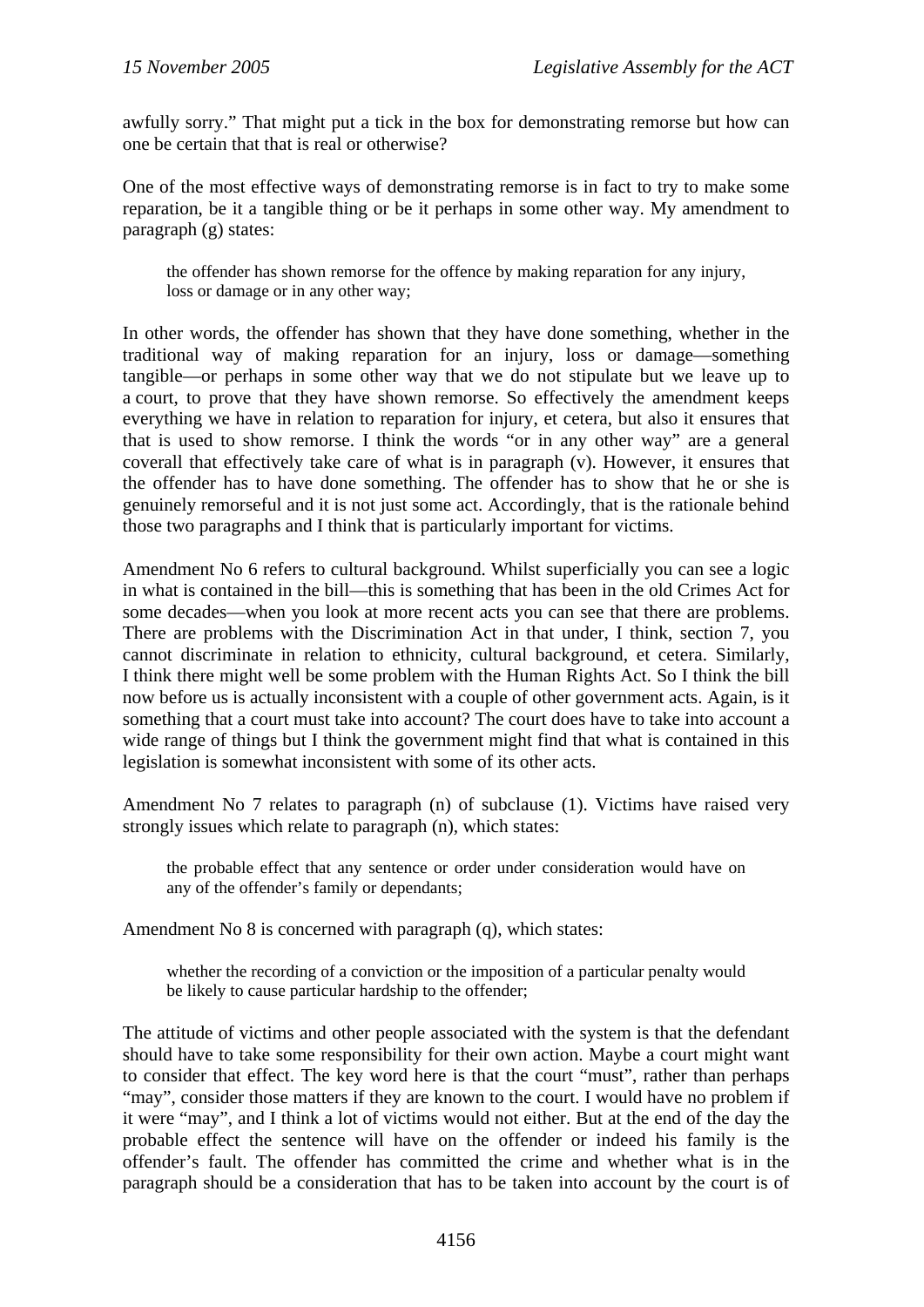concern to victims. I think this is fundamentally a problem and, accordingly, I would like to suggest that it be removed. This was a very strong recommendation made for very good reason by a number of people who assisted me in the compilation of our package. People should be responsible for their own actions. Anyway, there is ample opportunity for a court to take a plethora of considerations into effect, as well as things that they must take into effect.

Amendment No 10 relates to paragraph (y) on page 34 of the bill, which states:

current sentencing practice.

The Chief Minister that says we are a small sentencing jurisdiction. We do not have three courts, we have only two—the Magistrates Court and the Supreme Court. We have a limited number of judges and magistrates in the ACT. As a matter of common practice, what happens in Australian jurisdictions is looked at. Current sentencing practice in the ACT is probably not sufficient a guide because in some areas we do not have that many offences.

It is important to look at current sentencing practices in Australia. That means looking at the current sentencing practices in the states because our Crimes Act is akin to the crimes acts that operate in the six states and territories. In drafting our legislation, our parliamentary council said, "If you say 'states', you effectively include in practical terms the Northern Territory in determining whether there is anything relevant in their legislation." So I think it is crucially important that we look at current sentencing practice. We need to enshrine in legislation that the courts have to look at current sentencing practice in the states—in other words, throughout the Commonwealth of Australia. Naturally, the courts here will look at their own decisions but we have to make sure that we take into account what happens in the rest of Australia. Our legislation would be quite deficient if we did not enshrine in legislation—and I hope this still occurs in practice—that we look at sentencing practices throughout the rest of the states.

Finally, amendment No 11 seeks to omit clause 33 (2) and (3) and substitute other words. Subclause (2) states:

Without limiting subsection  $(1)$ ,—

which deals with all the things a court must look at—

in deciding whether a good behaviour order is an appropriate penalty for an offence, the court must consider the nature and severity of the conditions that may apply to the offender under the order.

Secondly, subclause (3) states:

Subsections (1) and (2) do not limit the measures a court may consider in deciding how an offender should be sentenced (if at all) for an offence.

I have truncated those two subclauses to read:

(2) The court may have regard to any other matter the court considers appropriate.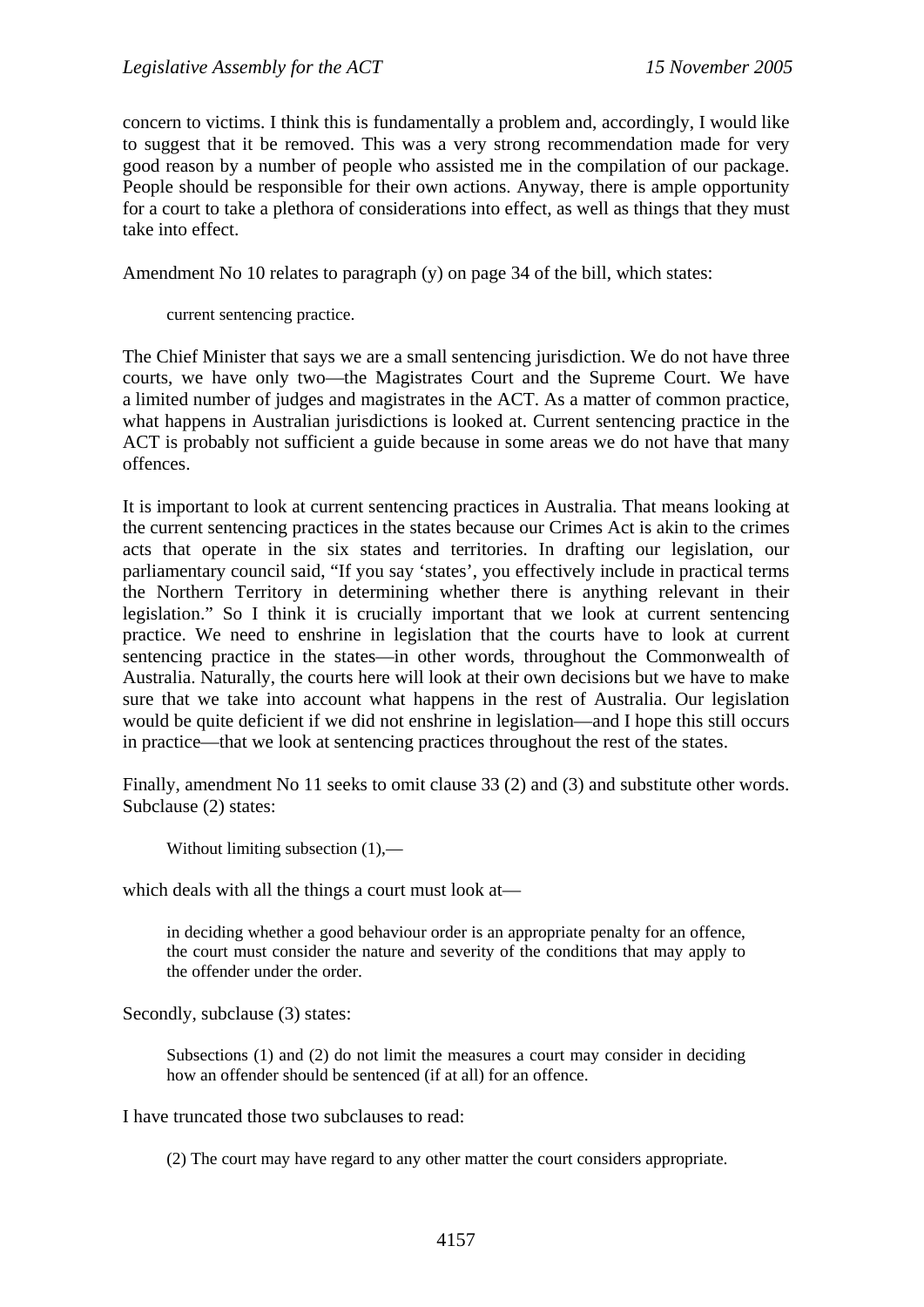I commend those amendments to the Assembly.

**DR FOSKEY** (Molonglo) (5.09 pm): Mr Stefaniak has moved a group of amendments. His amendment No 5, which sets out factors for consideration when sentencing, is obviously connected to his amendment No 9. Those factors include reparation and remorse. The key problem is that amendment No 5 links remorse necessarily with reparation. This implies that remorse of itself without reparation, which may be beyond the scope of the offender, lacks value. Since the amendment subtracts rather than adds to the clarity of these provisions, the Greens will oppose amendment No 5.

In respect of amendment No 6, I cannot support omitting cultures in this context. A person's cultural background can have significant impact on the court's decision about what makes an appropriate sentencing package. Courts are well placed to exercise commonsense and I do not have serious concerns that people will be excused for criminal behaviour on the basis of their cultural beliefs. As this bill is about sentencing and giving the courts discretion to find the most suitable sentence for an offender, I cannot support this amendment.

This is not an argument for cultural relativism, which is a concept that I deplore as excusing behaviour that often transgresses human rights; it is about finding sentences that are appropriate and actually assist the offender in learning about their behaviour. For instance, somebody who is being tried for an honour killing of a relative who they believe has transgressed a moral code by wanting to marry someone other than the chosen person will not change that opinion by being given a longer prison sentence. We only need look at the success of circle sentencing amongst indigenous people to see that appropriate sentencing can be achieved in line with cultural beliefs. So it is not going to help our community to throw away cultural considerations.

I am not sure if it is the intention but Mr Stefaniak's amendment No 7 is an offensive amendment because it asserts that, in determining the most appropriate sentencing package for an offender, the court must not consider the impact on family or dependants. This is putting it very baldly that sentencing is about punishment, nothing else, and this is not a standpoint that the Greens can endorse. If that really is the Liberal Party's position, I would like to see them show courage and honesty and actually tell the public that. That would give the community an opportunity to explain why that approach does not work in the criminal justice system. I am sure that if they came out and did that they would receive many interesting phone calls.

Amendment No 8 has a similar thinking behind it as amendment No 7—that sentencing is about punishment only—and this is a narrow point of view which I cannot support. In respect of amendment No 9, I do not agree that remorse could or should be equated with actions taken in reparation. While reparation is obviously desirable and often does reflect true contrition and remorse, as I said before when in speaking to amendment No 5, not all offenders are in a position to make full reparation. This amendment implies that remorse without reparation is worthless and reparation without remorse is also worthless. We do not agree with either of these ideas. They are too simplistic and they do not help.

I think the Stefaniak amendment No 10 would limit the court's ability to take into consideration broader current sentencing practices by only looking at the states'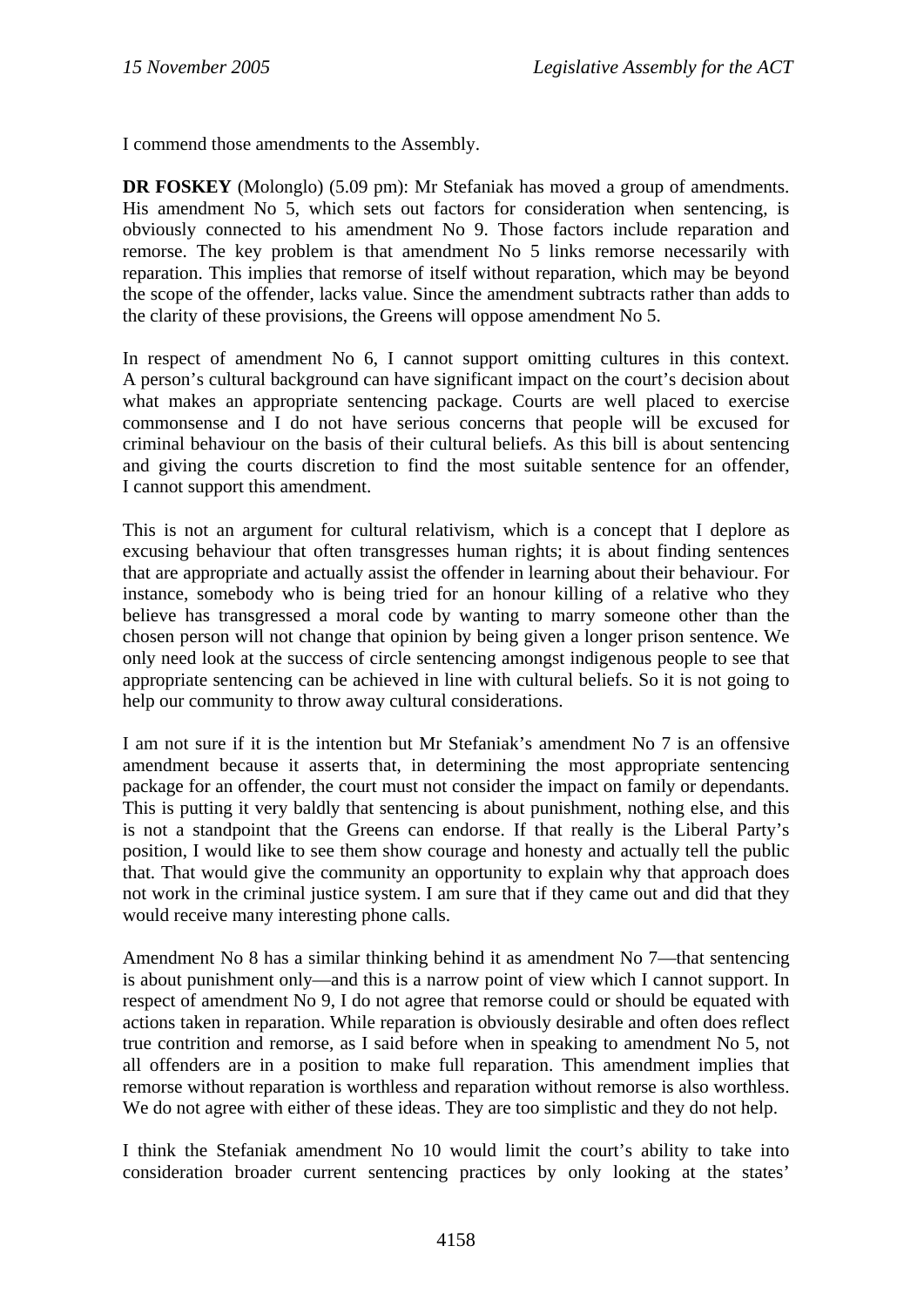sentencing practices. Again, I think this is a narrow point of view. We must keep ourselves open to considering what is occurring at a territory and federal level, and consequently I oppose this amendment.

Finally, amendment No 11 appears to be again part of the posturing on a populous toughon-crime stance. It does not seem to recognise that in some circumstances a sentence might not be appropriate or that, if a behaviour order is awarded, this may have a severe impact on the offender. This should be considered. It is important that we are able to have that flexibility, so I cannot agree to support that amendment.

**MR STANHOPE** (Ginninderra—Chief Minister, Attorney-General, Minister for the Environment and Minister for Arts, Heritage and Indigenous Affairs) (5.15): The government opposes this raft of amendments, for very much the same reasons as Dr Foskey has outlined.

Amendment 5 is opposed. It would inherently link remorse with the making of a reparation payment. Dr Foskey went to this point as well. It may be an indicator of remorse but it is certainly not determinative of remorse. An offender may make a payment to give the impression of remorse but in fact behave in a way that demonstrates quite completely a lack of remorse. Mr Stefaniak's amendment would link the two inextricably in a way that reality does not or would not accept.

Amendment 6 is also opposed. The amendment would delete cultural background as a factor that a court must consider when sentencing an offender. The foreshadowed amendment to clause 42 would remove the requirement of the court to be informed of the offender's cultural background when a pre-sentence report is being prepared. I find it a quite remarkable suggestion by the opposition that a court should be denied any knowledge of an offender's cultural background at both the pre-sentence stage and at the sentencing stage. I cannot believe that there is anybody in 2005 that believes that cultural background is not a relevant factor when sentencing.

Indeed the High Court in Leeth v the commonwealth summarised succinctly that the common law may have failed adequately to acknowledge or address the fact that in some circumstances, theoretically, equality under the law sustains rather than alleviates the practical reality of social and economic inequality. And that is no more the case than in relation to indigenous Australians. I find that a remarkable amendment for the opposition to propose.

Similarly, the opposition amendment would remove the effects on family or dependants as a factor that a court must consider when sentencing an offender. Mr Stefaniak believes that a court should not take into account, when sentencing a person to imprisonment, the implications for that person's family. It is the most hard-hearted attitude for anybody, any party, in this day and age to take in relation to sentencing—in relation to crime and punishment—to suggest that an offender should be treated in isolation from his family and that the family should effectively be also subliminally or directly punished as a result of the actions of an offender.

It is an incredibly high threshold that you would impose—well beyond any expected or humane consideration of the consequences of the separation of a father or a mother, say, from that father or mother's children—that there be no capacity to take into account the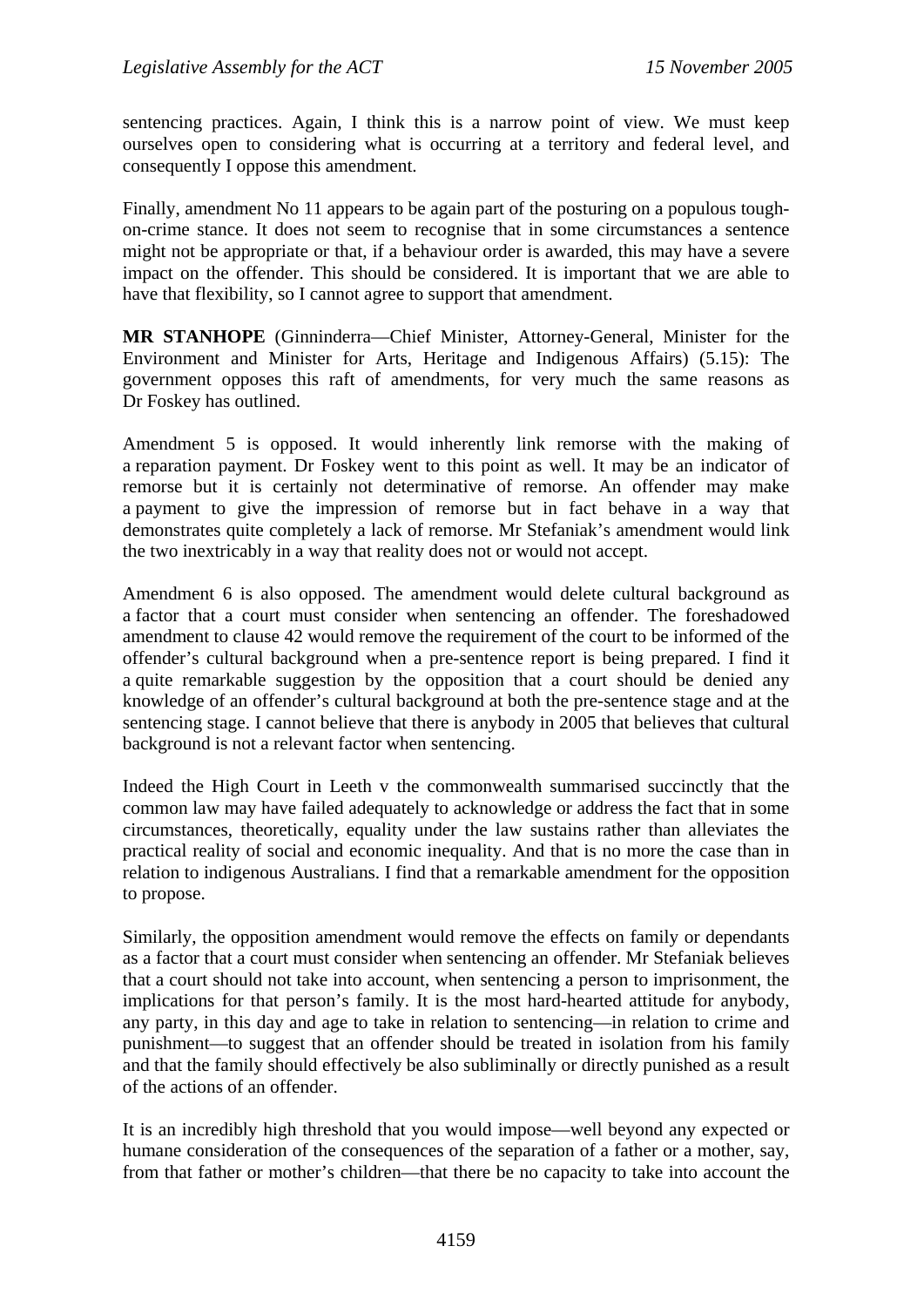impact on, for instance, a severely disabled child of a sole parent who is the offender. The Liberal Party is seriously suggesting—just imagine that as a scenario—a sole parent, who has a severely disabled child and who, perhaps out of absolute desperation or destitution, commits an offence, is before a magistrate and is facing imprisonment and the magistrate, when sentencing, is not to be informed of or is to have no account of the fact that that sole parent is the sole provider of a severely disabled child.

It is a remarkable proposition for the Liberal Party in the Australian Capital Territory to put that a magistrate, being asked by a prosecutor to send an offender to prison, is not to have regard to the effects of that imprisonment on a severely disabled, dependent child. That is a remarkable suggestion. It highlights this hard-heartedness, this flintiness, this total lack of compassion and humanity that are the inexorable result of a rush to be tough on crime—to be tougher than tough, to be out there saying, "We are really hard on criminals," without any regard for the implications for the rest of society.

**Mr Pratt**: It is better than being soft all the time.

**MR STANHOPE**: Mr Pratt says he fully supports the notion that the sole parent of a disabled child should be sent to prison without any regard being had to the implications for the disabled child. Mr Pratt comes in and gives support to his shadow attorney on that notion.

Amendment 8 will also be opposed by the government. This amendment would delete the imposition of a penalty causing a particular hardship upon an offender as a factor when the court sentences an offender. Once again, this is a particularly high threshold. Courts will not mitigate solely on the basis of illness or disease. However, it has been relevant in cases involving vulnerable offenders such as people with severe intellectual disabilities, psychiatric disabilities or, where appropriate, custodial settings were not available. This factor should be retained. A court, surely, should be able to have regard, in sentencing an offender, to the particular hardship that an offender might suffer as a result of being imprisoned.

One needs to get to the heart of this. We need to drill down into what it is that the Liberal Party in the ACT is suggesting here. We saw it in relation to the potential impact on a disabled child. Just imagine a person with a severe psychiatric condition, a psychiatric disability of some sort, who comes before a court as a result of offending behaviour. Mr Stefaniak does not believe—and the Liberal Party in the ACT does not believe—that a magistrate should have regard to the particular hardship that a person with a severe psychiatric disability would face in being imprisoned. That is remarkable.

Amendment 9 would delete whether the offender has demonstrated remorse as a factor when a court sentences an offender. The amendment would mean that the court had no scope to assess whether the offender was genuinely remorseful or not. Remorse is a factor that is and should be relevant to sentencing. Considerations of remorse as a factor should, of course, be retained. Just imagine what it is that the Liberal Party is here suggesting: a young 18-year-old, never been in strife with the police before, never been before a court before, knows he has done something absolutely stupid—and there but for the grace of God, of course, goes every single one of us—is absolutely and utterly remorseful of something that he has done that is completely out of character and exhibits and displays the depth of that remorse for his behaviour, and Mr Stefaniak and the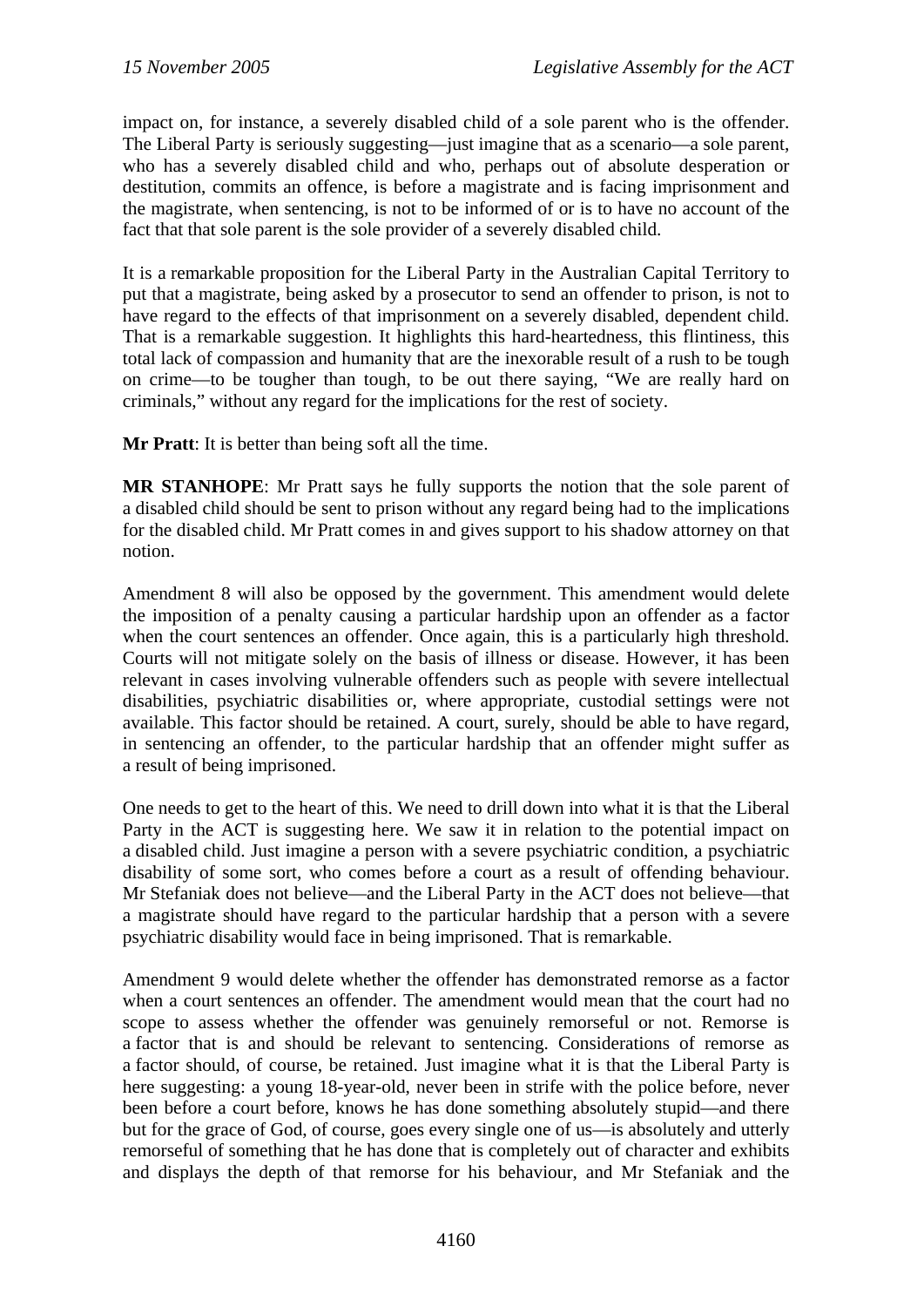Liberal Party in the ACT do not believe that that is a relevant factor to be taken into account in the sentence that is to be imposed. How remarkable is that!

Amendment 10 would require the ACT courts to regard sentencing practices in other states and territories as a model. This amendment would invoke a plethora of contradictions for the court and unnecessary appeals. It would be almost impossible for ACT courts to reconcile all of the different nuances of sentencing practice in all the states and territories for each ACT sentencing decision.

Amendment 11 would omit the provision that requires the courts to behave proportionally when imposing a good behaviour order. The court could not impose a condition that would be so severe as to compare with imprisonment or a greater punishment. Of course that provision should be retained in its current form. I am disappointed but not a bit surprised by that raft of amendments. They should all be opposed, and the Liberal Party should be exposed for its attitude to human beings. Essentially, that is what I am saying.

Before I sit down, I need to clarify remarks I make before. I did distinctly hear Mr Pratt, speaking on behalf of the opposition, claim that the opposition now supported abortion in appropriate circumstances. They were his very words. That is what the transcript says. I did not know that. I apologised to all members of the opposition for the fact that I did not know that the opposition now supported abortion in appropriate circumstances. Mrs Dunne was here at the time and did not take issue with the fact that Mr Pratt had indicated that the opposition now supported abortion in appropriate circumstances; so I assumed that Mrs Dunne was comfortable with that opposition position.

Mr Stefaniak, however, has now stood—and almost by way of a personal explanation insisted that, in fact, he does oppose abortion; so I am at somewhat of a loss. I did apologise. In relation to Mr Stefaniak, I do need to withdraw my apology. But the situation we have—and I do feel awkward about this; Mr Pratt, it is in *Hansard*—is that Mr Pratt's words were: "The opposition supports abortion in appropriate circumstances." I did not know that; I did not know a single one of you supported abortion and I have made remarks to that effect. To that extent, it was inappropriate. I apologised.

Having apologised, Mr Stefaniak jumps to his feet and says, "No, I oppose abortion." I am in an awkward position. I am told that the Liberal Party position on abortion is that the Liberal Party now supports abortion in appropriate circumstances. I assumed—and I erroneously assumed—Mr Pratt was speaking for all seven members. Of course he only needed to be speaking for four. So I apologised to those three members who now do continue to oppose abortion and acknowledge that there are four that support it.

Mrs Dunne was here when Mr Pratt made his remarks; so I assume Mrs Dunne is one of the four. I will leave it at that. I now acknowledge that the Liberal Party supports abortion in appropriate circumstances. Mr Pratt does; Mr Stefaniak does not; I do not know about the other five. Three of them obviously do support it; maybe two do not but maybe they do. I will leave it at that. I will not speak another word on this, other than to say that that was an absolute revelation and an enormous shift. I guess it is the Liberal Party trying to become relevant and trying to respond to the constituency that it pretends to represent. But it is an enormous shift that, within the space of three years, the Liberal Party has moved from a position of total opposition to one of support. I congratulate you.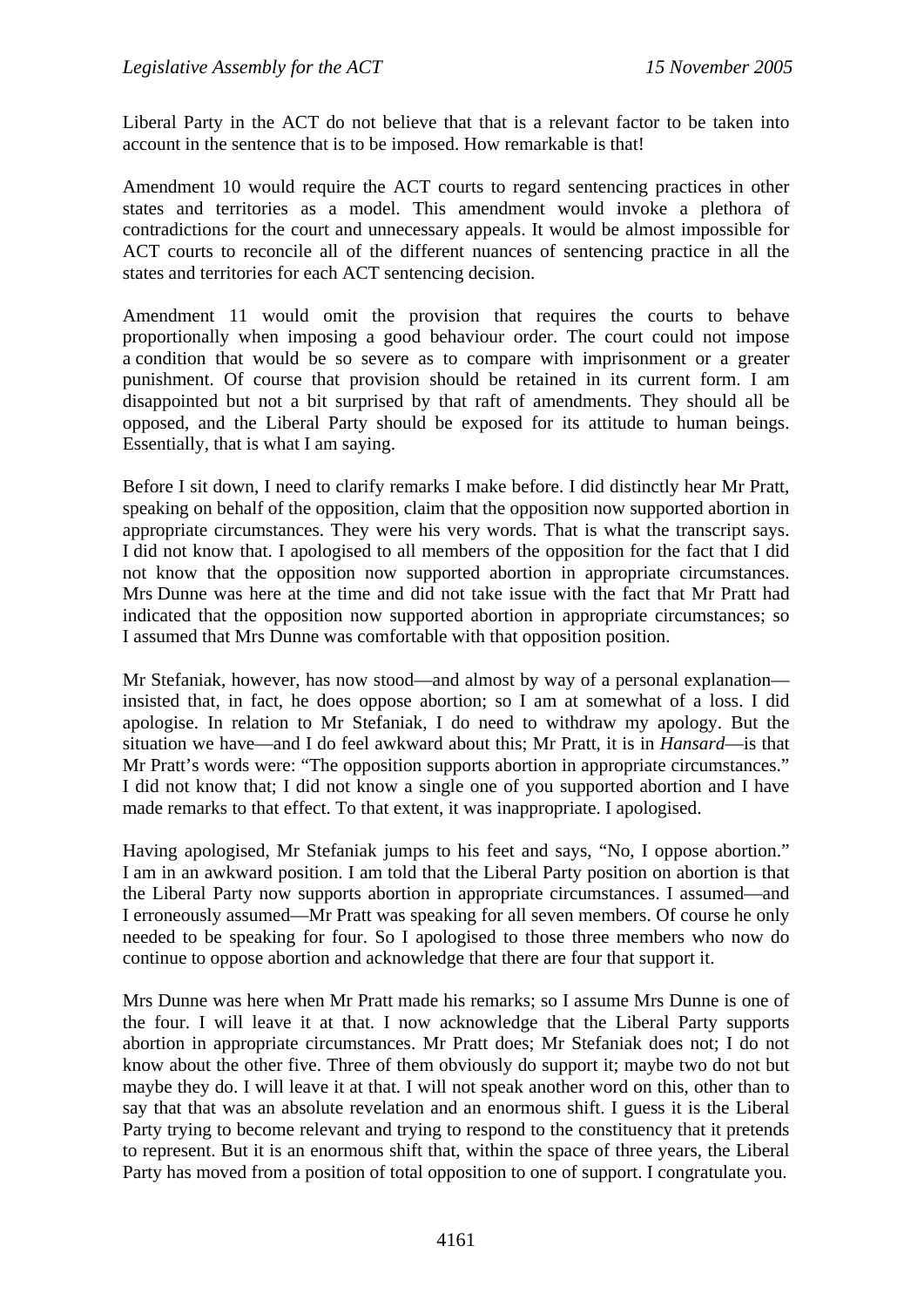**MR PRATT** (Brindabella) (5.27): Mr Speaker, I would like to respond to those very kind words by the Chief Minister.

**MR SPEAKER**: At the same time you should confine your comments, to the maximum extent possible, to the amendments that are before the house.

**MR PRATT**: Thank you, Mr Speaker. It needs to be said that we are delighted that the Chief Minister has found humility and indeed a human quality to be able to apologise to the opposition. We have waited for four years to see such human qualities come forth. Again, I do thank the Chief Minister for clarifying matters. I stress again that what I did say in my speech—and I will read it again—was: "We do not seek to deny abortion when it is needed." I repeated that. I also said, "Do not mislead the community by saying that I or the opposition do not support necessary abortion." Thank you very, very much, Chief Minister; it has taken you all this time to work this out.

Chief Minister, I do not want to make abortion an issue here today, but you certainly do. We are talking about sentencing legislation covering a broad range of issues, but you have sought to make abortion an issue by misleading the community on the opposition's perspective on how we would like to see better protections put into law to support the pregnant woman and her child. You do not want to see that in there; clearly you have no interest in terms of your duty of care to ensure that sufficient provisions are put into law to protect the pregnant woman and the child. You are ideologically blind sighted, and all you can ever do is raise the abortion debate.

**MR SPEAKER**: Come back to the amendments before the house.

**MR PRATT**: Thank you, Mr Speaker. I just wanted to clarify the Chief Minister's motives and his attitudes. For the record, let us get that down pat. Thank you.

**MR STEFANIAK** (Ginninderra) (5.29): I wish people would read amendments properly, particularly Dr Foskey and the Chief Minister. Dr Foskey, in her speech in relation to this, was far more rational than the Chief Minister. She did, however, misread, as did the Chief Minister of course—he has a habit of doing this—amendment No 5, which basically encapsulates remorse and the ability of a defendant to make reparation. Quite clearly, it is not dependent on some type of reparation.

There are the key words "in any other way". That does not mean necessarily anything to do with reparation. But it does mean some tangible action to demonstrate remorse to a court. I stress that to members. That has got nothing to do with any monetary reparation or anything like that; it is just demonstrating to a court that there is some genuineness, there is something tangible to indicate the genuineness of remorse, because remorse is very, very important in terms of sentencing and in terms of bringing to a close injuries done to a victim.

The other thing I would mention, apart from the vitriolic speech by the Chief Minister in relation to all these draconian things, supposedly, the opposition is doing, is that in amendment 11 the court may have regard to any other matter the court considers appropriate. What we are doing here with these amendments is simply saying that some of these are not necessarily matters that the court must take into account, but a court will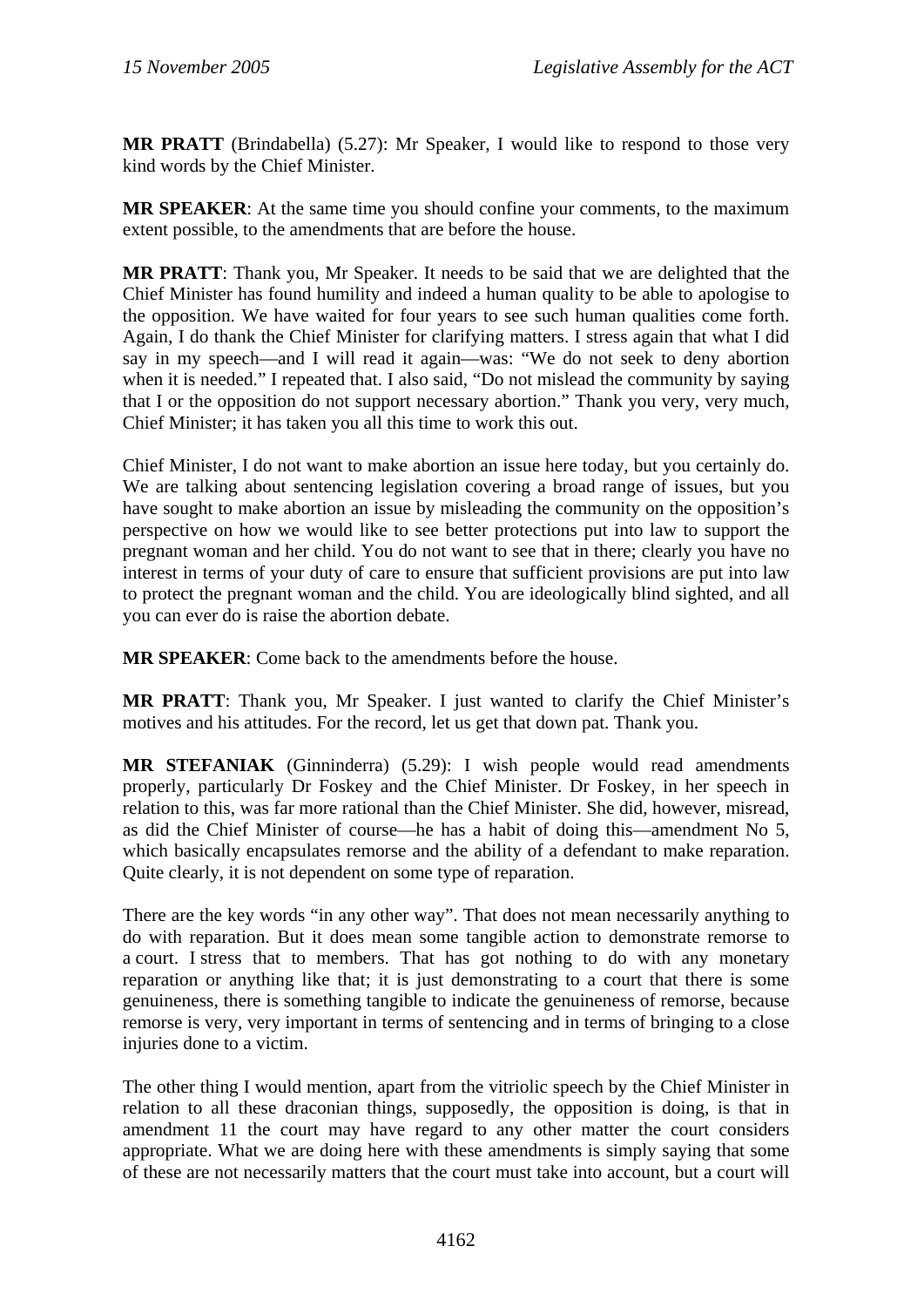take into account and may have regard to any other matter. Something like this cannot be completely exhaustive; there are a lot of things a court needs to take into account.

There are circumstances, obviously, when the family circumstances, just like you say, Chief Minister, are probably so extreme and perhaps the offence is not so heinous that that would mean a person should receive leniency. Indeed, the same applies to the persons themselves. In amendment 11, the court may have regard to any other matter it considers appropriate. The court has ample and full discretion, and there are ample cases, interstate funnily enough and here in the territory, to indicate that courts quite appropriately take into consideration matters of personal hardship. Read the thing properly.

I have spoken in the past in terms of—and I am happy to use this as an example again the worst offence of all, murder. I would have every sympathy with the court not even imposing a custodial sentence on a battered wife of 20 years who, after 20 years of absolute misery to herself and her children, finally snapped and killed the offender. Those things have occurred in the past in Australia, and no doubt will continue to. It is very important for members not to get carried away with their own rhetoric and to read the amendments.

That having been said, I can see these amendments will be going down. As a result, we can also speed up a couple of things later in terms of other amendments which are consequential and which I will not be moving.

Amendments negatived.

Clause 33, as amended, agreed to.

Proposed new clause 33A.

**MR STEFANIAK** (Ginninderra) (5.33): I move amendment No 12 circulated in my name, which inserts a new clause 33A *[see schedule 1 at page 4176]*. This would introduce sentencing guidelines. It states:

- (1) In deciding the sentence to be imposed on an offender for an offence, a court must have regard to any relevant guideline judgment.
- (2) If a court imposes on the offender a sentence that is inconsistent with the relevant guideline judgment, the court must give written reasons for the inconsistency.
- (3) This section is in addition to, but does not limit, section 33.
- (4) In this section:

*guideline judgment*, for an offence, means a judgment of the Court of Appeal—

which we now have—

that is expressed to contain guidelines to be taken into account by courts sentencing offenders.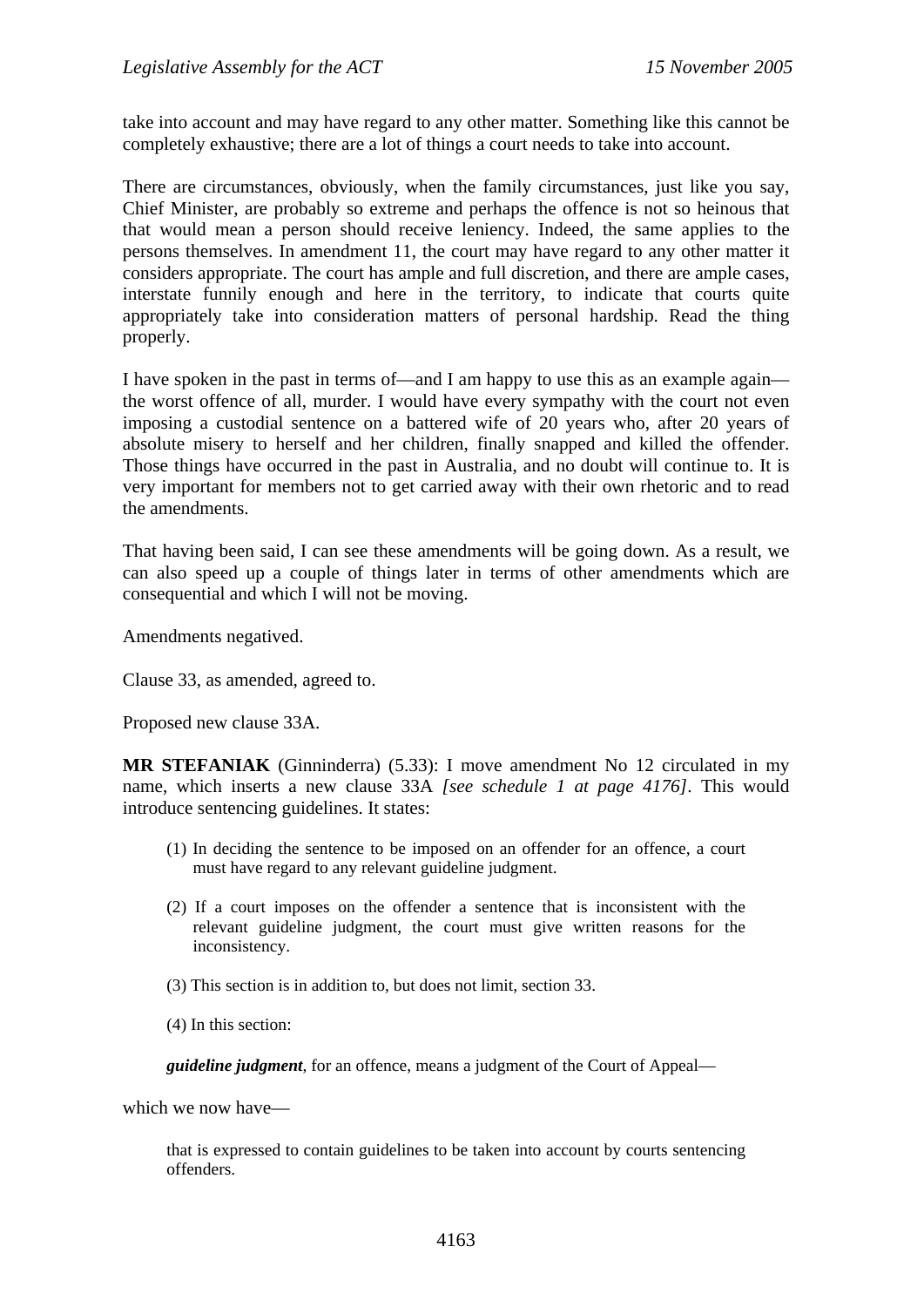Then there is a note:

For the power to make guideline judgments, see pt 4.1A.

This would introduce guideline judgments which, I indicated before, have been introduced in New South Wales and have operated quite effectively there. It gives courts guidelines in terms of certain types of offences. I gave an example in my speech earlier this morning in relation to how this could operate. Of course, it does not limit the ability of a court to do something completely different, but a court does have to give written reasons for the inconsistency. Again, it is something that has worked well in New South Wales.

I heard the Chief Minister say, as a reason for not doing this, "In New South Wales, you have got a big jurisdiction." And you do. You have got about eight or nine Supreme Court judges; you have got a large number of District Court judges; I cannot remember how many magistrates there are but obviously there are a lot there. Yes, you can see the logic in that.

Because we are a small jurisdiction does not mean that something like this would not be very helpful. Again, it was something recommended to me by a number of lawyers and is supported by the AFPA, victims groups and others because it gives, for serious offences, a superior court the ability to say, "Right, let's have a guideline judgment there." It ensures consistency. Even though we are a small jurisdiction, I do not think anyone could truthfully say that, in the ACT, we have consistency. We do not. Each judge, each magistrate, is an individual. There has to be, by necessity, as human beings, a certain amount of subjectivity. That does make it hard for consistency.

It is a perennial problem in courts, no matter whether you have a small system where, if anything, it is possibly starker, or a larger system. That is why, as much as anything, for consistency of judgments, New South Wales went down this track. It would help immensely in terms of ensuring a greater consistency of judgments in our Supreme Court and obviously there would be a follow-on, flow-on, effect to the Magistrates Court as well. I commend the amendment to the Assembly.

**DR FOSKEY** (Molonglo) (5.37): Sentencing courts already must have regard to precedent. Consequently, I do not see the need for this amendment. I fear that it is yet another attempt to allow the government of the day to interfere with judicial independence. I envisage that it would unduly and improperly politicise the judicial process, as the government will come under media and public pressure to make particular cases into guideline cases.

I can say quite confidently that we would witness both of the major parties trying to outdo each other with tough-on-crime credentials, as happens in other jurisdictions, including the one we have been incised from, which is also the one that Mr Stefaniak gave as an example. This will be to the detriment of sensible, proportionate and individually tailored sentencing decisions. Not only are judges individuals but also offenders undergoing sentencing are.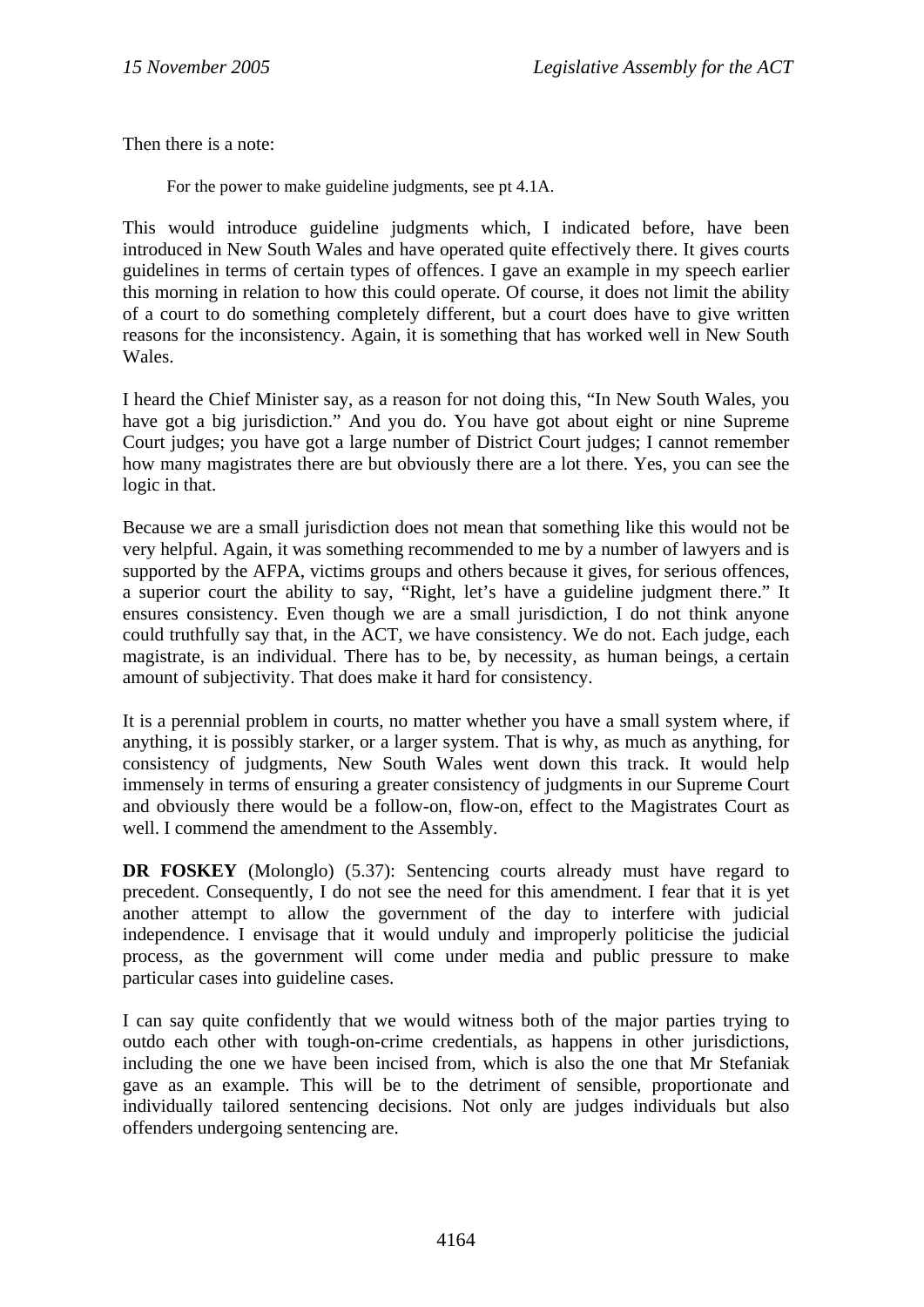**MR STANHOPE** (Ginninderra—Chief Minister, Attorney-General, Minister for the Environment and Minister for Arts, Heritage and Indigenous Affairs) (5.38): This amendment, in conjunction with Mr Stefaniak's foreshadowed new part 4.1, would introduce guideline judgments to the territory. The government will oppose these amendments. During the development of the government's Crime Sentencing Bill, not a single stakeholder advocated guideline judgments. In his speech introducing the amendment, Mr Stefaniak gave no reasons why the ACT needs guideline judgments at this time, apart from bringing the ACT into line with New South Wales. Mr Stefaniak's proposal does indeed follow the New South Wales act.

Guideline judgments are judicial statements on the suitable range, starting point or factors to be considered when imposing sentences for a type of criminal offence. Guideline judgments aim to improve the consistency of sentencing where the decisions of inferior courts are too variable to be consistent. Usually the superior court issuing the guideline judgment will use a case that typifies the facts in forming the prosecution of an offence.

As I indicated earlier, New South Wales has three tiers of courts—local, district, and supreme. The 190 local courts in New South Wales are geographically spread across the state. In 2002-03, all New South Wales courts imposed a total of 15,971 custodial sentences. Conversely, the two ACT tiers of courts are the Magistrates Court and the Supreme Court. The two courthouses are both located in Civic. In fact, they are 100 metres apart. In 2003-04, both tiers of the ACT courts imposed a total of 822 custodial sentences. The size of the ACT simply does not warrant guideline judgments, nor is the ACT experiencing a problem with precedent.

Further, while not ruling out guideline judgment as a whole, the High Court ruled, in Wong v the Queen, against the guideline judgment that substitutes for the role of the parliament to set penalties. The High Court also found that the New South Wales court had acted beyond its power under the Criminal Appeal Act of 1912, because, while it had jurisdiction in respect of the particular offenders before it, the court had no jurisdiction to publish a table of future punishments over other offenders not before the court.

The High Court did not determine whether the guideline judgment issued in Wong offended the separation of traditional and executive powers. However, reference was made to the Canadian Supreme Court's deliberations on the matter. The majority in that Canadian case decided it was not for the court to create subsets of legislatively identified offences. In his judgment, Justice Kirby stated that the introduction of subclassifications for statutory offence by reference to quantity alone is incompatible with the scheme devised by the parliament.

Rather than decide this issue, it seems that this reasoning of the majority of the High Court supported their decision that the New South Wales court's guideline judgment is contrary to sentencing principles, which include many contradictory elements of decision-making and require proportionality from the sentencing court. Guideline judgments become a legal and political problem when the court substitutes for the role of parliament and begins to prescribe particularities of facts to sentences, rather than identifying an appropriate range, relevant factors or starting point for a type of offence.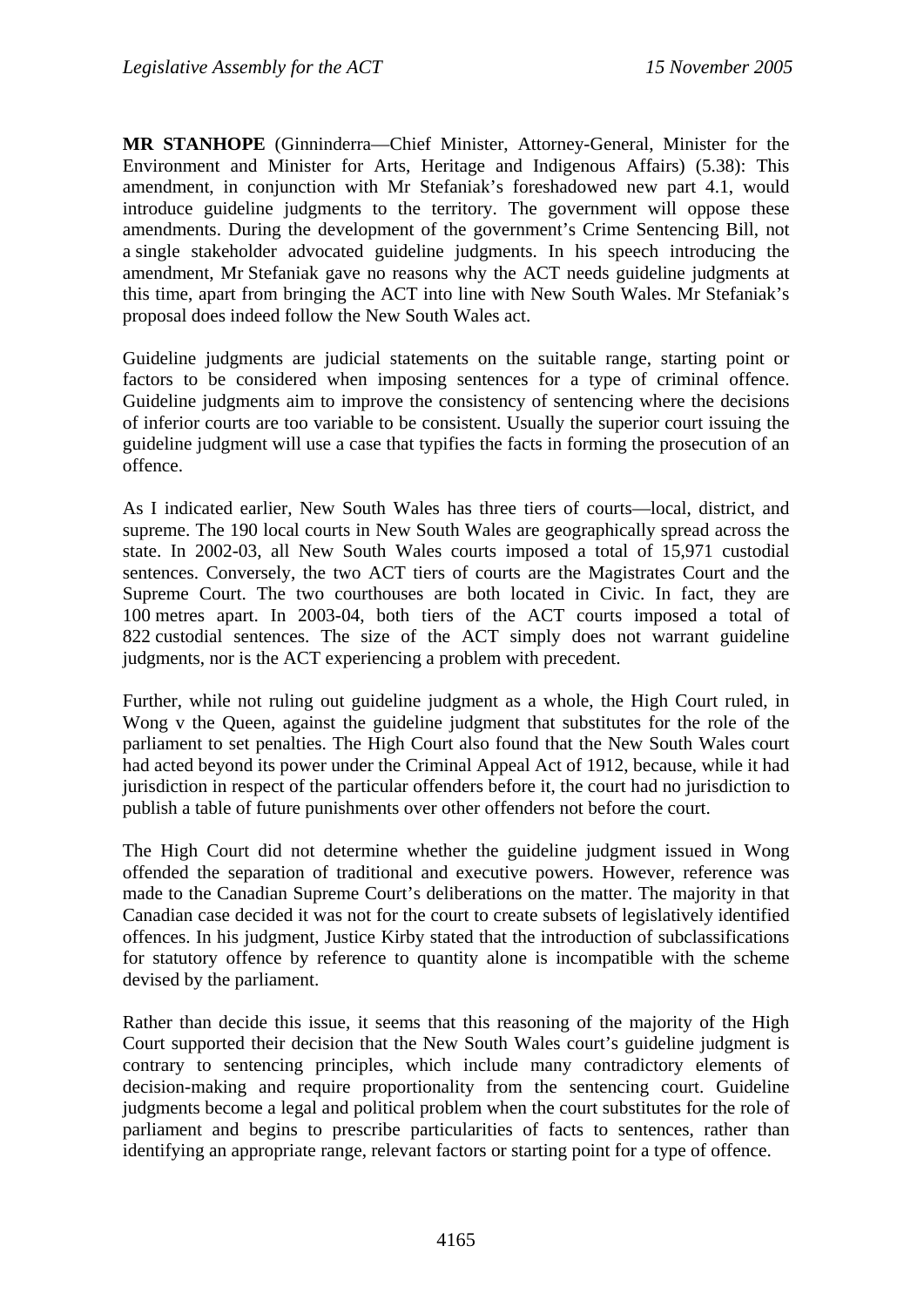The government does not believe that any case has been made to introduce New South Wales guideline judgments on the basis that New South Wales does it and we should slavishly follow. The government does not believe any case has been made to introduce guideline judgments in the ACT.

**MR STEFANIAK** (Ginninderra) (5.42): I thank members for their comments. The guideline judgments, from my information, work well in New South Wales.

In relation to a point the attorney made—and I did not address amendment 18 along with amendment 16, which I do now because effectively both of them deal with and would introduce guideline judgments—this gives the court of appeal, on its own initiative or at the request of the attorney, the ability to give a guideline judgment, which is to be taken into account by courts when sentencing offenders. Then it indicates when a guideline judgment can be given. It can be given either separately on proceedings that the court of appeal considers appropriate or it can be given in proceedings, even when it is not necessary for deciding the proceedings. It may be reviewed, varied or revoked in a later guideline judgment. It does not limit the power or jurisdiction that the court of appeal has, apart from this section.

If the attorney has got some real concerns in relation to some points raised by the High Court, I would suggest the easiest way would simply be to amend it and take out the ability of the Attorney-General to request a guideline judgment. It is not "demand"; it is "request". What is there is absolutely in line with the principle and the doctrine of separation of powers. But if there are particular concerns, he could simply remove the Attorney-General from the equation so that he cannot even request a guideline judgment.

To Ms Foskey, I say that it is not the executive interfering here; it really is the courts doing it themselves. Again, if you read the amendment, it is quite clear that this is giving the court the ability to consider a guideline judgment for consistency. That is very, very, important. It is important in terms of making out a case why guideline judgments would assist in terms of proper sentencing. It operates in New South Wales. Again, the size of the jurisdiction, I would submit to you, simply does not matter. In fact, in a smaller jurisdiction, it might even be that much more helpful and appropriate.

I can read numbers. I make those points and note that this too will be voted against.

Question put:

That **Mr Stefaniak's** amendment be agreed to.

The Assembly voted—

Ayes 6 Noes 9

| Mrs Burke  | Mr Stefaniak | Mr Berry      | Ms MacDonald |
|------------|--------------|---------------|--------------|
| Mrs Dunne  |              | Mr Corbell    | Ms Porter    |
| Mr Mulcahy |              | Dr Foskey     | Mr Quinlan   |
| Mr Pratt   |              | Mr Gentleman  | Mr Stanhope  |
| Mr Smyth   |              | Mr Hargreaves |              |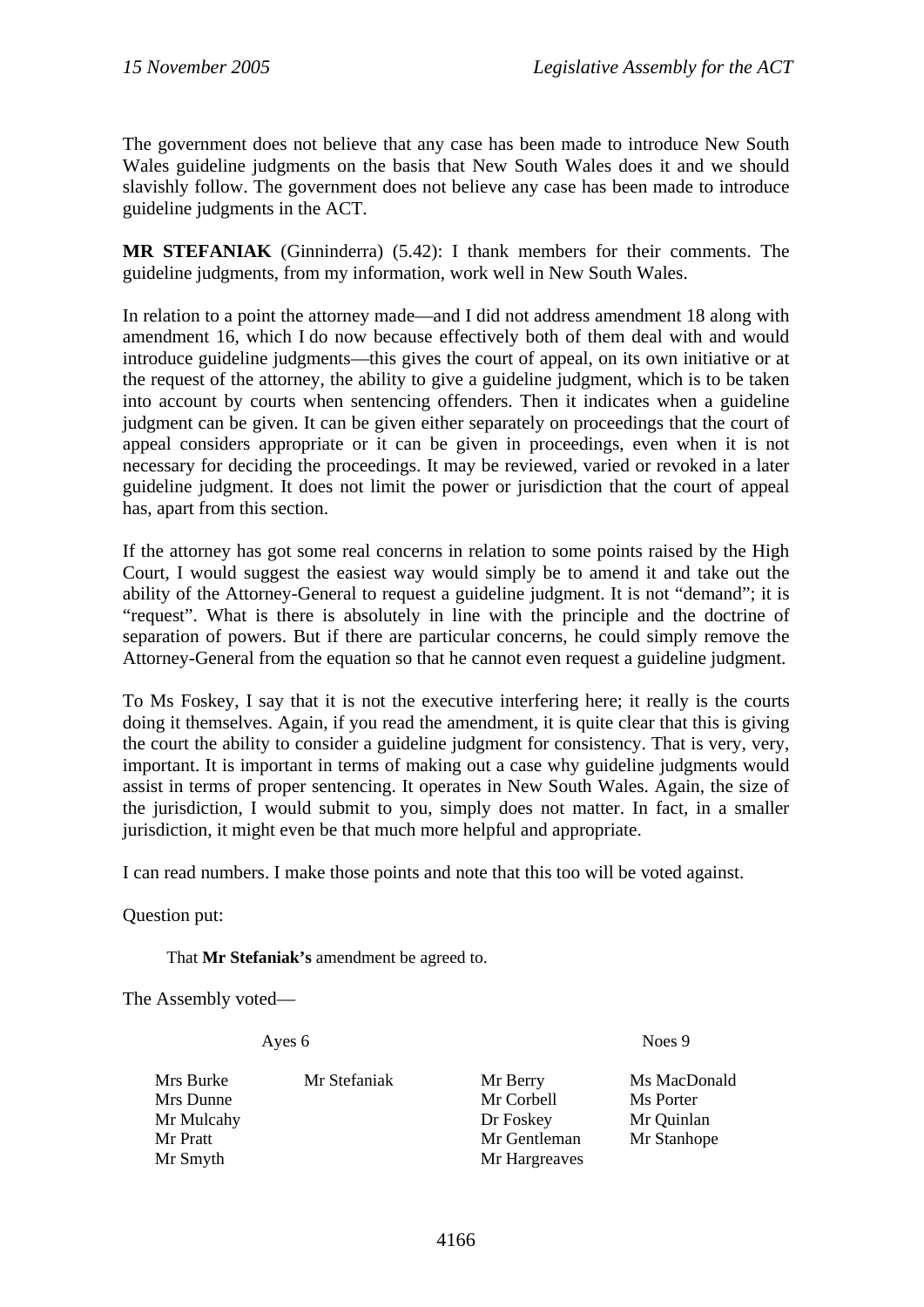Question so resolved in the negative.

Amendment negatived.

Clause 34.

Debate (on motion by **Mr Stefaniak**) adjourned to the next sitting.

# **Adjournment**

Motion (by **Mr Corbell**) proposed:

That the Assembly do now adjourn.

## **Dismissal of Whitlam government**

**MR MULCAHY** (Molonglo) (5.48): Mr Speaker, in the frenzy of celebrating the  $30<sup>th</sup>$  anniversary of the dissolution of parliament and the calling of a general election in November 1975, the Labor Party and, quite regrettably, many in the media have attempted to rewrite history. I have spoken before about these history revisionists and I thought it appropriate to ensure the facts were on the record on this occasion.

Unfortunately for his enthusiastic followers, Mr Whitlam will go down in history for what he is: not as the grand old man of Labor, but as the vain and failed leader of a dysfunctional and incompetent government. He will be remembered as a dissembler, unable to rise above his grudge against the then Governor-General, a Governor-General who did precisely what his oath of office and the Australian constitution required of him.

A fact that Labor cannot dispute is that the federal nature of our constitution provides that the Senate undoubtedly has constitutional power to refuse or defer supply to the government. Whether you like it or not, the Senate was correctly exercising its constitutional power in delaying the passage of the supply bills. Mr Whitlam himself knew that, for he had attempted on many occasions to use that power to block the passage of budget bills, notably in 1967 against the Holt government and again in 1970 against the Gorton government.

Mr Whitlam also accepted and advocated that a Prime Minister who cannot secure supply must resolve the matter either by resigning or by advising a general election. In attempting to block the Gorton government's budget and force an election, Mr Whitlam said:

We all know that in British Parliaments the tradition is that if a money bill is defeated … the government goes to the people to seek their endorsement of its policies.

I was quoting from *Hansard* of 1 October 1970. If the Prime Minister refuses to do so, the Governor-General has the authority and indeed the duty under the constitution to withdraw the commission of the Prime Minister. Therefore, Mr Whitlam was and still is totally wrong to say that he was dismissed unconstitutionally.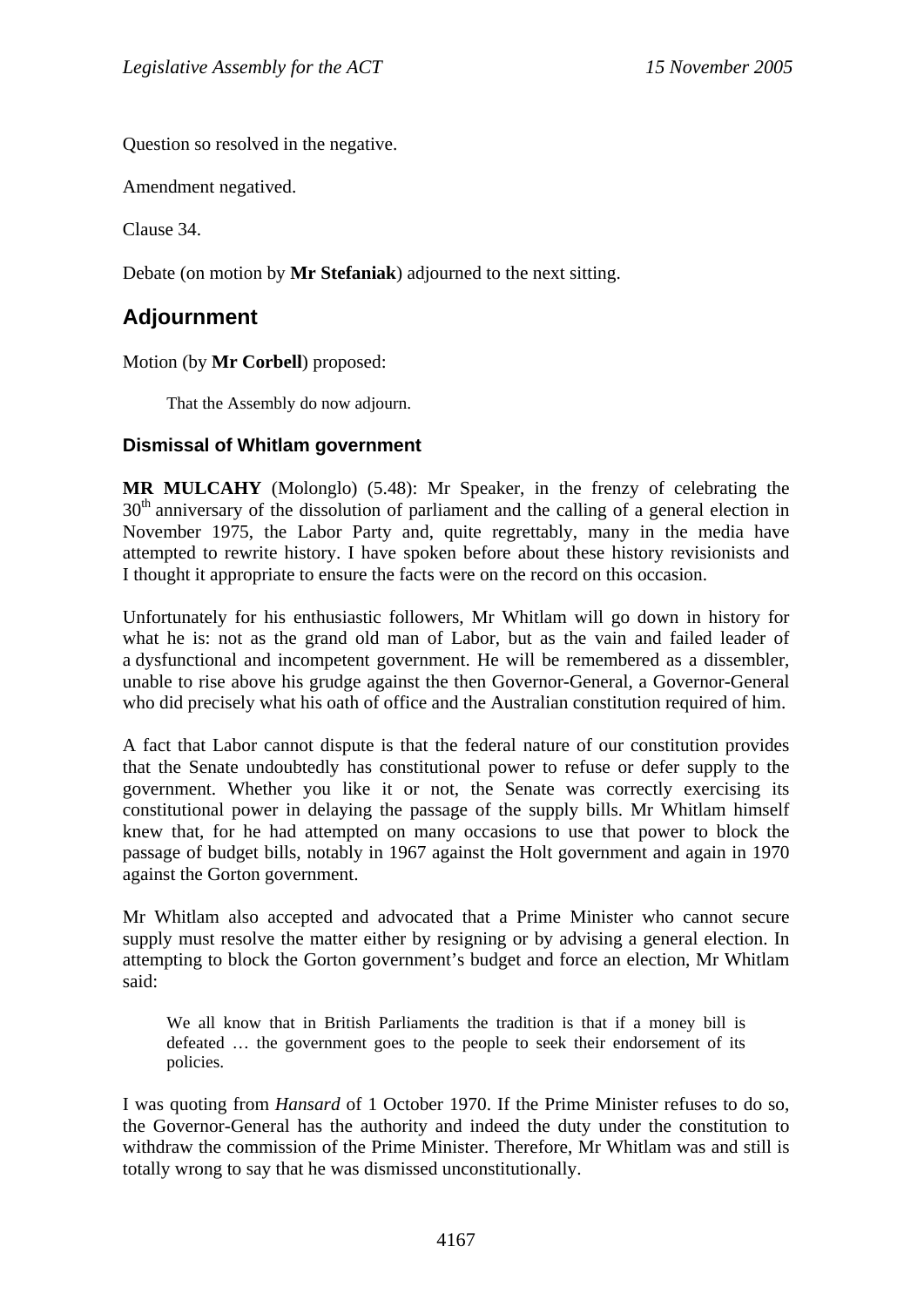I remind members opposite that, having withdrawn the Prime Minister's commission, the Governor-General did, as required, appoint a caretaker Prime Minister on the twin conditions that he immediately pass supply in the Senate and advise a double dissolution to allow a general election as soon as possible. Those are the facts. Amidst all the cries of ridicule, shame and revisionism, nothing will change those facts as they stand.

As an almost poetic sequel, when the people passed their judgment there was an overwhelming repudiation of the Whitlam-led ALP, the bit that seems to have been forgotten by many journalists in recent days. It was absolutely clear that Labor, under Whitlam, had lost the entire confidence of this nation.

The Whitlam record became one of disaster, deceit and international embarrassment. It is easy to see why, during the time of his government, Mr Whitlam did not want a general election. His polling must have shown that he would be slaughtered by the electorate, and indeed he was. Those of us who were around and lived through that process saw the enormous damage that was inflicted on this country in an incredibly short period. But so hungry was he to hang on to power that he tried to govern without supply.

Mr Whitlam was prepared to undermine the very basis of the constitutional system in Australia. He even tried to get his hands on several million petrodollars from a shady moneylender. Who can forget the Khemlani scandal? At home, unemployment had increased over 200 per cent during Mr Whitlam's term as Prime Minister. Days lost by strikes rose by 180 per cent.

We do not see that mentioned in the nostalgic articles about what happened in November. We do not see mention of the fact that inflation increased from five per cent to 16 per cent per annum or that commonwealth expenditure was out of control, increasing by 20 per cent in 1973-74 and a massive 46 per cent in 1974-75. With such an appalling record, it is no wonder that Mr Whitlam had lost the trust and confidence of the people.

No amount of argument about constitutional technicalities, conspiracy theories or hypothetical defections can ever alter the facts. The Governor-General did what he had to do under the constitution. To break the political deadlock, he let the people decide. As Sir John Kerr remarked a decade later, "There could have been no more democratic result."

## **Industrial relations**

**MR GENTLEMEN** (Brindabella) (5.53): I will just bring members back to 2005. Over recent days, Mr Mulcahy has found it useful to ignore the concerns of working families in the ACT and attack the union movement as irrelevant. I suppose it stands to reason that someone who would support the destruction of 100 years of workers' rights and entitlements would choose to ignore the country's largest social movement, as it is now and has been since federation.

Mr Mulcahy would have been a little anxious this morning and maybe a little lonely because, whilst he was contemplating his next attack on workers in the ACT, those same workers were heading to the Canberra racecourse in solidarity against the proposed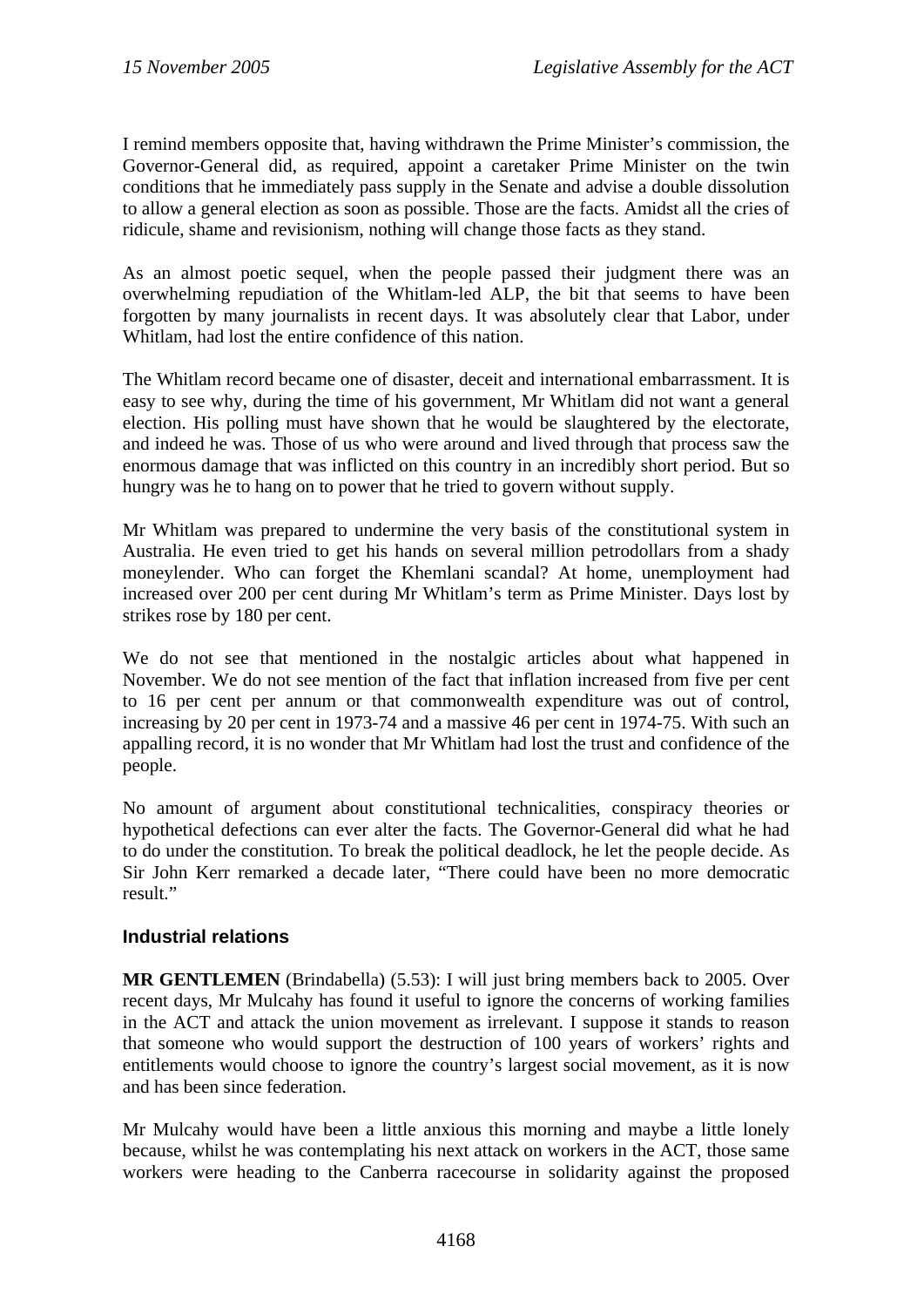industrial relations changes. Today will go down in the history books. Today, over 360,000 workers took a stand for their rights and the rights of their children. Over 200,000, as reported by the ACTU, gathered in Melbourne. The *Sydney Morning Herald* reports 120,000 in New South Wales, including Sydney, 20,000 in Perth, 15,000 in Tasmania, 10,000 in both Adelaide and Hobart, and in excess of 4,000 in Canberra.

In addressing the country this morning as it rallied together, via live telecast, Greg Combet, ACTU secretary, said:

Today, by rallying in such huge numbers, we declare that working people will not be denied a central place in Australia's future.

Working families built this country. They fought and died for it.

They do not deserve to have their rights at work taken away.

The government's laws are motivated by ideology—the articles of Liberal Party faith—the prejudices of the Prime Minister.

We face these laws simply because the Government has won control of the Senate and has the power to do what it wants.

And in the next couple of weeks the Government will abuse that power and ram these laws through.

When it does so, it will not signal any setback for our campaign.

Rather, it will signal the start of a determined, relentless effort to overturn these laws and put in their place decent rights for the working people of this country.

That is our goal.

Despite every attempt by employer groups around the country to scare employees from attending today's rally, they turned out in droves. Mums and dads with their children, retired workers in support of their working families, and union members all stood up for their rights. "Your rights at work, worth fighting for" is the slogan of the ACTU campaign, and it is fitting. But I think it extends beyond your rights. As Sharan Burrow, ACTU president, stated this morning in Melbourne, we are in danger of being the first generation who will leave to our children worse working conditions.

Your rights at work is about all rights at work now and in the future. No worker should have to choose between losing annual leave with his or her family or the sack for not signing an AWA with such clauses. No worker should have to pay huge legal costs for fighting an unfair dismissal. No worker should lose penalty rates in the name of flexibility. These things we believe now and we believe for the future.

Four thousand workers and their families turned out to this rally this morning, despite Mr Mulcahy's belief of its irrelevance, despite the threats by employer groups and despite the fanciful figures on public service cost of attendance. Our Chief Minister received a 4,000-strong standing ovation, a fantastic response from the Canberra community.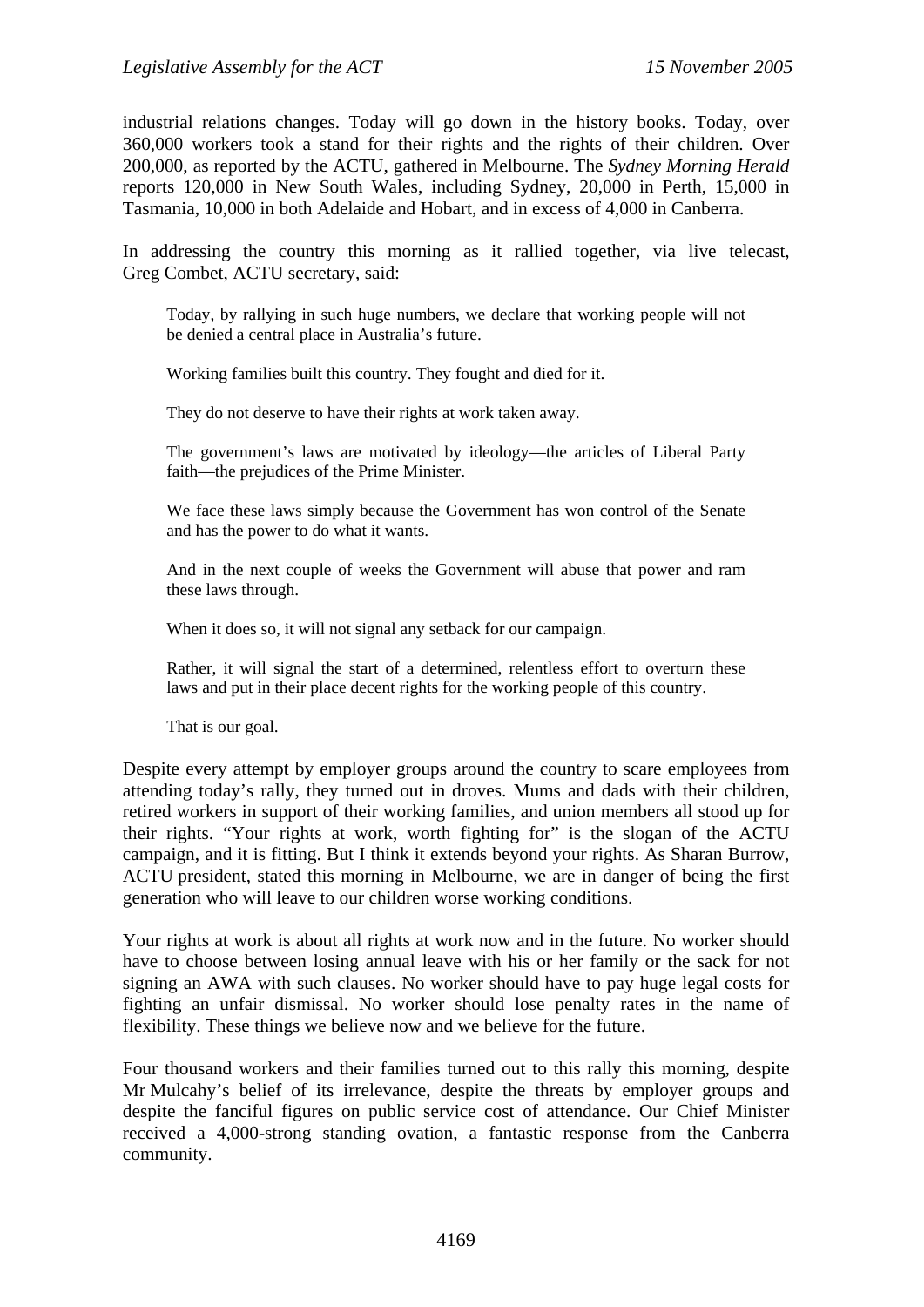Members of the CFMEU who were threatened with individual fines of \$22,000 for attending were proudly flying their union flags. Childcare workers, truck drivers, retail workers, the men and women whom this city relies upon to function, came together to fight, and fight they will. If Mr Mulcahy was not nervous this morning, he should have been because, as Greg Combet said, today is just the beginning.

## **Industrial relations Mental health**

**DR FOSKEY** (Molonglo) (5.58): First of all, I want to endorse the things that Mr Gentleman said and to say that I was very proud to be amongst the 4,000 people today. I just hope that we are all going to go and join a union now, if we are not already part of one.

I am going to use the time available to me in the adjournment debate to finish saying what I was saying about mental health during the MPI debate when the clock so cruelly cut me off mid-sentence. Mental health is a really serious issue. I know that it adds a certain heaviness to the adjournment debate, but I feel that it is incumbent upon me to make the points that I need to make because they were not made by other people.

There are people in the ACT with a psychiatric disability whose interactions with mental health staff are no longer therapeutic. I know that they are seen as a problem to both the staff and to police and the courts. In fact, some of these people have been refused treatment by mental health services. How do we deal with that? They have human rights, like everyone else.

Work done by ADICUS, which is a group that advocates for people with disabilities, people with elderly people in care and others, has asserted that the fundamental need is for adequate levels of suitable staff in the ACT government and community-based agencies. It is a pity that increasing the numbers and the expertise of staff is not seen as a sexy thing that governments can put in front of voters before an election; yet that is where the need is. Perhaps we do not need more buildings to the same extent that we need good staff.

The other problem is that, partly because of the lack of good staff and resources, ACT mental health services operate under a risk management approach. Thus, people need to be in crisis to get attention. As a result, those people who are not in crisis receive very little support through case management. When they are well they are neglected and when they are ill they are considered too difficult.

The major place where people are well is when they are living their own lives as closely as possible, and that means in their own homes. That is why we need to be able to oversee their needs, to listen to them and to support them at that varying level. Sometimes they will not need much support at all, but often a person with a mental illness knows when they are going to go into a situation where they need support and that is when the resources need to be there.

Whilst we acknowledge that the deinstitutionalisation programs of the 1970s were based on a very progressive idea, they were not accompanied by an equivalent development of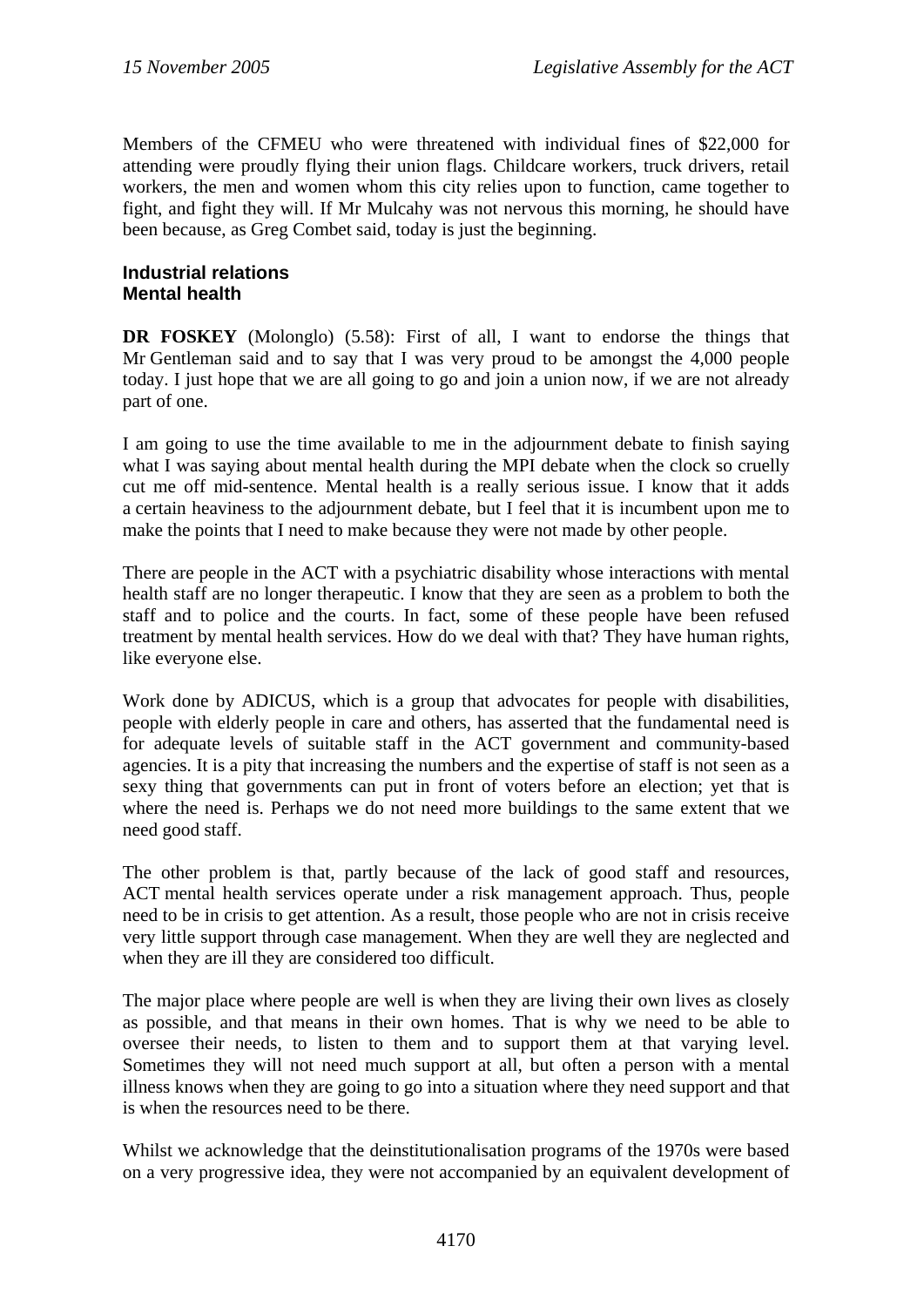community-based support. Essentially, people were dumped and we have not yet caught up with that situation. Whilst the ACT had no institutions comparable to those found in the states, there is a local example of that because, when the Watson hostel was closed down, a number of people found themselves without adequate support.

There are good models. The South Australian government has implemented an approach that focuses on establishing long-term case management for people with a medical illness and it has a mental health court to apply the principles of therapeutic jurisprudence with a view to addressing health issues that lead to criminal behaviour. I have not yet heard that mentioned as an approach and we do have magistrates complaining that they do not have options when they have before them people whose problem is mental illness rather than criminal behaviour as such. There is a number of other models. I do not have time to go into them now, but I will refer to them on later occasions. I think that a tripartisan approach would ensure good outcomes.

## **Dismissal of Whitlam government Appeal for clemency for Mr Van Tuong Nguyen**

**MRS DUNNE** (Ginninderra) (6.03): Mr Speaker, to follow up briefly on the remarks made by Mr Mulcahy, it is useful to reflect on the constitutionality of the actions of Sir John Kerr and also to reflect upon other instances when governors and governors-general have been forced to remove a Prime Minister or a premier from office. Sir Philip Game removed Jack Lang as the premier of New South Wales and Mr Lang was not returned at the next election. By contrast, Sir John Buchan, the author of *The Thirty-Nine Steps*, was forced as Governor-General in Canada to remove a Prime Minister who was returned at the subsequent election. So there is very much a constitutional precedent for what was done.

I turn to another matter of equal importance. As members of the Assembly will be aware, earlier this month I presented a petition to the Singaporean high commissioner calling on the republic's Prime Minister and cabinet to reconsider the decision not to commute the death sentence imposed on Australian citizen Mr Van Tuong Nguyen. This petition was signed by all members of the ACT Legislative Assembly and significant numbers of Assembly and political staff. I thank all members and staff of this Assembly for their cooperation and support in this very important matter.

The petition was offered and accepted as an appeal for clemency on purely humanitarian grounds and with due respect for the sovereignty of the Singaporean nation. As with similar petitions organised by our federal colleagues, this display of bipartisan concern, or tripartite concern, clearly demonstrated that, for all our differences, there are certain basic values which as Australians and representatives of the people of the ACT we all share. It is highly unlikely, sadly, that the Singaporean government will be swayed by any of our representations on Mr Nguyen's behalf, as the high commissioner made clear politely but firmly when we spoke. Singapore's hardline policy on drugs is not negotiable and is applied equally to everyone, regardless of circumstances or nationality.

That raises all sorts of issues with which, as members of the Assembly, we will be familiar. Some of them are essentially pragmatic. What sort of message, for example, does this case send about the wisdom of fully cooperating with the authorities, as Mr Nguyen did? Where there is no room for discretion, no differentiation between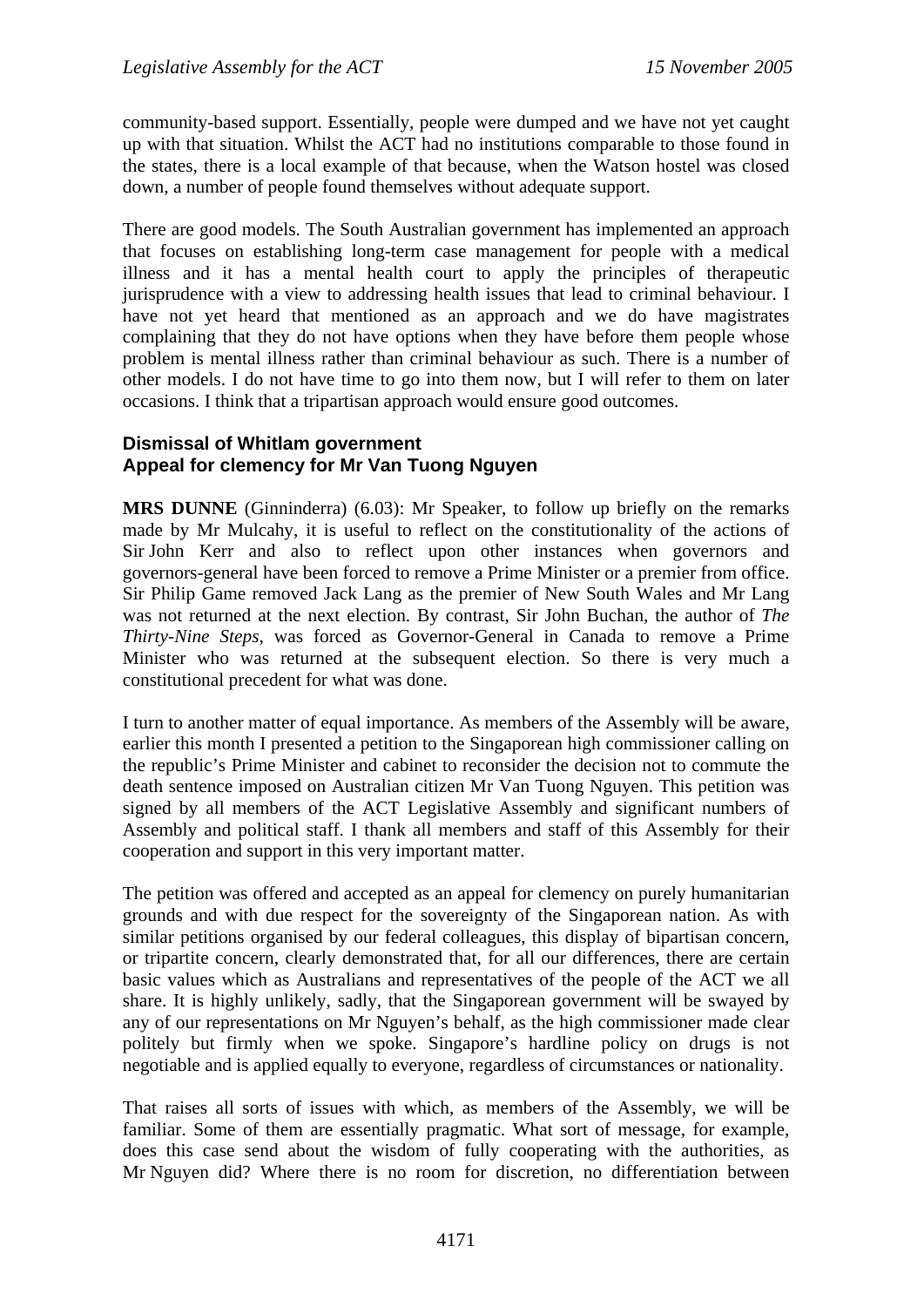cold-blooded, systematic drug trafficking and a desperate and stupid mistake, where there is no forgiveness, then a hardline policy is in serious danger of defeating its own purposes.

But more important than these pragmatic considerations are the questions of principle, the two most important being that of the respect that we should have for the sovereignty of another friendly nation and that of the moral arguments either for or against capital punishment. Indeed, if we broaden our perspective to take account of the numerous other moral and political issues involved in combating the general threat of terrorism, it is clear that such questions of principle are more acute and more pressing now than perhaps at any other time any of us who are old enough can remember.

Realistically, there is very little that we as individuals, or even as an Assembly, can do other than to state our case as plainly and as persuasively as possible to indicate where we stand and why. I am not a moral relativist and believe, among other things, that the death penalty is intrinsically wrong and that no civilised society should resort to torture. I am well aware that other people, including many Australians, do not share this belief and will not be moved by argument, evidence or simple humanity.

That does not mean that we cannot, or should not, articulate our values and take whatever practical steps we can to put them in place. To this end, I am proposing to resuscitate the ACT Legislative Assembly Amnesty International group, and have taken steps to commence it. In its earlier incarnation it was a tripartite initiative open to all Assembly members and Assembly staff and it was headed in my time by my former employer Gary Humphries, now Senator Humphries.

We will naturally work closely with our counterparts in the federal parliament on a range of issues, including some that I have raised in this place and elsewhere in the past, such as legal and residential rights for women who have been forced into sexual slavery. Of necessity, our efforts must be modest but will, I trust, go beyond the purely symbolic. I will shortly circulate details of the proposed group to all members and staff and look forward to working with as many of you as possible.

## **Industrial relations**

**MS PORTER** (Ginninderra) (6.08): Tonight during the adjournment debate I wish to issue a warning to those opposite and to their federal colleagues up on the hill. This morning I was fortunate, along with many others, to attend the Canberra contribution to a national political protest, the largest of its kind this country has ever seen. I am sorry that some of those opposite missed the bus.

We saw the young and the old, people from the union movement, from the Australian Labor Party and from the Australian working community, unite in opposition to the Howard government's extreme IR agenda, an agenda which is an assault not only on working Australians but also on the way of life of our entire community. It is an assault on the fabric of our society which, as we have seen by now from the detail of the industrial relations changes, will abolish the five-day working week, demolish the concept of time off on weekends, abolish the right to public holidays, decimate the concept of four weeks annual leave and normal working hours, and abolish penalty rates.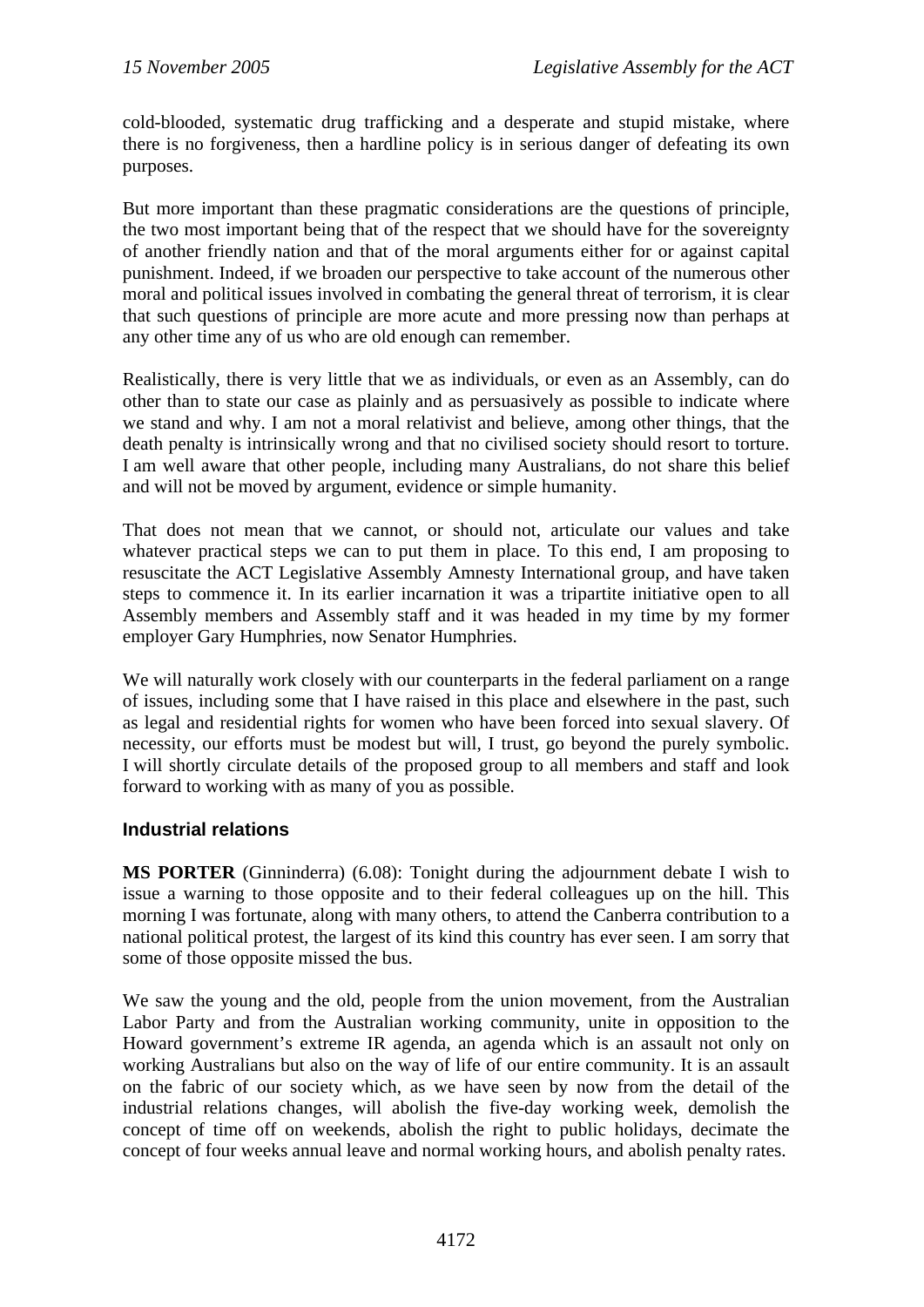I have heard a cry from those opposite that this can all be bargained for and negotiated by the worker when he or she sits in front of the boss for the AWA interview. Unless you have a skill that is particularly hard to source elsewhere or you are blessed with superb negotiating ability, you will be singing for your supper if you think that, given such an unequal relationship as boss and worker, you can hope that many people, particularly those who are currently unskilled or on minimum wages and conditions, will be able to preserve their right to a fair deal.

The way of life that we have long fought for is about to be lost and irreparable harm will be inflicted on our community, harm such as Mr Howard probably has never imagined. However, even as he hears the cries of thousands of Australians today, he blocks his ears and resolutely continues to maintain his determined path towards the shameful introduction of these horrendous IR changes, changes condemned by people from all walks of life. This is indeed a shameful page in our nation's history, but I predict that we will look back on today as the day that the people of Australia set their collective feet very firmly on a path that will lead to the ousting of the Howard government once and for all.

The warning I issue to the opposition today is to beware. The strength of the opposition to this legislation is unlike anything you have ever seen. The demonstration of unity we saw this morning across the country is something which has not been seen on either side of politics for over 100 years. In fact, the last time we saw such a unified approach from employee representatives was when our great party was established. The strength of this movement will result in the rise of political debate once again and will throw out the Howard government in 2007.

John Howard does not realise that, for all the intended so-called economic benefits of this legislation, the biggest and most important effect will be the growth and the development of the union movement, the thing that he wishes to destroy. Unions will be there when the new five allowable matters fail to stretch to the protection of the minimum wage or when the collapse of the award system results in workplace inefficiency because of uncontrolled internal competition in the workplace. Every step of the way, unions will be there, and so will we. It is not hard to motivate the working community to rally against these extreme changes. For that very reason, they are extreme.

## **Abortion**

**MR PRATT** (Brindabella) (6.11): I rise to clarify remarks I made earlier today which have clearly caused some confusion. As is well known, the Liberal Party treats the issue of abortion as a conscience issue. As a result, the Liberal Party itself has no collective position on abortion. It is also on the record that the current seven members of the parliamentary Liberal Party oppose abortion to one degree or another.

In debate earlier today, I had certainly given the impression that the Liberal Party does not oppose abortion. That was not my intention, and I apologise for the confusion caused. My personal comments during this debate were around current legislation and the fact that my position, and indeed the opposition's position, on protecting the unborn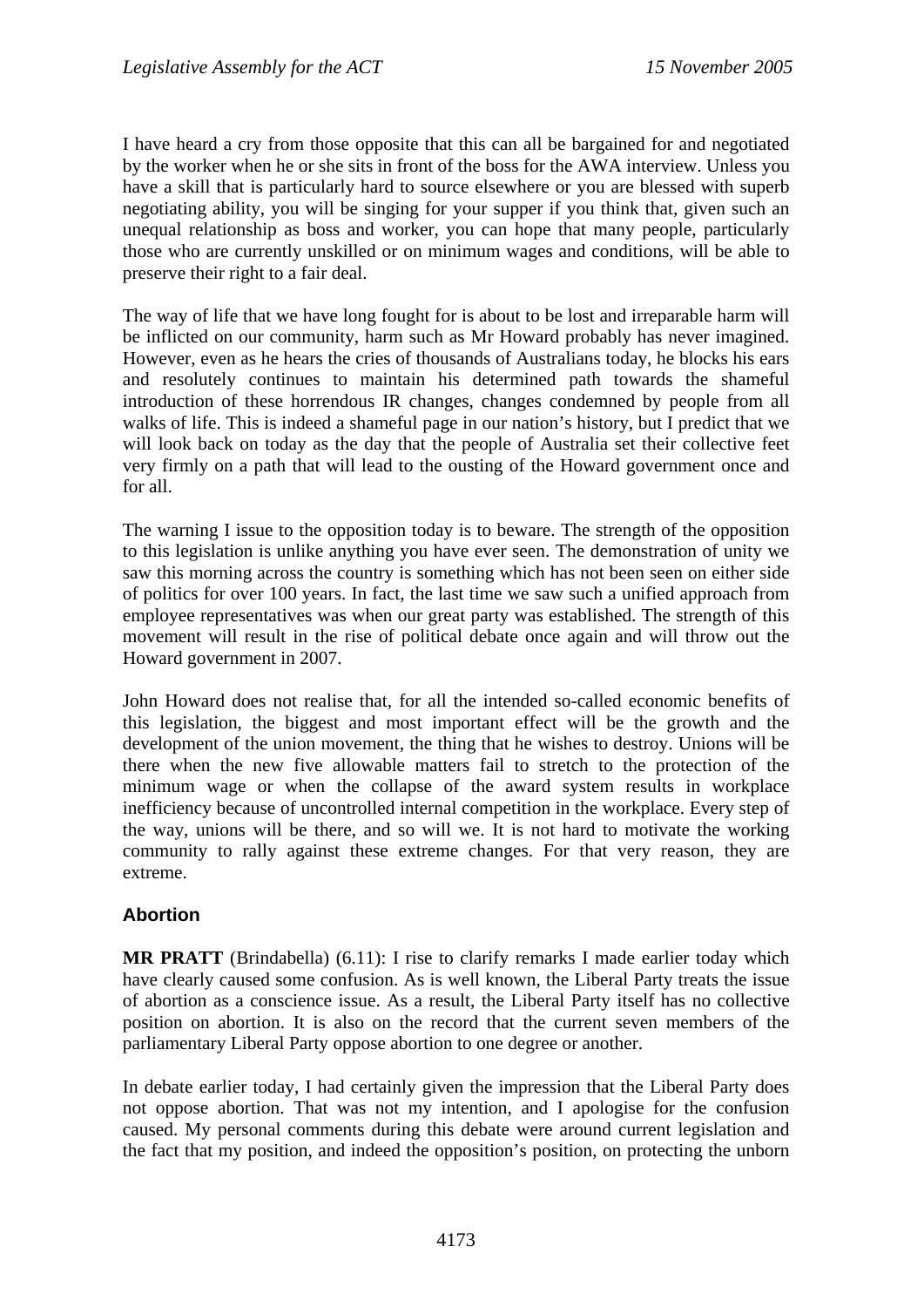child does not seek to undermine current legislation regarding abortion. The abortion issue is a separate issue and it is a separate battle for debate another day.

If I may finish by talking about the issue of protection of the pregnant woman and the unborn, under current laws a woman has the right to abort if that is her choice. But so too does a woman have the right to take to full term. My difficulty is that the Chief Minister does not seek to enshrine that right, to ensure that the law reflects the right of a woman to take her unborn to full term. His amendment today really was a lame attempt to appease perhaps lobbyists who have been upset because he did not support previous attempts by the opposition to try to enshrine that right.

Indeed, the government's decriminalisation in 2001 of the law on abortion, which was of course the government's choice, which was the position pursued by the government, did open up a loophole which the Chief Minister has negligently presided over since because he is ideologically blind sighted on a narrow civil liberties platform in favour of only one lobby.

Today, unfortunately, the sentencing debate, which covered a broad range of issues, was turned on its head by the Chief Minister, who was clearly determined to turn the debate into a debate on abortion and misled the community by indicating that I stand for undermining existing law or undermining the government's existing position on the management of abortion. I remind the house of what I said when I tabled my legislation seeking to protect the pregnant woman and the unborn. I said:

There are a number of key features in the Crimes Amendment Bill 2005—

which was my bill—

that make it very clear that lawful abortions in the ACT are recognised and sanctioned in the provisions of this bill.

I went on to say:

The bill does not go against the Crimes (Abolition of Offences of Abortion) Act 2002.

I say again that the bill did not go against the Crimes (Abolition of Offences of Abortion) Act 2002. I stated then:

This bill—

the bill that I was debating—

clearly excludes lawful abortions and enshrines the acknowledgment of lawful abortions in the crimes act. In addition, the bill also provides that it does not apply to anything done by a pregnant woman in relation to her unborn child.

I also stated:

This bill is not an attempt to revisit or to undermine the decisions made by this Assembly in relation to abortion. Abortion laws in all other jurisdictions provide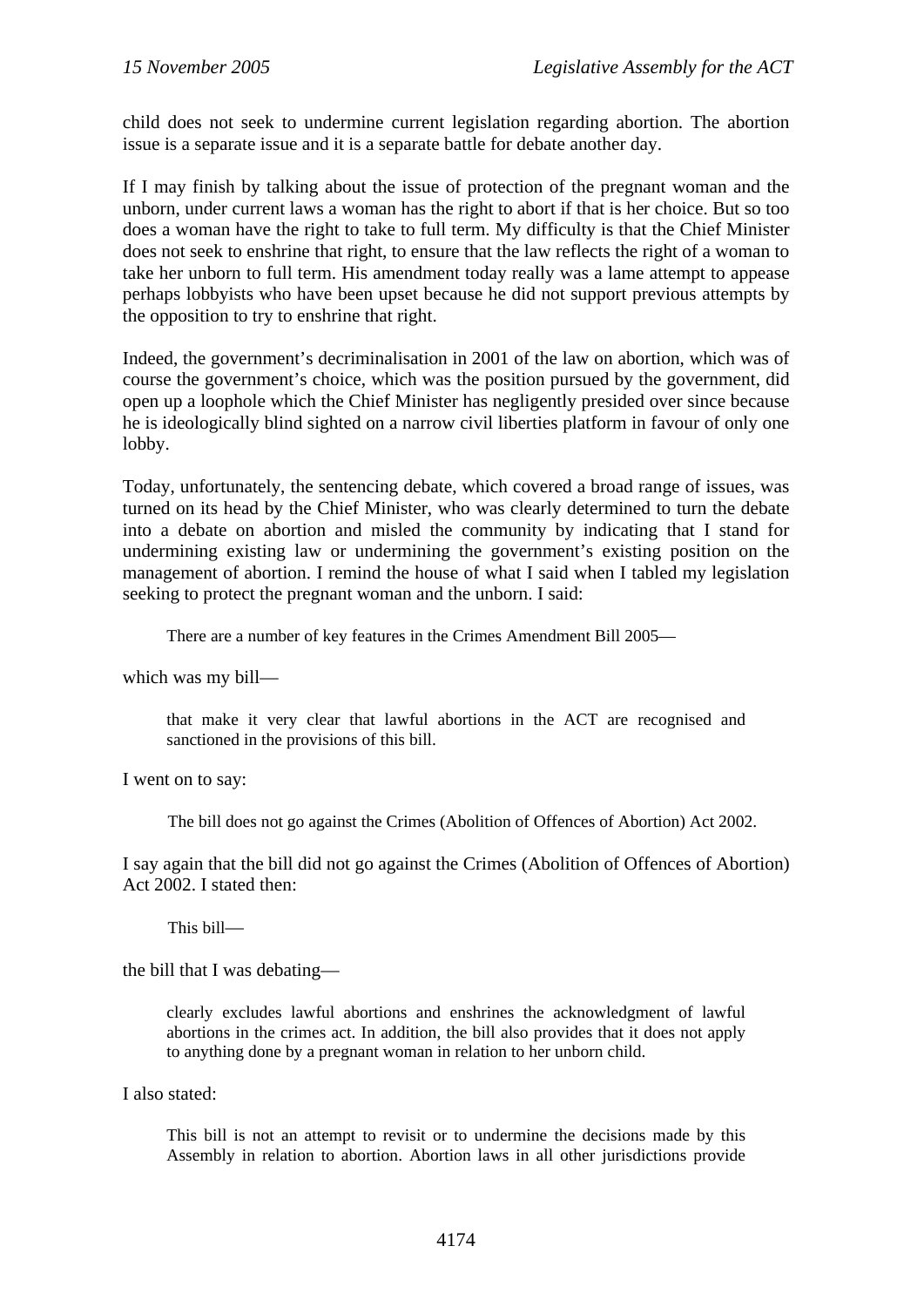precautionary legislation that covers the protection of unborn children to a certain degree.

I just wanted to remind the house of that position, which was so badly misrepresented today by the Chief Minister, who was clearly determined to turn the sentencing bill debate on its head and into a debate about abortion by misrepresenting the opposition's position in saying that its proposed legislation was all about undermining the existing position that the government has on the management of abortion.

Question resolved in the affirmative.

## **The Assembly adjourned at 6.17 pm.**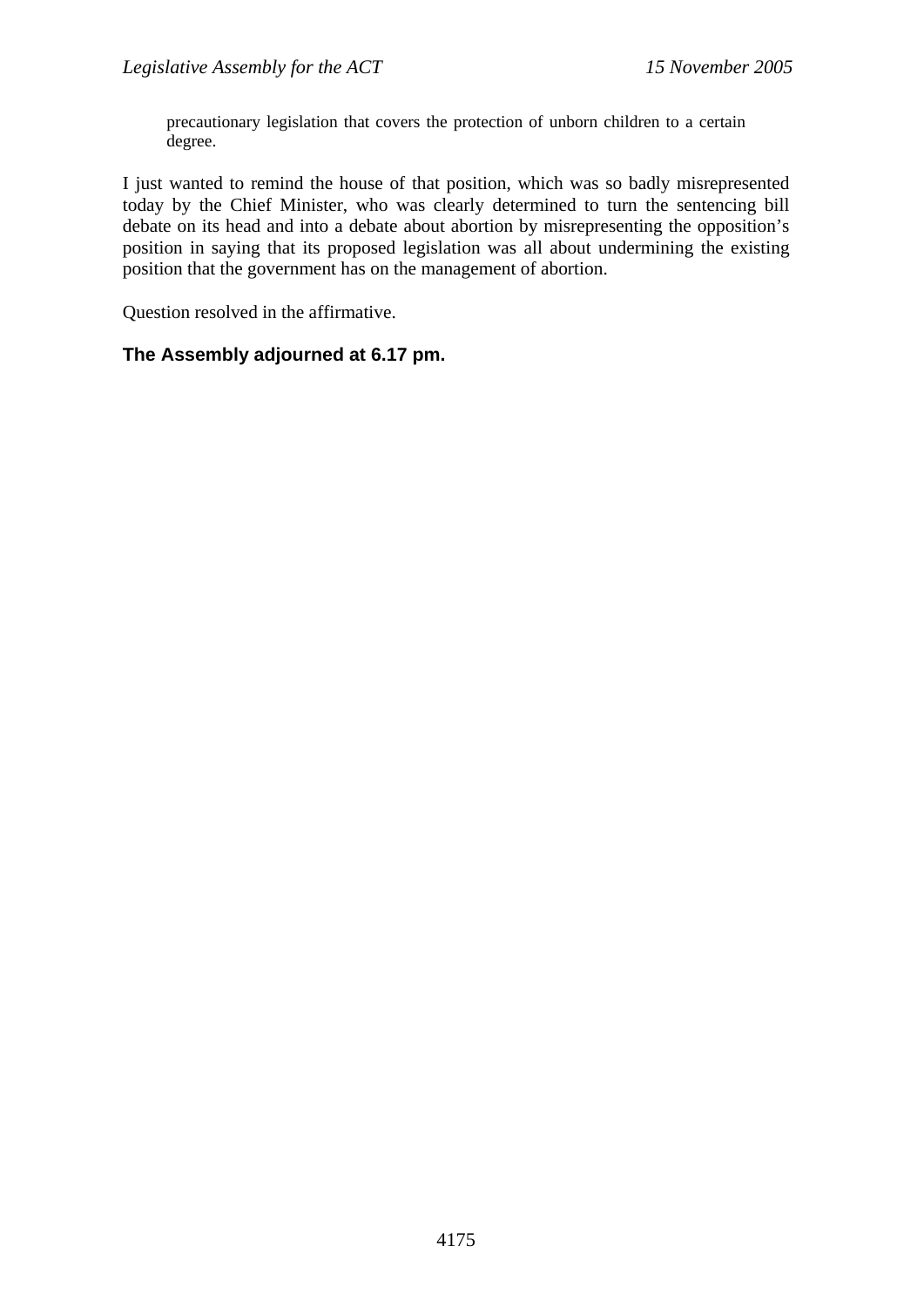# **Schedules of Amendments**

## **Schedule 1**

## **Crimes (Sentencing) Bill 2005**

Amendments moved by Mr Stefaniak

**1 Clause 10 (2) Page 7, line 5—** 

*omit* 

**2 Clause 14 (3), note Page 13, line 14—** 

*omit the note, substitute* 

*Note* Section 33 (1) (m) requires the court, in deciding the sentence to be imposed on an offender, to consider the offender's financial circumstances if relevant and known to the court.

**3** 

## **Proposed new clauses 24A to 24C Page 23, line 10—**

*insert* 

## **24A Non-association and place restriction orders—suspension while offender in custody**

- (1) A non-association order or place restriction order for an offender is suspended while the offender is in lawful custody.
- (2) The suspension of the non-association order or place restriction order does not operate to postpone the date when the order ends.
- (3) The offender is not taken to be in lawful custody only because the offender is serving a sentence by way of periodic detention.

## **24B Non-association and place restriction orders—contravention**

(1) An offender must not engage in conduct that contravenes a non-association order or place restriction order to which the offender is subject.

Maximum penalty: 500 penalty units, imprisonment for 5 years, or both.

- (2) Subsection (1) does not apply if—
	- (a) the offender associated unintentionally with a person in contravention of a non-association order and the offender immediately ended the association; or
	- (b) the offender otherwise has a reasonable excuse for the contravention.
- (3) In this section:

*engage in conduct*—see the Criminal Code, section 13.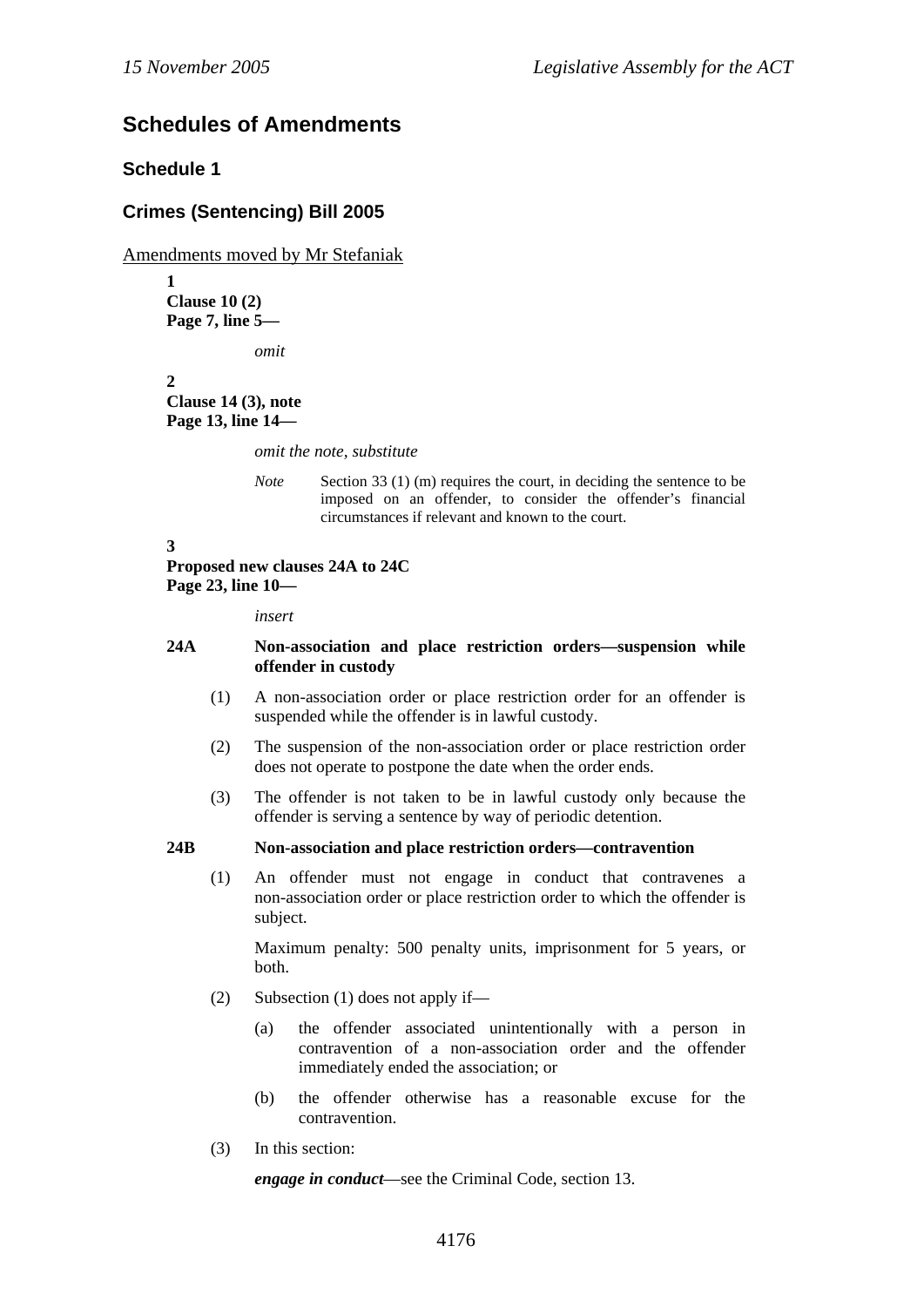### **24C Non-association and place restriction orders—changing or revoking after subsequent conviction**

- (1) This section applies to an offender who is sentenced by a court in relation to an offence (the *new offence*) while subject to a non-association order or place restriction order in relation to another offence (the *old offence*).
- (2) When sentencing the offender for the new offence, the court may change or revoke the non-association order or place restriction order for the old offence.

### **4 Clause 33 (1) Page 32, line 19—**

#### *omit everything before clause (1) (a), substitute*

(1) In deciding the sentence to be imposed on an offender for an offence, a court must have regard to any of the following matters that are relevant and known to the court:

## **5**

**Clause 33 (1) (g) Page 33, line 15—** 

*omit clause 33 (1) (g), substitute* 

(g) the offender has shown remorse for the offence by making reparation for any injury, loss or damage or in any other way;

### **6**

**Clause 33 (1) (l) Page 33, line 24—** 

*omit* 

cultural background,

## **7**

**Clause 33 (1) (n) Page 33, line 27—** 

```
omit
```
### **8**

**Clause 33 (1) (q) Page 34, line 6—** 

*omit* 

## **9**

**Clause 33 (1) (v) Page 34, line 16—** 

*omit* 

# **10**

**Clause 33 (1) (y) Page 34, line 26—**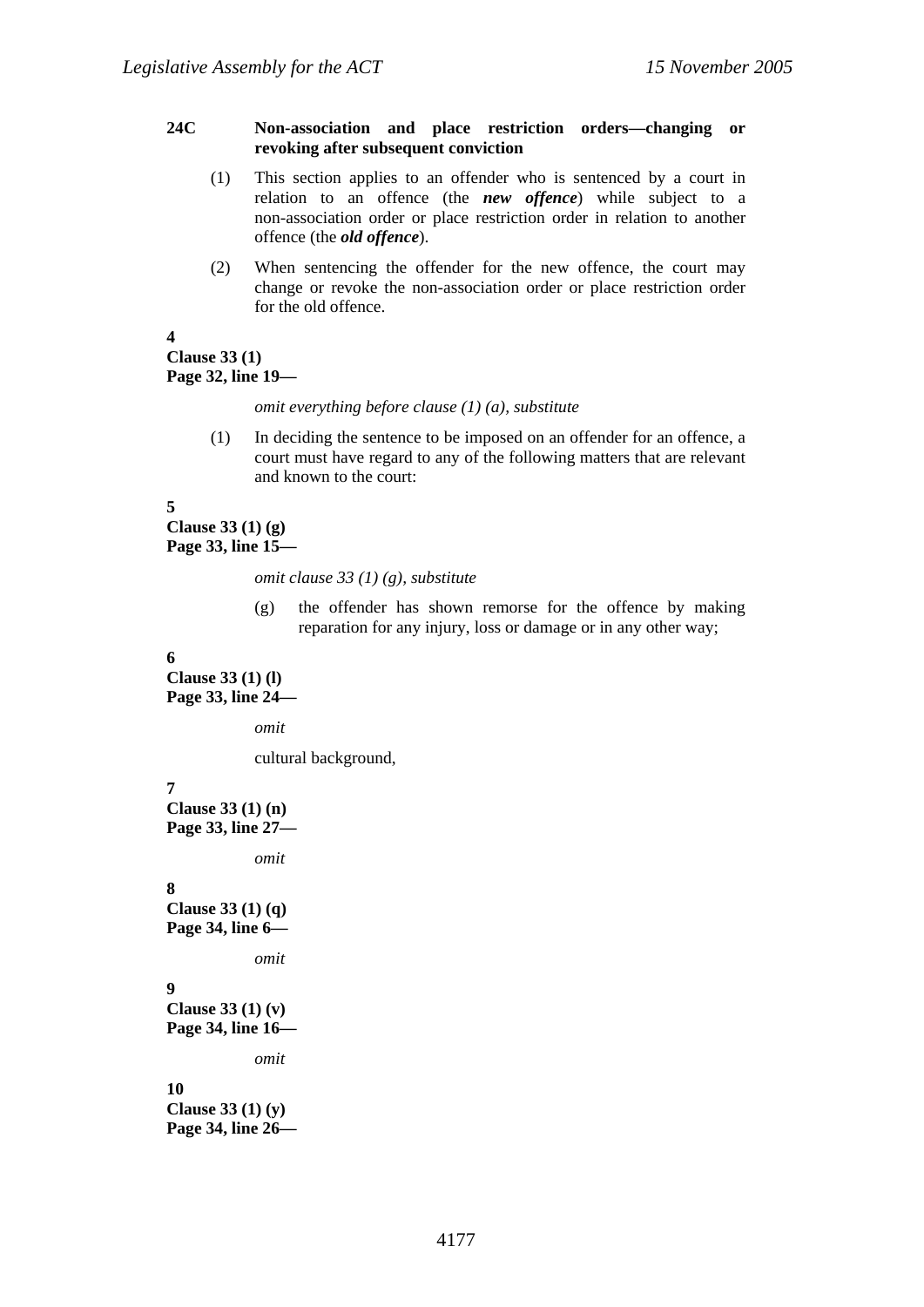*omit clause 33 (1) (y), substitute* 

(y) current sentencing practices in the States.

**11 Clause 33 (2) and (3) Page 34, line 27—** 

*omit clause 33 (2) and (3), substitute* 

(2) The court may have regard to any other matter the court considers appropriate.

#### **12 Proposed new clause 33A Page 35, line 12—**

*insert* 

### **33A Sentencing—regard to guideline judgments**

- (1) In deciding the sentence to be imposed on an offender for an offence, a court must have regard to any relevant guideline judgment.
- (2) If a court imposes on the offender a sentence that is inconsistent with the relevant guideline judgment, the court must give written reasons for the inconsistency.
- (3) This section is in addition to and does not limit section 33.
- (4) In this section:

*guideline judgment*, for an offence, means a judgment of the Court of Appeal that is expressed to contain guidelines to be taken into account by courts sentencing offenders.

*Note* For the power to make guideline judgments, see pt 4.1A.

## **Schedule 2**

## **Crimes (Sentencing) Bill 2005**

Amendments moved by the Attorney-General

**1 Clause 18 (4) Page 17, line 23—** 

*omit clause 18 (4), substitute* 

(4) This section is subject to section 133A (Operation of ancillary and restitution orders).

**2** 

**Clause 19 (4) Page 19, line 7—** 

*after* 

chapter 7 (Reparation orders)

*insert* 

and section 133A (Operation of ancillary and restitution orders)